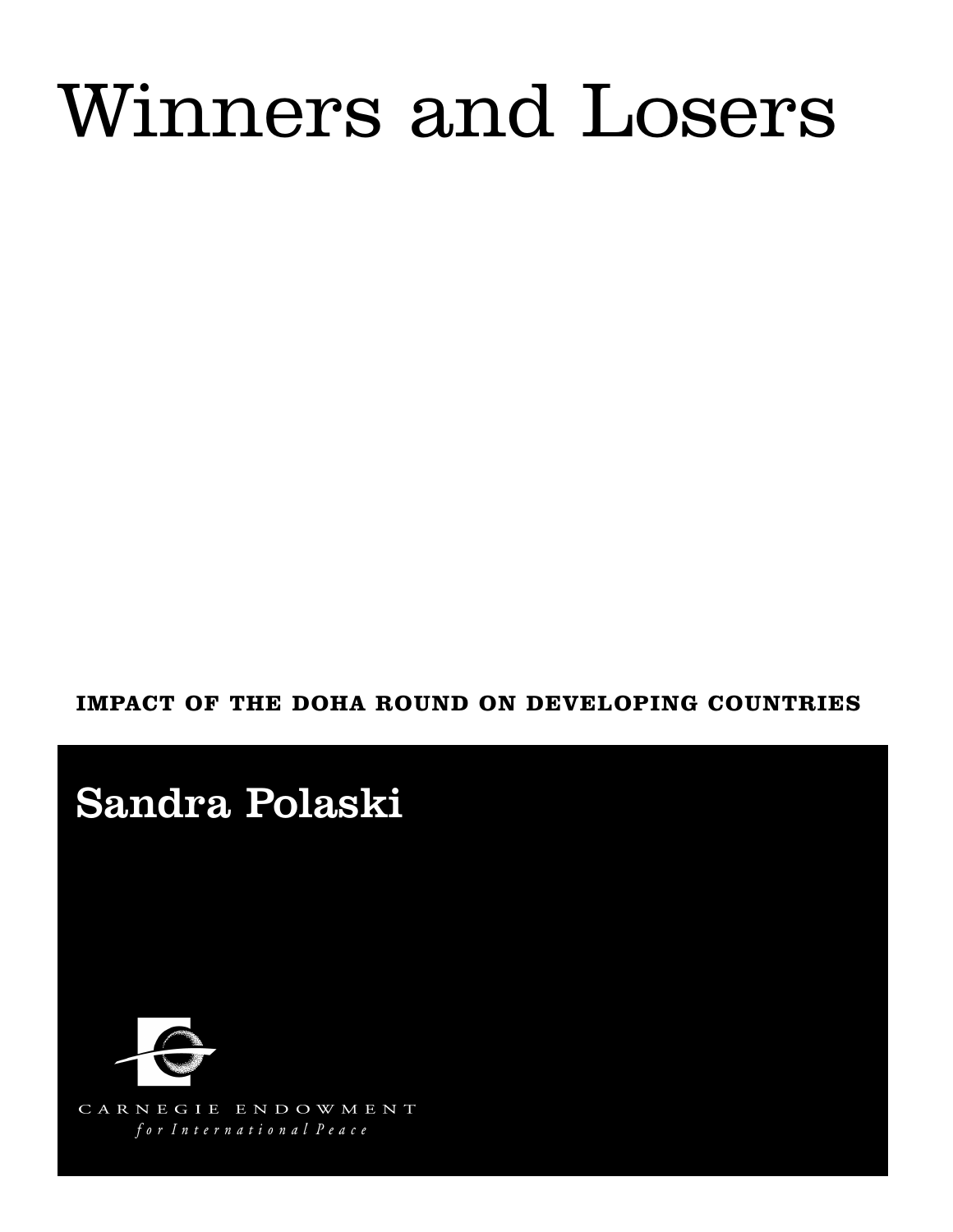# Winners and Losers

**IMPACT OF THE DOHA ROUND ON DEVELOPING COUNTRIES**

## Sandra Polaski



CARNEGIE ENDOWMENT for International Peace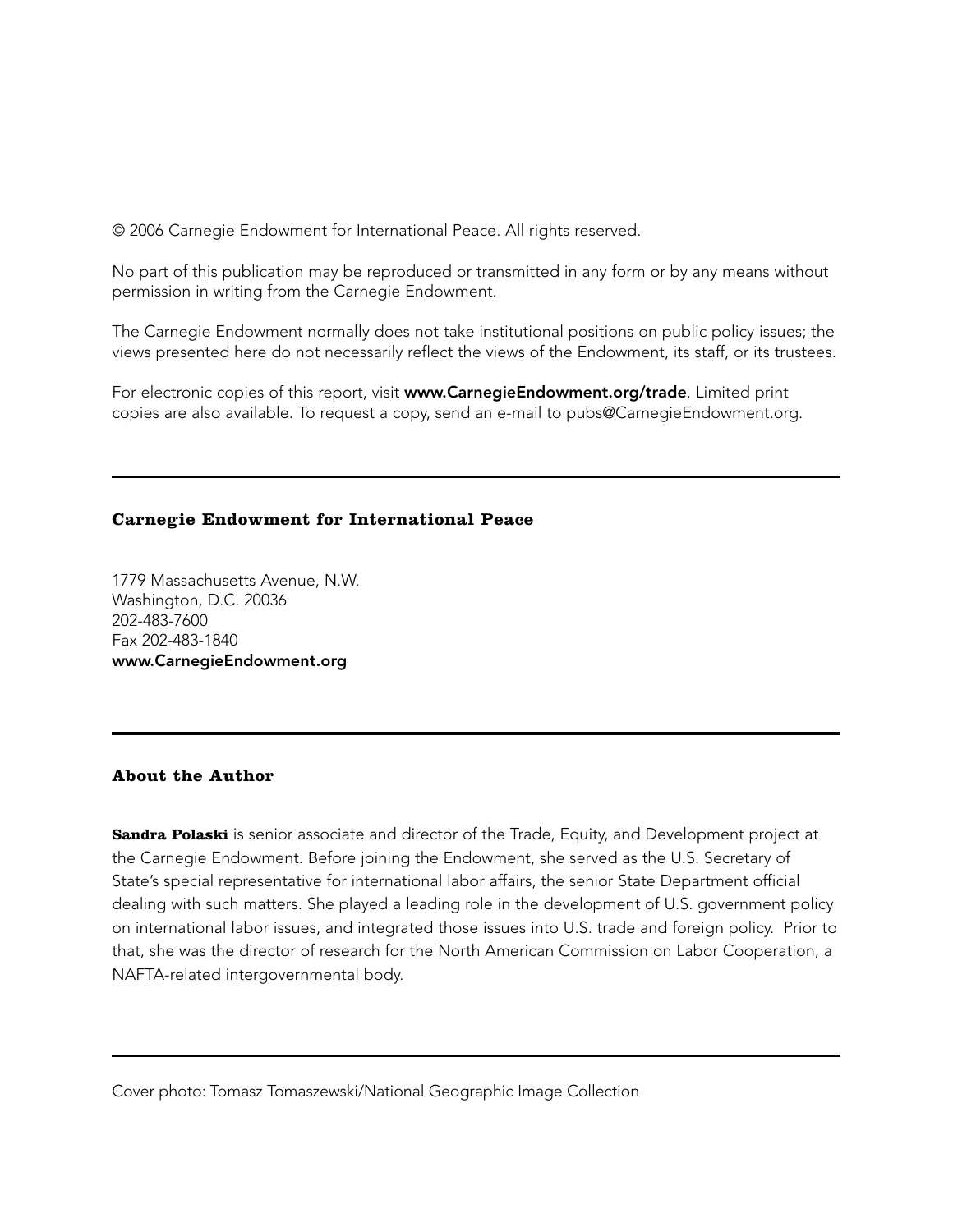© 2006 Carnegie Endowment for International Peace. All rights reserved.

No part of this publication may be reproduced or transmitted in any form or by any means without permission in writing from the Carnegie Endowment.

The Carnegie Endowment normally does not take institutional positions on public policy issues; the views presented here do not necessarily reflect the views of the Endowment, its staff, or its trustees.

For electronic copies of this report, visit www.CarnegieEndowment.org/trade. Limited print copies are also available. To request a copy, send an e-mail to pubs@CarnegieEndowment.org.

#### **Carnegie Endowment for International Peace**

1779 Massachusetts Avenue, N.W. Washington, D.C. 20036 202-483-7600 Fax 202-483-1840 www.CarnegieEndowment.org

#### **About the Author**

**Sandra Polaski** is senior associate and director of the Trade, Equity, and Development project at the Carnegie Endowment. Before joining the Endowment, she served as the U.S. Secretary of State's special representative for international labor affairs, the senior State Department official dealing with such matters. She played a leading role in the development of U.S. government policy on international labor issues, and integrated those issues into U.S. trade and foreign policy. Prior to that, she was the director of research for the North American Commission on Labor Cooperation, a NAFTA-related intergovernmental body.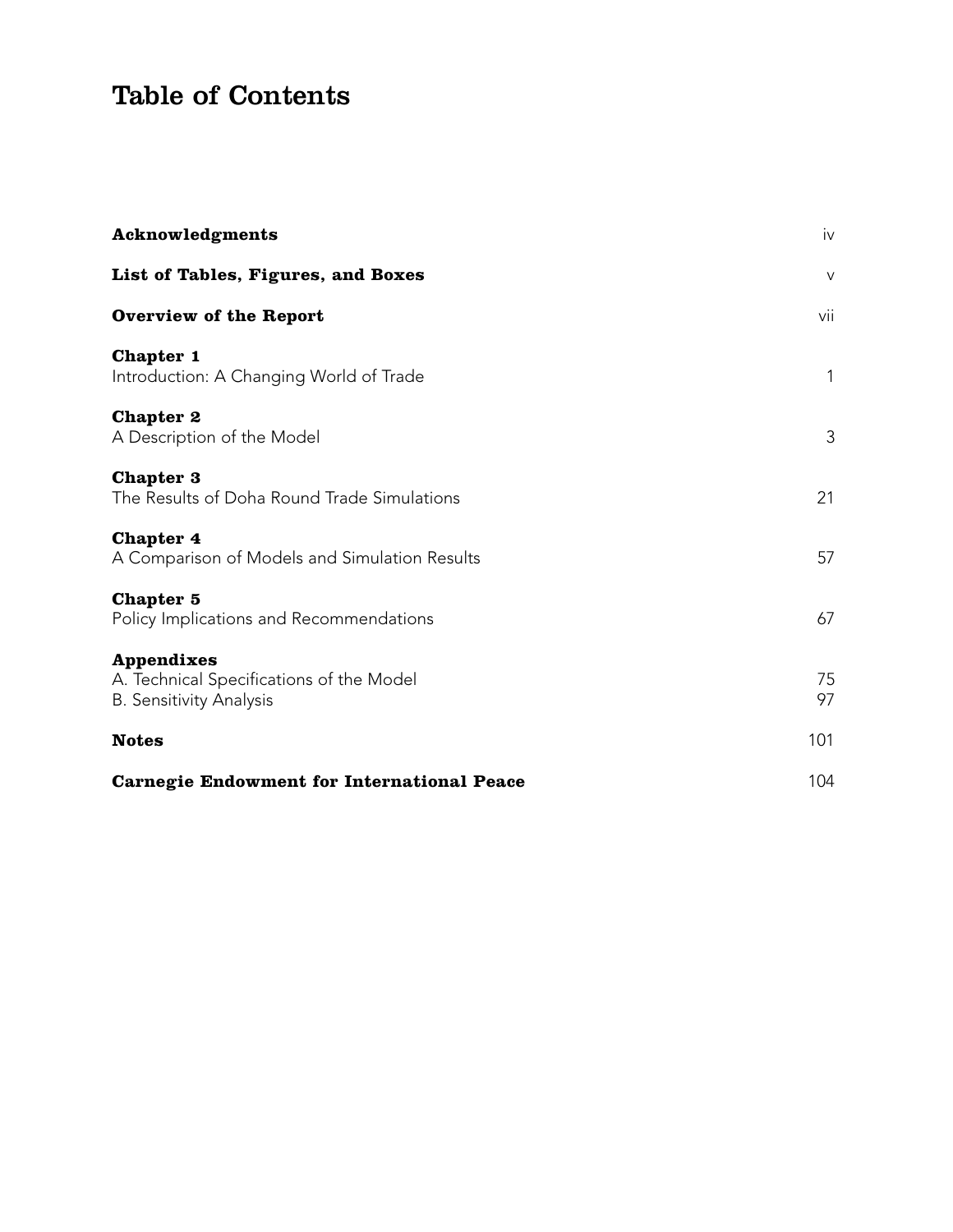## Table of Contents

| Acknowledgments                                                                                 | iv       |
|-------------------------------------------------------------------------------------------------|----------|
| List of Tables, Figures, and Boxes                                                              | $\vee$   |
| <b>Overview of the Report</b>                                                                   | vii      |
| Chapter 1<br>Introduction: A Changing World of Trade                                            | 1        |
| <b>Chapter 2</b><br>A Description of the Model                                                  | 3        |
| <b>Chapter 3</b><br>The Results of Doha Round Trade Simulations                                 | 21       |
| <b>Chapter 4</b><br>A Comparison of Models and Simulation Results                               | 57       |
| Chapter 5<br>Policy Implications and Recommendations                                            | 67       |
| <b>Appendixes</b><br>A. Technical Specifications of the Model<br><b>B.</b> Sensitivity Analysis | 75<br>97 |
| <b>Notes</b>                                                                                    | 101      |
| <b>Carnegie Endowment for International Peace</b>                                               | 104      |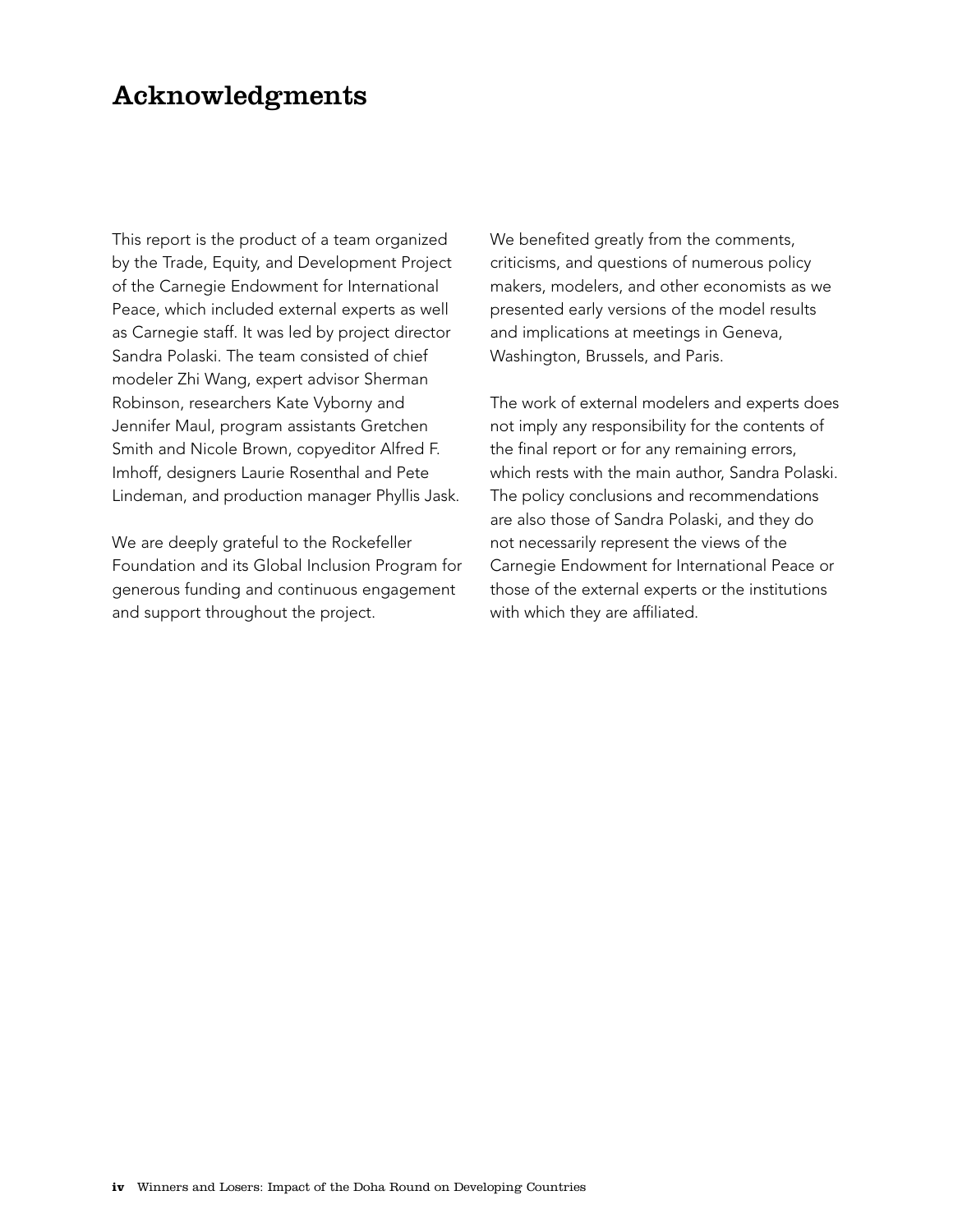## Acknowledgments

This report is the product of a team organized by the Trade, Equity, and Development Project of the Carnegie Endowment for International Peace, which included external experts as well as Carnegie staff. It was led by project director Sandra Polaski. The team consisted of chief modeler Zhi Wang, expert advisor Sherman Robinson, researchers Kate Vyborny and Jennifer Maul, program assistants Gretchen Smith and Nicole Brown, copyeditor Alfred F. Imhoff, designers Laurie Rosenthal and Pete Lindeman, and production manager Phyllis Jask.

We are deeply grateful to the Rockefeller Foundation and its Global Inclusion Program for generous funding and continuous engagement and support throughout the project.

We benefited greatly from the comments, criticisms, and questions of numerous policy makers, modelers, and other economists as we presented early versions of the model results and implications at meetings in Geneva, Washington, Brussels, and Paris.

The work of external modelers and experts does not imply any responsibility for the contents of the final report or for any remaining errors, which rests with the main author, Sandra Polaski. The policy conclusions and recommendations are also those of Sandra Polaski, and they do not necessarily represent the views of the Carnegie Endowment for International Peace or those of the external experts or the institutions with which they are affiliated.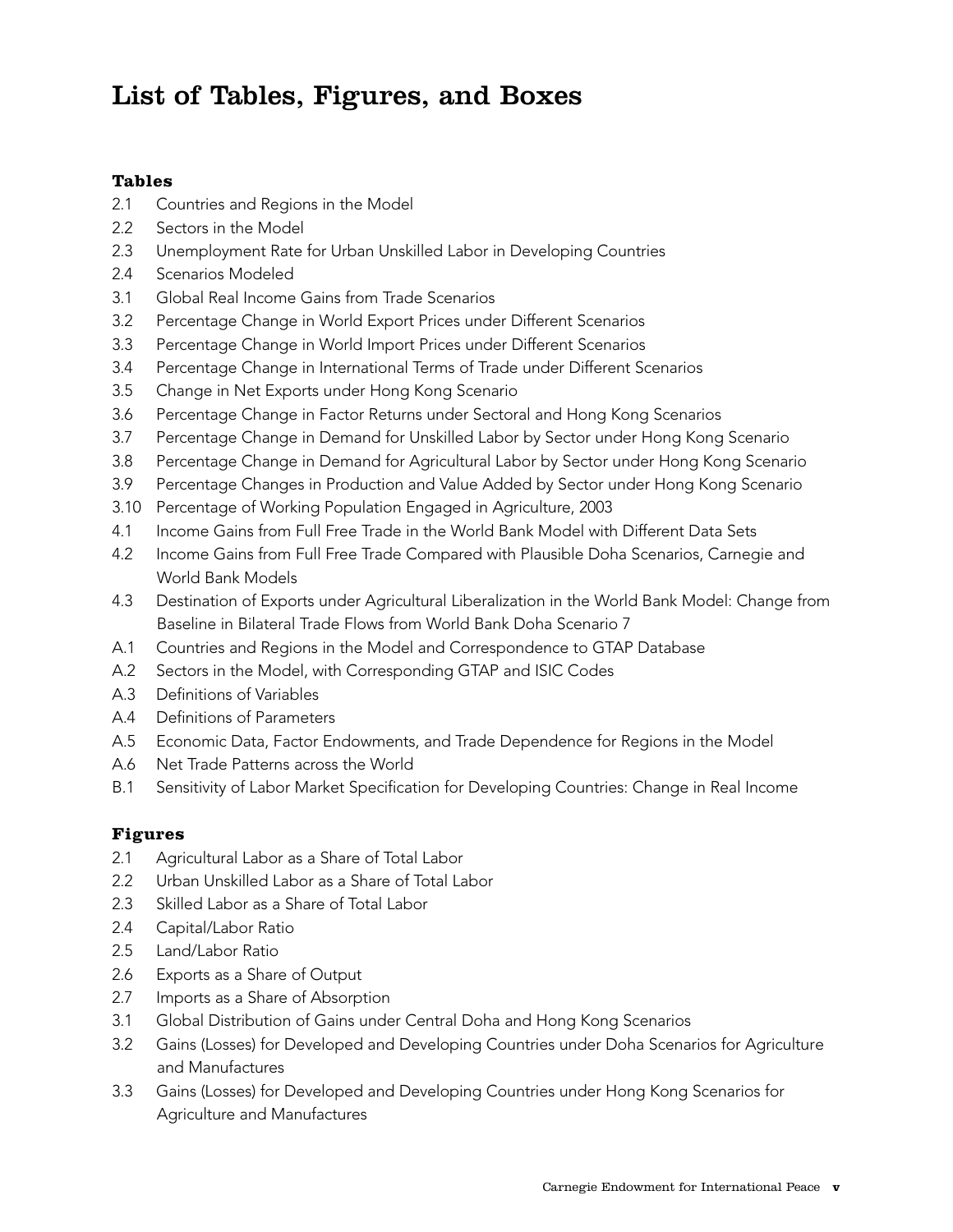## List of Tables, Figures, and Boxes

#### **Tables**

- 2.1 Countries and Regions in the Model
- 2.2 Sectors in the Model
- 2.3 Unemployment Rate for Urban Unskilled Labor in Developing Countries
- 2.4 Scenarios Modeled
- 3.1 Global Real Income Gains from Trade Scenarios
- 3.2 Percentage Change in World Export Prices under Different Scenarios
- 3.3 Percentage Change in World Import Prices under Different Scenarios
- 3.4 Percentage Change in International Terms of Trade under Different Scenarios
- 3.5 Change in Net Exports under Hong Kong Scenario
- 3.6 Percentage Change in Factor Returns under Sectoral and Hong Kong Scenarios
- 3.7 Percentage Change in Demand for Unskilled Labor by Sector under Hong Kong Scenario
- 3.8 Percentage Change in Demand for Agricultural Labor by Sector under Hong Kong Scenario
- 3.9 Percentage Changes in Production and Value Added by Sector under Hong Kong Scenario
- 3.10 Percentage of Working Population Engaged in Agriculture, 2003
- 4.1 Income Gains from Full Free Trade in the World Bank Model with Different Data Sets
- 4.2 Income Gains from Full Free Trade Compared with Plausible Doha Scenarios, Carnegie and World Bank Models
- 4.3 Destination of Exports under Agricultural Liberalization in the World Bank Model: Change from Baseline in Bilateral Trade Flows from World Bank Doha Scenario 7
- A.1 Countries and Regions in the Model and Correspondence to GTAP Database
- A.2 Sectors in the Model, with Corresponding GTAP and ISIC Codes
- A.3 Definitions of Variables
- A.4 Definitions of Parameters
- A.5 Economic Data, Factor Endowments, and Trade Dependence for Regions in the Model
- A.6 Net Trade Patterns across the World
- B.1 Sensitivity of Labor Market Specification for Developing Countries: Change in Real Income

#### **Figures**

- 2.1 Agricultural Labor as a Share of Total Labor
- 2.2 Urban Unskilled Labor as a Share of Total Labor
- 2.3 Skilled Labor as a Share of Total Labor
- 2.4 Capital/Labor Ratio
- 2.5 Land/Labor Ratio
- 2.6 Exports as a Share of Output
- 2.7 Imports as a Share of Absorption
- 3.1 Global Distribution of Gains under Central Doha and Hong Kong Scenarios
- 3.2 Gains (Losses) for Developed and Developing Countries under Doha Scenarios for Agriculture and Manufactures
- 3.3 Gains (Losses) for Developed and Developing Countries under Hong Kong Scenarios for Agriculture and Manufactures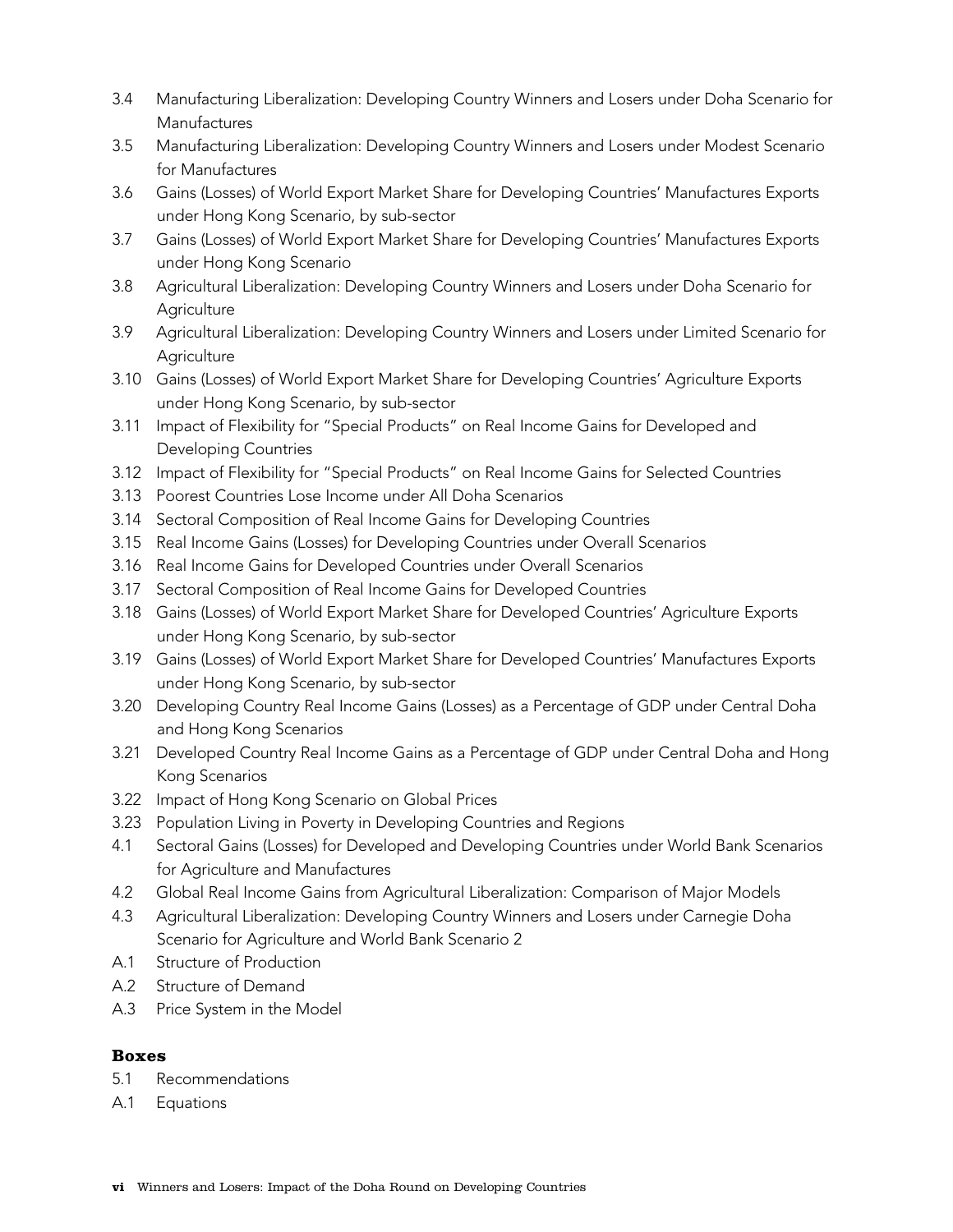- 3.4 Manufacturing Liberalization: Developing Country Winners and Losers under Doha Scenario for Manufactures
- 3.5 Manufacturing Liberalization: Developing Country Winners and Losers under Modest Scenario for Manufactures
- 3.6 Gains (Losses) of World Export Market Share for Developing Countries' Manufactures Exports under Hong Kong Scenario, by sub-sector
- 3.7 Gains (Losses) of World Export Market Share for Developing Countries' Manufactures Exports under Hong Kong Scenario
- 3.8 Agricultural Liberalization: Developing Country Winners and Losers under Doha Scenario for **Agriculture**
- 3.9 Agricultural Liberalization: Developing Country Winners and Losers under Limited Scenario for **Agriculture**
- 3.10 Gains (Losses) of World Export Market Share for Developing Countries' Agriculture Exports under Hong Kong Scenario, by sub-sector
- 3.11 Impact of Flexibility for "Special Products" on Real Income Gains for Developed and Developing Countries
- 3.12 Impact of Flexibility for "Special Products" on Real Income Gains for Selected Countries
- 3.13 Poorest Countries Lose Income under All Doha Scenarios
- 3.14 Sectoral Composition of Real Income Gains for Developing Countries
- 3.15 Real Income Gains (Losses) for Developing Countries under Overall Scenarios
- 3.16 Real Income Gains for Developed Countries under Overall Scenarios
- 3.17 Sectoral Composition of Real Income Gains for Developed Countries
- 3.18 Gains (Losses) of World Export Market Share for Developed Countries' Agriculture Exports under Hong Kong Scenario, by sub-sector
- 3.19 Gains (Losses) of World Export Market Share for Developed Countries' Manufactures Exports under Hong Kong Scenario, by sub-sector
- 3.20 Developing Country Real Income Gains (Losses) as a Percentage of GDP under Central Doha and Hong Kong Scenarios
- 3.21 Developed Country Real Income Gains as a Percentage of GDP under Central Doha and Hong Kong Scenarios
- 3.22 Impact of Hong Kong Scenario on Global Prices
- 3.23 Population Living in Poverty in Developing Countries and Regions
- 4.1 Sectoral Gains (Losses) for Developed and Developing Countries under World Bank Scenarios for Agriculture and Manufactures
- 4.2 Global Real Income Gains from Agricultural Liberalization: Comparison of Major Models
- 4.3 Agricultural Liberalization: Developing Country Winners and Losers under Carnegie Doha Scenario for Agriculture and World Bank Scenario 2
- A.1 Structure of Production
- A.2 Structure of Demand
- A.3 Price System in the Model

#### **Boxes**

- 5.1 Recommendations
- A.1 Equations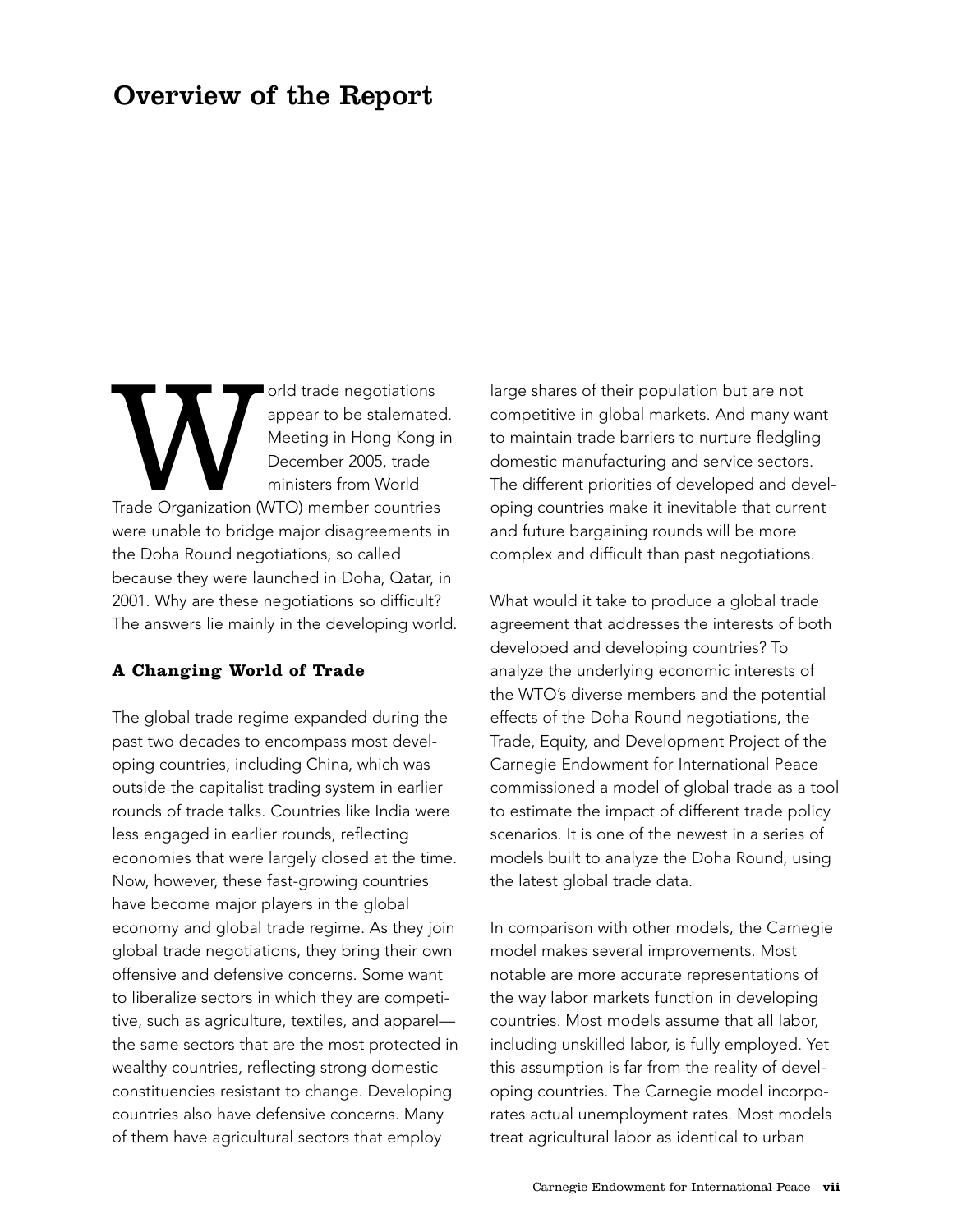## Overview of the Report

orld trade negotiations<br>
appear to be stalemate<br>
Meeting in Hong Kong<br>
December 2005, trade<br>
ministers from World<br>
Trade Organization (WTO) member countries appear to be stalemated. Meeting in Hong Kong in December 2005, trade ministers from World

were unable to bridge major disagreements in the Doha Round negotiations, so called because they were launched in Doha, Qatar, in 2001. Why are these negotiations so difficult? The answers lie mainly in the developing world.

#### **A Changing World of Trade**

The global trade regime expanded during the past two decades to encompass most developing countries, including China, which was outside the capitalist trading system in earlier rounds of trade talks. Countries like India were less engaged in earlier rounds, reflecting economies that were largely closed at the time. Now, however, these fast-growing countries have become major players in the global economy and global trade regime. As they join global trade negotiations, they bring their own offensive and defensive concerns. Some want to liberalize sectors in which they are competitive, such as agriculture, textiles, and apparel the same sectors that are the most protected in wealthy countries, reflecting strong domestic constituencies resistant to change. Developing countries also have defensive concerns. Many of them have agricultural sectors that employ

large shares of their population but are not competitive in global markets. And many want to maintain trade barriers to nurture fledgling domestic manufacturing and service sectors. The different priorities of developed and developing countries make it inevitable that current and future bargaining rounds will be more complex and difficult than past negotiations.

What would it take to produce a global trade agreement that addresses the interests of both developed and developing countries? To analyze the underlying economic interests of the WTO's diverse members and the potential effects of the Doha Round negotiations, the Trade, Equity, and Development Project of the Carnegie Endowment for International Peace commissioned a model of global trade as a tool to estimate the impact of different trade policy scenarios. It is one of the newest in a series of models built to analyze the Doha Round, using the latest global trade data.

In comparison with other models, the Carnegie model makes several improvements. Most notable are more accurate representations of the way labor markets function in developing countries. Most models assume that all labor, including unskilled labor, is fully employed. Yet this assumption is far from the reality of developing countries. The Carnegie model incorporates actual unemployment rates. Most models treat agricultural labor as identical to urban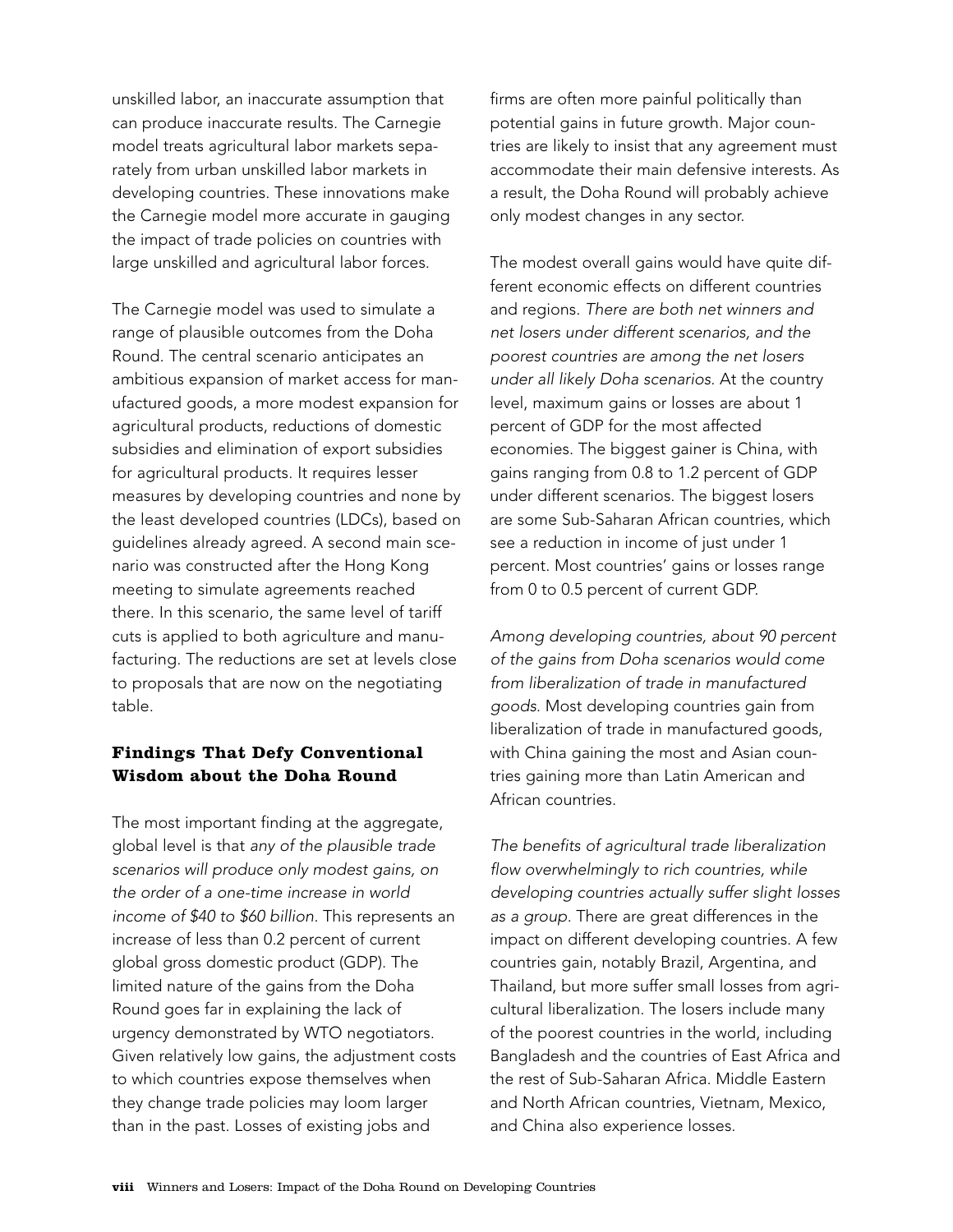unskilled labor, an inaccurate assumption that can produce inaccurate results. The Carnegie model treats agricultural labor markets separately from urban unskilled labor markets in developing countries. These innovations make the Carnegie model more accurate in gauging the impact of trade policies on countries with large unskilled and agricultural labor forces.

The Carnegie model was used to simulate a range of plausible outcomes from the Doha Round. The central scenario anticipates an ambitious expansion of market access for manufactured goods, a more modest expansion for agricultural products, reductions of domestic subsidies and elimination of export subsidies for agricultural products. It requires lesser measures by developing countries and none by the least developed countries (LDCs), based on guidelines already agreed. A second main scenario was constructed after the Hong Kong meeting to simulate agreements reached there. In this scenario, the same level of tariff cuts is applied to both agriculture and manufacturing. The reductions are set at levels close to proposals that are now on the negotiating table.

#### **Findings That Defy Conventional Wisdom about the Doha Round**

The most important finding at the aggregate, global level is that *any of the plausible trade scenarios will produce only modest gains, on the order of a one-time increase in world income of \$40 to \$60 billion.* This represents an increase of less than 0.2 percent of current global gross domestic product (GDP). The limited nature of the gains from the Doha Round goes far in explaining the lack of urgency demonstrated by WTO negotiators. Given relatively low gains, the adjustment costs to which countries expose themselves when they change trade policies may loom larger than in the past. Losses of existing jobs and

firms are often more painful politically than potential gains in future growth. Major countries are likely to insist that any agreement must accommodate their main defensive interests. As a result, the Doha Round will probably achieve only modest changes in any sector.

The modest overall gains would have quite different economic effects on different countries and regions. *There are both net winners and net losers under different scenarios, and the poorest countries are among the net losers under all likely Doha scenarios*. At the country level, maximum gains or losses are about 1 percent of GDP for the most affected economies. The biggest gainer is China, with gains ranging from 0.8 to 1.2 percent of GDP under different scenarios. The biggest losers are some Sub-Saharan African countries, which see a reduction in income of just under 1 percent. Most countries' gains or losses range from 0 to 0.5 percent of current GDP.

*Among developing countries, about 90 percent of the gains from Doha scenarios would come from liberalization of trade in manufactured goods.* Most developing countries gain from liberalization of trade in manufactured goods, with China gaining the most and Asian countries gaining more than Latin American and African countries.

*The benefits of agricultural trade liberalization flow overwhelmingly to rich countries, while developing countries actually suffer slight losses as a group.* There are great differences in the impact on different developing countries. A few countries gain, notably Brazil, Argentina, and Thailand, but more suffer small losses from agricultural liberalization. The losers include many of the poorest countries in the world, including Bangladesh and the countries of East Africa and the rest of Sub-Saharan Africa. Middle Eastern and North African countries, Vietnam, Mexico, and China also experience losses.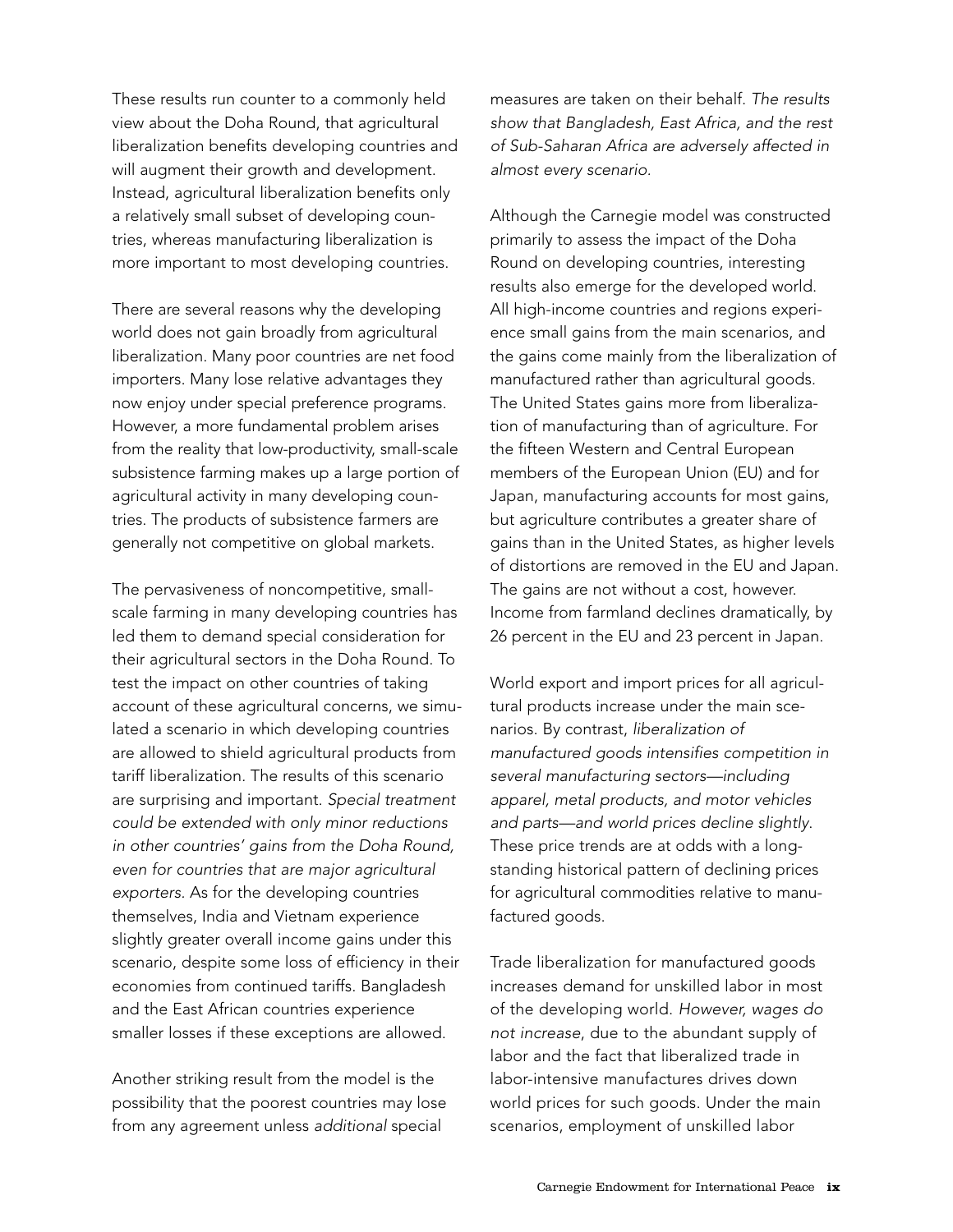These results run counter to a commonly held view about the Doha Round, that agricultural liberalization benefits developing countries and will augment their growth and development. Instead, agricultural liberalization benefits only a relatively small subset of developing countries, whereas manufacturing liberalization is more important to most developing countries.

There are several reasons why the developing world does not gain broadly from agricultural liberalization. Many poor countries are net food importers. Many lose relative advantages they now enjoy under special preference programs. However, a more fundamental problem arises from the reality that low-productivity, small-scale subsistence farming makes up a large portion of agricultural activity in many developing countries. The products of subsistence farmers are generally not competitive on global markets.

The pervasiveness of noncompetitive, smallscale farming in many developing countries has led them to demand special consideration for their agricultural sectors in the Doha Round. To test the impact on other countries of taking account of these agricultural concerns, we simulated a scenario in which developing countries are allowed to shield agricultural products from tariff liberalization*.* The results of this scenario are surprising and important. *Special treatment could be extended with only minor reductions in other countries' gains from the Doha Round, even for countries that are major agricultural exporters.* As for the developing countries themselves, India and Vietnam experience slightly greater overall income gains under this scenario, despite some loss of efficiency in their economies from continued tariffs. Bangladesh and the East African countries experience smaller losses if these exceptions are allowed.

Another striking result from the model is the possibility that the poorest countries may lose from any agreement unless *additional* special

measures are taken on their behalf. *The results show that Bangladesh, East Africa, and the rest of Sub-Saharan Africa are adversely affected in almost every scenario.*

Although the Carnegie model was constructed primarily to assess the impact of the Doha Round on developing countries, interesting results also emerge for the developed world. All high-income countries and regions experience small gains from the main scenarios, and the gains come mainly from the liberalization of manufactured rather than agricultural goods*.* The United States gains more from liberalization of manufacturing than of agriculture. For the fifteen Western and Central European members of the European Union (EU) and for Japan, manufacturing accounts for most gains, but agriculture contributes a greater share of gains than in the United States, as higher levels of distortions are removed in the EU and Japan. The gains are not without a cost, however. Income from farmland declines dramatically, by 26 percent in the EU and 23 percent in Japan.

World export and import prices for all agricultural products increase under the main scenarios. By contrast, *liberalization of manufactured goods intensifies competition in several manufacturing sectors—including apparel, metal products, and motor vehicles and parts—and world prices decline slightly*. These price trends are at odds with a longstanding historical pattern of declining prices for agricultural commodities relative to manufactured goods.

Trade liberalization for manufactured goods increases demand for unskilled labor in most of the developing world. *However, wages do not increase*, due to the abundant supply of labor and the fact that liberalized trade in labor-intensive manufactures drives down world prices for such goods. Under the main scenarios, employment of unskilled labor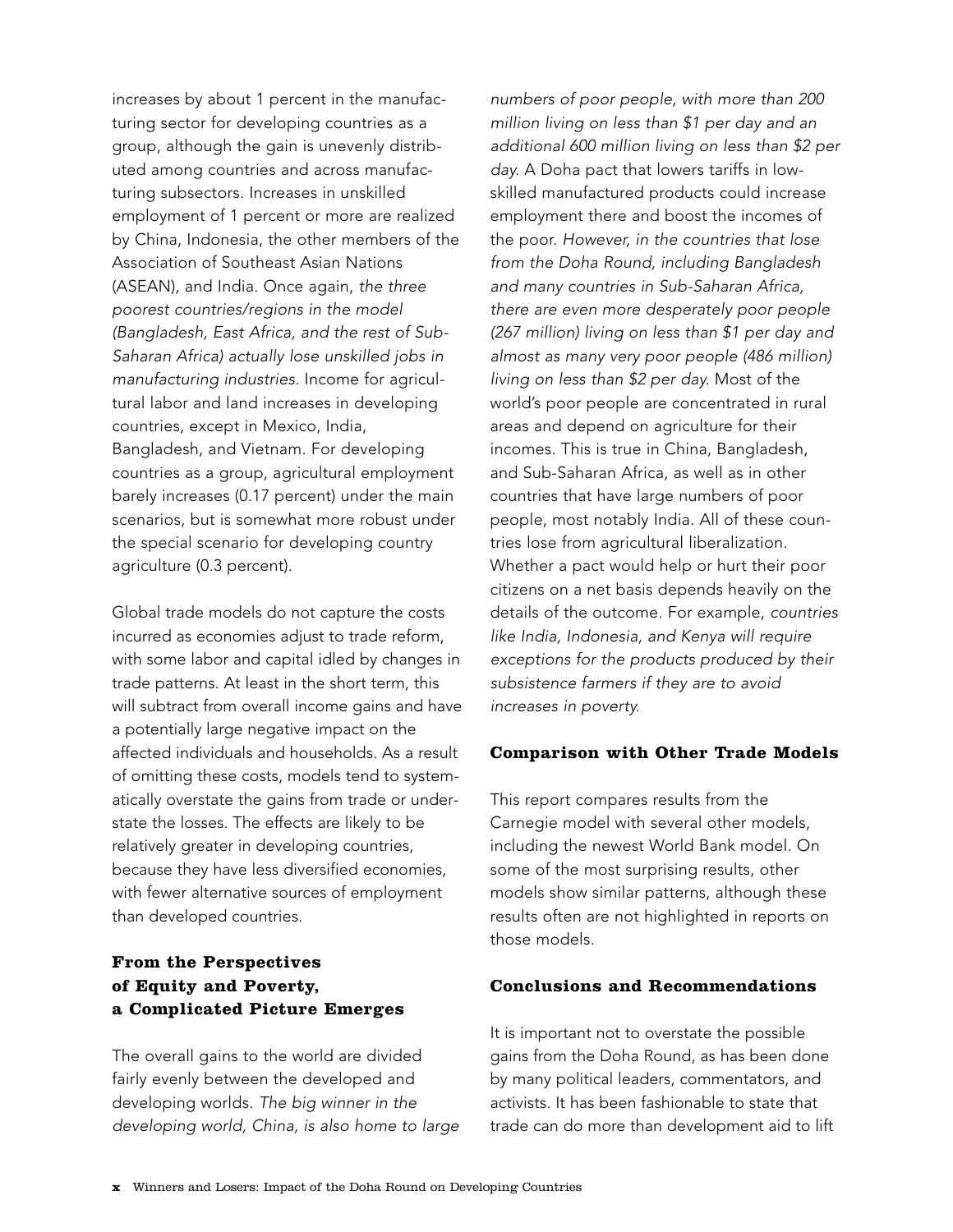increases by about 1 percent in the manufacturing sector for developing countries as a group, although the gain is unevenly distributed among countries and across manufacturing subsectors. Increases in unskilled employment of 1 percent or more are realized by China, Indonesia, the other members of the Association of Southeast Asian Nations (ASEAN), and India. Once again, *the three poorest countries/regions in the model (Bangladesh, East Africa, and the rest of Sub-Saharan Africa) actually lose unskilled jobs in manufacturing industries.* Income for agricultural labor and land increases in developing countries, except in Mexico, India, Bangladesh, and Vietnam. For developing countries as a group, agricultural employment barely increases (0.17 percent) under the main scenarios, but is somewhat more robust under the special scenario for developing country agriculture (0.3 percent).

Global trade models do not capture the costs incurred as economies adjust to trade reform, with some labor and capital idled by changes in trade patterns. At least in the short term, this will subtract from overall income gains and have a potentially large negative impact on the affected individuals and households. As a result of omitting these costs, models tend to systematically overstate the gains from trade or understate the losses. The effects are likely to be relatively greater in developing countries, because they have less diversified economies, with fewer alternative sources of employment than developed countries.

#### **From the Perspectives of Equity and Poverty, a Complicated Picture Emerges**

The overall gains to the world are divided fairly evenly between the developed and developing worlds. *The big winner in the developing world, China, is also home to large*

*numbers of poor people, with more than 200 million living on less than \$1 per day and an additional 600 million living on less than \$2 per day.* A Doha pact that lowers tariffs in lowskilled manufactured products could increase employment there and boost the incomes of the poor. *However, in the countries that lose from the Doha Round, including Bangladesh and many countries in Sub-Saharan Africa, there are even more desperately poor people (267 million) living on less than \$1 per day and almost as many very poor people (486 million) living on less than \$2 per day.* Most of the world's poor people are concentrated in rural areas and depend on agriculture for their incomes. This is true in China, Bangladesh, and Sub-Saharan Africa, as well as in other countries that have large numbers of poor people, most notably India. All of these countries lose from agricultural liberalization. Whether a pact would help or hurt their poor citizens on a net basis depends heavily on the details of the outcome. For example, *countries like India, Indonesia, and Kenya will require exceptions for the products produced by their subsistence farmers if they are to avoid increases in poverty.* 

#### **Comparison with Other Trade Models**

This report compares results from the Carnegie model with several other models, including the newest World Bank model. On some of the most surprising results, other models show similar patterns, although these results often are not highlighted in reports on those models.

#### **Conclusions and Recommendations**

It is important not to overstate the possible gains from the Doha Round, as has been done by many political leaders, commentators, and activists. It has been fashionable to state that trade can do more than development aid to lift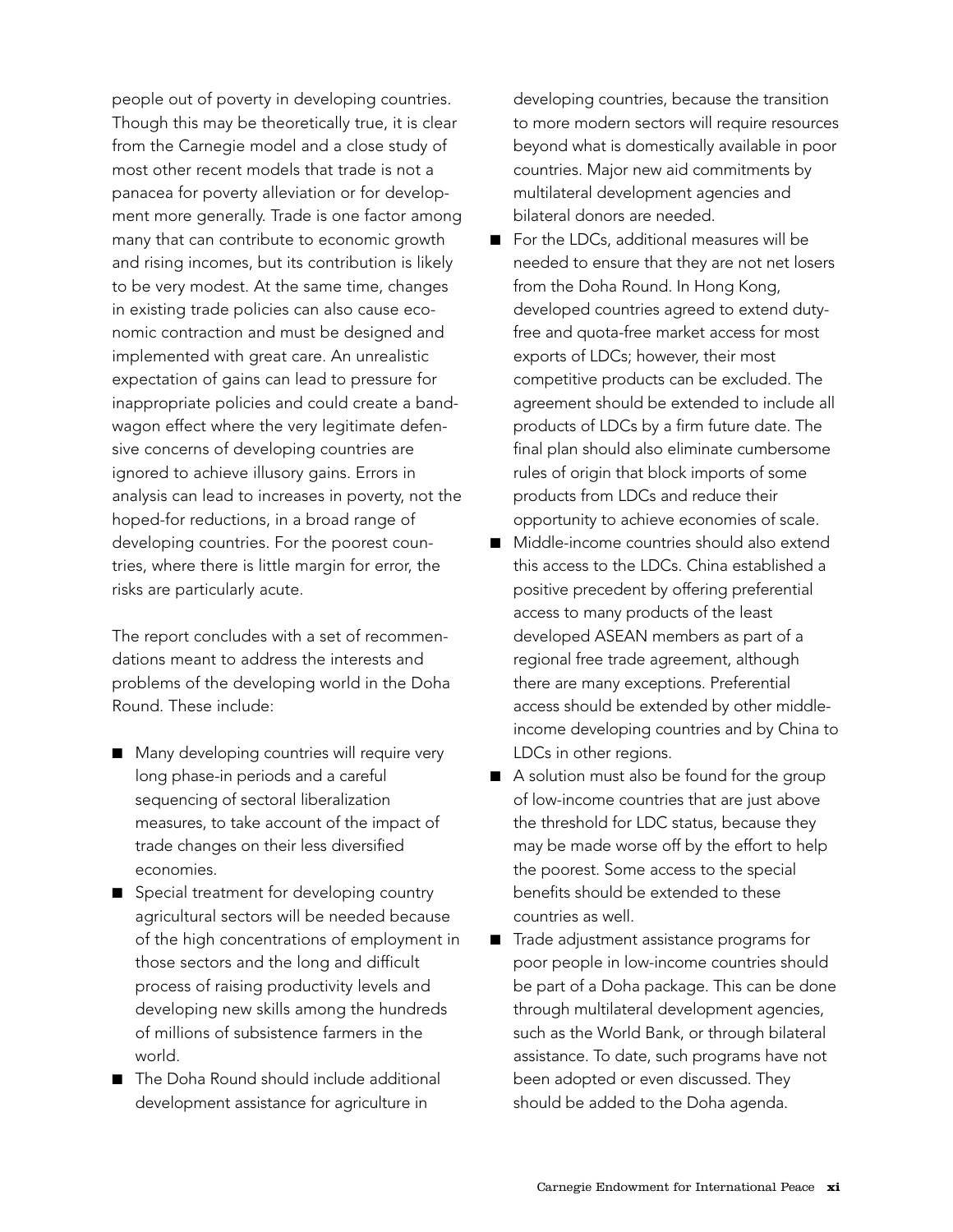people out of poverty in developing countries. Though this may be theoretically true, it is clear from the Carnegie model and a close study of most other recent models that trade is not a panacea for poverty alleviation or for development more generally. Trade is one factor among many that can contribute to economic growth and rising incomes, but its contribution is likely to be very modest. At the same time, changes in existing trade policies can also cause economic contraction and must be designed and implemented with great care. An unrealistic expectation of gains can lead to pressure for inappropriate policies and could create a bandwagon effect where the very legitimate defensive concerns of developing countries are ignored to achieve illusory gains. Errors in analysis can lead to increases in poverty, not the hoped-for reductions, in a broad range of developing countries. For the poorest countries, where there is little margin for error, the risks are particularly acute.

The report concludes with a set of recommendations meant to address the interests and problems of the developing world in the Doha Round. These include:

- Many developing countries will require very long phase-in periods and a careful sequencing of sectoral liberalization measures, to take account of the impact of trade changes on their less diversified economies.
- Special treatment for developing country agricultural sectors will be needed because of the high concentrations of employment in those sectors and the long and difficult process of raising productivity levels and developing new skills among the hundreds of millions of subsistence farmers in the world.
- The Doha Round should include additional development assistance for agriculture in

developing countries, because the transition to more modern sectors will require resources beyond what is domestically available in poor countries. Major new aid commitments by multilateral development agencies and bilateral donors are needed.

- For the LDCs, additional measures will be needed to ensure that they are not net losers from the Doha Round. In Hong Kong, developed countries agreed to extend dutyfree and quota-free market access for most exports of LDCs; however, their most competitive products can be excluded. The agreement should be extended to include all products of LDCs by a firm future date. The final plan should also eliminate cumbersome rules of origin that block imports of some products from LDCs and reduce their opportunity to achieve economies of scale.
- Middle-income countries should also extend this access to the LDCs. China established a positive precedent by offering preferential access to many products of the least developed ASEAN members as part of a regional free trade agreement, although there are many exceptions. Preferential access should be extended by other middleincome developing countries and by China to LDCs in other regions.
- A solution must also be found for the group of low-income countries that are just above the threshold for LDC status, because they may be made worse off by the effort to help the poorest. Some access to the special benefits should be extended to these countries as well.
- Trade adjustment assistance programs for poor people in low-income countries should be part of a Doha package. This can be done through multilateral development agencies, such as the World Bank, or through bilateral assistance. To date, such programs have not been adopted or even discussed. They should be added to the Doha agenda.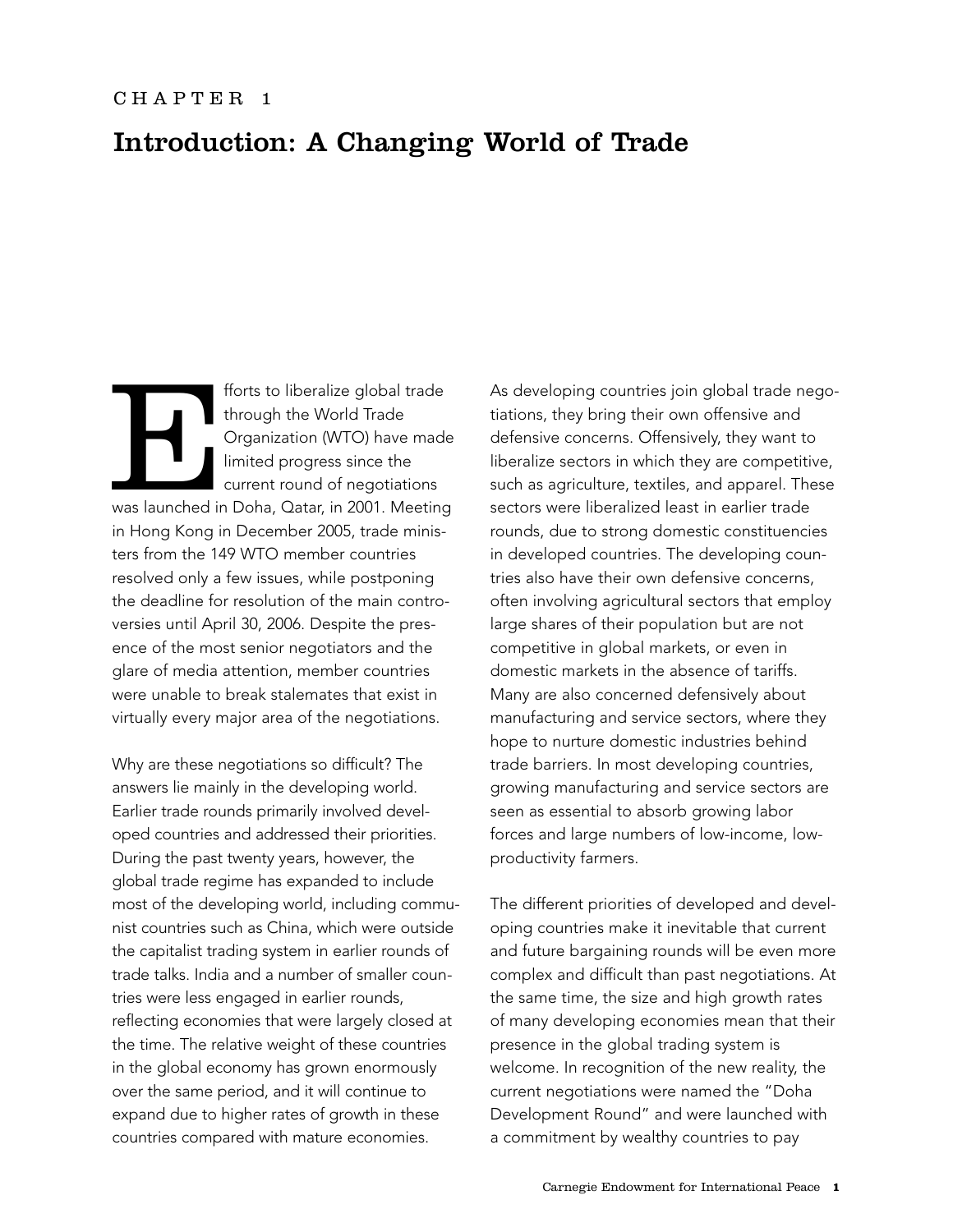## Introduction: A Changing World of Trade

Efforts to liberalize global trade<br>through the World Trade<br>Organization (WTO) have made<br>limited progress since the<br>current round of negotiations<br>was launched in Doha, Qatar, in 2001. Meeting through the World Trade Organization (WTO) have made limited progress since the current round of negotiations in Hong Kong in December 2005, trade ministers from the 149 WTO member countries resolved only a few issues, while postponing the deadline for resolution of the main controversies until April 30, 2006. Despite the presence of the most senior negotiators and the glare of media attention, member countries were unable to break stalemates that exist in virtually every major area of the negotiations.

Why are these negotiations so difficult? The answers lie mainly in the developing world. Earlier trade rounds primarily involved developed countries and addressed their priorities. During the past twenty years, however, the global trade regime has expanded to include most of the developing world, including communist countries such as China, which were outside the capitalist trading system in earlier rounds of trade talks. India and a number of smaller countries were less engaged in earlier rounds, reflecting economies that were largely closed at the time. The relative weight of these countries in the global economy has grown enormously over the same period, and it will continue to expand due to higher rates of growth in these countries compared with mature economies.

As developing countries join global trade negotiations, they bring their own offensive and defensive concerns. Offensively, they want to liberalize sectors in which they are competitive, such as agriculture, textiles, and apparel. These sectors were liberalized least in earlier trade rounds, due to strong domestic constituencies in developed countries. The developing countries also have their own defensive concerns, often involving agricultural sectors that employ large shares of their population but are not competitive in global markets, or even in domestic markets in the absence of tariffs. Many are also concerned defensively about manufacturing and service sectors, where they hope to nurture domestic industries behind trade barriers. In most developing countries, growing manufacturing and service sectors are seen as essential to absorb growing labor forces and large numbers of low-income, lowproductivity farmers.

The different priorities of developed and developing countries make it inevitable that current and future bargaining rounds will be even more complex and difficult than past negotiations. At the same time, the size and high growth rates of many developing economies mean that their presence in the global trading system is welcome. In recognition of the new reality, the current negotiations were named the "Doha Development Round" and were launched with a commitment by wealthy countries to pay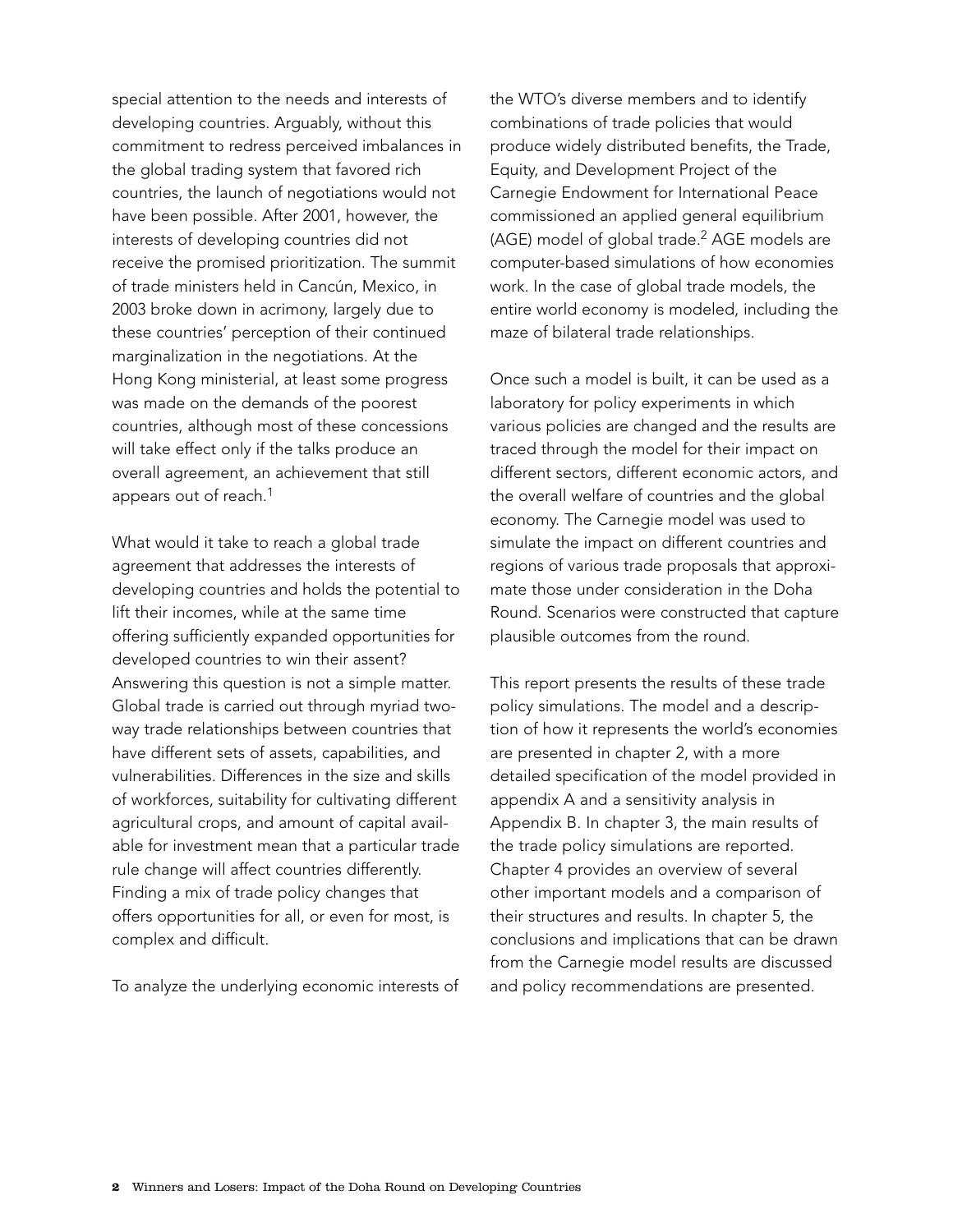special attention to the needs and interests of developing countries. Arguably, without this commitment to redress perceived imbalances in the global trading system that favored rich countries, the launch of negotiations would not have been possible. After 2001, however, the interests of developing countries did not receive the promised prioritization. The summit of trade ministers held in Cancún, Mexico, in 2003 broke down in acrimony, largely due to these countries' perception of their continued marginalization in the negotiations. At the Hong Kong ministerial, at least some progress was made on the demands of the poorest countries, although most of these concessions will take effect only if the talks produce an overall agreement, an achievement that still appears out of reach.1

What would it take to reach a global trade agreement that addresses the interests of developing countries and holds the potential to lift their incomes, while at the same time offering sufficiently expanded opportunities for developed countries to win their assent? Answering this question is not a simple matter. Global trade is carried out through myriad twoway trade relationships between countries that have different sets of assets, capabilities, and vulnerabilities. Differences in the size and skills of workforces, suitability for cultivating different agricultural crops, and amount of capital available for investment mean that a particular trade rule change will affect countries differently. Finding a mix of trade policy changes that offers opportunities for all, or even for most, is complex and difficult.

To analyze the underlying economic interests of

the WTO's diverse members and to identify combinations of trade policies that would produce widely distributed benefits, the Trade, Equity, and Development Project of the Carnegie Endowment for International Peace commissioned an applied general equilibrium (AGE) model of global trade.2 AGE models are computer-based simulations of how economies work. In the case of global trade models, the entire world economy is modeled, including the maze of bilateral trade relationships.

Once such a model is built, it can be used as a laboratory for policy experiments in which various policies are changed and the results are traced through the model for their impact on different sectors, different economic actors, and the overall welfare of countries and the global economy. The Carnegie model was used to simulate the impact on different countries and regions of various trade proposals that approximate those under consideration in the Doha Round. Scenarios were constructed that capture plausible outcomes from the round.

This report presents the results of these trade policy simulations. The model and a description of how it represents the world's economies are presented in chapter 2, with a more detailed specification of the model provided in appendix A and a sensitivity analysis in Appendix B. In chapter 3, the main results of the trade policy simulations are reported. Chapter 4 provides an overview of several other important models and a comparison of their structures and results. In chapter 5, the conclusions and implications that can be drawn from the Carnegie model results are discussed and policy recommendations are presented.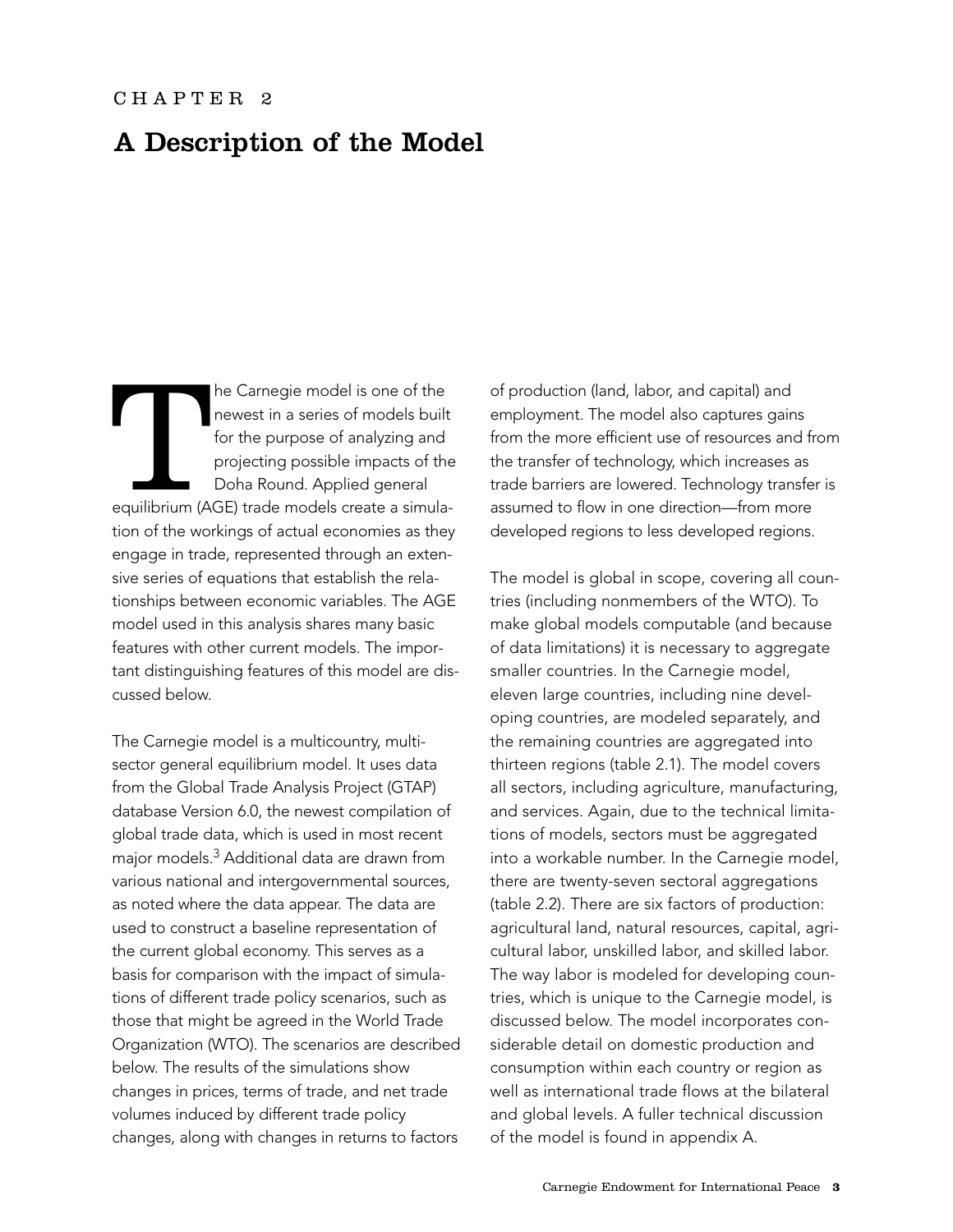#### CHAPTER 2

## A Description of the Model

The Carnegie model is one of the<br>
newest in a series of models built<br>
for the purpose of analyzing and<br>
projecting possible impacts of the<br>
Doha Round. Applied general<br>
equilibrium (AGE) trade models create a simulanewest in a series of models built for the purpose of analyzing and projecting possible impacts of the Doha Round. Applied general tion of the workings of actual economies as they engage in trade, represented through an extensive series of equations that establish the relationships between economic variables. The AGE model used in this analysis shares many basic features with other current models. The important distinguishing features of this model are discussed below.

The Carnegie model is a multicountry, multisector general equilibrium model. It uses data from the Global Trade Analysis Project (GTAP) database Version 6.0, the newest compilation of global trade data, which is used in most recent major models.3 Additional data are drawn from various national and intergovernmental sources, as noted where the data appear. The data are used to construct a baseline representation of the current global economy. This serves as a basis for comparison with the impact of simulations of different trade policy scenarios, such as those that might be agreed in the World Trade Organization (WTO). The scenarios are described below. The results of the simulations show changes in prices, terms of trade, and net trade volumes induced by different trade policy changes, along with changes in returns to factors

of production (land, labor, and capital) and employment. The model also captures gains from the more efficient use of resources and from the transfer of technology, which increases as trade barriers are lowered. Technology transfer is assumed to flow in one direction—from more developed regions to less developed regions.

The model is global in scope, covering all countries (including nonmembers of the WTO). To make global models computable (and because of data limitations) it is necessary to aggregate smaller countries. In the Carnegie model, eleven large countries, including nine developing countries, are modeled separately, and the remaining countries are aggregated into thirteen regions (table 2.1). The model covers all sectors, including agriculture, manufacturing, and services. Again, due to the technical limitations of models, sectors must be aggregated into a workable number. In the Carnegie model, there are twenty-seven sectoral aggregations (table 2.2). There are six factors of production: agricultural land, natural resources, capital, agricultural labor, unskilled labor, and skilled labor. The way labor is modeled for developing countries, which is unique to the Carnegie model, is discussed below. The model incorporates considerable detail on domestic production and consumption within each country or region as well as international trade flows at the bilateral and global levels. A fuller technical discussion of the model is found in appendix A.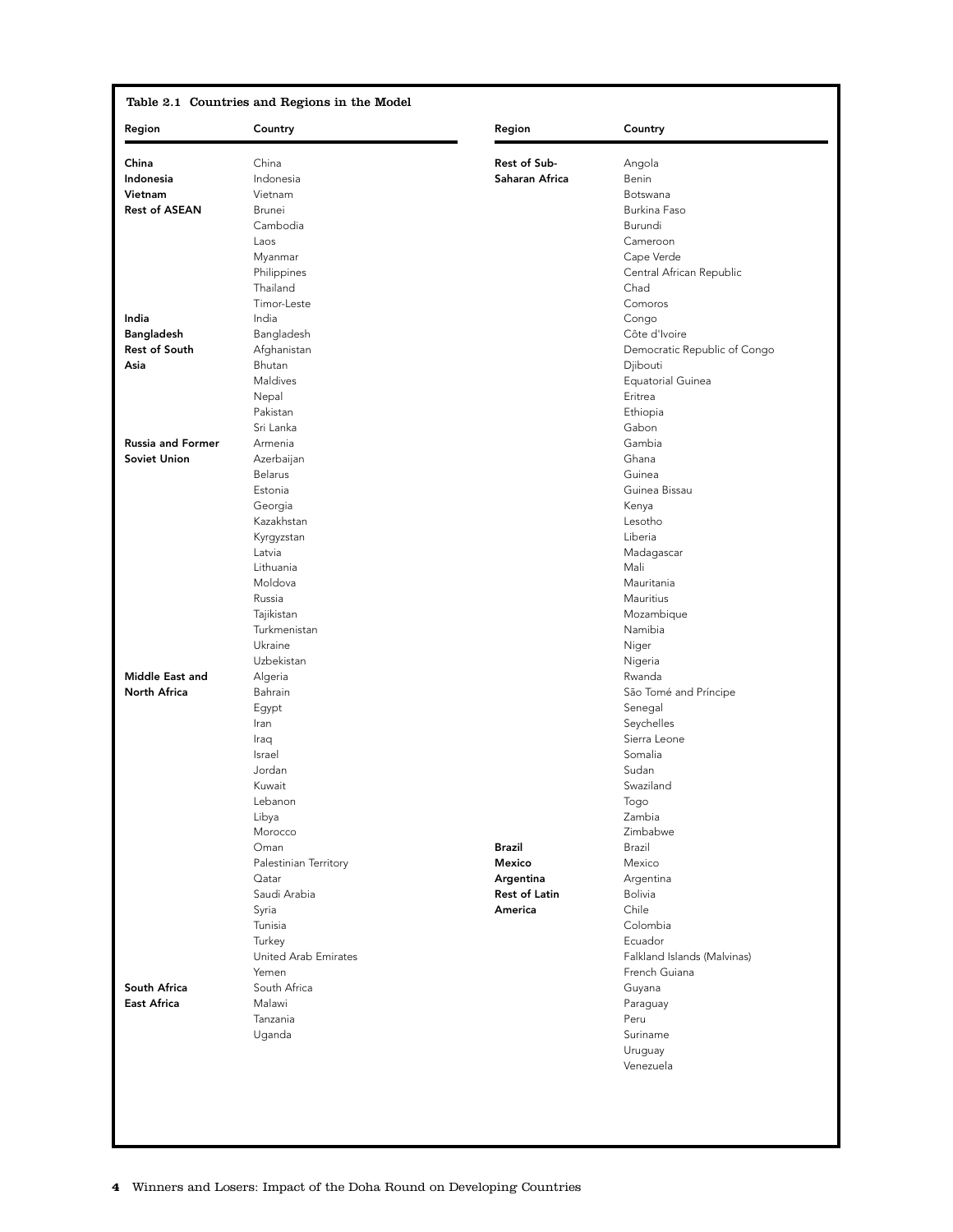| Region                   | Country               | Region               | Country                      |
|--------------------------|-----------------------|----------------------|------------------------------|
| China                    | China                 | Rest of Sub-         | Angola                       |
| Indonesia                | Indonesia             | Saharan Africa       | Benin                        |
| Vietnam                  | Vietnam               |                      | Botswana                     |
| <b>Rest of ASEAN</b>     | <b>Brunei</b>         |                      | Burkina Faso                 |
|                          | Cambodia              |                      | Burundi                      |
|                          | Laos                  |                      | Cameroon                     |
|                          |                       |                      |                              |
|                          | Myanmar               |                      | Cape Verde                   |
|                          | Philippines           |                      | Central African Republic     |
|                          | Thailand              |                      | Chad                         |
|                          | Timor-Leste           |                      | Comoros                      |
| India                    | India                 |                      | Congo                        |
| Bangladesh               | Bangladesh            |                      | Côte d'Ivoire                |
| <b>Rest of South</b>     | Afghanistan           |                      | Democratic Republic of Congo |
| Asia                     | Bhutan                |                      | Djibouti                     |
|                          | Maldives              |                      | Equatorial Guinea            |
|                          | Nepal                 |                      | Eritrea                      |
|                          | Pakistan              |                      | Ethiopia                     |
|                          | Sri Lanka             |                      | Gabon                        |
| <b>Russia and Former</b> | Armenia               |                      | Gambia                       |
| <b>Soviet Union</b>      | Azerbaijan            |                      | Ghana                        |
|                          | <b>Belarus</b>        |                      | Guinea                       |
|                          | Estonia               |                      | Guinea Bissau                |
|                          |                       |                      |                              |
|                          | Georgia               |                      | Kenya                        |
|                          | Kazakhstan            |                      | Lesotho                      |
|                          | Kyrgyzstan            |                      | Liberia                      |
|                          | Latvia                |                      | Madagascar                   |
|                          | Lithuania             |                      | Mali                         |
|                          | Moldova               |                      | Mauritania                   |
|                          | Russia                |                      | Mauritius                    |
|                          | Tajikistan            |                      | Mozambique                   |
|                          | Turkmenistan          |                      | Namibia                      |
|                          | Ukraine               |                      | Niger                        |
|                          | Uzbekistan            |                      | Nigeria                      |
| Middle East and          | Algeria               |                      | Rwanda                       |
| North Africa             | Bahrain               |                      | São Tomé and Príncipe        |
|                          | Egypt                 |                      | Senegal                      |
|                          | Iran                  |                      | Seychelles                   |
|                          |                       |                      | Sierra Leone                 |
|                          | Iraq                  |                      |                              |
|                          | Israel                |                      | Somalia                      |
|                          | Jordan                |                      | Sudan                        |
|                          | Kuwait                |                      | Swaziland                    |
|                          | Lebanon               |                      | Togo                         |
|                          | Libya                 |                      | Zambia                       |
|                          | Morocco               |                      | Zimbabwe                     |
|                          | Oman                  | <b>Brazil</b>        | Brazil                       |
|                          | Palestinian Territory | Mexico               | Mexico                       |
|                          | Qatar                 | Argentina            | Argentina                    |
|                          | Saudi Arabia          | <b>Rest of Latin</b> | <b>Bolivia</b>               |
|                          | Syria                 | America              | Chile                        |
|                          | Tunisia               |                      | Colombia                     |
|                          | Turkey                |                      | Ecuador                      |
|                          | United Arab Emirates  |                      | Falkland Islands (Malvinas)  |
|                          |                       |                      |                              |
|                          | Yemen                 |                      | French Guiana                |
| South Africa             | South Africa          |                      | Guyana                       |
| <b>East Africa</b>       | Malawi                |                      | Paraguay                     |
|                          | Tanzania              |                      | Peru                         |
|                          | Uganda                |                      | Suriname                     |
|                          |                       |                      | Uruguay                      |
|                          |                       |                      | Venezuela                    |
|                          |                       |                      |                              |
|                          |                       |                      |                              |

l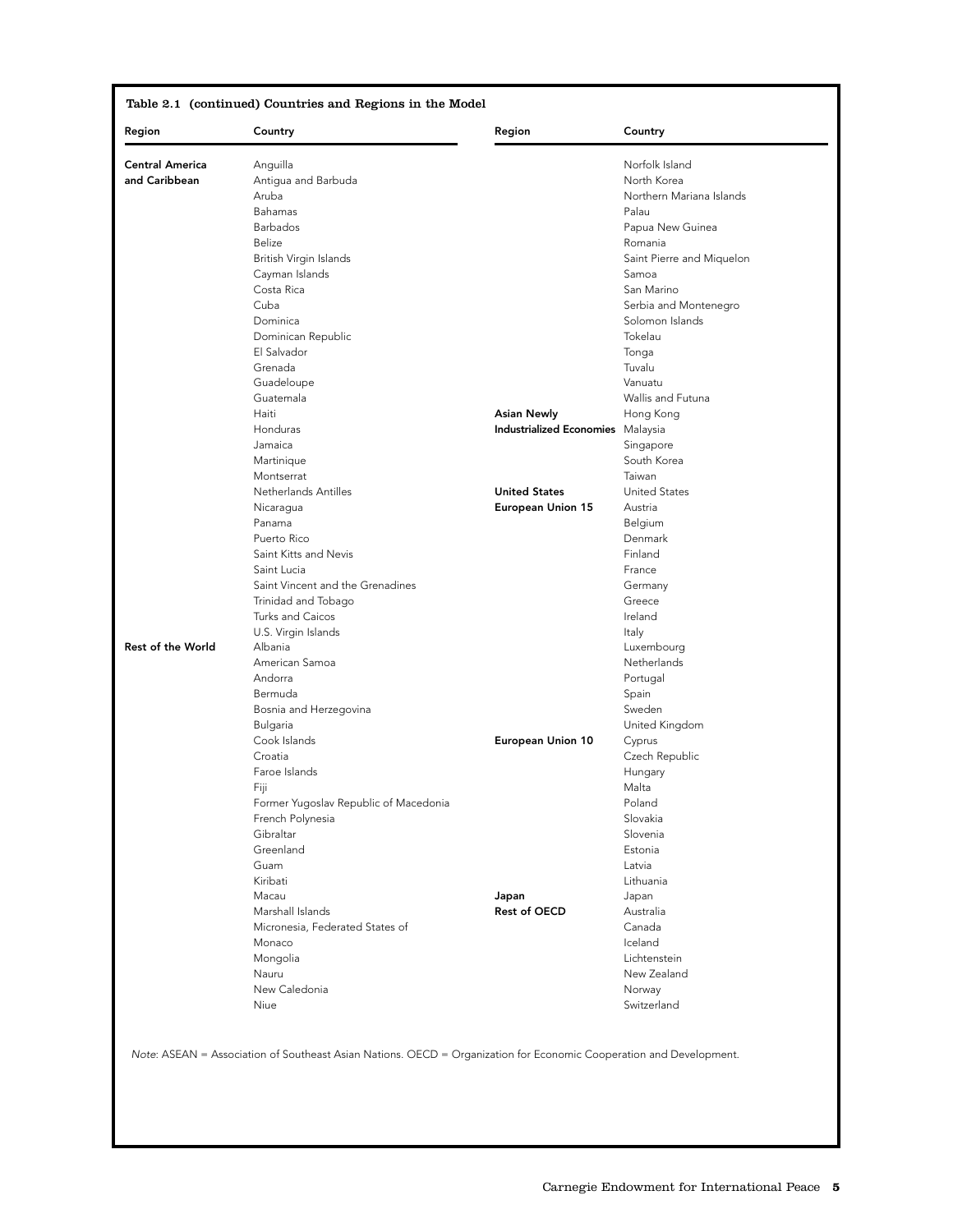| Country                               | Region                            | Country                   |
|---------------------------------------|-----------------------------------|---------------------------|
| Anguilla                              |                                   | Norfolk Island            |
| Antigua and Barbuda                   |                                   | North Korea               |
| Aruba                                 |                                   | Northern Mariana Islands  |
| Bahamas                               |                                   | Palau                     |
| <b>Barbados</b>                       |                                   | Papua New Guinea          |
| Belize                                |                                   | Romania                   |
| British Virgin Islands                |                                   | Saint Pierre and Miquelon |
| Cayman Islands                        |                                   | Samoa                     |
| Costa Rica                            |                                   | San Marino                |
| Cuba                                  |                                   |                           |
|                                       |                                   | Serbia and Montenegro     |
| Dominica                              |                                   | Solomon Islands           |
| Dominican Republic                    |                                   | Tokelau                   |
| El Salvador                           |                                   | Tonga                     |
| Grenada                               |                                   | Tuvalu                    |
| Guadeloupe                            |                                   | Vanuatu                   |
| Guatemala                             |                                   | Wallis and Futuna         |
| Haiti                                 | <b>Asian Newly</b>                | Hong Kong                 |
| Honduras                              | Industrialized Economies Malaysia |                           |
| Jamaica                               |                                   | Singapore                 |
| Martinique                            |                                   | South Korea               |
| Montserrat                            |                                   | Taiwan                    |
| Netherlands Antilles                  | <b>United States</b>              | <b>United States</b>      |
| Nicaragua                             | <b>European Union 15</b>          | Austria                   |
| Panama                                |                                   | Belgium                   |
| Puerto Rico                           |                                   | Denmark                   |
| Saint Kitts and Nevis                 |                                   | Finland                   |
|                                       |                                   |                           |
| Saint Lucia                           |                                   | France                    |
| Saint Vincent and the Grenadines      |                                   | Germany                   |
| Trinidad and Tobago                   |                                   | Greece                    |
| Turks and Caicos                      |                                   | Ireland                   |
| U.S. Virgin Islands                   |                                   | Italy                     |
| Albania                               |                                   | Luxembourg                |
| American Samoa                        |                                   | Netherlands               |
| Andorra                               |                                   | Portugal                  |
| Bermuda                               |                                   | Spain                     |
| Bosnia and Herzegovina                |                                   | Sweden                    |
| Bulgaria                              |                                   | United Kingdom            |
| Cook Islands                          | <b>European Union 10</b>          | Cyprus                    |
| Croatia                               |                                   | Czech Republic            |
| Faroe Islands                         |                                   | Hungary                   |
| Fiji                                  |                                   | Malta                     |
| Former Yugoslav Republic of Macedonia |                                   | Poland                    |
|                                       |                                   | Slovakia                  |
| French Polynesia                      |                                   |                           |
| Gibraltar                             |                                   | Slovenia                  |
| Greenland                             |                                   | Estonia                   |
| Guam                                  |                                   | Latvia                    |
| Kiribati                              |                                   | Lithuania                 |
| Macau                                 | Japan                             | Japan                     |
| Marshall Islands                      | <b>Rest of OECD</b>               | Australia                 |
| Micronesia, Federated States of       |                                   | Canada                    |
| Monaco                                |                                   | Iceland                   |
| Mongolia                              |                                   | Lichtenstein              |
| Nauru                                 |                                   | New Zealand               |
| New Caledonia                         |                                   | Norway                    |
| Niue                                  |                                   | Switzerland               |
|                                       |                                   |                           |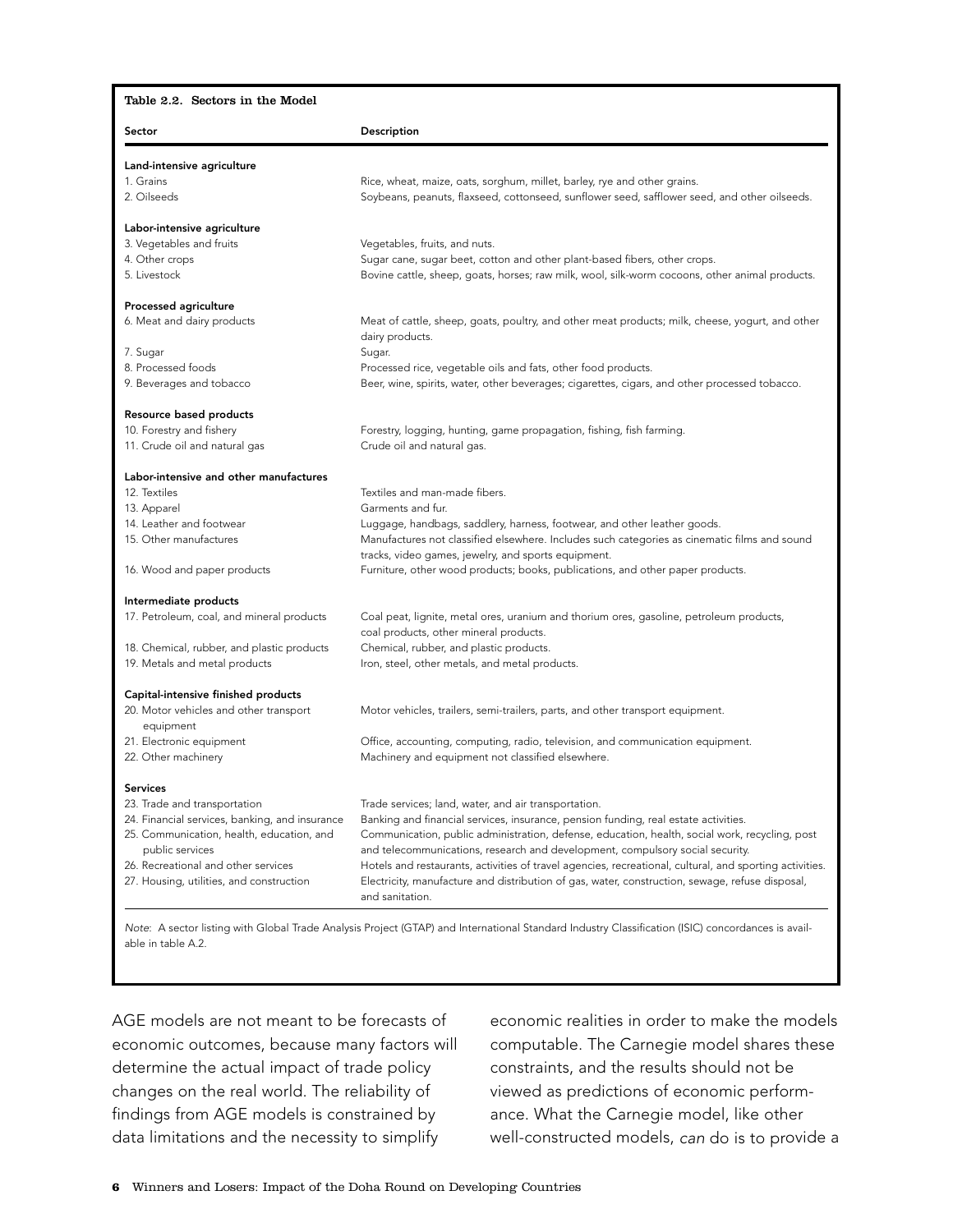#### Table 2.2. Sectors in the Model

| Sector                                                             | Description                                                                                                                                       |
|--------------------------------------------------------------------|---------------------------------------------------------------------------------------------------------------------------------------------------|
| Land-intensive agriculture                                         |                                                                                                                                                   |
| 1. Grains                                                          | Rice, wheat, maize, oats, sorghum, millet, barley, rye and other grains.                                                                          |
| 2. Oilseeds                                                        | Soybeans, peanuts, flaxseed, cottonseed, sunflower seed, safflower seed, and other oilseeds.                                                      |
| Labor-intensive agriculture                                        |                                                                                                                                                   |
| 3. Vegetables and fruits                                           | Vegetables, fruits, and nuts.                                                                                                                     |
| 4. Other crops                                                     | Sugar cane, sugar beet, cotton and other plant-based fibers, other crops.                                                                         |
| 5. Livestock                                                       | Bovine cattle, sheep, goats, horses; raw milk, wool, silk-worm cocoons, other animal products.                                                    |
| <b>Processed agriculture</b>                                       |                                                                                                                                                   |
| 6. Meat and dairy products                                         | Meat of cattle, sheep, goats, poultry, and other meat products; milk, cheese, yogurt, and other<br>dairy products.                                |
| 7. Sugar                                                           | Sugar.                                                                                                                                            |
| 8. Processed foods                                                 | Processed rice, vegetable oils and fats, other food products.                                                                                     |
| 9. Beverages and tobacco                                           | Beer, wine, spirits, water, other beverages; cigarettes, cigars, and other processed tobacco.                                                     |
| Resource based products                                            |                                                                                                                                                   |
| 10. Forestry and fishery                                           | Forestry, logging, hunting, game propagation, fishing, fish farming.                                                                              |
| 11. Crude oil and natural gas                                      | Crude oil and natural gas.                                                                                                                        |
| Labor-intensive and other manufactures                             |                                                                                                                                                   |
| 12. Textiles                                                       | Textiles and man-made fibers.                                                                                                                     |
| 13. Apparel                                                        | Garments and fur.                                                                                                                                 |
| 14. Leather and footwear                                           | Luggage, handbags, saddlery, harness, footwear, and other leather goods.                                                                          |
| 15. Other manufactures                                             | Manufactures not classified elsewhere. Includes such categories as cinematic films and sound                                                      |
| 16. Wood and paper products                                        | tracks, video games, jewelry, and sports equipment.<br>Furniture, other wood products; books, publications, and other paper products.             |
|                                                                    |                                                                                                                                                   |
| Intermediate products<br>17. Petroleum, coal, and mineral products | Coal peat, lignite, metal ores, uranium and thorium ores, gasoline, petroleum products,                                                           |
|                                                                    | coal products, other mineral products.                                                                                                            |
| 18. Chemical, rubber, and plastic products                         | Chemical, rubber, and plastic products.                                                                                                           |
| 19. Metals and metal products                                      | Iron, steel, other metals, and metal products.                                                                                                    |
|                                                                    |                                                                                                                                                   |
| Capital-intensive finished products                                |                                                                                                                                                   |
| 20. Motor vehicles and other transport<br>equipment                | Motor vehicles, trailers, semi-trailers, parts, and other transport equipment.                                                                    |
| 21. Electronic equipment                                           | Office, accounting, computing, radio, television, and communication equipment.                                                                    |
| 22. Other machinery                                                | Machinery and equipment not classified elsewhere.                                                                                                 |
| <b>Services</b>                                                    |                                                                                                                                                   |
| 23. Trade and transportation                                       | Trade services; land, water, and air transportation.                                                                                              |
| 24. Financial services, banking, and insurance                     | Banking and financial services, insurance, pension funding, real estate activities.                                                               |
| 25. Communication, health, education, and                          | Communication, public administration, defense, education, health, social work, recycling, post                                                    |
| public services                                                    | and telecommunications, research and development, compulsory social security.                                                                     |
| 26. Recreational and other services                                | Hotels and restaurants, activities of travel agencies, recreational, cultural, and sporting activities.                                           |
| 27. Housing, utilities, and construction                           | Electricity, manufacture and distribution of gas, water, construction, sewage, refuse disposal,<br>and sanitation.                                |
|                                                                    | Note: A sector listing with Global Trade Analysis Project (GTAP) and International Standard Industry Classification (ISIC) concordances is avail- |

able in table A.2.

AGE models are not meant to be forecasts of economic outcomes, because many factors will determine the actual impact of trade policy changes on the real world. The reliability of findings from AGE models is constrained by data limitations and the necessity to simplify

economic realities in order to make the models computable. The Carnegie model shares these constraints, and the results should not be viewed as predictions of economic performance. What the Carnegie model, like other well-constructed models, *can* do is to provide a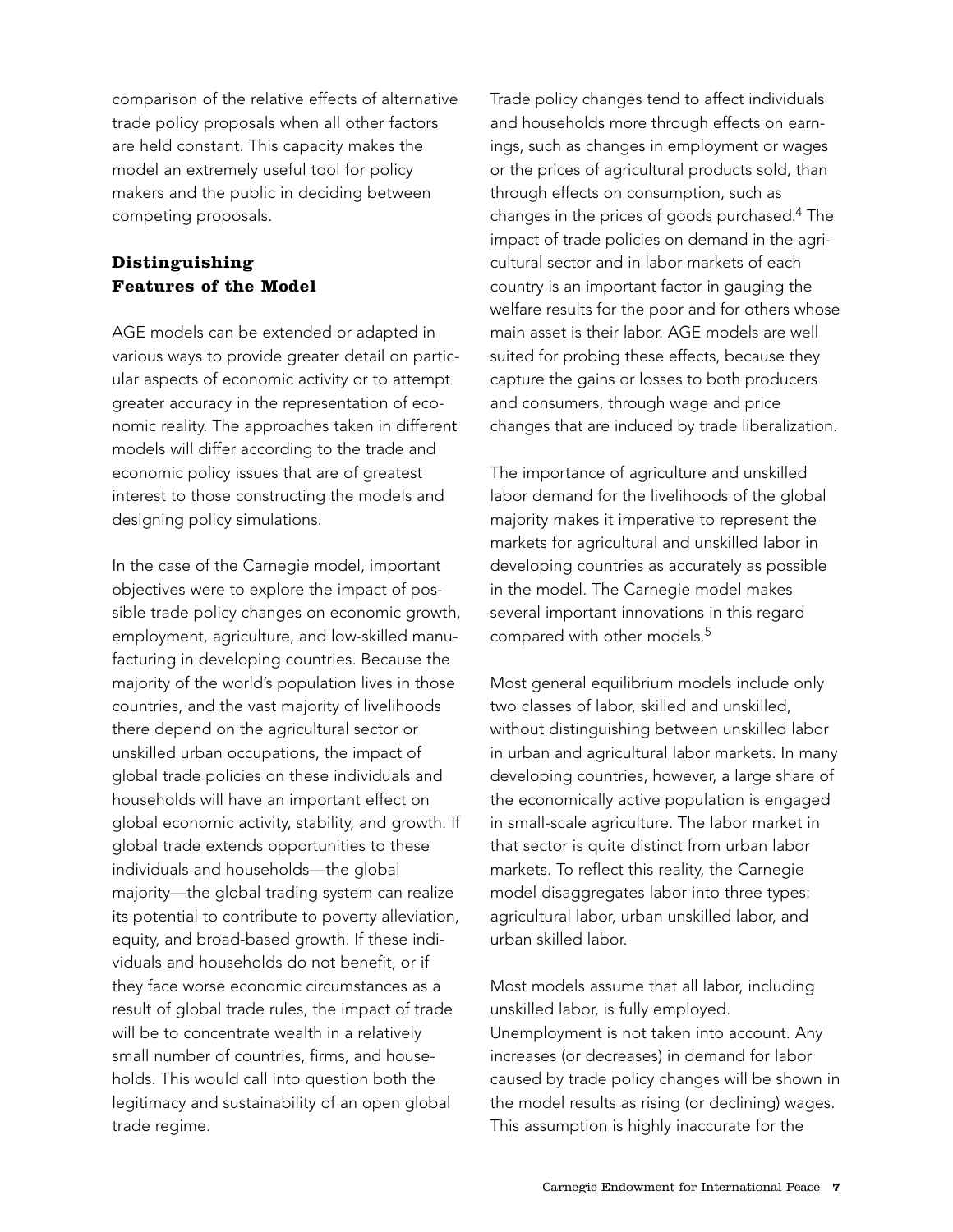comparison of the relative effects of alternative trade policy proposals when all other factors are held constant. This capacity makes the model an extremely useful tool for policy makers and the public in deciding between competing proposals.

#### **Distinguishing Features of the Model**

AGE models can be extended or adapted in various ways to provide greater detail on particular aspects of economic activity or to attempt greater accuracy in the representation of economic reality. The approaches taken in different models will differ according to the trade and economic policy issues that are of greatest interest to those constructing the models and designing policy simulations.

In the case of the Carnegie model, important objectives were to explore the impact of possible trade policy changes on economic growth, employment, agriculture, and low-skilled manufacturing in developing countries. Because the majority of the world's population lives in those countries, and the vast majority of livelihoods there depend on the agricultural sector or unskilled urban occupations, the impact of global trade policies on these individuals and households will have an important effect on global economic activity, stability, and growth. If global trade extends opportunities to these individuals and households—the global majority—the global trading system can realize its potential to contribute to poverty alleviation, equity, and broad-based growth. If these individuals and households do not benefit, or if they face worse economic circumstances as a result of global trade rules, the impact of trade will be to concentrate wealth in a relatively small number of countries, firms, and households. This would call into question both the legitimacy and sustainability of an open global trade regime.

Trade policy changes tend to affect individuals and households more through effects on earnings, such as changes in employment or wages or the prices of agricultural products sold, than through effects on consumption, such as changes in the prices of goods purchased.4 The impact of trade policies on demand in the agricultural sector and in labor markets of each country is an important factor in gauging the welfare results for the poor and for others whose main asset is their labor. AGE models are well suited for probing these effects, because they capture the gains or losses to both producers and consumers, through wage and price changes that are induced by trade liberalization.

The importance of agriculture and unskilled labor demand for the livelihoods of the global majority makes it imperative to represent the markets for agricultural and unskilled labor in developing countries as accurately as possible in the model. The Carnegie model makes several important innovations in this regard compared with other models.5

Most general equilibrium models include only two classes of labor, skilled and unskilled, without distinguishing between unskilled labor in urban and agricultural labor markets. In many developing countries, however, a large share of the economically active population is engaged in small-scale agriculture. The labor market in that sector is quite distinct from urban labor markets. To reflect this reality, the Carnegie model disaggregates labor into three types: agricultural labor, urban unskilled labor, and urban skilled labor.

Most models assume that all labor, including unskilled labor, is fully employed. Unemployment is not taken into account. Any increases (or decreases) in demand for labor caused by trade policy changes will be shown in the model results as rising (or declining) wages. This assumption is highly inaccurate for the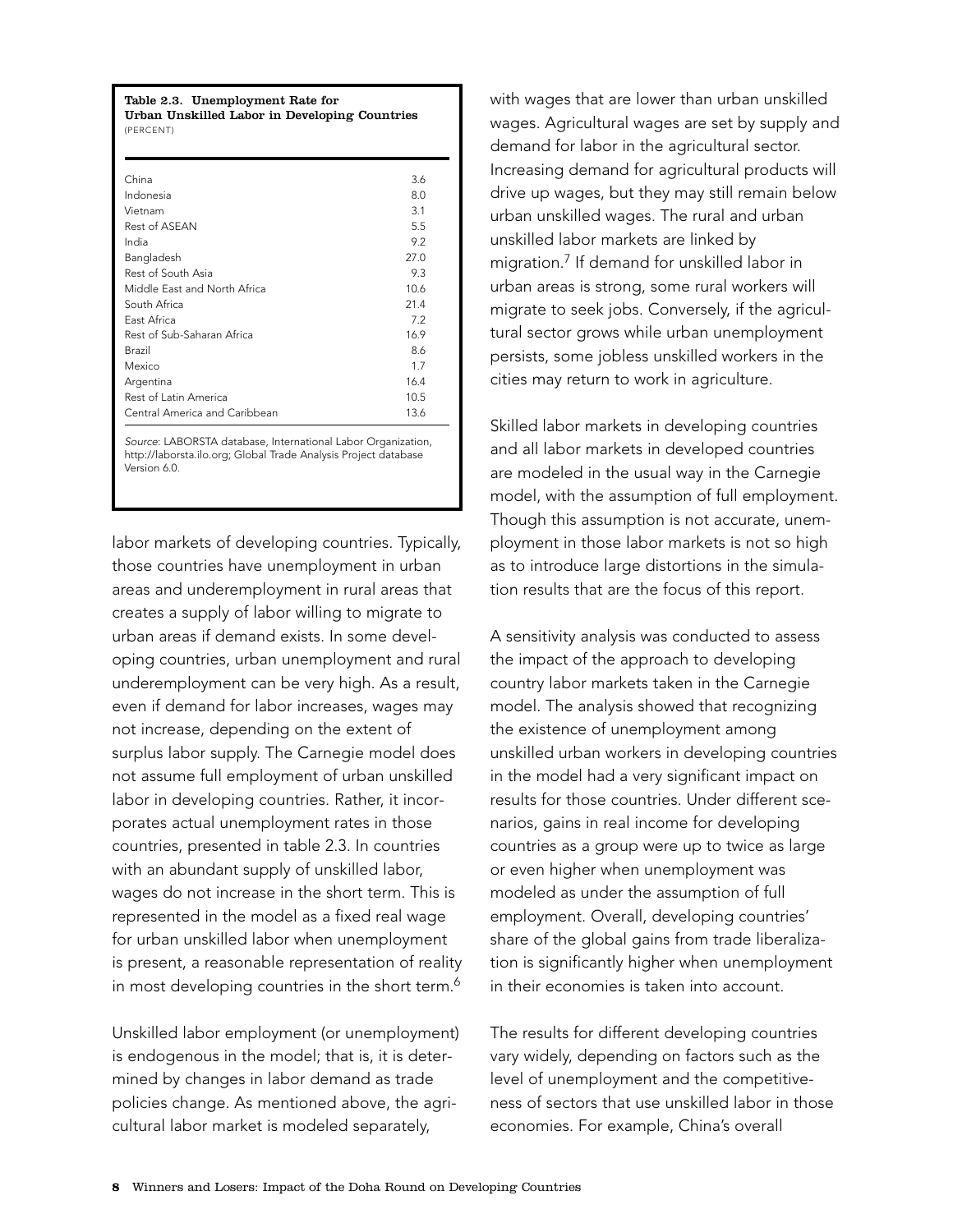Table 2.3. Unemployment Rate for Urban Unskilled Labor in Developing Countries (PERCENT)

| China<br>3.6<br>8.0<br>Indonesia<br>3.1<br>Vietnam |  |
|----------------------------------------------------|--|
|                                                    |  |
|                                                    |  |
|                                                    |  |
| Rest of ASEAN<br>5.5                               |  |
| 9.2<br>India                                       |  |
| 270<br>Bangladesh                                  |  |
| Rest of South Asia<br>9.3                          |  |
| Middle East and North Africa<br>10.6               |  |
| South Africa<br>21.4                               |  |
| <b>East Africa</b><br>7.2                          |  |
| Rest of Sub-Saharan Africa<br>16.9                 |  |
| Brazil<br>8.6                                      |  |
| 1.7<br>Mexico                                      |  |
| 16.4<br>Argentina                                  |  |
| Rest of Latin America<br>10.5                      |  |
| Central America and Caribbean<br>13.6              |  |

*Source*: LABORSTA database, International Labor Organization, http://laborsta.ilo.org; Global Trade Analysis Project database Version 6.0.

labor markets of developing countries. Typically, those countries have unemployment in urban areas and underemployment in rural areas that creates a supply of labor willing to migrate to urban areas if demand exists. In some developing countries, urban unemployment and rural underemployment can be very high. As a result, even if demand for labor increases, wages may not increase, depending on the extent of surplus labor supply. The Carnegie model does not assume full employment of urban unskilled labor in developing countries. Rather, it incorporates actual unemployment rates in those countries, presented in table 2.3. In countries with an abundant supply of unskilled labor, wages do not increase in the short term. This is represented in the model as a fixed real wage for urban unskilled labor when unemployment is present, a reasonable representation of reality in most developing countries in the short term.<sup>6</sup>

Unskilled labor employment (or unemployment) is endogenous in the model; that is, it is determined by changes in labor demand as trade policies change. As mentioned above, the agricultural labor market is modeled separately,

with wages that are lower than urban unskilled wages. Agricultural wages are set by supply and demand for labor in the agricultural sector. Increasing demand for agricultural products will drive up wages, but they may still remain below urban unskilled wages. The rural and urban unskilled labor markets are linked by migration.7 If demand for unskilled labor in urban areas is strong, some rural workers will migrate to seek jobs. Conversely, if the agricultural sector grows while urban unemployment persists, some jobless unskilled workers in the cities may return to work in agriculture.

Skilled labor markets in developing countries and all labor markets in developed countries are modeled in the usual way in the Carnegie model, with the assumption of full employment. Though this assumption is not accurate, unemployment in those labor markets is not so high as to introduce large distortions in the simulation results that are the focus of this report.

A sensitivity analysis was conducted to assess the impact of the approach to developing country labor markets taken in the Carnegie model. The analysis showed that recognizing the existence of unemployment among unskilled urban workers in developing countries in the model had a very significant impact on results for those countries. Under different scenarios, gains in real income for developing countries as a group were up to twice as large or even higher when unemployment was modeled as under the assumption of full employment. Overall, developing countries' share of the global gains from trade liberalization is significantly higher when unemployment in their economies is taken into account.

The results for different developing countries vary widely, depending on factors such as the level of unemployment and the competitiveness of sectors that use unskilled labor in those economies. For example, China's overall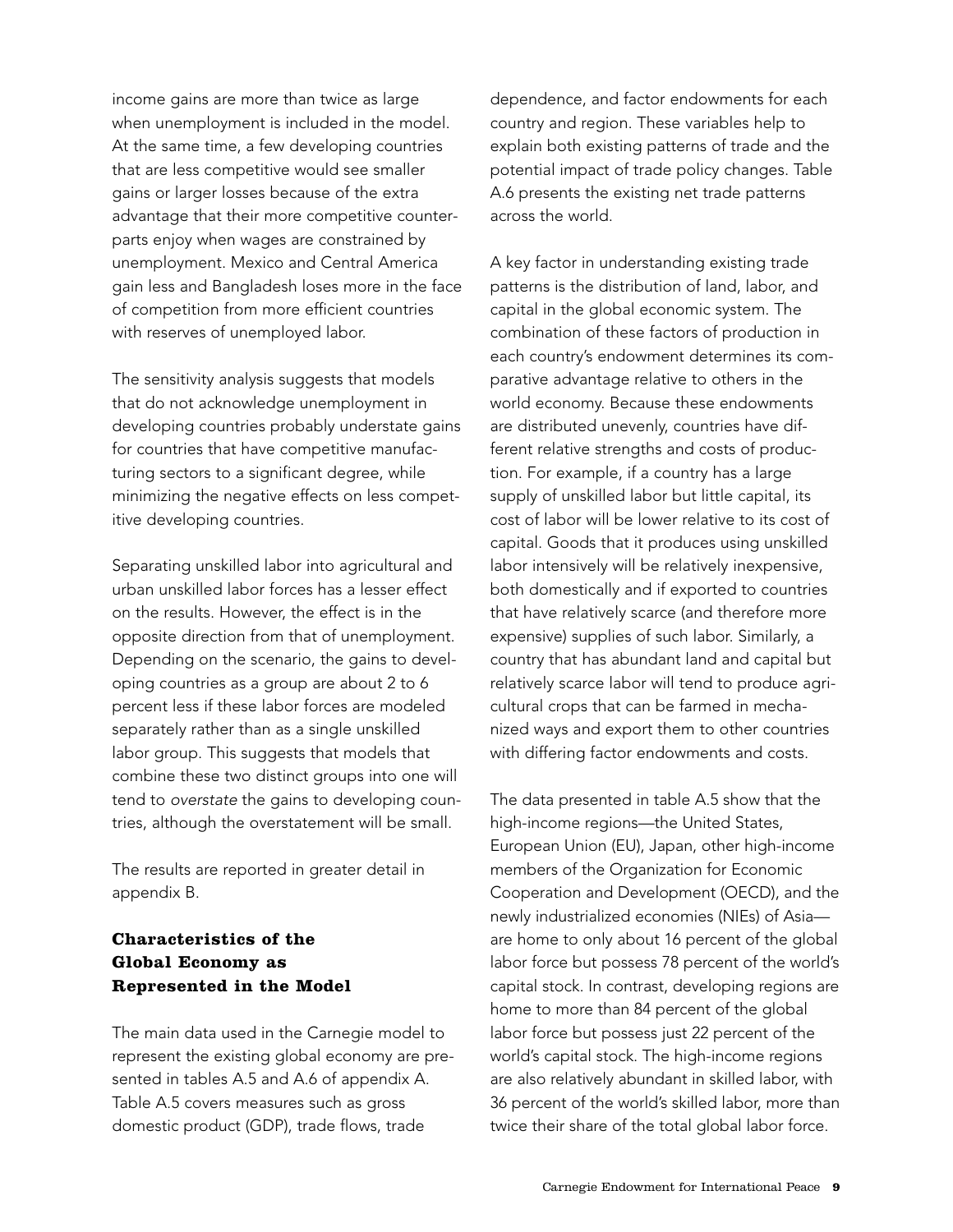income gains are more than twice as large when unemployment is included in the model. At the same time, a few developing countries that are less competitive would see smaller gains or larger losses because of the extra advantage that their more competitive counterparts enjoy when wages are constrained by unemployment. Mexico and Central America gain less and Bangladesh loses more in the face of competition from more efficient countries with reserves of unemployed labor.

The sensitivity analysis suggests that models that do not acknowledge unemployment in developing countries probably understate gains for countries that have competitive manufacturing sectors to a significant degree, while minimizing the negative effects on less competitive developing countries.

Separating unskilled labor into agricultural and urban unskilled labor forces has a lesser effect on the results. However, the effect is in the opposite direction from that of unemployment. Depending on the scenario, the gains to developing countries as a group are about 2 to 6 percent less if these labor forces are modeled separately rather than as a single unskilled labor group. This suggests that models that combine these two distinct groups into one will tend to *overstate* the gains to developing countries, although the overstatement will be small.

The results are reported in greater detail in appendix B.

#### **Characteristics of the Global Economy as Represented in the Model**

The main data used in the Carnegie model to represent the existing global economy are presented in tables A.5 and A.6 of appendix A. Table A.5 covers measures such as gross domestic product (GDP), trade flows, trade

dependence, and factor endowments for each country and region. These variables help to explain both existing patterns of trade and the potential impact of trade policy changes. Table A.6 presents the existing net trade patterns across the world.

A key factor in understanding existing trade patterns is the distribution of land, labor, and capital in the global economic system. The combination of these factors of production in each country's endowment determines its comparative advantage relative to others in the world economy. Because these endowments are distributed unevenly, countries have different relative strengths and costs of production. For example, if a country has a large supply of unskilled labor but little capital, its cost of labor will be lower relative to its cost of capital. Goods that it produces using unskilled labor intensively will be relatively inexpensive, both domestically and if exported to countries that have relatively scarce (and therefore more expensive) supplies of such labor. Similarly, a country that has abundant land and capital but relatively scarce labor will tend to produce agricultural crops that can be farmed in mechanized ways and export them to other countries with differing factor endowments and costs.

The data presented in table A.5 show that the high-income regions—the United States, European Union (EU), Japan, other high-income members of the Organization for Economic Cooperation and Development (OECD), and the newly industrialized economies (NIEs) of Asia are home to only about 16 percent of the global labor force but possess 78 percent of the world's capital stock. In contrast, developing regions are home to more than 84 percent of the global labor force but possess just 22 percent of the world's capital stock. The high-income regions are also relatively abundant in skilled labor, with 36 percent of the world's skilled labor, more than twice their share of the total global labor force.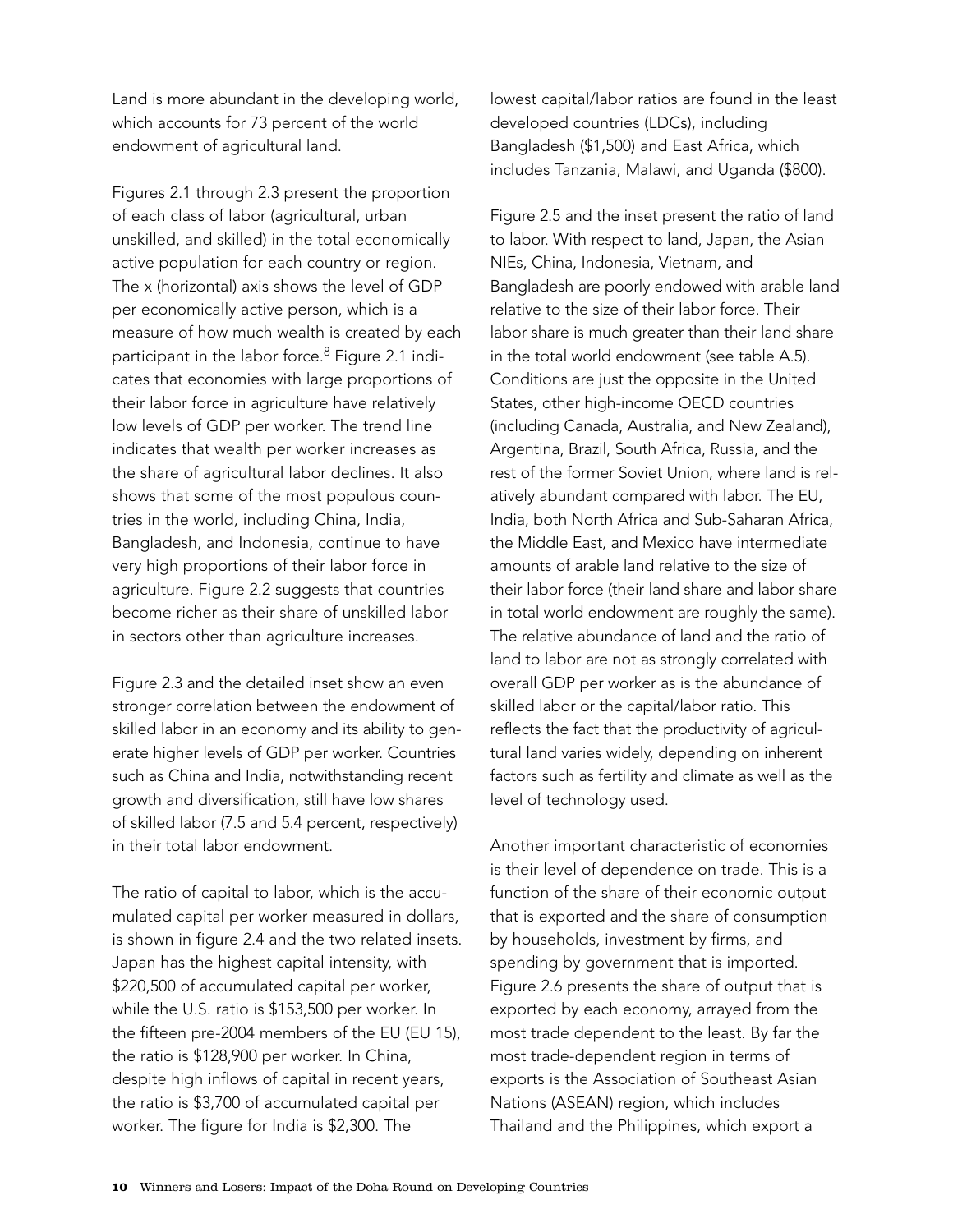Land is more abundant in the developing world, which accounts for 73 percent of the world endowment of agricultural land.

Figures 2.1 through 2.3 present the proportion of each class of labor (agricultural, urban unskilled, and skilled) in the total economically active population for each country or region. The x (horizontal) axis shows the level of GDP per economically active person, which is a measure of how much wealth is created by each participant in the labor force.<sup>8</sup> Figure 2.1 indicates that economies with large proportions of their labor force in agriculture have relatively low levels of GDP per worker. The trend line indicates that wealth per worker increases as the share of agricultural labor declines. It also shows that some of the most populous countries in the world, including China, India, Bangladesh, and Indonesia, continue to have very high proportions of their labor force in agriculture. Figure 2.2 suggests that countries become richer as their share of unskilled labor in sectors other than agriculture increases.

Figure 2.3 and the detailed inset show an even stronger correlation between the endowment of skilled labor in an economy and its ability to generate higher levels of GDP per worker. Countries such as China and India, notwithstanding recent growth and diversification, still have low shares of skilled labor (7.5 and 5.4 percent, respectively) in their total labor endowment.

The ratio of capital to labor, which is the accumulated capital per worker measured in dollars, is shown in figure 2.4 and the two related insets. Japan has the highest capital intensity, with \$220,500 of accumulated capital per worker, while the U.S. ratio is \$153,500 per worker. In the fifteen pre-2004 members of the EU (EU 15), the ratio is \$128,900 per worker. In China, despite high inflows of capital in recent years, the ratio is \$3,700 of accumulated capital per worker. The figure for India is \$2,300. The

lowest capital/labor ratios are found in the least developed countries (LDCs), including Bangladesh (\$1,500) and East Africa, which includes Tanzania, Malawi, and Uganda (\$800).

Figure 2.5 and the inset present the ratio of land to labor. With respect to land, Japan, the Asian NIEs, China, Indonesia, Vietnam, and Bangladesh are poorly endowed with arable land relative to the size of their labor force. Their labor share is much greater than their land share in the total world endowment (see table A.5). Conditions are just the opposite in the United States, other high-income OECD countries (including Canada, Australia, and New Zealand), Argentina, Brazil, South Africa, Russia, and the rest of the former Soviet Union, where land is relatively abundant compared with labor. The EU, India, both North Africa and Sub-Saharan Africa, the Middle East, and Mexico have intermediate amounts of arable land relative to the size of their labor force (their land share and labor share in total world endowment are roughly the same). The relative abundance of land and the ratio of land to labor are not as strongly correlated with overall GDP per worker as is the abundance of skilled labor or the capital/labor ratio. This reflects the fact that the productivity of agricultural land varies widely, depending on inherent factors such as fertility and climate as well as the level of technology used.

Another important characteristic of economies is their level of dependence on trade. This is a function of the share of their economic output that is exported and the share of consumption by households, investment by firms, and spending by government that is imported. Figure 2.6 presents the share of output that is exported by each economy, arrayed from the most trade dependent to the least. By far the most trade-dependent region in terms of exports is the Association of Southeast Asian Nations (ASEAN) region, which includes Thailand and the Philippines, which export a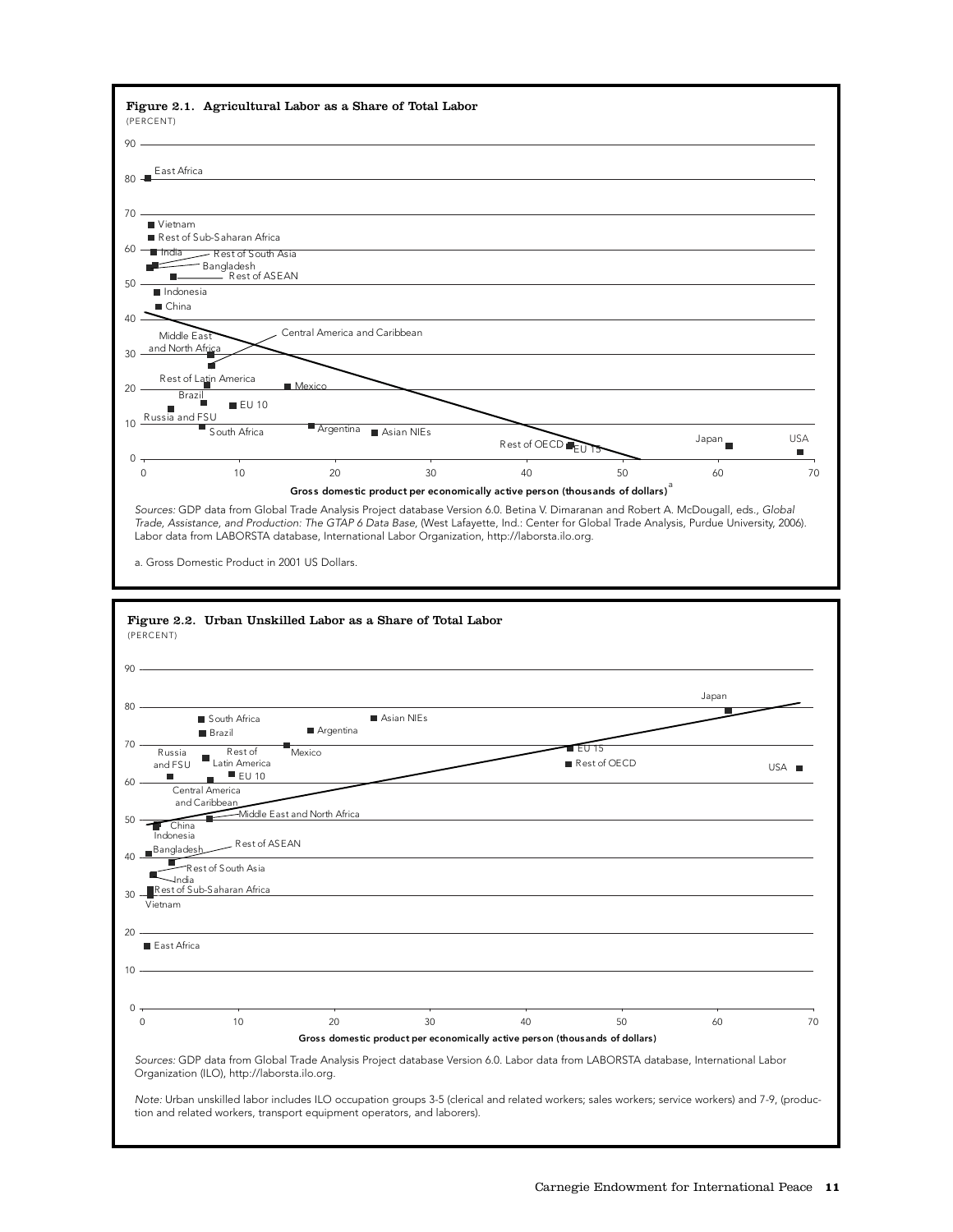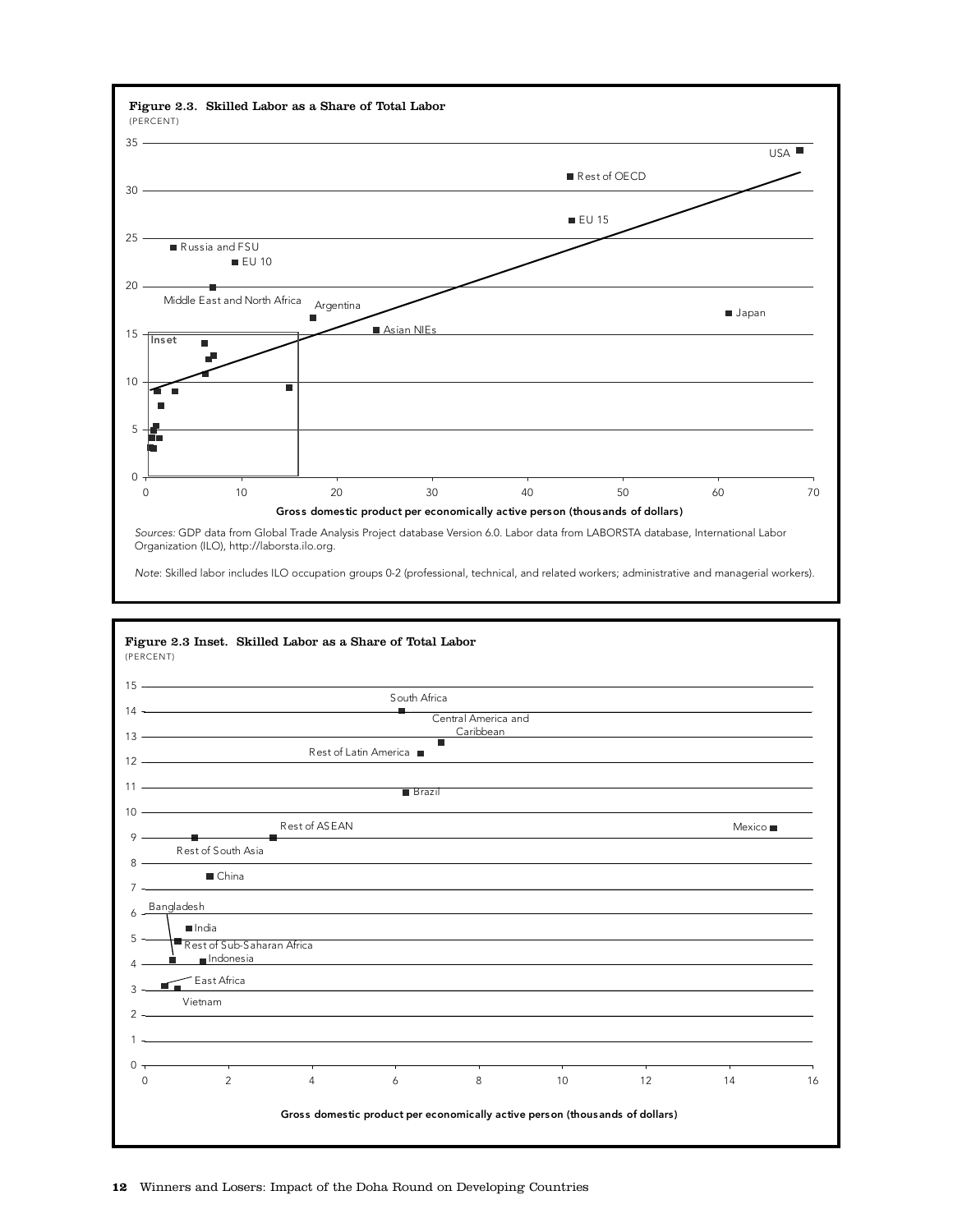

Organization (ILO), http://laborsta.ilo.org.

*Note*: Skilled labor includes ILO occupation groups 0-2 (professional, technical, and related workers; administrative and managerial workers).



**12** Winners and Losers: Impact of the Doha Round on Developing Countries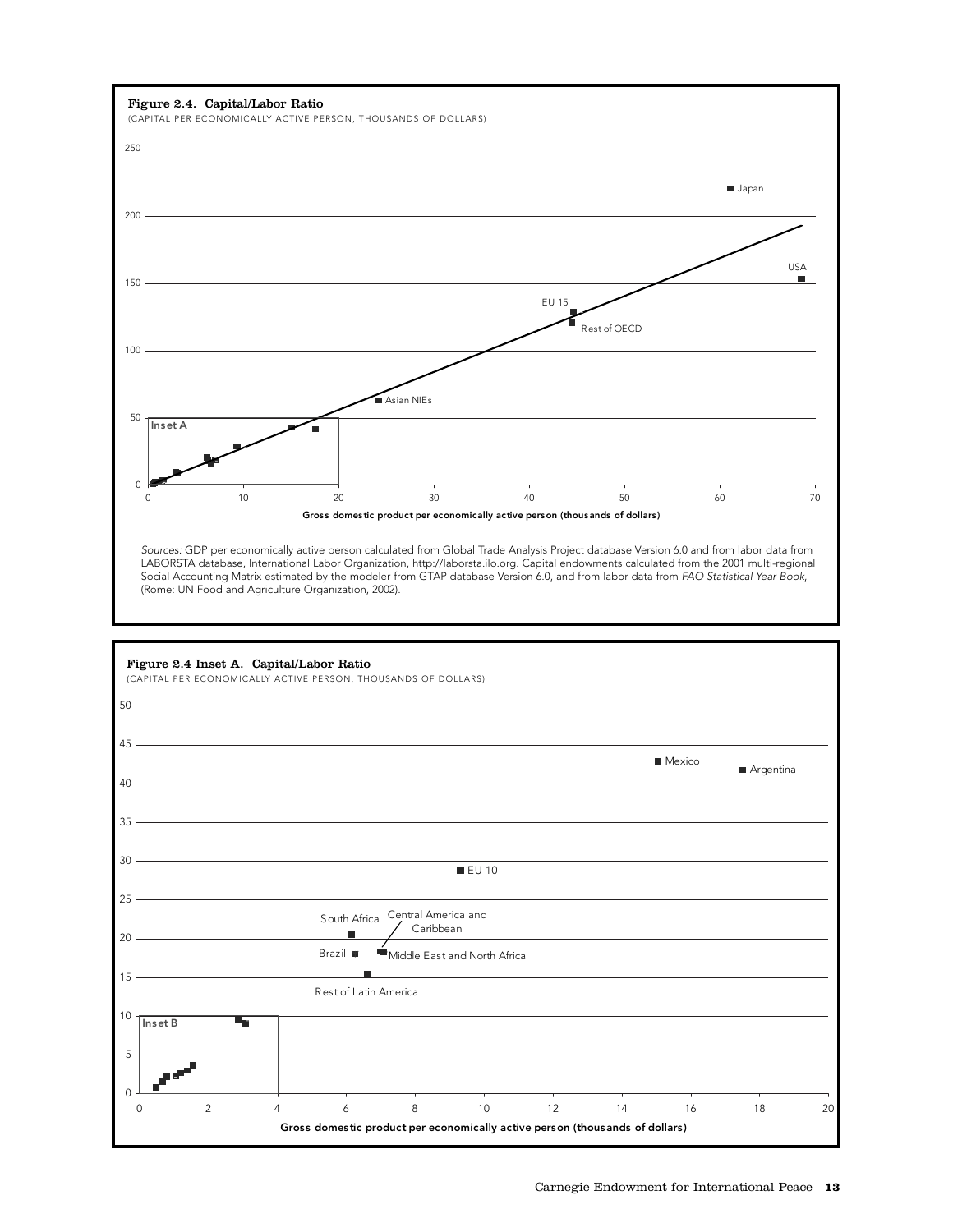

*Sources:* GDP per economically active person calculated from Global Trade Analysis Project database Version 6.0 and from labor data from LABORSTA database, International Labor Organization, http://laborsta.ilo.org. Capital endowments calculated from the 2001 multi-regional Social Accounting Matrix estimated by the modeler from GTAP database Version 6.0, and from labor data from *FAO Statistical Year Book*, (Rome: UN Food and Agriculture Organization, 2002).

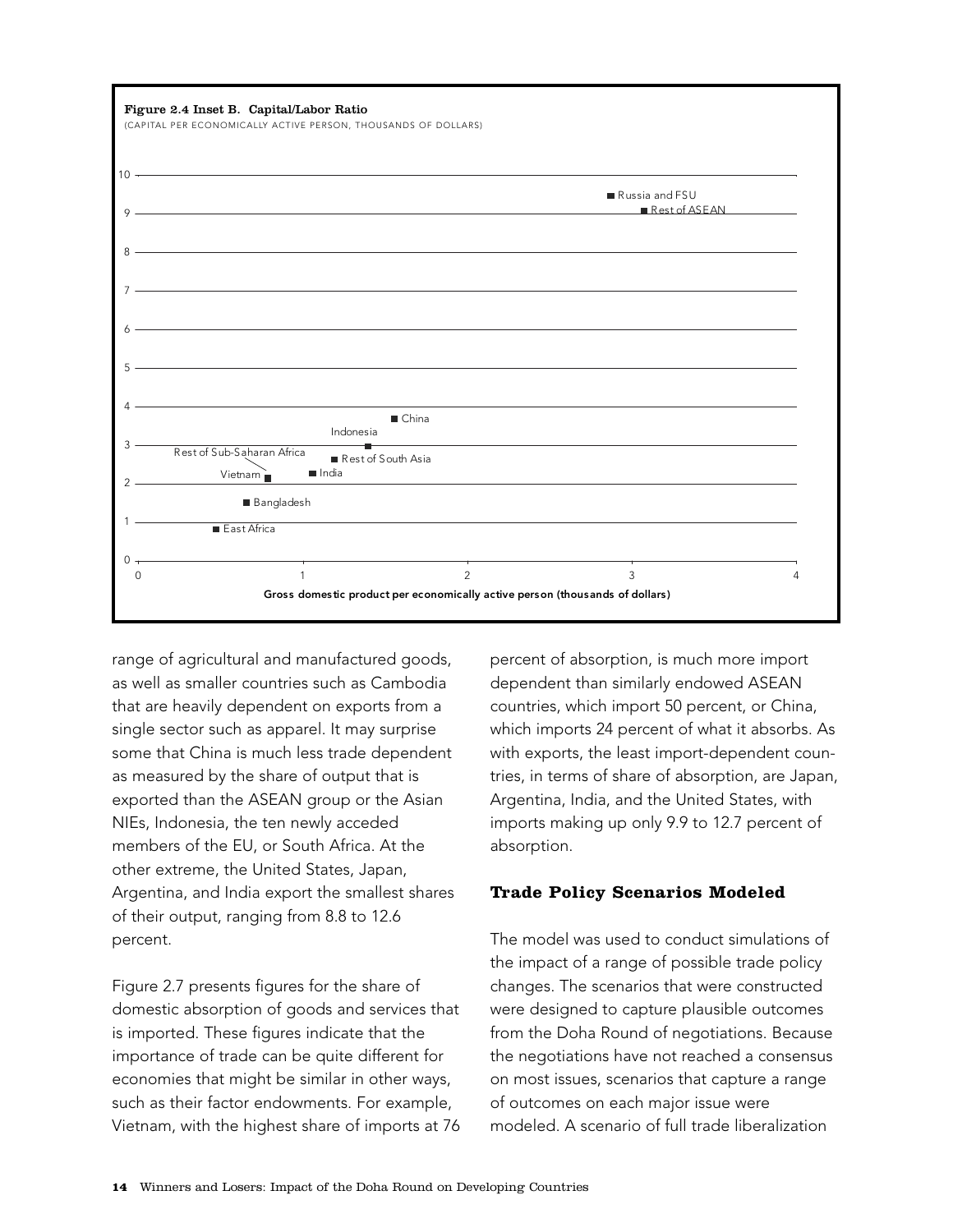

range of agricultural and manufactured goods, as well as smaller countries such as Cambodia that are heavily dependent on exports from a single sector such as apparel. It may surprise some that China is much less trade dependent as measured by the share of output that is exported than the ASEAN group or the Asian NIEs, Indonesia, the ten newly acceded members of the EU, or South Africa. At the other extreme, the United States, Japan, Argentina, and India export the smallest shares of their output, ranging from 8.8 to 12.6 percent.

Figure 2.7 presents figures for the share of domestic absorption of goods and services that is imported. These figures indicate that the importance of trade can be quite different for economies that might be similar in other ways, such as their factor endowments. For example, Vietnam, with the highest share of imports at 76 percent of absorption, is much more import dependent than similarly endowed ASEAN countries, which import 50 percent, or China, which imports 24 percent of what it absorbs. As with exports, the least import-dependent countries, in terms of share of absorption, are Japan, Argentina, India, and the United States, with imports making up only 9.9 to 12.7 percent of absorption.

#### **Trade Policy Scenarios Modeled**

The model was used to conduct simulations of the impact of a range of possible trade policy changes. The scenarios that were constructed were designed to capture plausible outcomes from the Doha Round of negotiations. Because the negotiations have not reached a consensus on most issues, scenarios that capture a range of outcomes on each major issue were modeled. A scenario of full trade liberalization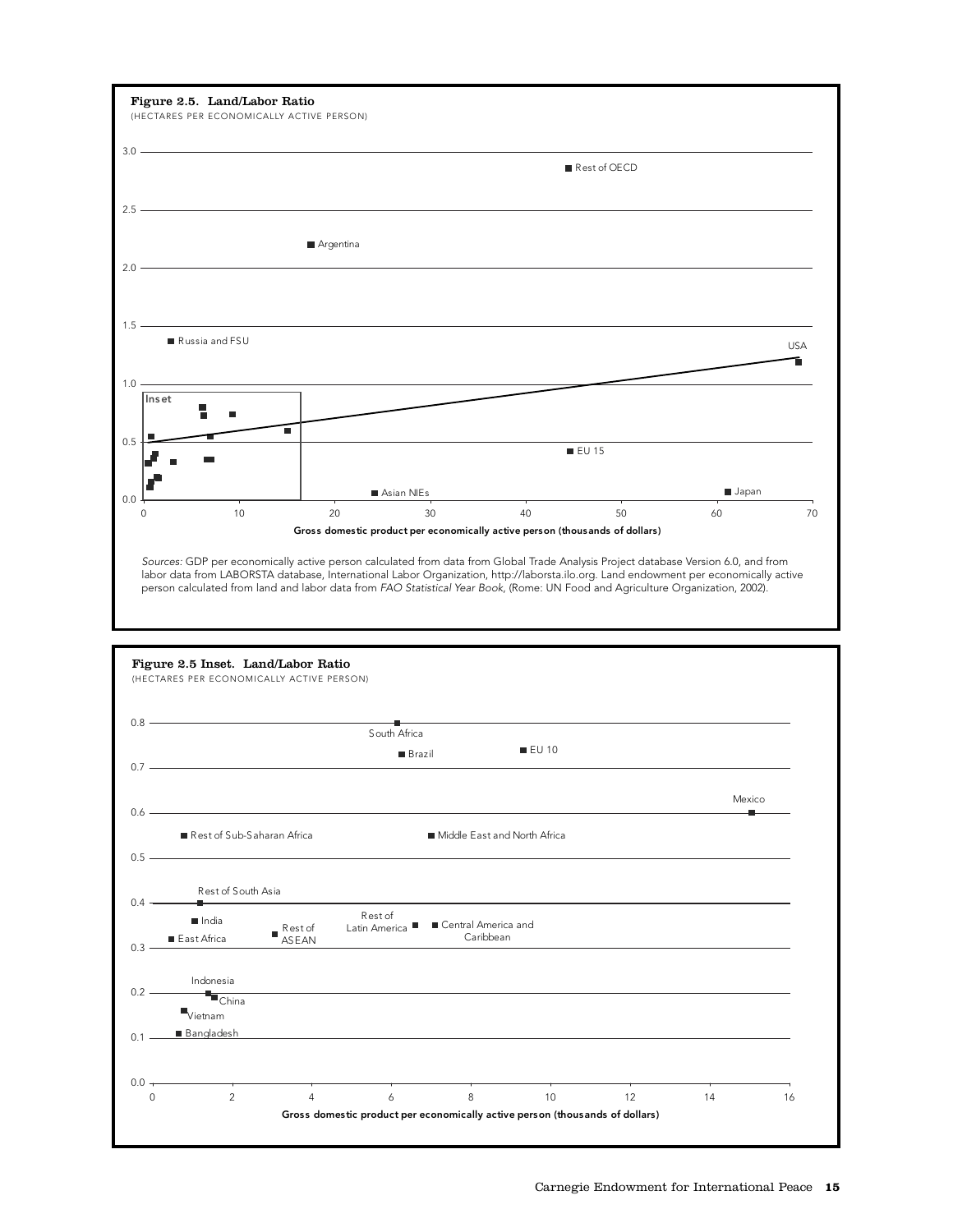

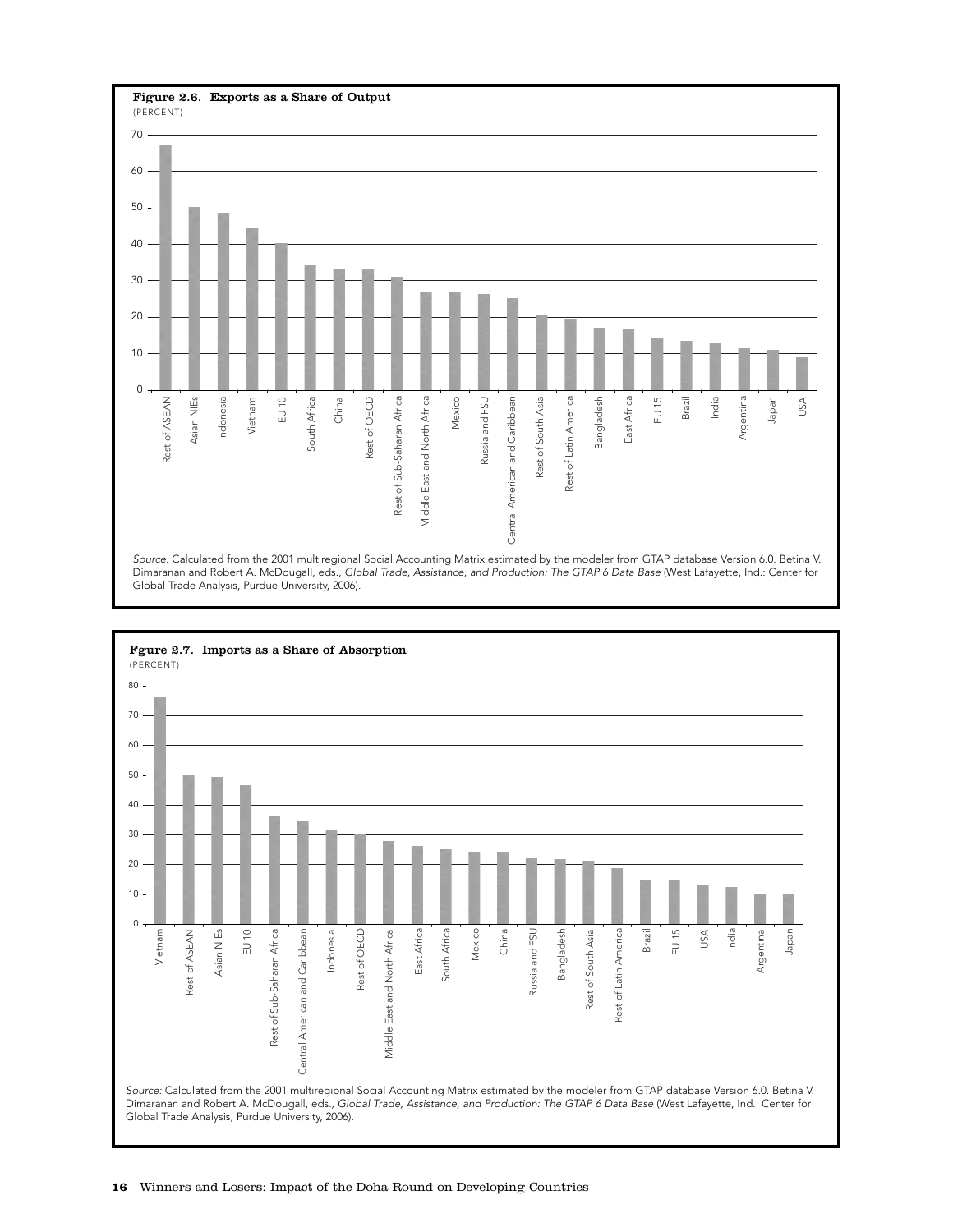

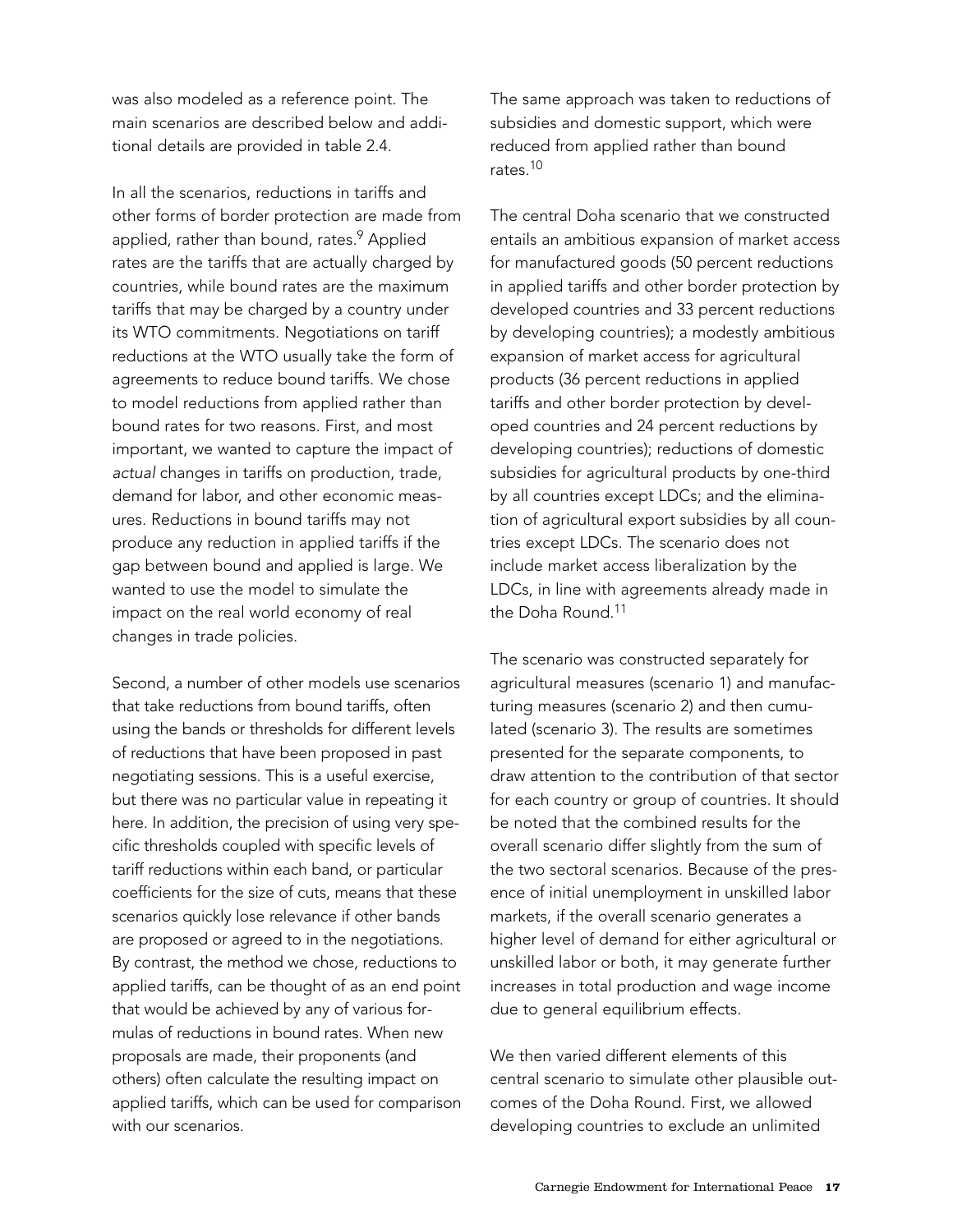was also modeled as a reference point. The main scenarios are described below and additional details are provided in table 2.4.

In all the scenarios, reductions in tariffs and other forms of border protection are made from applied, rather than bound, rates.<sup>9</sup> Applied rates are the tariffs that are actually charged by countries, while bound rates are the maximum tariffs that may be charged by a country under its WTO commitments. Negotiations on tariff reductions at the WTO usually take the form of agreements to reduce bound tariffs. We chose to model reductions from applied rather than bound rates for two reasons. First, and most important, we wanted to capture the impact of *actual* changes in tariffs on production, trade, demand for labor, and other economic measures. Reductions in bound tariffs may not produce any reduction in applied tariffs if the gap between bound and applied is large. We wanted to use the model to simulate the impact on the real world economy of real changes in trade policies.

Second, a number of other models use scenarios that take reductions from bound tariffs, often using the bands or thresholds for different levels of reductions that have been proposed in past negotiating sessions. This is a useful exercise, but there was no particular value in repeating it here. In addition, the precision of using very specific thresholds coupled with specific levels of tariff reductions within each band, or particular coefficients for the size of cuts, means that these scenarios quickly lose relevance if other bands are proposed or agreed to in the negotiations. By contrast, the method we chose, reductions to applied tariffs, can be thought of as an end point that would be achieved by any of various formulas of reductions in bound rates. When new proposals are made, their proponents (and others) often calculate the resulting impact on applied tariffs, which can be used for comparison with our scenarios.

The same approach was taken to reductions of subsidies and domestic support, which were reduced from applied rather than bound rates.10

The central Doha scenario that we constructed entails an ambitious expansion of market access for manufactured goods (50 percent reductions in applied tariffs and other border protection by developed countries and 33 percent reductions by developing countries); a modestly ambitious expansion of market access for agricultural products (36 percent reductions in applied tariffs and other border protection by developed countries and 24 percent reductions by developing countries); reductions of domestic subsidies for agricultural products by one-third by all countries except LDCs; and the elimination of agricultural export subsidies by all countries except LDCs. The scenario does not include market access liberalization by the LDCs, in line with agreements already made in the Doha Round.11

The scenario was constructed separately for agricultural measures (scenario 1) and manufacturing measures (scenario 2) and then cumulated (scenario 3). The results are sometimes presented for the separate components, to draw attention to the contribution of that sector for each country or group of countries. It should be noted that the combined results for the overall scenario differ slightly from the sum of the two sectoral scenarios. Because of the presence of initial unemployment in unskilled labor markets, if the overall scenario generates a higher level of demand for either agricultural or unskilled labor or both, it may generate further increases in total production and wage income due to general equilibrium effects.

We then varied different elements of this central scenario to simulate other plausible outcomes of the Doha Round. First, we allowed developing countries to exclude an unlimited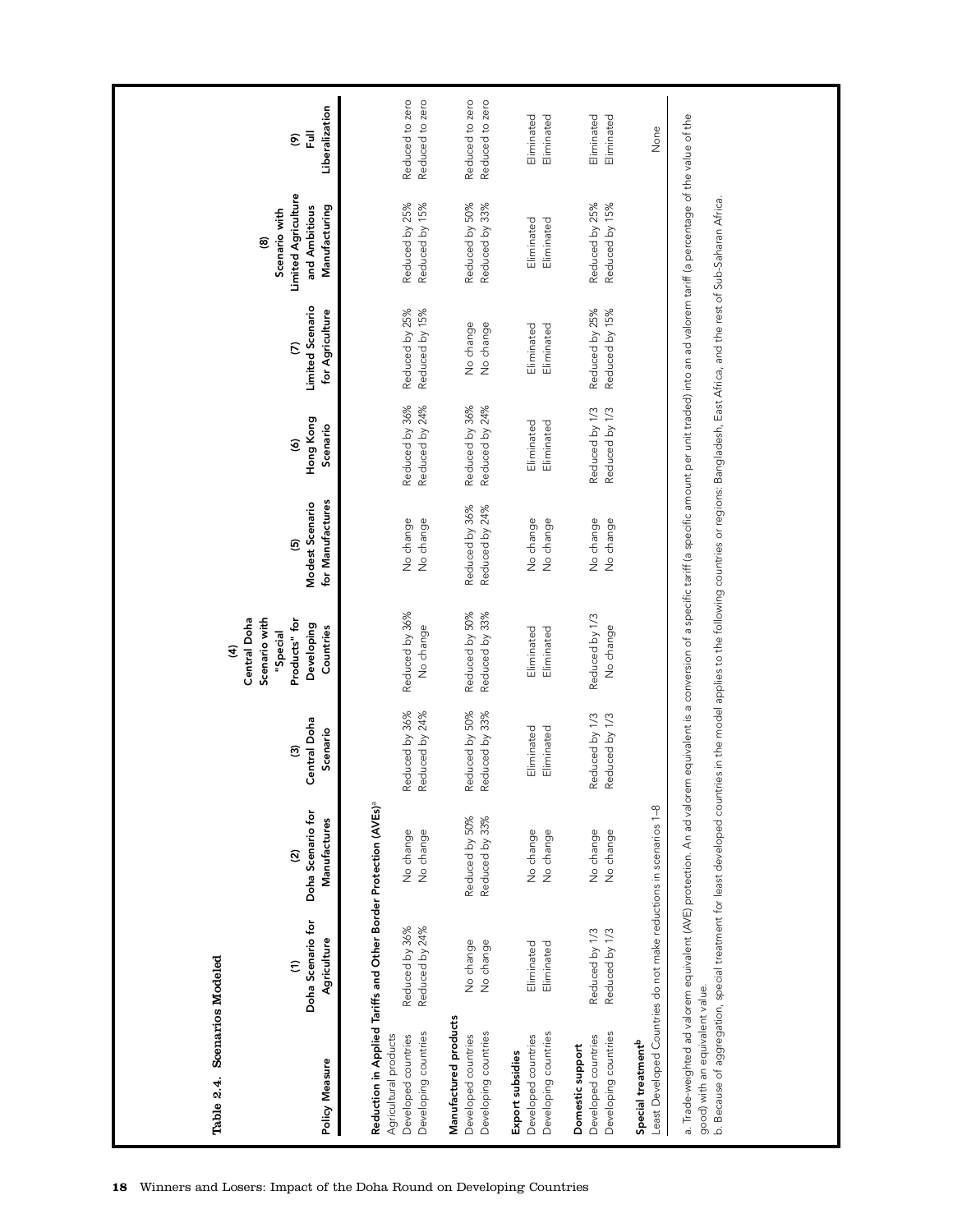| Liberalization<br>쿦<br>$\widehat{\mathfrak{G}}$                                            | Reduced to zero<br>Reduced to zero                                                                                                                   | Reduced to zero<br>Reduced to zero                                   | Eliminated<br>Eliminated                                        | Eliminated<br>Eliminated                                        | None                                                                                                |                                                                                                                                                                                                                                                                                                                                                                                                                                                                   |
|--------------------------------------------------------------------------------------------|------------------------------------------------------------------------------------------------------------------------------------------------------|----------------------------------------------------------------------|-----------------------------------------------------------------|-----------------------------------------------------------------|-----------------------------------------------------------------------------------------------------|-------------------------------------------------------------------------------------------------------------------------------------------------------------------------------------------------------------------------------------------------------------------------------------------------------------------------------------------------------------------------------------------------------------------------------------------------------------------|
| Limited Agriculture<br>and Ambitious<br>Manufacturing<br>Scenario with<br>ම                | Reduced by 25%<br>Reduced by 15%                                                                                                                     | Reduced by 33%<br>Reduced by 50%                                     | Eliminated<br>Eliminated                                        | Reduced by 25%<br>Reduced by 15%                                |                                                                                                     |                                                                                                                                                                                                                                                                                                                                                                                                                                                                   |
| Limited Scenario<br>for Agriculture<br>ε                                                   | Reduced by 15%<br>Reduced by 25%                                                                                                                     | No change<br>No change                                               | Eliminated<br>Eliminated                                        | Reduced by 25%<br>Reduced by 15%                                |                                                                                                     |                                                                                                                                                                                                                                                                                                                                                                                                                                                                   |
| Hong Kong<br>Scenario<br>$\hat{\mathbf{e}}$                                                | Reduced by 36%<br>Reduced by 24%                                                                                                                     | Reduced by 36%<br>Reduced by 24%                                     | Eliminated<br>Eliminated                                        | Reduced by 1/3<br>Reduced by 1/3                                |                                                                                                     |                                                                                                                                                                                                                                                                                                                                                                                                                                                                   |
| for Manufactures<br>Modest Scenario<br>0                                                   | No change<br>No change                                                                                                                               | Reduced by 36%<br>Reduced by 24%                                     | No change<br>No change                                          | No change<br>No change                                          |                                                                                                     |                                                                                                                                                                                                                                                                                                                                                                                                                                                                   |
| Central Doha<br>Scenario with<br>Products" for<br>Developing<br>Countries<br>"Special<br>E | Reduced by 36%<br>No change                                                                                                                          | Reduced by 33%<br>Reduced by 50%                                     | Eliminated<br>Eliminated                                        | Reduced by 1/3<br>No change                                     |                                                                                                     |                                                                                                                                                                                                                                                                                                                                                                                                                                                                   |
| Central Doha<br>Scenario<br>ම                                                              | Reduced by 36%<br>Reduced by 24%                                                                                                                     | educed by 50%<br>leduced by 33%<br>œ                                 | Eliminated<br>Eliminated                                        | Reduced by 1/3<br>Reduced by 1/3                                |                                                                                                     |                                                                                                                                                                                                                                                                                                                                                                                                                                                                   |
| Doha Scenario for<br>Manufactures<br>ତ୍ର                                                   | No change<br>No change                                                                                                                               | Reduced by 50%<br>Reduced by 33%                                     | No change<br>No change                                          | No change<br>No change                                          |                                                                                                     |                                                                                                                                                                                                                                                                                                                                                                                                                                                                   |
| Doha Scenario for<br>Agriculture<br>ε                                                      | Reduced by 36%<br>Reduced by 24%                                                                                                                     | No change<br>No change                                               | Eliminated<br>Eliminated                                        | Reduced by 1/3<br>Reduced by 1/3                                |                                                                                                     |                                                                                                                                                                                                                                                                                                                                                                                                                                                                   |
| Table 2.4. Scenarios Modeled<br>Policy Measure                                             | Reduction in Applied Tariffs and Other Border Protection (AVEs) <sup>ª</sup><br>Developing countries<br>Developed countries<br>Agricultural products | Manufactured products<br>Developing countries<br>Developed countries | Developing countries<br>Developed countries<br>Export subsidies | Developing countries<br>Developed countries<br>Domestic support | Least Developed Countries do not make reductions in scenarios 1-8<br>Special treatment <sup>b</sup> | a. Trade-weighted ad valorem equivalent (AVE) protection. An ad valorem equivalent is a conversion of a specific tariff (a specific amount per unit traded) into an ad valorem tariff (a percentage of the value of the<br>b. Because of aggregation, special treatment for least developed countries in the model applies to the following countries or regions: Bangladesh, East Africa, and the rest of Sub-Saharan Africa.<br>good) with an equivalent value. |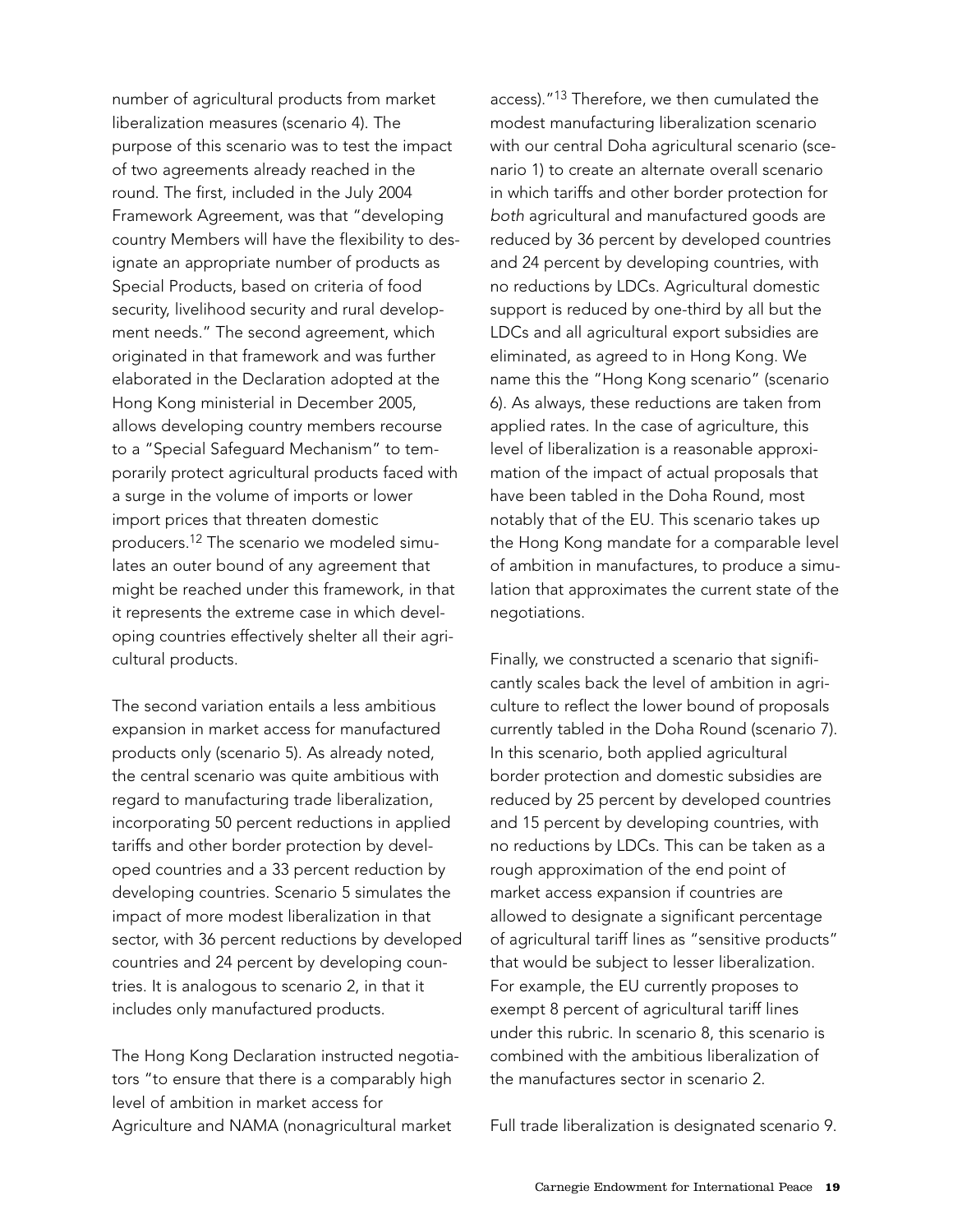number of agricultural products from market liberalization measures (scenario 4). The purpose of this scenario was to test the impact of two agreements already reached in the round. The first, included in the July 2004 Framework Agreement, was that "developing country Members will have the flexibility to designate an appropriate number of products as Special Products, based on criteria of food security, livelihood security and rural development needs." The second agreement, which originated in that framework and was further elaborated in the Declaration adopted at the Hong Kong ministerial in December 2005, allows developing country members recourse to a "Special Safeguard Mechanism" to temporarily protect agricultural products faced with a surge in the volume of imports or lower import prices that threaten domestic producers.12 The scenario we modeled simulates an outer bound of any agreement that might be reached under this framework, in that it represents the extreme case in which developing countries effectively shelter all their agricultural products.

The second variation entails a less ambitious expansion in market access for manufactured products only (scenario 5). As already noted, the central scenario was quite ambitious with regard to manufacturing trade liberalization, incorporating 50 percent reductions in applied tariffs and other border protection by developed countries and a 33 percent reduction by developing countries. Scenario 5 simulates the impact of more modest liberalization in that sector, with 36 percent reductions by developed countries and 24 percent by developing countries. It is analogous to scenario 2, in that it includes only manufactured products.

The Hong Kong Declaration instructed negotiators "to ensure that there is a comparably high level of ambition in market access for Agriculture and NAMA (nonagricultural market

access)."13 Therefore, we then cumulated the modest manufacturing liberalization scenario with our central Doha agricultural scenario (scenario 1) to create an alternate overall scenario in which tariffs and other border protection for *both* agricultural and manufactured goods are reduced by 36 percent by developed countries and 24 percent by developing countries, with no reductions by LDCs. Agricultural domestic support is reduced by one-third by all but the LDCs and all agricultural export subsidies are eliminated, as agreed to in Hong Kong. We name this the "Hong Kong scenario" (scenario 6). As always, these reductions are taken from applied rates. In the case of agriculture, this level of liberalization is a reasonable approximation of the impact of actual proposals that have been tabled in the Doha Round, most notably that of the EU. This scenario takes up the Hong Kong mandate for a comparable level of ambition in manufactures, to produce a simulation that approximates the current state of the negotiations.

Finally, we constructed a scenario that significantly scales back the level of ambition in agriculture to reflect the lower bound of proposals currently tabled in the Doha Round (scenario 7). In this scenario, both applied agricultural border protection and domestic subsidies are reduced by 25 percent by developed countries and 15 percent by developing countries, with no reductions by LDCs. This can be taken as a rough approximation of the end point of market access expansion if countries are allowed to designate a significant percentage of agricultural tariff lines as "sensitive products" that would be subject to lesser liberalization. For example, the EU currently proposes to exempt 8 percent of agricultural tariff lines under this rubric. In scenario 8, this scenario is combined with the ambitious liberalization of the manufactures sector in scenario 2.

Full trade liberalization is designated scenario 9.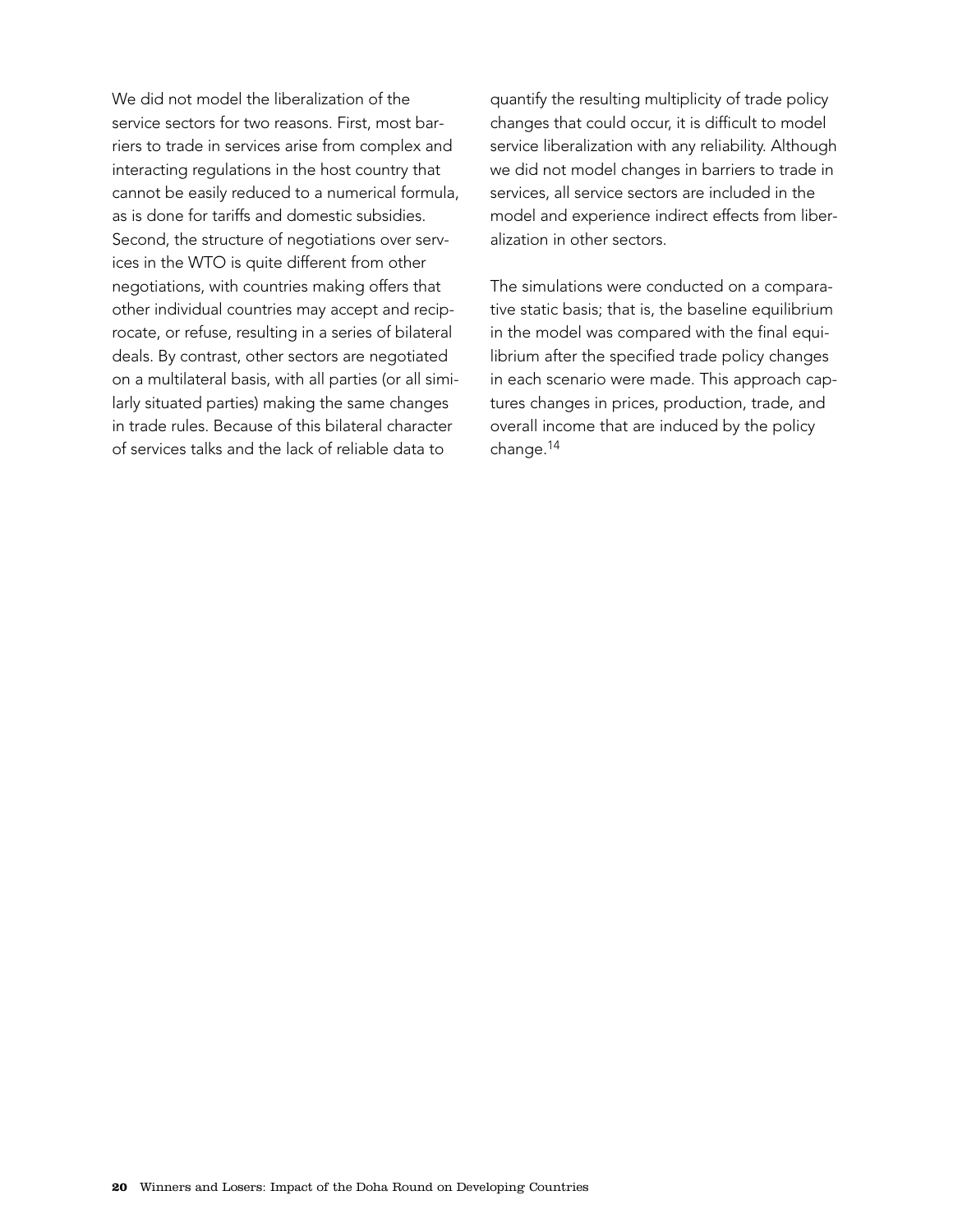We did not model the liberalization of the service sectors for two reasons. First, most barriers to trade in services arise from complex and interacting regulations in the host country that cannot be easily reduced to a numerical formula, as is done for tariffs and domestic subsidies. Second, the structure of negotiations over services in the WTO is quite different from other negotiations, with countries making offers that other individual countries may accept and reciprocate, or refuse, resulting in a series of bilateral deals. By contrast, other sectors are negotiated on a multilateral basis, with all parties (or all similarly situated parties) making the same changes in trade rules. Because of this bilateral character of services talks and the lack of reliable data to

quantify the resulting multiplicity of trade policy changes that could occur, it is difficult to model service liberalization with any reliability. Although we did not model changes in barriers to trade in services, all service sectors are included in the model and experience indirect effects from liberalization in other sectors.

The simulations were conducted on a comparative static basis; that is, the baseline equilibrium in the model was compared with the final equilibrium after the specified trade policy changes in each scenario were made. This approach captures changes in prices, production, trade, and overall income that are induced by the policy change.14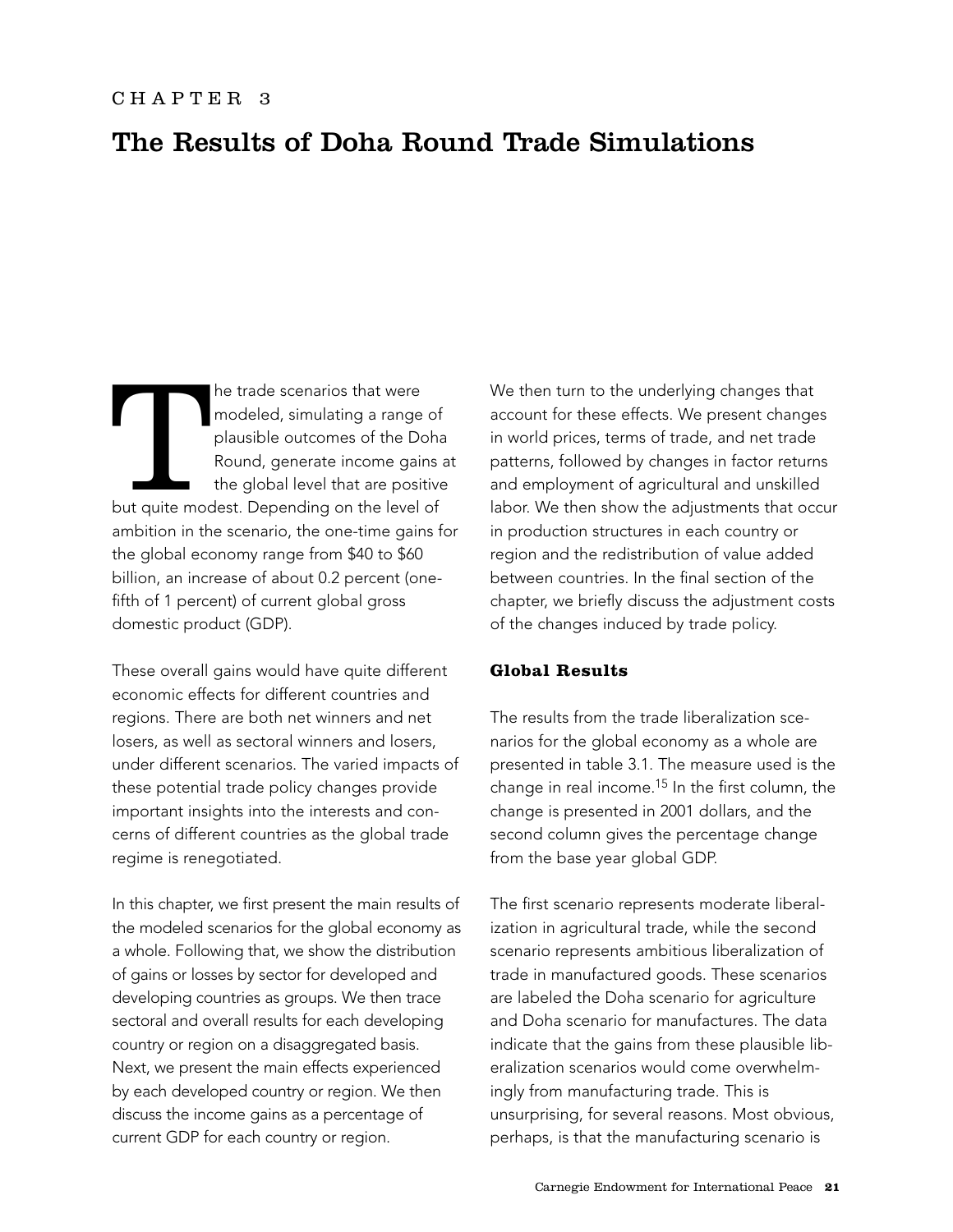#### CHAPTER 3

## The Results of Doha Round Trade Simulations

The trade scenarios that were<br>
modeled, simulating a range of<br>
plausible outcomes of the Doh<br>
Round, generate income gains<br>
the global level that are positiv<br>
but quite modest. Depending on the level of modeled, simulating a range of plausible outcomes of the Doha Round, generate income gains at the global level that are positive ambition in the scenario, the one-time gains for the global economy range from \$40 to \$60 billion, an increase of about 0.2 percent (onefifth of 1 percent) of current global gross domestic product (GDP).

These overall gains would have quite different economic effects for different countries and regions. There are both net winners and net losers, as well as sectoral winners and losers, under different scenarios. The varied impacts of these potential trade policy changes provide important insights into the interests and concerns of different countries as the global trade regime is renegotiated.

In this chapter, we first present the main results of the modeled scenarios for the global economy as a whole. Following that, we show the distribution of gains or losses by sector for developed and developing countries as groups. We then trace sectoral and overall results for each developing country or region on a disaggregated basis. Next, we present the main effects experienced by each developed country or region. We then discuss the income gains as a percentage of current GDP for each country or region.

We then turn to the underlying changes that account for these effects. We present changes in world prices, terms of trade, and net trade patterns, followed by changes in factor returns and employment of agricultural and unskilled labor. We then show the adjustments that occur in production structures in each country or region and the redistribution of value added between countries. In the final section of the chapter, we briefly discuss the adjustment costs of the changes induced by trade policy.

#### **Global Results**

The results from the trade liberalization scenarios for the global economy as a whole are presented in table 3.1. The measure used is the change in real income.15 In the first column, the change is presented in 2001 dollars, and the second column gives the percentage change from the base year global GDP.

The first scenario represents moderate liberalization in agricultural trade, while the second scenario represents ambitious liberalization of trade in manufactured goods. These scenarios are labeled the Doha scenario for agriculture and Doha scenario for manufactures. The data indicate that the gains from these plausible liberalization scenarios would come overwhelmingly from manufacturing trade. This is unsurprising, for several reasons. Most obvious, perhaps, is that the manufacturing scenario is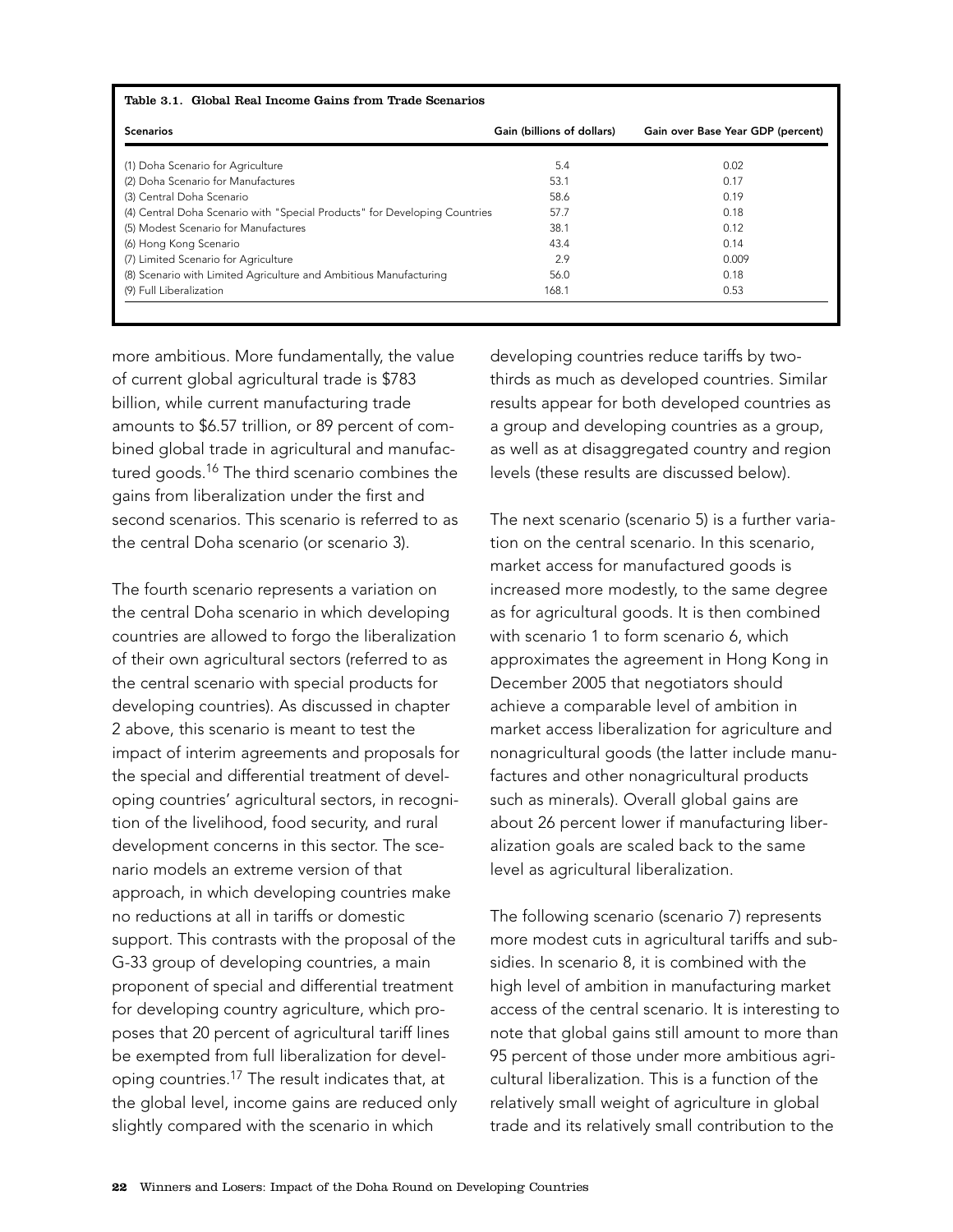#### Table 3.1. Global Real Income Gains from Trade Scenarios

| <b>Scenarios</b>                                                           | Gain (billions of dollars) | Gain over Base Year GDP (percent) |
|----------------------------------------------------------------------------|----------------------------|-----------------------------------|
| (1) Doha Scenario for Agriculture                                          | 5.4                        | 0.02                              |
| (2) Doha Scenario for Manufactures                                         | 53.1                       | 0.17                              |
| (3) Central Doha Scenario                                                  | 58.6                       | 0.19                              |
| (4) Central Doha Scenario with "Special Products" for Developing Countries | 57.7                       | 0.18                              |
| (5) Modest Scenario for Manufactures                                       | 38.1                       | 0.12                              |
| (6) Hong Kong Scenario                                                     | 43.4                       | 0.14                              |
| (7) Limited Scenario for Agriculture                                       | 2.9                        | 0.009                             |
| (8) Scenario with Limited Agriculture and Ambitious Manufacturing          | 56.0                       | 0.18                              |
| (9) Full Liberalization                                                    | 168.1                      | 0.53                              |
|                                                                            |                            |                                   |

more ambitious. More fundamentally, the value of current global agricultural trade is \$783 billion, while current manufacturing trade amounts to \$6.57 trillion, or 89 percent of combined global trade in agricultural and manufactured goods.<sup>16</sup> The third scenario combines the gains from liberalization under the first and second scenarios. This scenario is referred to as the central Doha scenario (or scenario 3).

The fourth scenario represents a variation on the central Doha scenario in which developing countries are allowed to forgo the liberalization of their own agricultural sectors (referred to as the central scenario with special products for developing countries). As discussed in chapter 2 above, this scenario is meant to test the impact of interim agreements and proposals for the special and differential treatment of developing countries' agricultural sectors, in recognition of the livelihood, food security, and rural development concerns in this sector. The scenario models an extreme version of that approach, in which developing countries make no reductions at all in tariffs or domestic support. This contrasts with the proposal of the G-33 group of developing countries, a main proponent of special and differential treatment for developing country agriculture, which proposes that 20 percent of agricultural tariff lines be exempted from full liberalization for developing countries.17 The result indicates that, at the global level, income gains are reduced only slightly compared with the scenario in which

developing countries reduce tariffs by twothirds as much as developed countries. Similar results appear for both developed countries as a group and developing countries as a group, as well as at disaggregated country and region levels (these results are discussed below).

The next scenario (scenario 5) is a further variation on the central scenario. In this scenario, market access for manufactured goods is increased more modestly, to the same degree as for agricultural goods. It is then combined with scenario 1 to form scenario 6, which approximates the agreement in Hong Kong in December 2005 that negotiators should achieve a comparable level of ambition in market access liberalization for agriculture and nonagricultural goods (the latter include manufactures and other nonagricultural products such as minerals). Overall global gains are about 26 percent lower if manufacturing liberalization goals are scaled back to the same level as agricultural liberalization.

The following scenario (scenario 7) represents more modest cuts in agricultural tariffs and subsidies. In scenario 8, it is combined with the high level of ambition in manufacturing market access of the central scenario. It is interesting to note that global gains still amount to more than 95 percent of those under more ambitious agricultural liberalization. This is a function of the relatively small weight of agriculture in global trade and its relatively small contribution to the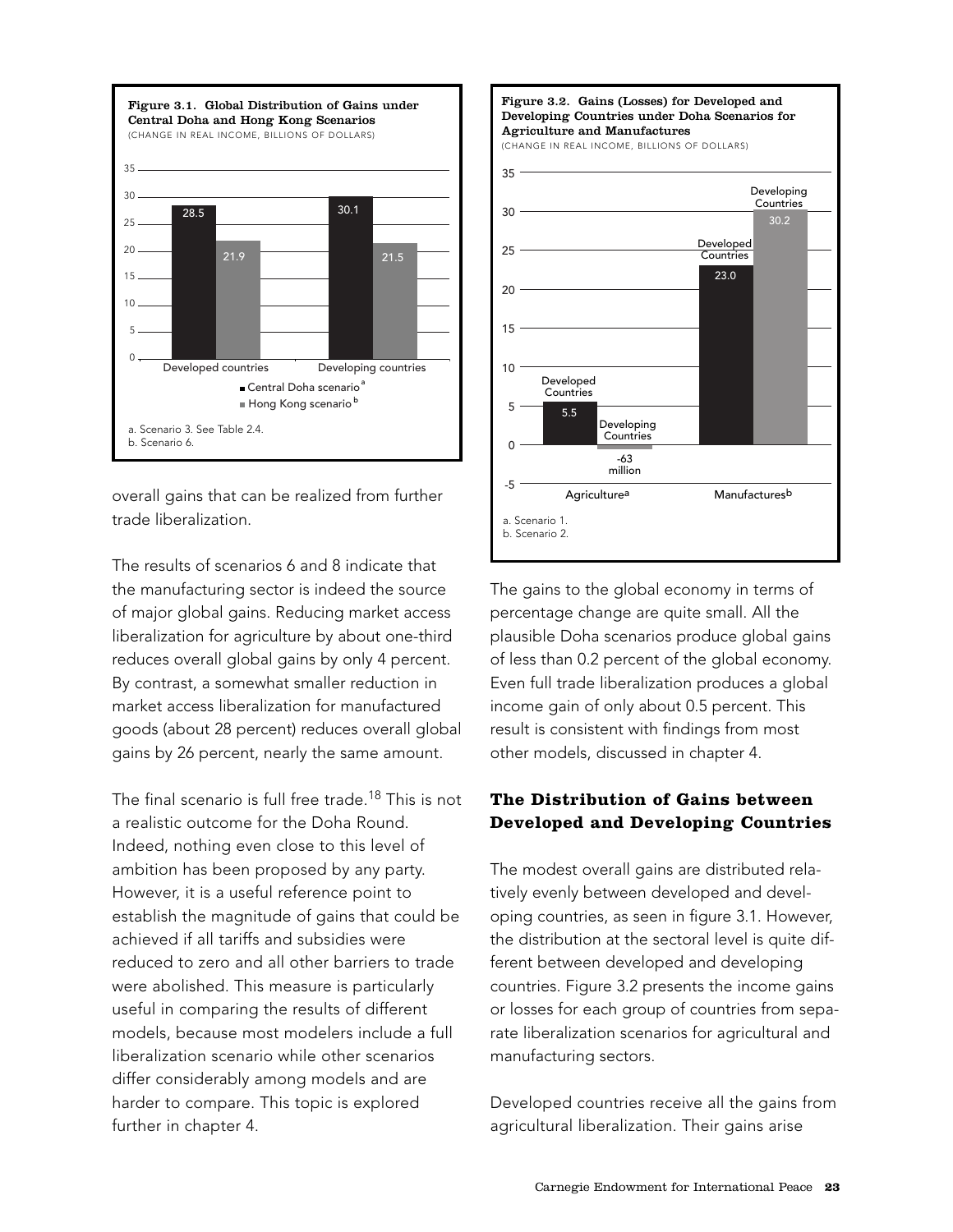

overall gains that can be realized from further trade liberalization.

The results of scenarios 6 and 8 indicate that the manufacturing sector is indeed the source of major global gains. Reducing market access liberalization for agriculture by about one-third reduces overall global gains by only 4 percent. By contrast, a somewhat smaller reduction in market access liberalization for manufactured goods (about 28 percent) reduces overall global gains by 26 percent, nearly the same amount.

The final scenario is full free trade.<sup>18</sup> This is not a realistic outcome for the Doha Round. Indeed, nothing even close to this level of ambition has been proposed by any party. However, it is a useful reference point to establish the magnitude of gains that could be achieved if all tariffs and subsidies were reduced to zero and all other barriers to trade were abolished. This measure is particularly useful in comparing the results of different models, because most modelers include a full liberalization scenario while other scenarios differ considerably among models and are harder to compare. This topic is explored further in chapter 4.



The gains to the global economy in terms of percentage change are quite small. All the plausible Doha scenarios produce global gains of less than 0.2 percent of the global economy. Even full trade liberalization produces a global income gain of only about 0.5 percent. This result is consistent with findings from most other models, discussed in chapter 4.

#### **The Distribution of Gains between Developed and Developing Countries**

The modest overall gains are distributed relatively evenly between developed and developing countries, as seen in figure 3.1. However, the distribution at the sectoral level is quite different between developed and developing countries. Figure 3.2 presents the income gains or losses for each group of countries from separate liberalization scenarios for agricultural and manufacturing sectors.

Developed countries receive all the gains from agricultural liberalization. Their gains arise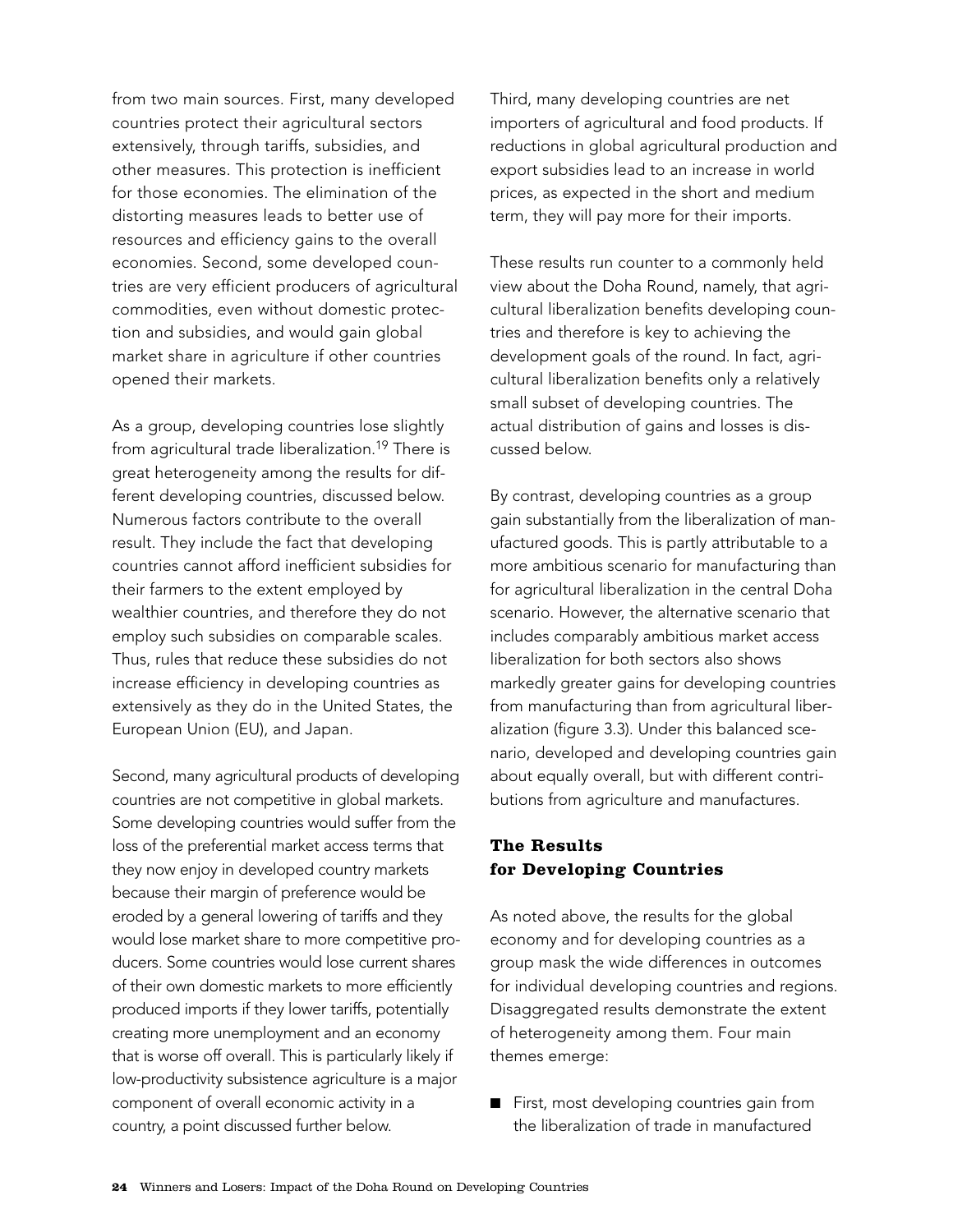from two main sources. First, many developed countries protect their agricultural sectors extensively, through tariffs, subsidies, and other measures. This protection is inefficient for those economies. The elimination of the distorting measures leads to better use of resources and efficiency gains to the overall economies. Second, some developed countries are very efficient producers of agricultural commodities, even without domestic protection and subsidies, and would gain global market share in agriculture if other countries opened their markets.

As a group, developing countries lose slightly from agricultural trade liberalization.<sup>19</sup> There is great heterogeneity among the results for different developing countries, discussed below. Numerous factors contribute to the overall result. They include the fact that developing countries cannot afford inefficient subsidies for their farmers to the extent employed by wealthier countries, and therefore they do not employ such subsidies on comparable scales. Thus, rules that reduce these subsidies do not increase efficiency in developing countries as extensively as they do in the United States, the European Union (EU), and Japan.

Second, many agricultural products of developing countries are not competitive in global markets. Some developing countries would suffer from the loss of the preferential market access terms that they now enjoy in developed country markets because their margin of preference would be eroded by a general lowering of tariffs and they would lose market share to more competitive producers. Some countries would lose current shares of their own domestic markets to more efficiently produced imports if they lower tariffs, potentially creating more unemployment and an economy that is worse off overall. This is particularly likely if low-productivity subsistence agriculture is a major component of overall economic activity in a country, a point discussed further below.

Third, many developing countries are net importers of agricultural and food products. If reductions in global agricultural production and export subsidies lead to an increase in world prices, as expected in the short and medium term, they will pay more for their imports.

These results run counter to a commonly held view about the Doha Round, namely, that agricultural liberalization benefits developing countries and therefore is key to achieving the development goals of the round. In fact, agricultural liberalization benefits only a relatively small subset of developing countries. The actual distribution of gains and losses is discussed below.

By contrast, developing countries as a group gain substantially from the liberalization of manufactured goods. This is partly attributable to a more ambitious scenario for manufacturing than for agricultural liberalization in the central Doha scenario. However, the alternative scenario that includes comparably ambitious market access liberalization for both sectors also shows markedly greater gains for developing countries from manufacturing than from agricultural liberalization (figure 3.3). Under this balanced scenario, developed and developing countries gain about equally overall, but with different contributions from agriculture and manufactures.

# **The Results for Developing Countries**

As noted above, the results for the global economy and for developing countries as a group mask the wide differences in outcomes for individual developing countries and regions. Disaggregated results demonstrate the extent of heterogeneity among them. Four main themes emerge:

■ First, most developing countries gain from the liberalization of trade in manufactured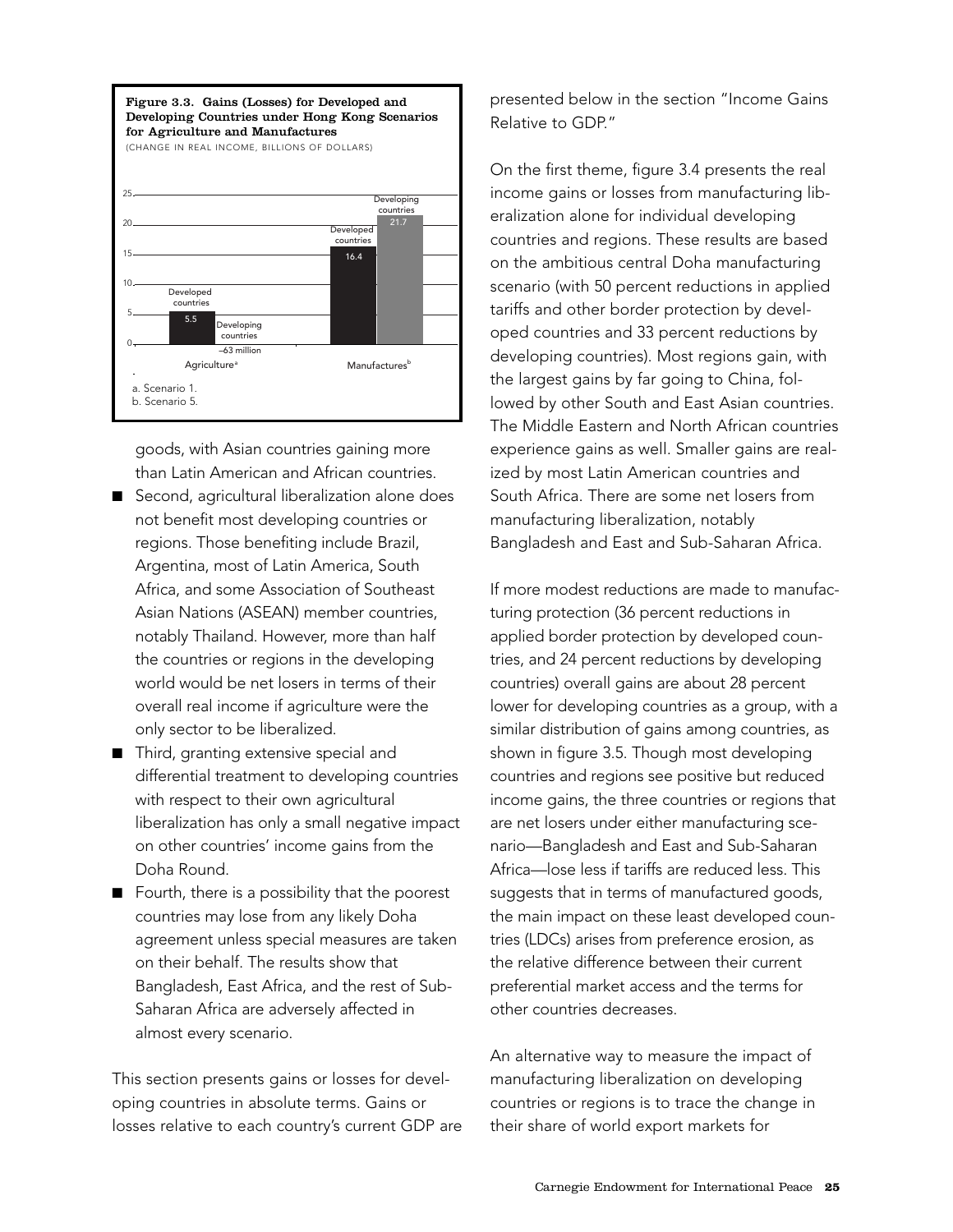

goods, with Asian countries gaining more than Latin American and African countries.

- Second, agricultural liberalization alone does not benefit most developing countries or regions. Those benefiting include Brazil, Argentina, most of Latin America, South Africa, and some Association of Southeast Asian Nations (ASEAN) member countries, notably Thailand. However, more than half the countries or regions in the developing world would be net losers in terms of their overall real income if agriculture were the only sector to be liberalized.
- Third, granting extensive special and differential treatment to developing countries with respect to their own agricultural liberalization has only a small negative impact on other countries' income gains from the Doha Round.
- Fourth, there is a possibility that the poorest countries may lose from any likely Doha agreement unless special measures are taken on their behalf. The results show that Bangladesh, East Africa, and the rest of Sub-Saharan Africa are adversely affected in almost every scenario.

This section presents gains or losses for developing countries in absolute terms. Gains or losses relative to each country's current GDP are presented below in the section "Income Gains Relative to GDP."

On the first theme, figure 3.4 presents the real income gains or losses from manufacturing liberalization alone for individual developing countries and regions. These results are based on the ambitious central Doha manufacturing scenario (with 50 percent reductions in applied tariffs and other border protection by developed countries and 33 percent reductions by developing countries). Most regions gain, with the largest gains by far going to China, followed by other South and East Asian countries. The Middle Eastern and North African countries experience gains as well. Smaller gains are realized by most Latin American countries and South Africa. There are some net losers from manufacturing liberalization, notably Bangladesh and East and Sub-Saharan Africa.

If more modest reductions are made to manufacturing protection (36 percent reductions in applied border protection by developed countries, and 24 percent reductions by developing countries) overall gains are about 28 percent lower for developing countries as a group, with a similar distribution of gains among countries, as shown in figure 3.5. Though most developing countries and regions see positive but reduced income gains, the three countries or regions that are net losers under either manufacturing scenario—Bangladesh and East and Sub-Saharan Africa—lose less if tariffs are reduced less. This suggests that in terms of manufactured goods, the main impact on these least developed countries (LDCs) arises from preference erosion, as the relative difference between their current preferential market access and the terms for other countries decreases.

An alternative way to measure the impact of manufacturing liberalization on developing countries or regions is to trace the change in their share of world export markets for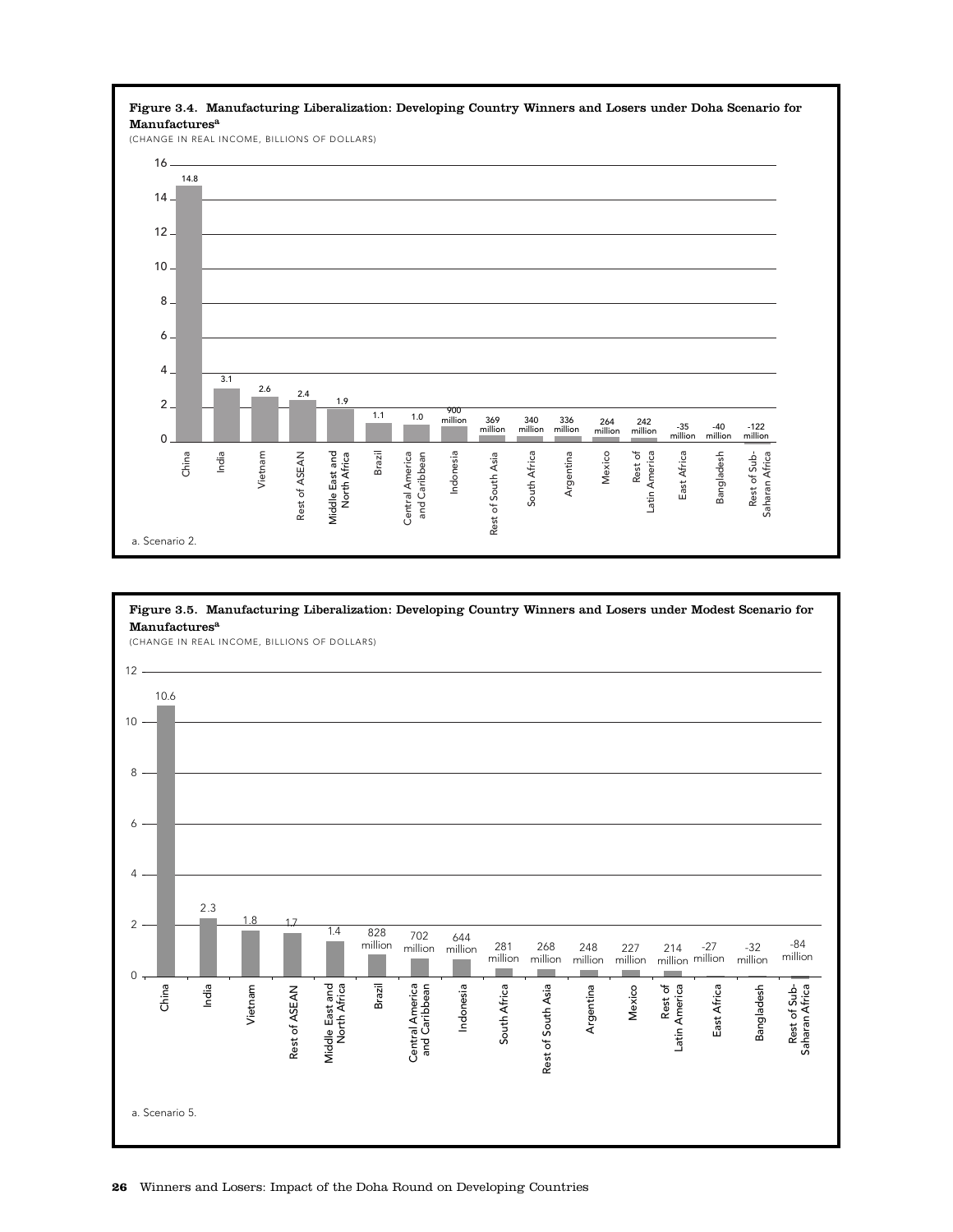

Figure 3.5. Manufacturing Liberalization: Developing Country Winners and Losers under Modest Scenario for Manufactures<sup>a</sup>



**26** Winners and Losers: Impact of the Doha Round on Developing Countries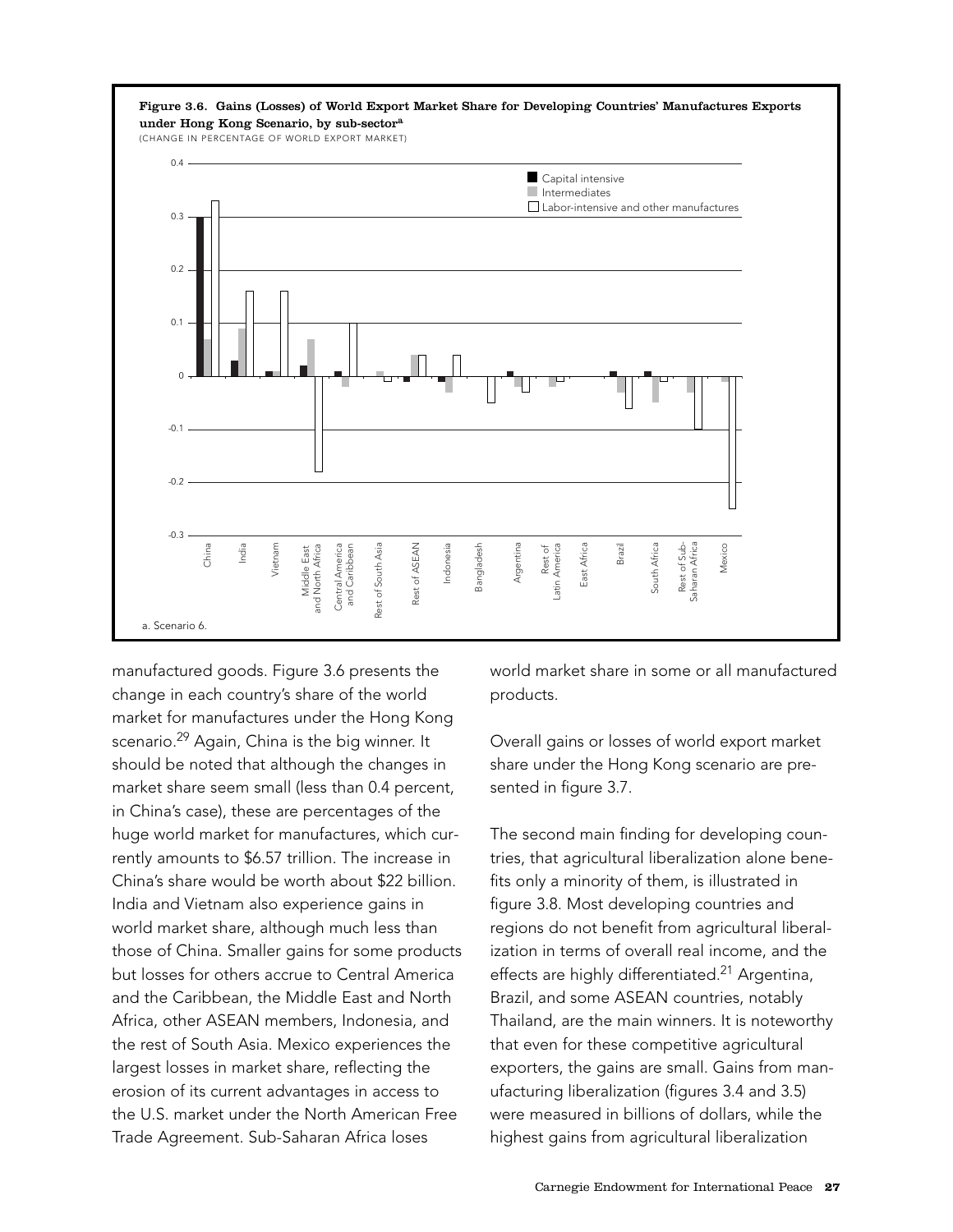

manufactured goods. Figure 3.6 presents the change in each country's share of the world market for manufactures under the Hong Kong scenario.<sup>29</sup> Again, China is the big winner. It should be noted that although the changes in market share seem small (less than 0.4 percent, in China's case), these are percentages of the huge world market for manufactures, which currently amounts to \$6.57 trillion. The increase in China's share would be worth about \$22 billion. India and Vietnam also experience gains in world market share, although much less than those of China. Smaller gains for some products but losses for others accrue to Central America and the Caribbean, the Middle East and North Africa, other ASEAN members, Indonesia, and the rest of South Asia. Mexico experiences the largest losses in market share, reflecting the erosion of its current advantages in access to the U.S. market under the North American Free Trade Agreement. Sub-Saharan Africa loses

world market share in some or all manufactured products.

Overall gains or losses of world export market share under the Hong Kong scenario are presented in figure 3.7.

The second main finding for developing countries, that agricultural liberalization alone benefits only a minority of them, is illustrated in figure 3.8. Most developing countries and regions do not benefit from agricultural liberalization in terms of overall real income, and the effects are highly differentiated.<sup>21</sup> Argentina, Brazil, and some ASEAN countries, notably Thailand, are the main winners. It is noteworthy that even for these competitive agricultural exporters, the gains are small. Gains from manufacturing liberalization (figures 3.4 and 3.5) were measured in billions of dollars, while the highest gains from agricultural liberalization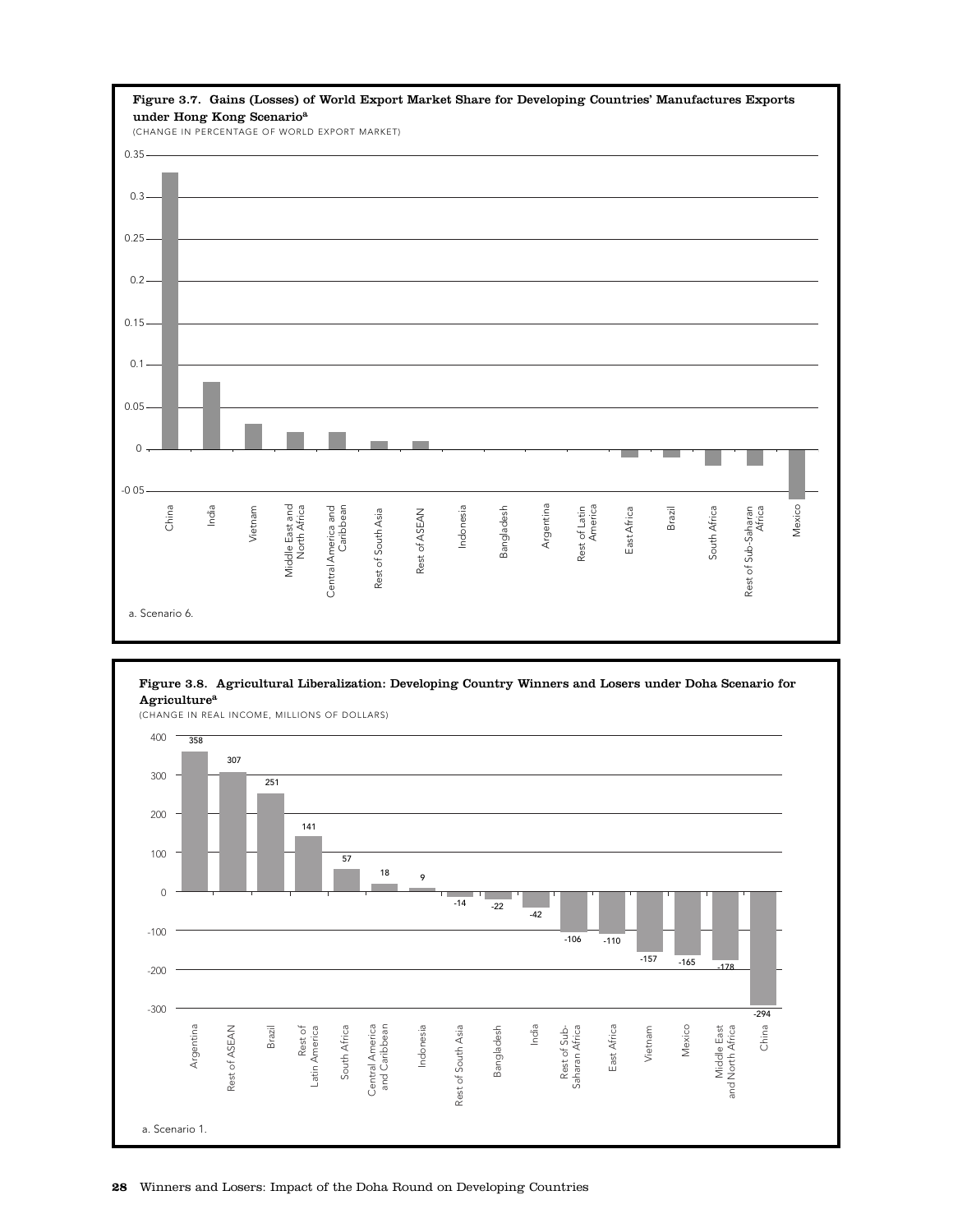

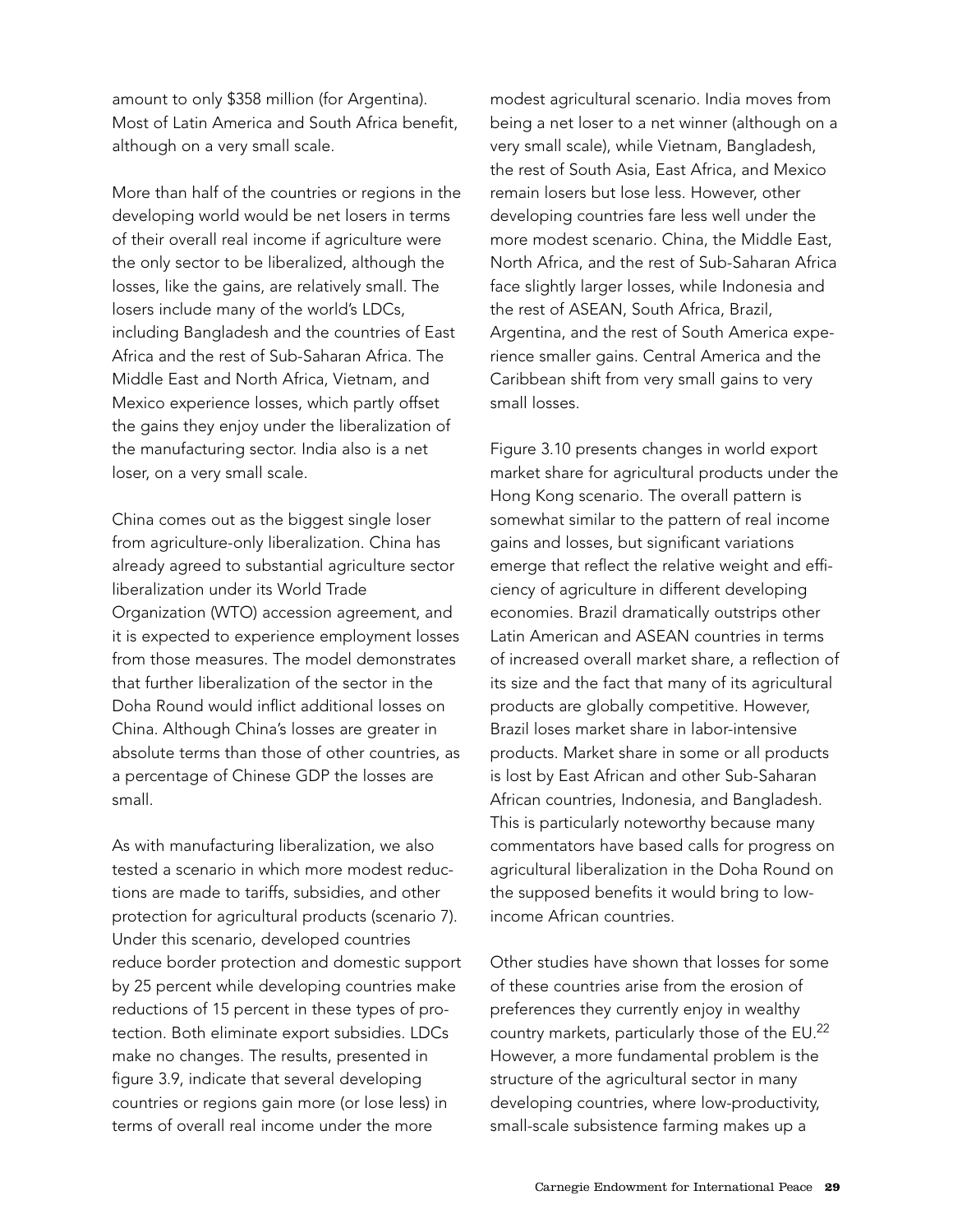amount to only \$358 million (for Argentina). Most of Latin America and South Africa benefit, although on a very small scale.

More than half of the countries or regions in the developing world would be net losers in terms of their overall real income if agriculture were the only sector to be liberalized, although the losses, like the gains, are relatively small. The losers include many of the world's LDCs, including Bangladesh and the countries of East Africa and the rest of Sub-Saharan Africa. The Middle East and North Africa, Vietnam, and Mexico experience losses, which partly offset the gains they enjoy under the liberalization of the manufacturing sector. India also is a net loser, on a very small scale.

China comes out as the biggest single loser from agriculture-only liberalization. China has already agreed to substantial agriculture sector liberalization under its World Trade Organization (WTO) accession agreement, and it is expected to experience employment losses from those measures. The model demonstrates that further liberalization of the sector in the Doha Round would inflict additional losses on China. Although China's losses are greater in absolute terms than those of other countries, as a percentage of Chinese GDP the losses are small.

As with manufacturing liberalization, we also tested a scenario in which more modest reductions are made to tariffs, subsidies, and other protection for agricultural products (scenario 7). Under this scenario, developed countries reduce border protection and domestic support by 25 percent while developing countries make reductions of 15 percent in these types of protection. Both eliminate export subsidies. LDCs make no changes. The results, presented in figure 3.9, indicate that several developing countries or regions gain more (or lose less) in terms of overall real income under the more

modest agricultural scenario. India moves from being a net loser to a net winner (although on a very small scale), while Vietnam, Bangladesh, the rest of South Asia, East Africa, and Mexico remain losers but lose less. However, other developing countries fare less well under the more modest scenario. China, the Middle East, North Africa, and the rest of Sub-Saharan Africa face slightly larger losses, while Indonesia and the rest of ASEAN, South Africa, Brazil, Argentina, and the rest of South America experience smaller gains. Central America and the Caribbean shift from very small gains to very small losses.

Figure 3.10 presents changes in world export market share for agricultural products under the Hong Kong scenario. The overall pattern is somewhat similar to the pattern of real income gains and losses, but significant variations emerge that reflect the relative weight and efficiency of agriculture in different developing economies. Brazil dramatically outstrips other Latin American and ASEAN countries in terms of increased overall market share, a reflection of its size and the fact that many of its agricultural products are globally competitive. However, Brazil loses market share in labor-intensive products. Market share in some or all products is lost by East African and other Sub-Saharan African countries, Indonesia, and Bangladesh. This is particularly noteworthy because many commentators have based calls for progress on agricultural liberalization in the Doha Round on the supposed benefits it would bring to lowincome African countries.

Other studies have shown that losses for some of these countries arise from the erosion of preferences they currently enjoy in wealthy country markets, particularly those of the EU.22 However, a more fundamental problem is the structure of the agricultural sector in many developing countries, where low-productivity, small-scale subsistence farming makes up a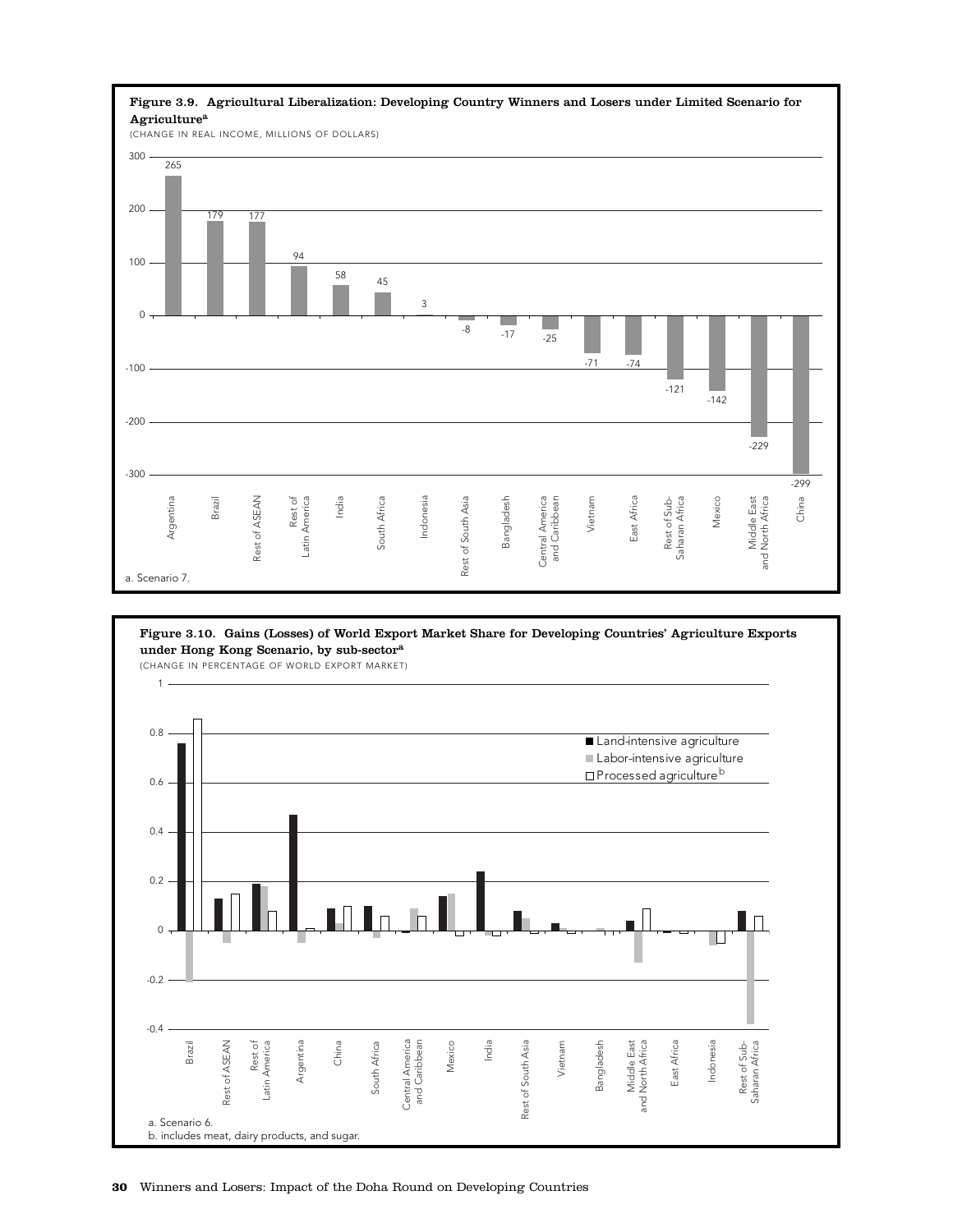

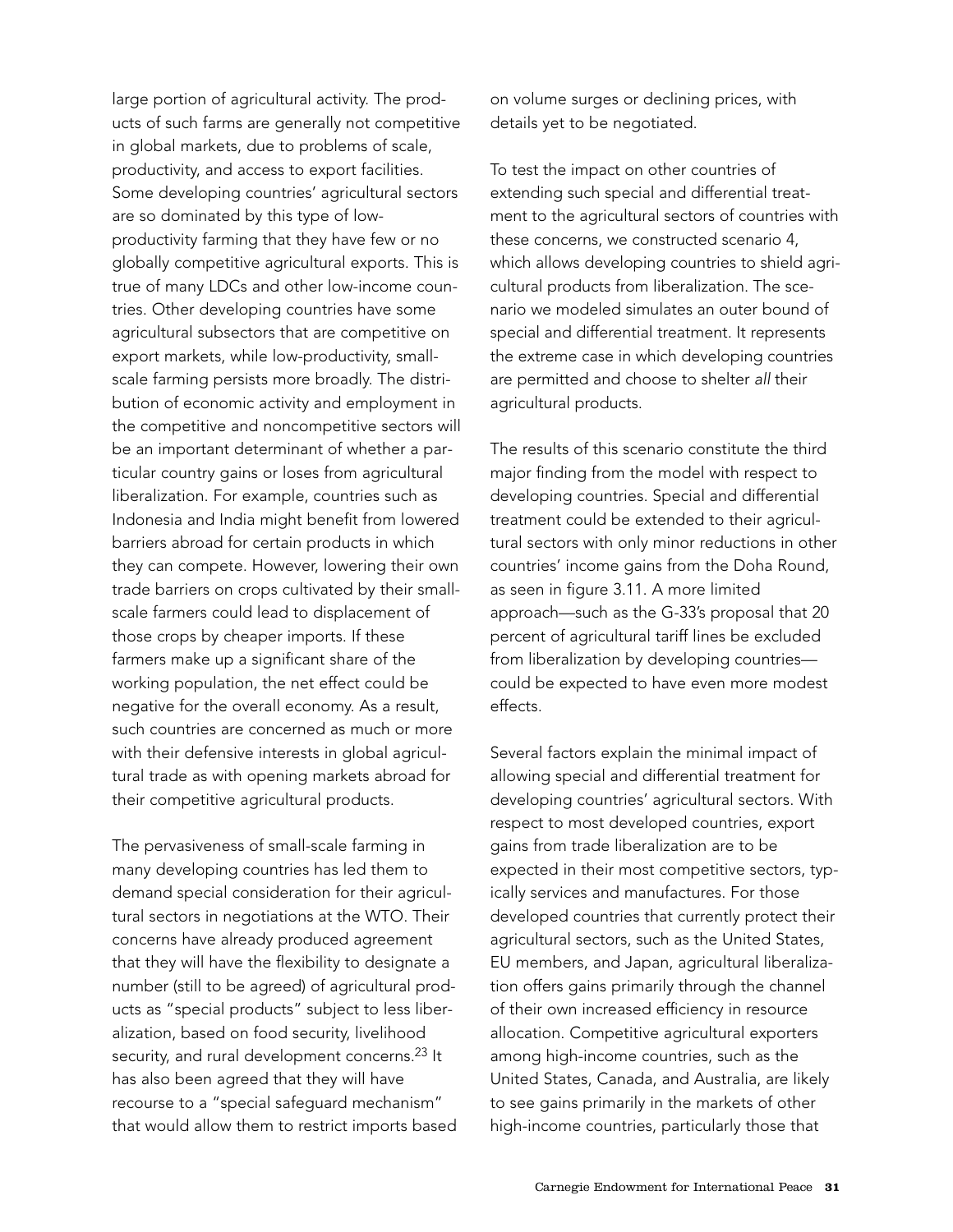large portion of agricultural activity. The products of such farms are generally not competitive in global markets, due to problems of scale, productivity, and access to export facilities. Some developing countries' agricultural sectors are so dominated by this type of lowproductivity farming that they have few or no globally competitive agricultural exports. This is true of many LDCs and other low-income countries. Other developing countries have some agricultural subsectors that are competitive on export markets, while low-productivity, smallscale farming persists more broadly. The distribution of economic activity and employment in the competitive and noncompetitive sectors will be an important determinant of whether a particular country gains or loses from agricultural liberalization. For example, countries such as Indonesia and India might benefit from lowered barriers abroad for certain products in which they can compete. However, lowering their own trade barriers on crops cultivated by their smallscale farmers could lead to displacement of those crops by cheaper imports. If these farmers make up a significant share of the working population, the net effect could be negative for the overall economy. As a result, such countries are concerned as much or more with their defensive interests in global agricultural trade as with opening markets abroad for their competitive agricultural products.

The pervasiveness of small-scale farming in many developing countries has led them to demand special consideration for their agricultural sectors in negotiations at the WTO. Their concerns have already produced agreement that they will have the flexibility to designate a number (still to be agreed) of agricultural products as "special products" subject to less liberalization, based on food security, livelihood security, and rural development concerns.<sup>23</sup> It has also been agreed that they will have recourse to a "special safeguard mechanism" that would allow them to restrict imports based on volume surges or declining prices, with details yet to be negotiated.

To test the impact on other countries of extending such special and differential treatment to the agricultural sectors of countries with these concerns, we constructed scenario 4, which allows developing countries to shield agricultural products from liberalization. The scenario we modeled simulates an outer bound of special and differential treatment. It represents the extreme case in which developing countries are permitted and choose to shelter *all* their agricultural products.

The results of this scenario constitute the third major finding from the model with respect to developing countries. Special and differential treatment could be extended to their agricultural sectors with only minor reductions in other countries' income gains from the Doha Round, as seen in figure 3.11. A more limited approach—such as the G-33's proposal that 20 percent of agricultural tariff lines be excluded from liberalization by developing countries could be expected to have even more modest effects.

Several factors explain the minimal impact of allowing special and differential treatment for developing countries' agricultural sectors. With respect to most developed countries, export gains from trade liberalization are to be expected in their most competitive sectors, typically services and manufactures. For those developed countries that currently protect their agricultural sectors, such as the United States, EU members, and Japan, agricultural liberalization offers gains primarily through the channel of their own increased efficiency in resource allocation. Competitive agricultural exporters among high-income countries, such as the United States, Canada, and Australia, are likely to see gains primarily in the markets of other high-income countries, particularly those that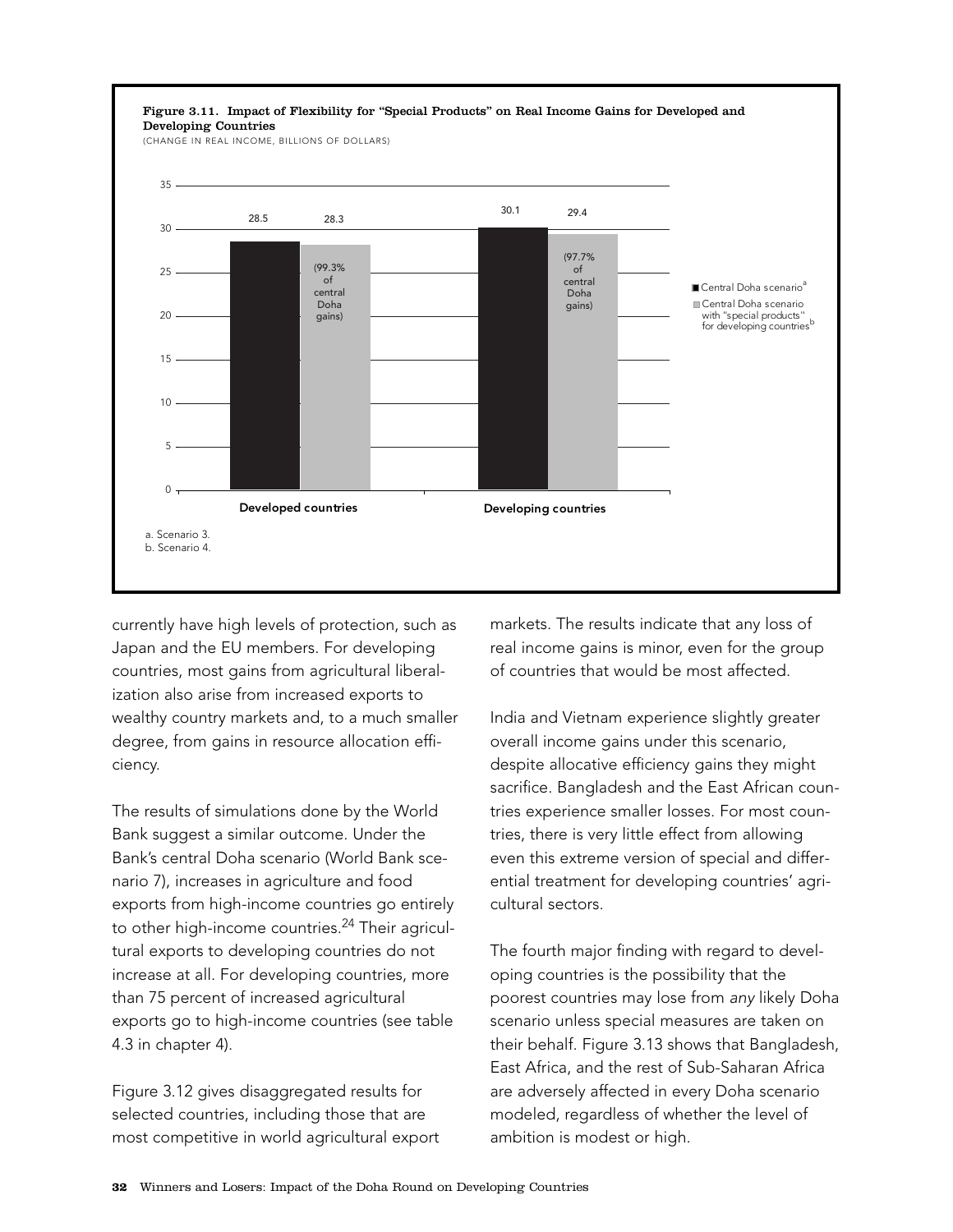

currently have high levels of protection, such as Japan and the EU members. For developing countries, most gains from agricultural liberalization also arise from increased exports to wealthy country markets and, to a much smaller degree, from gains in resource allocation efficiency.

The results of simulations done by the World Bank suggest a similar outcome. Under the Bank's central Doha scenario (World Bank scenario 7), increases in agriculture and food exports from high-income countries go entirely to other high-income countries.<sup>24</sup> Their agricultural exports to developing countries do not increase at all. For developing countries, more than 75 percent of increased agricultural exports go to high-income countries (see table 4.3 in chapter 4).

Figure 3.12 gives disaggregated results for selected countries, including those that are most competitive in world agricultural export markets. The results indicate that any loss of real income gains is minor, even for the group of countries that would be most affected.

India and Vietnam experience slightly greater overall income gains under this scenario, despite allocative efficiency gains they might sacrifice. Bangladesh and the East African countries experience smaller losses. For most countries, there is very little effect from allowing even this extreme version of special and differential treatment for developing countries' agricultural sectors.

The fourth major finding with regard to developing countries is the possibility that the poorest countries may lose from *any* likely Doha scenario unless special measures are taken on their behalf. Figure 3.13 shows that Bangladesh, East Africa, and the rest of Sub-Saharan Africa are adversely affected in every Doha scenario modeled, regardless of whether the level of ambition is modest or high.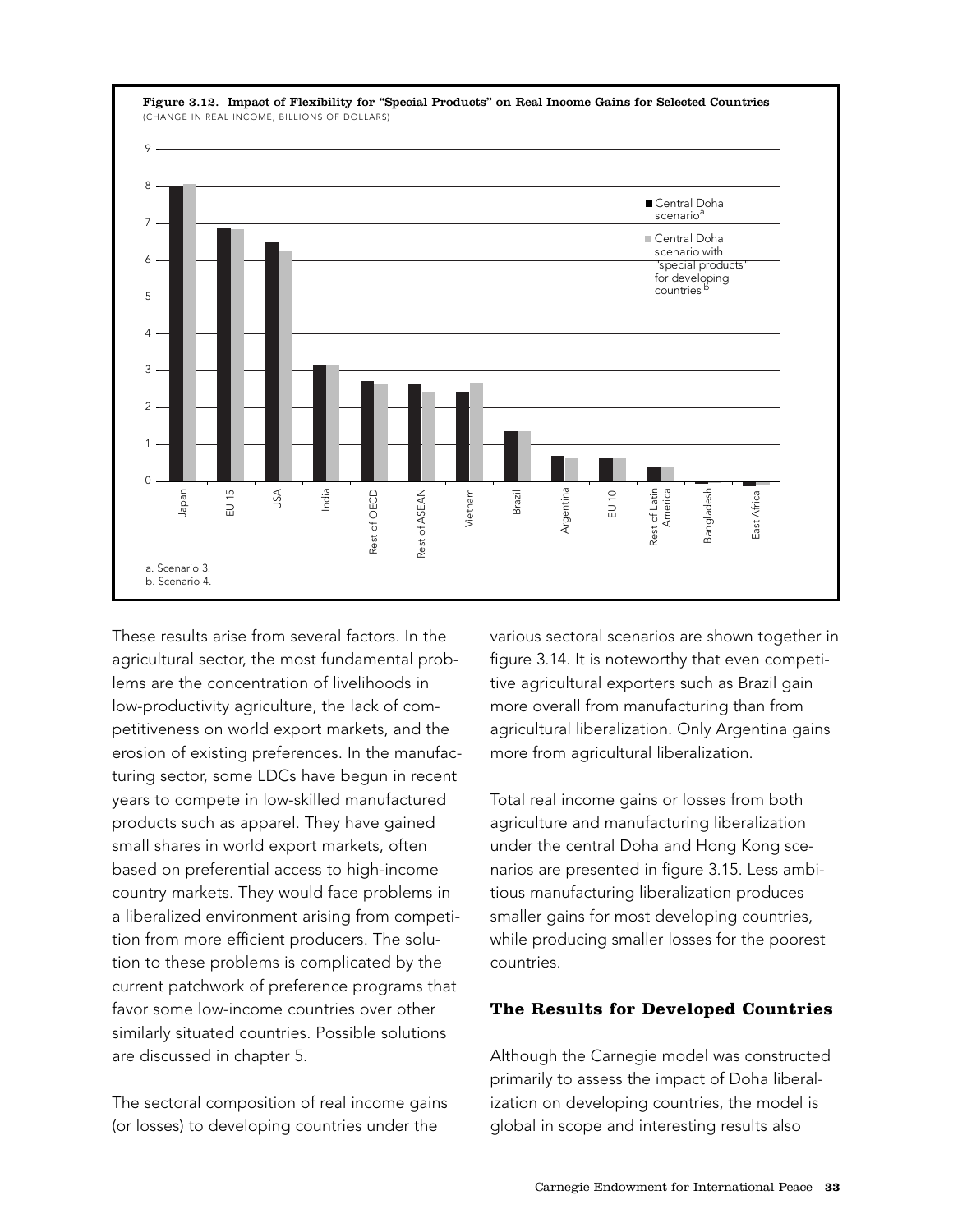

These results arise from several factors. In the agricultural sector, the most fundamental problems are the concentration of livelihoods in low-productivity agriculture, the lack of competitiveness on world export markets, and the erosion of existing preferences. In the manufacturing sector, some LDCs have begun in recent years to compete in low-skilled manufactured products such as apparel. They have gained small shares in world export markets, often based on preferential access to high-income country markets. They would face problems in a liberalized environment arising from competition from more efficient producers. The solution to these problems is complicated by the current patchwork of preference programs that favor some low-income countries over other similarly situated countries. Possible solutions are discussed in chapter 5.

The sectoral composition of real income gains (or losses) to developing countries under the

various sectoral scenarios are shown together in figure 3.14. It is noteworthy that even competitive agricultural exporters such as Brazil gain more overall from manufacturing than from agricultural liberalization. Only Argentina gains more from agricultural liberalization.

Total real income gains or losses from both agriculture and manufacturing liberalization under the central Doha and Hong Kong scenarios are presented in figure 3.15. Less ambitious manufacturing liberalization produces smaller gains for most developing countries, while producing smaller losses for the poorest countries.

# **The Results for Developed Countries**

Although the Carnegie model was constructed primarily to assess the impact of Doha liberalization on developing countries, the model is global in scope and interesting results also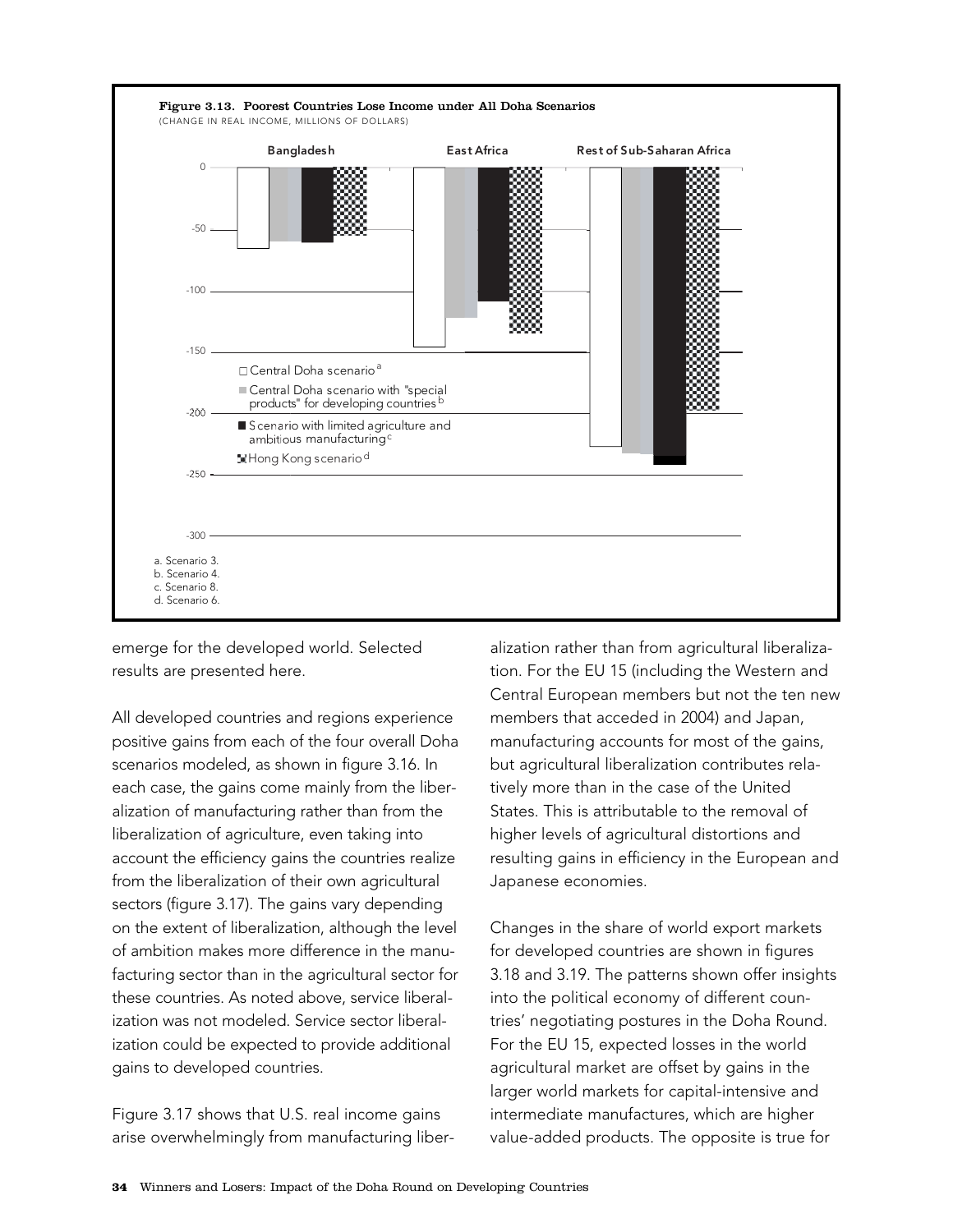

emerge for the developed world. Selected results are presented here.

All developed countries and regions experience positive gains from each of the four overall Doha scenarios modeled, as shown in figure 3.16. In each case, the gains come mainly from the liberalization of manufacturing rather than from the liberalization of agriculture, even taking into account the efficiency gains the countries realize from the liberalization of their own agricultural sectors (figure 3.17). The gains vary depending on the extent of liberalization, although the level of ambition makes more difference in the manufacturing sector than in the agricultural sector for these countries. As noted above, service liberalization was not modeled. Service sector liberalization could be expected to provide additional gains to developed countries.

Figure 3.17 shows that U.S. real income gains arise overwhelmingly from manufacturing liberalization rather than from agricultural liberalization. For the EU 15 (including the Western and Central European members but not the ten new members that acceded in 2004) and Japan, manufacturing accounts for most of the gains, but agricultural liberalization contributes relatively more than in the case of the United States. This is attributable to the removal of higher levels of agricultural distortions and resulting gains in efficiency in the European and Japanese economies.

Changes in the share of world export markets for developed countries are shown in figures 3.18 and 3.19. The patterns shown offer insights into the political economy of different countries' negotiating postures in the Doha Round. For the EU 15, expected losses in the world agricultural market are offset by gains in the larger world markets for capital-intensive and intermediate manufactures, which are higher value-added products. The opposite is true for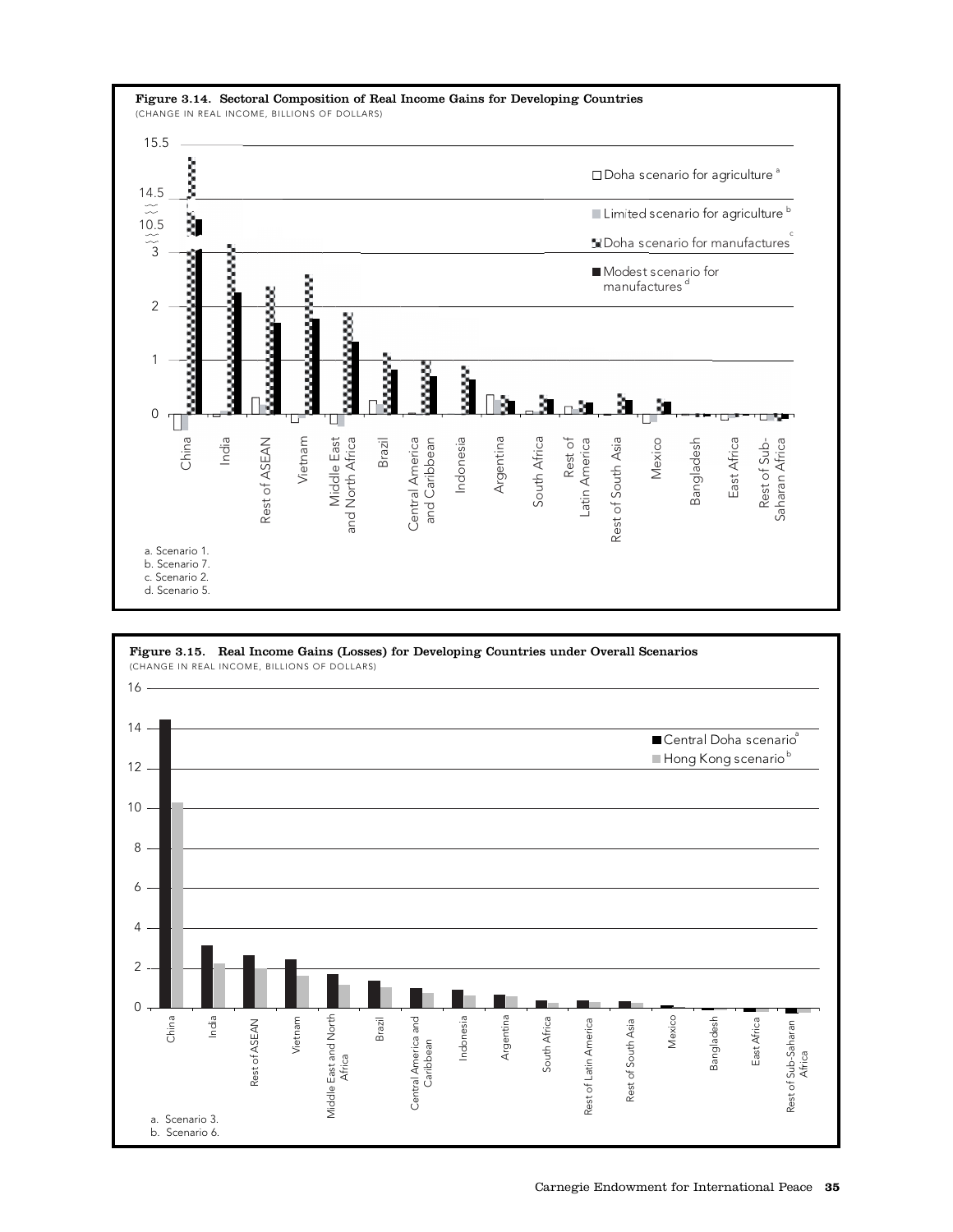

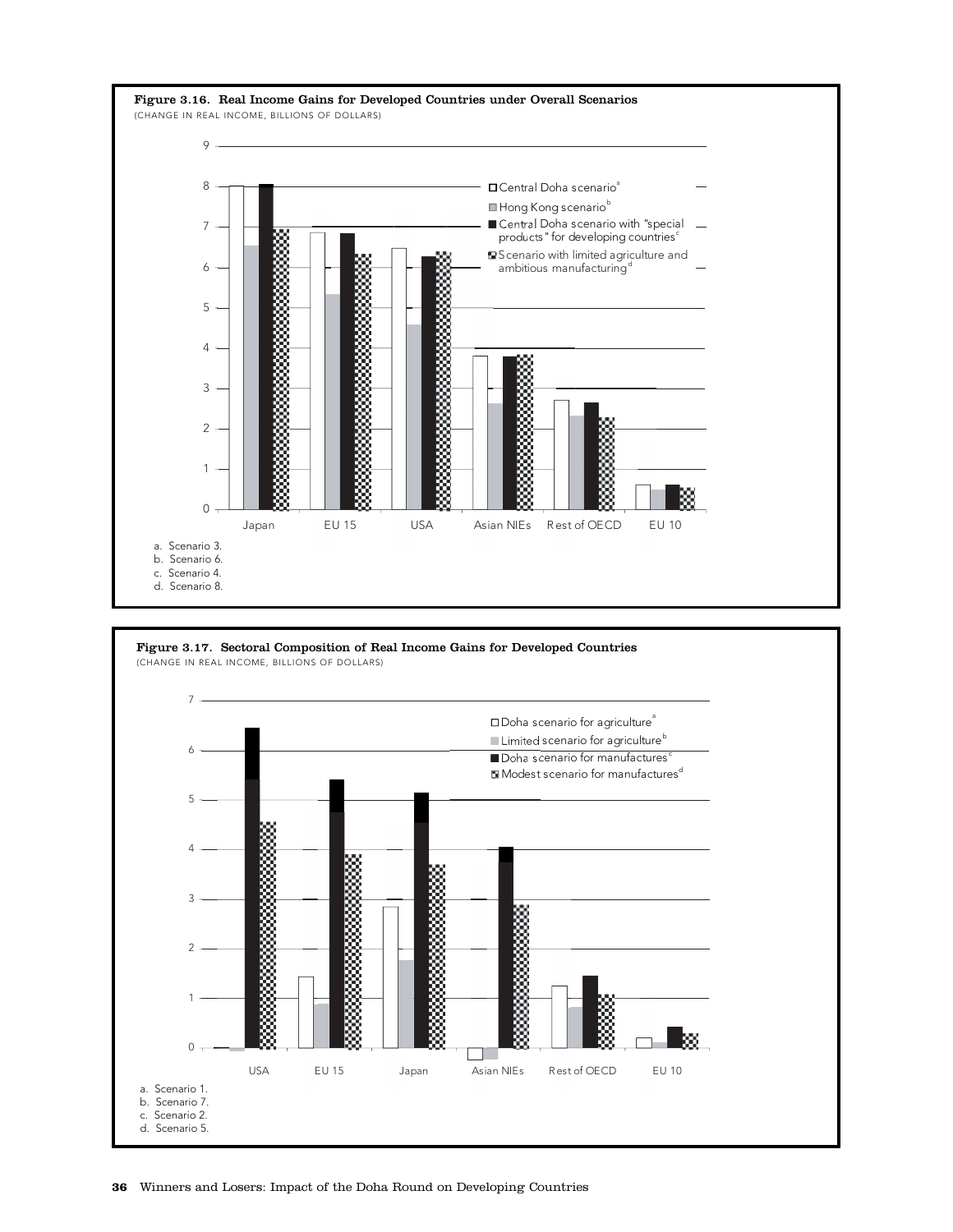



**36** Winners and Losers: Impact of the Doha Round on Developing Countries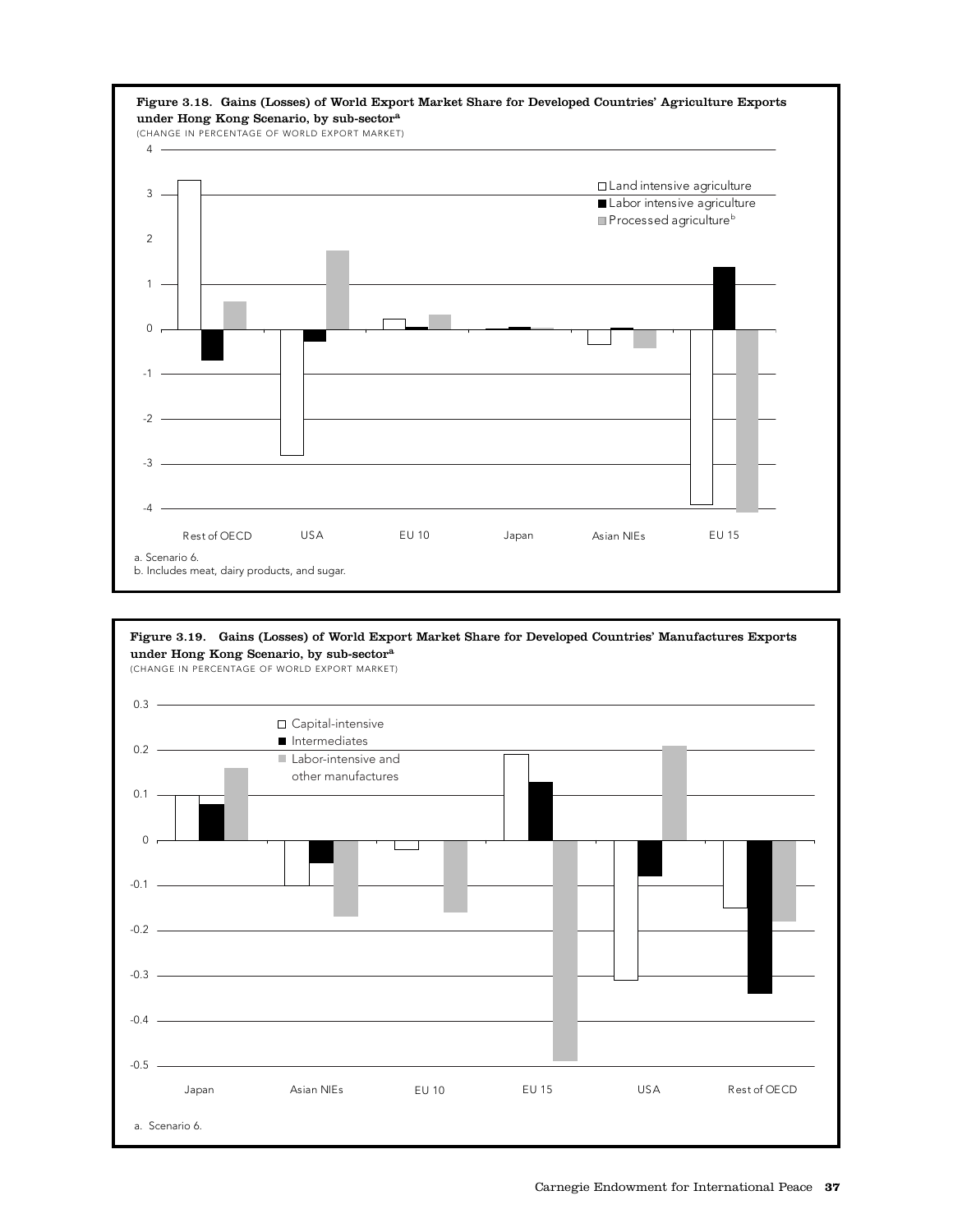



Carnegie Endowment for International Peace **37**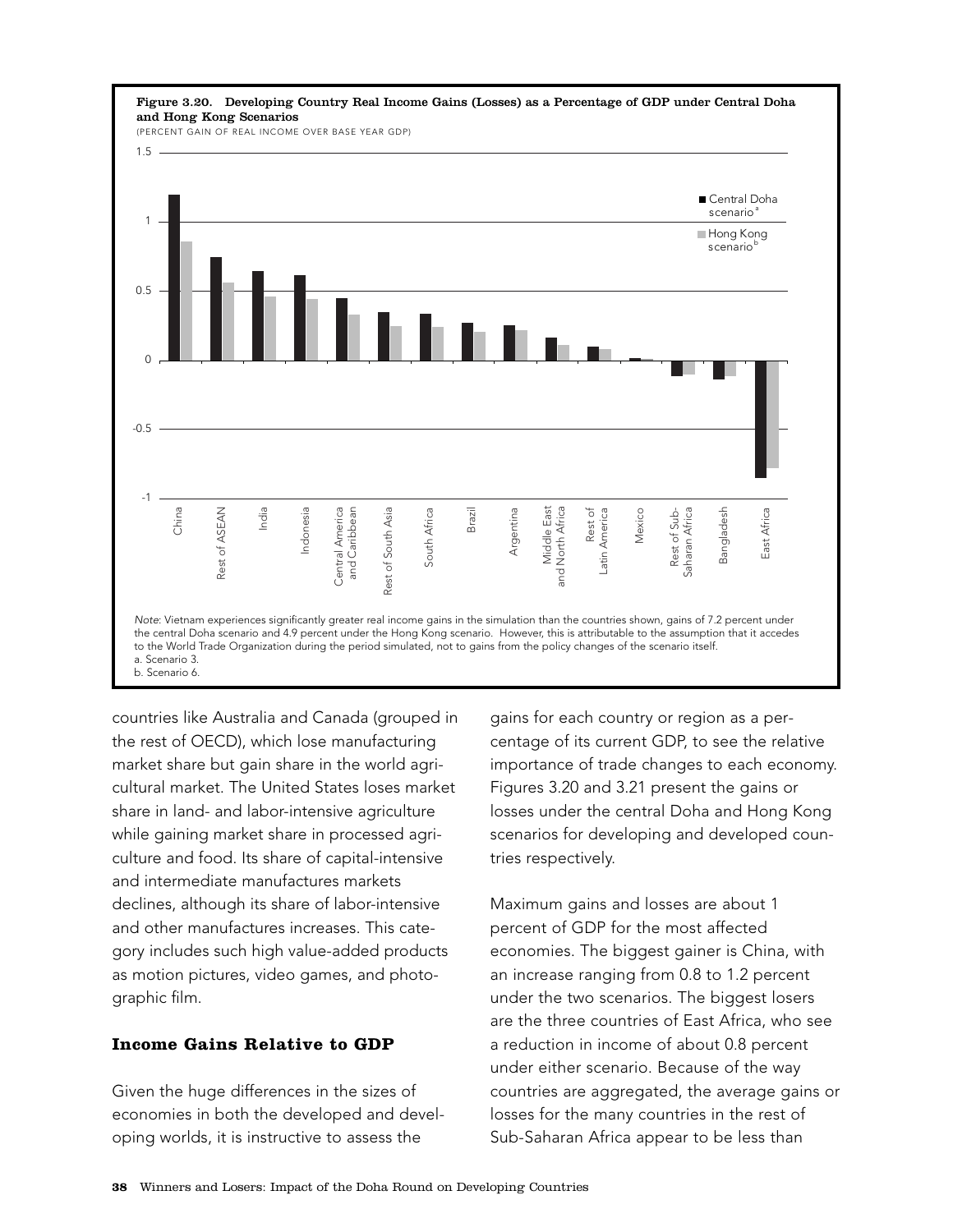

countries like Australia and Canada (grouped in the rest of OECD), which lose manufacturing market share but gain share in the world agricultural market. The United States loses market share in land- and labor-intensive agriculture while gaining market share in processed agriculture and food. Its share of capital-intensive and intermediate manufactures markets declines, although its share of labor-intensive and other manufactures increases. This category includes such high value-added products as motion pictures, video games, and photographic film.

# **Income Gains Relative to GDP**

Given the huge differences in the sizes of economies in both the developed and developing worlds, it is instructive to assess the

gains for each country or region as a percentage of its current GDP, to see the relative importance of trade changes to each economy. Figures 3.20 and 3.21 present the gains or losses under the central Doha and Hong Kong scenarios for developing and developed countries respectively.

Maximum gains and losses are about 1 percent of GDP for the most affected economies. The biggest gainer is China, with an increase ranging from 0.8 to 1.2 percent under the two scenarios. The biggest losers are the three countries of East Africa, who see a reduction in income of about 0.8 percent under either scenario. Because of the way countries are aggregated, the average gains or losses for the many countries in the rest of Sub-Saharan Africa appear to be less than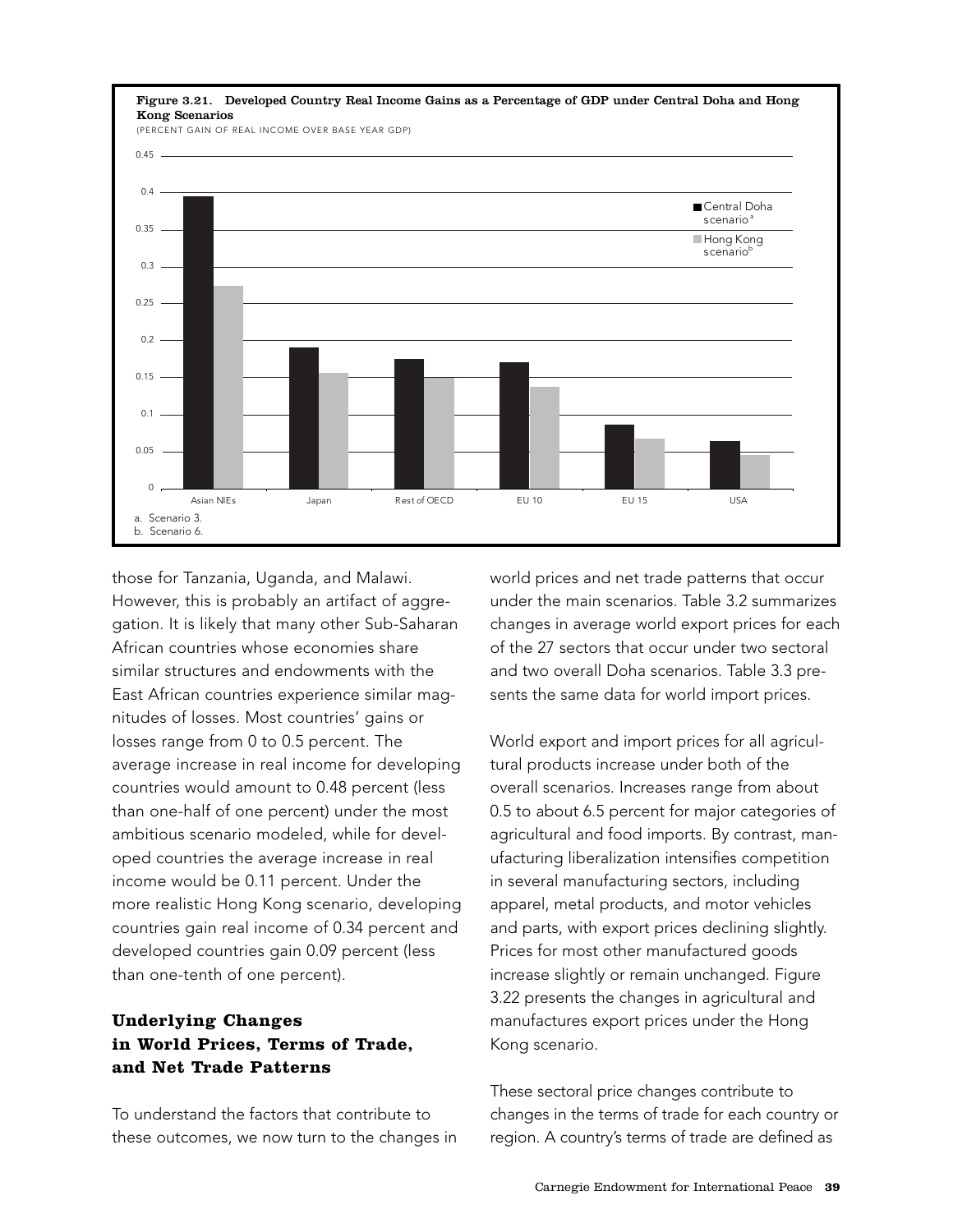

those for Tanzania, Uganda, and Malawi. However, this is probably an artifact of aggregation. It is likely that many other Sub-Saharan African countries whose economies share similar structures and endowments with the East African countries experience similar magnitudes of losses. Most countries' gains or losses range from 0 to 0.5 percent. The average increase in real income for developing countries would amount to 0.48 percent (less than one-half of one percent) under the most ambitious scenario modeled, while for developed countries the average increase in real income would be 0.11 percent. Under the more realistic Hong Kong scenario, developing countries gain real income of 0.34 percent and developed countries gain 0.09 percent (less than one-tenth of one percent).

# **Underlying Changes in World Prices, Terms of Trade, and Net Trade Patterns**

To understand the factors that contribute to these outcomes, we now turn to the changes in world prices and net trade patterns that occur under the main scenarios. Table 3.2 summarizes changes in average world export prices for each of the 27 sectors that occur under two sectoral and two overall Doha scenarios. Table 3.3 presents the same data for world import prices.

World export and import prices for all agricultural products increase under both of the overall scenarios. Increases range from about 0.5 to about 6.5 percent for major categories of agricultural and food imports. By contrast, manufacturing liberalization intensifies competition in several manufacturing sectors, including apparel, metal products, and motor vehicles and parts, with export prices declining slightly. Prices for most other manufactured goods increase slightly or remain unchanged. Figure 3.22 presents the changes in agricultural and manufactures export prices under the Hong Kong scenario.

These sectoral price changes contribute to changes in the terms of trade for each country or region. A country's terms of trade are defined as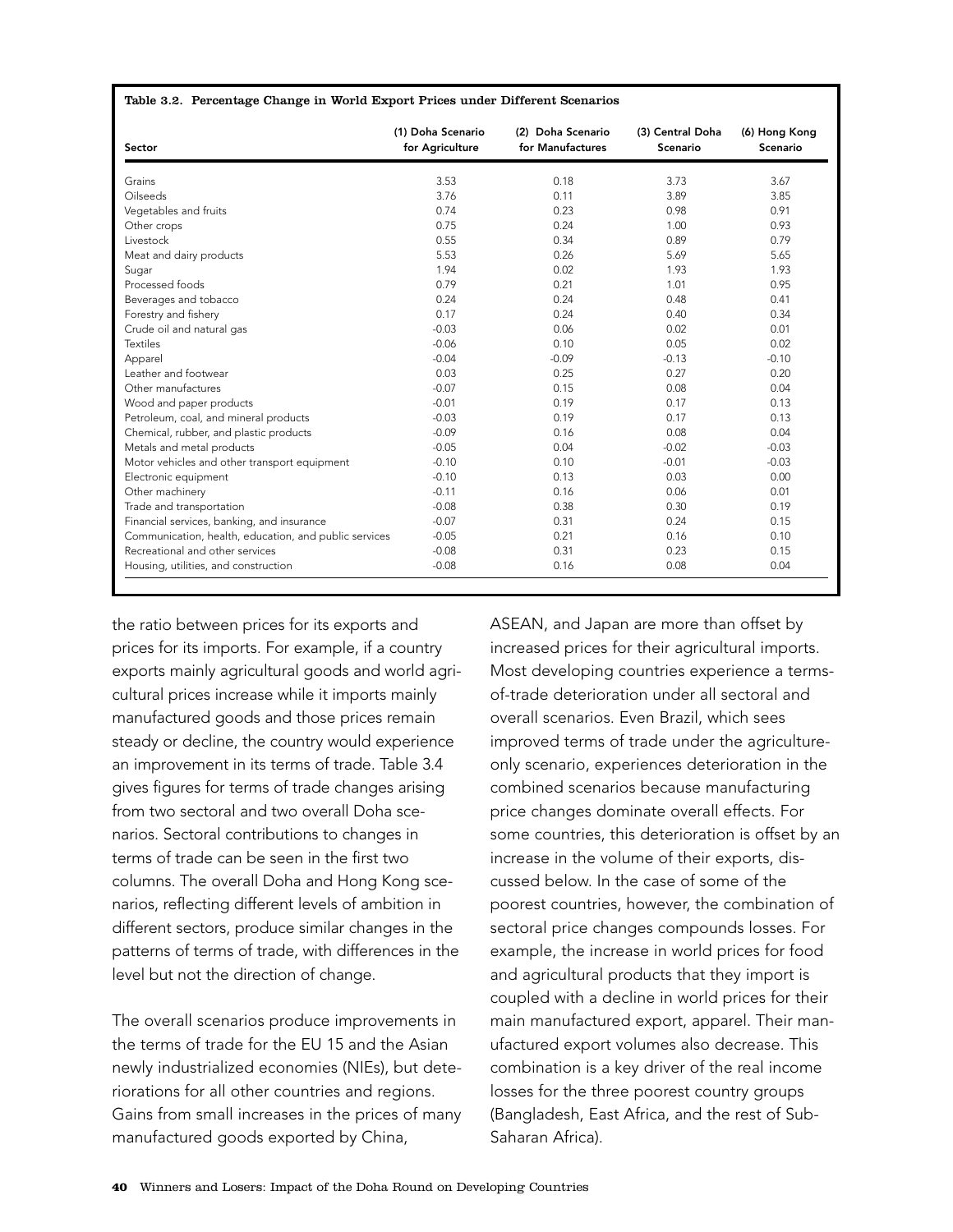|  | Table 3.2. Percentage Change in World Export Prices under Different Scenarios |  |  |  |  |  |  |  |
|--|-------------------------------------------------------------------------------|--|--|--|--|--|--|--|
|--|-------------------------------------------------------------------------------|--|--|--|--|--|--|--|

| Sector                                                | (1) Doha Scenario<br>for Agriculture | (2) Doha Scenario<br>for Manufactures | (3) Central Doha<br>Scenario | (6) Hong Kong<br><b>Scenario</b> |
|-------------------------------------------------------|--------------------------------------|---------------------------------------|------------------------------|----------------------------------|
| Grains                                                | 3.53                                 | 0.18                                  | 3.73                         | 3.67                             |
| Oilseeds                                              | 3.76                                 | 0.11                                  | 3.89                         | 3.85                             |
| Vegetables and fruits                                 | 0.74                                 | 0.23                                  | 0.98                         | 0.91                             |
| Other crops                                           | 0.75                                 | 0.24                                  | 1.00                         | 0.93                             |
| Livestock                                             | 0.55                                 | 0.34                                  | 0.89                         | 0.79                             |
| Meat and dairy products                               | 5.53                                 | 0.26                                  | 5.69                         | 5.65                             |
| Sugar                                                 | 1.94                                 | 0.02                                  | 1.93                         | 1.93                             |
| Processed foods                                       | 0.79                                 | 0.21                                  | 1.01                         | 0.95                             |
| Beverages and tobacco                                 | 0.24                                 | 0.24                                  | 0.48                         | 0.41                             |
| Forestry and fishery                                  | 0.17                                 | 0.24                                  | 0.40                         | 0.34                             |
| Crude oil and natural gas                             | $-0.03$                              | 0.06                                  | 0.02                         | 0.01                             |
| <b>Textiles</b>                                       | $-0.06$                              | 0.10                                  | 0.05                         | 0.02                             |
| Apparel                                               | $-0.04$                              | $-0.09$                               | $-0.13$                      | $-0.10$                          |
| Leather and footwear                                  | 0.03                                 | 0.25                                  | 0.27                         | 0.20                             |
| Other manufactures                                    | $-0.07$                              | 0.15                                  | 0.08                         | 0.04                             |
| Wood and paper products                               | $-0.01$                              | 0.19                                  | 0.17                         | 0.13                             |
| Petroleum, coal, and mineral products                 | $-0.03$                              | 0.19                                  | 0.17                         | 0.13                             |
| Chemical, rubber, and plastic products                | $-0.09$                              | 0.16                                  | 0.08                         | 0.04                             |
| Metals and metal products                             | $-0.05$                              | 0.04                                  | $-0.02$                      | $-0.03$                          |
| Motor vehicles and other transport equipment          | $-0.10$                              | 0.10                                  | $-0.01$                      | $-0.03$                          |
| Electronic equipment                                  | $-0.10$                              | 0.13                                  | 0.03                         | 0.00                             |
| Other machinery                                       | $-0.11$                              | 0.16                                  | 0.06                         | 0.01                             |
| Trade and transportation                              | $-0.08$                              | 0.38                                  | 0.30                         | 0.19                             |
| Financial services, banking, and insurance            | $-0.07$                              | 0.31                                  | 0.24                         | 0.15                             |
| Communication, health, education, and public services | $-0.05$                              | 0.21                                  | 0.16                         | 0.10                             |
| Recreational and other services                       | $-0.08$                              | 0.31                                  | 0.23                         | 0.15                             |
| Housing, utilities, and construction                  | $-0.08$                              | 0.16                                  | 0.08                         | 0.04                             |

the ratio between prices for its exports and prices for its imports. For example, if a country exports mainly agricultural goods and world agricultural prices increase while it imports mainly manufactured goods and those prices remain steady or decline, the country would experience an improvement in its terms of trade. Table 3.4 gives figures for terms of trade changes arising from two sectoral and two overall Doha scenarios. Sectoral contributions to changes in terms of trade can be seen in the first two columns. The overall Doha and Hong Kong scenarios, reflecting different levels of ambition in different sectors, produce similar changes in the patterns of terms of trade, with differences in the level but not the direction of change.

The overall scenarios produce improvements in the terms of trade for the EU 15 and the Asian newly industrialized economies (NIEs), but deteriorations for all other countries and regions. Gains from small increases in the prices of many manufactured goods exported by China,

ASEAN, and Japan are more than offset by increased prices for their agricultural imports. Most developing countries experience a termsof-trade deterioration under all sectoral and overall scenarios. Even Brazil, which sees improved terms of trade under the agricultureonly scenario, experiences deterioration in the combined scenarios because manufacturing price changes dominate overall effects. For some countries, this deterioration is offset by an increase in the volume of their exports, discussed below. In the case of some of the poorest countries, however, the combination of sectoral price changes compounds losses. For example, the increase in world prices for food and agricultural products that they import is coupled with a decline in world prices for their main manufactured export, apparel. Their manufactured export volumes also decrease. This combination is a key driver of the real income losses for the three poorest country groups (Bangladesh, East Africa, and the rest of Sub-Saharan Africa).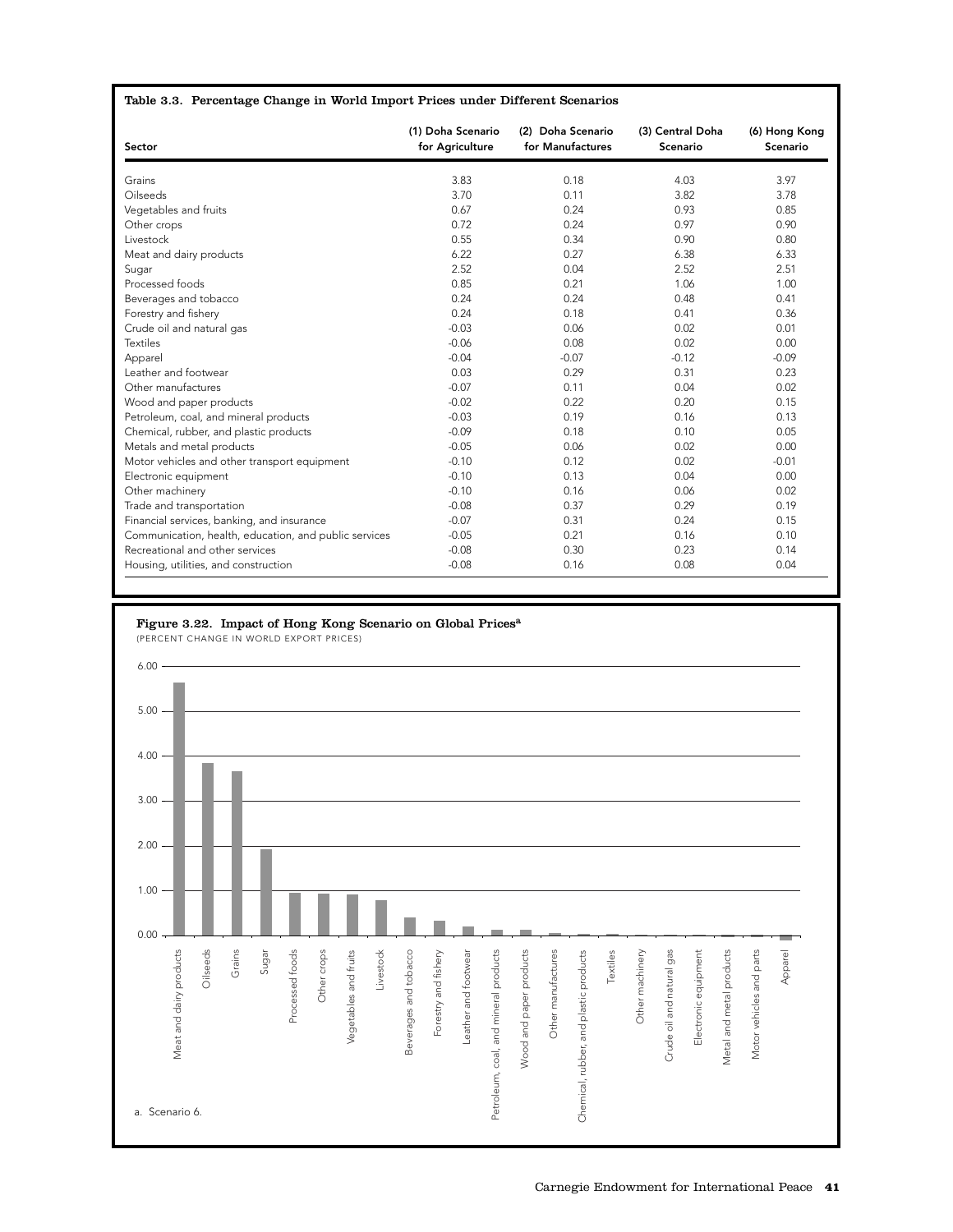|  |  |  |  |  |  |  | Table 3.3. Percentage Change in World Import Prices under Different Scenarios |
|--|--|--|--|--|--|--|-------------------------------------------------------------------------------|
|--|--|--|--|--|--|--|-------------------------------------------------------------------------------|

| Sector                                                | (1) Doha Scenario<br>for Agriculture | (2) Doha Scenario<br>for Manufactures | (3) Central Doha<br><b>Scenario</b> | (6) Hong Kong<br>Scenario |
|-------------------------------------------------------|--------------------------------------|---------------------------------------|-------------------------------------|---------------------------|
| Grains                                                | 3.83                                 | 0.18                                  | 4.03                                | 3.97                      |
| Oilseeds                                              | 3.70                                 | 0.11                                  | 3.82                                | 3.78                      |
| Vegetables and fruits                                 | 0.67                                 | 0.24                                  | 0.93                                | 0.85                      |
| Other crops                                           | 0.72                                 | 0.24                                  | 0.97                                | 0.90                      |
| Livestock                                             | 0.55                                 | 0.34                                  | 0.90                                | 0.80                      |
| Meat and dairy products                               | 6.22                                 | 0.27                                  | 6.38                                | 6.33                      |
| Sugar                                                 | 2.52                                 | 0.04                                  | 2.52                                | 2.51                      |
| Processed foods                                       | 0.85                                 | 0.21                                  | 1.06                                | 1.00                      |
| Beverages and tobacco                                 | 0.24                                 | 0.24                                  | 0.48                                | 0.41                      |
| Forestry and fishery                                  | 0.24                                 | 0.18                                  | 0.41                                | 0.36                      |
| Crude oil and natural gas                             | $-0.03$                              | 0.06                                  | 0.02                                | 0.01                      |
| <b>Textiles</b>                                       | $-0.06$                              | 0.08                                  | 0.02                                | 0.00                      |
| Apparel                                               | $-0.04$                              | $-0.07$                               | $-0.12$                             | $-0.09$                   |
| Leather and footwear                                  | 0.03                                 | 0.29                                  | 0.31                                | 0.23                      |
| Other manufactures                                    | $-0.07$                              | 0.11                                  | 0.04                                | 0.02                      |
| Wood and paper products                               | $-0.02$                              | 0.22                                  | 0.20                                | 0.15                      |
| Petroleum, coal, and mineral products                 | $-0.03$                              | 0.19                                  | 0.16                                | 0.13                      |
| Chemical, rubber, and plastic products                | $-0.09$                              | 0.18                                  | 0.10                                | 0.05                      |
| Metals and metal products                             | $-0.05$                              | 0.06                                  | 0.02                                | 0.00                      |
| Motor vehicles and other transport equipment          | $-0.10$                              | 0.12                                  | 0.02                                | $-0.01$                   |
| Electronic equipment                                  | $-0.10$                              | 0.13                                  | 0.04                                | 0.00                      |
| Other machinery                                       | $-0.10$                              | 0.16                                  | 0.06                                | 0.02                      |
| Trade and transportation                              | $-0.08$                              | 0.37                                  | 0.29                                | 0.19                      |
| Financial services, banking, and insurance            | $-0.07$                              | 0.31                                  | 0.24                                | 0.15                      |
| Communication, health, education, and public services | $-0.05$                              | 0.21                                  | 0.16                                | 0.10                      |
| Recreational and other services                       | $-0.08$                              | 0.30                                  | 0.23                                | 0.14                      |
| Housing, utilities, and construction                  | $-0.08$                              | 0.16                                  | 0.08                                | 0.04                      |



Figure 3.22. Impact of Hong Kong Scenario on Global Prices<sup>a</sup> (PERCENT CHANGE IN WORLD EXPORT PRICES)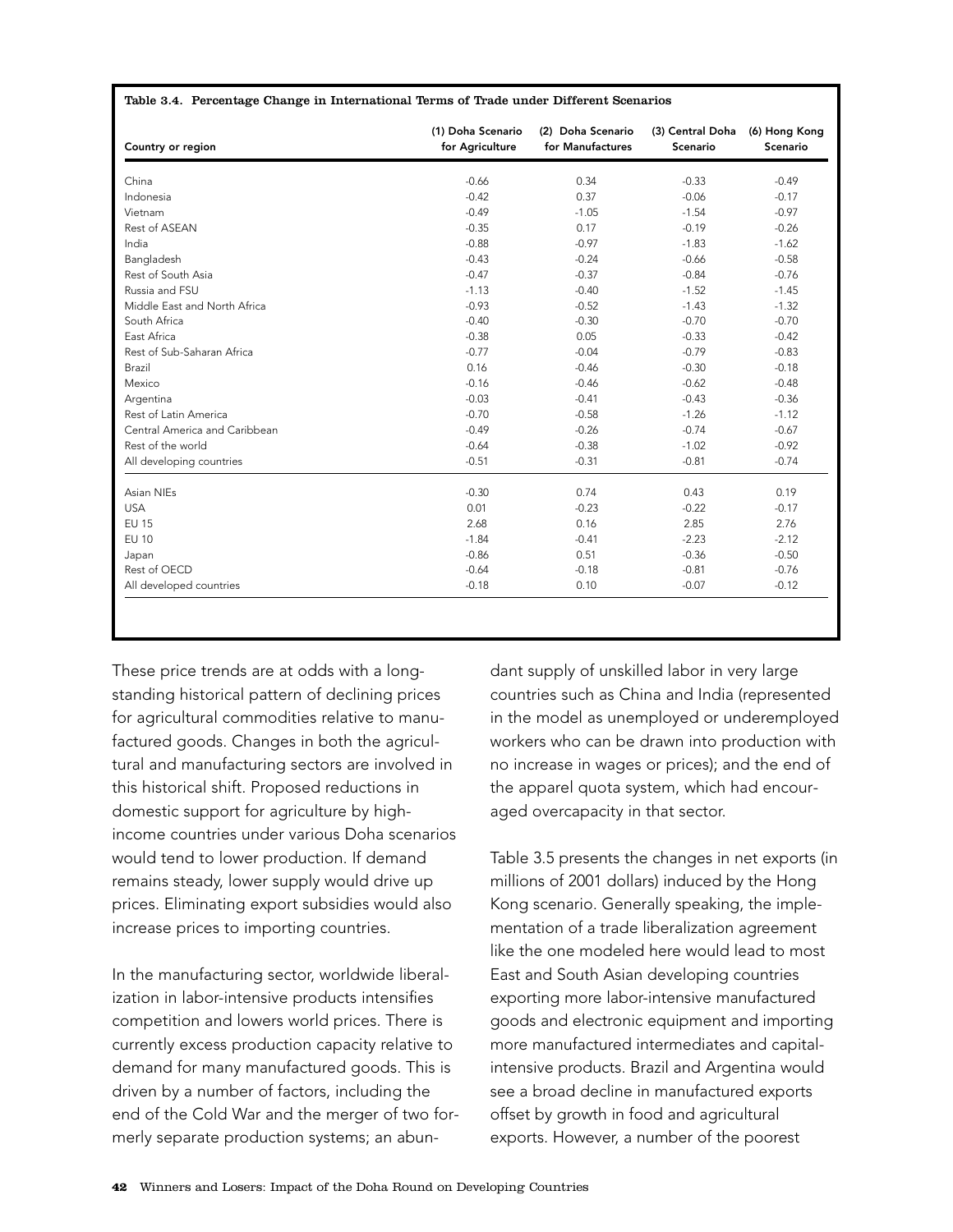| Country or region             | (1) Doha Scenario<br>for Agriculture | (2) Doha Scenario<br>for Manufactures | (3) Central Doha<br>Scenario | (6) Hong Kong<br>Scenario |
|-------------------------------|--------------------------------------|---------------------------------------|------------------------------|---------------------------|
| China                         | $-0.66$                              | 0.34                                  | $-0.33$                      | $-0.49$                   |
| Indonesia                     | $-0.42$                              | 0.37                                  | $-0.06$                      | $-0.17$                   |
| Vietnam                       | $-0.49$                              | $-1.05$                               | $-1.54$                      | $-0.97$                   |
| Rest of ASEAN                 | $-0.35$                              | 0.17                                  | $-0.19$                      | $-0.26$                   |
| India                         | $-0.88$                              | $-0.97$                               | $-1.83$                      | $-1.62$                   |
| Bangladesh                    | $-0.43$                              | $-0.24$                               | $-0.66$                      | $-0.58$                   |
| Rest of South Asia            | $-0.47$                              | $-0.37$                               | $-0.84$                      | $-0.76$                   |
| Russia and FSU                | $-1.13$                              | $-0.40$                               | $-1.52$                      | $-1.45$                   |
| Middle East and North Africa  | $-0.93$                              | $-0.52$                               | $-1.43$                      | $-1.32$                   |
| South Africa                  | $-0.40$                              | $-0.30$                               | $-0.70$                      | $-0.70$                   |
| East Africa                   | $-0.38$                              | 0.05                                  | $-0.33$                      | $-0.42$                   |
| Rest of Sub-Saharan Africa    | $-0.77$                              | $-0.04$                               | $-0.79$                      | $-0.83$                   |
| Brazil                        | 0.16                                 | $-0.46$                               | $-0.30$                      | $-0.18$                   |
| Mexico                        | $-0.16$                              | $-0.46$                               | $-0.62$                      | $-0.48$                   |
| Argentina                     | $-0.03$                              | $-0.41$                               | $-0.43$                      | $-0.36$                   |
| Rest of Latin America         | $-0.70$                              | $-0.58$                               | $-1.26$                      | $-1.12$                   |
| Central America and Caribbean | $-0.49$                              | $-0.26$                               | $-0.74$                      | $-0.67$                   |
| Rest of the world             | $-0.64$                              | $-0.38$                               | $-1.02$                      | $-0.92$                   |
| All developing countries      | $-0.51$                              | $-0.31$                               | $-0.81$                      | $-0.74$                   |
| Asian NIEs                    | $-0.30$                              | 0.74                                  | 0.43                         | 0.19                      |
| <b>USA</b>                    | 0.01                                 | $-0.23$                               | $-0.22$                      | $-0.17$                   |
| <b>EU 15</b>                  | 2.68                                 | 0.16                                  | 2.85                         | 2.76                      |
| <b>EU 10</b>                  | $-1.84$                              | $-0.41$                               | $-2.23$                      | $-2.12$                   |
| Japan                         | $-0.86$                              | 0.51                                  | $-0.36$                      | $-0.50$                   |
| Rest of OECD                  | $-0.64$                              | $-0.18$                               | $-0.81$                      | $-0.76$                   |
| All developed countries       | $-0.18$                              | 0.10                                  | $-0.07$                      | $-0.12$                   |

These price trends are at odds with a longstanding historical pattern of declining prices for agricultural commodities relative to manufactured goods. Changes in both the agricultural and manufacturing sectors are involved in this historical shift. Proposed reductions in domestic support for agriculture by highincome countries under various Doha scenarios would tend to lower production. If demand remains steady, lower supply would drive up prices. Eliminating export subsidies would also increase prices to importing countries.

In the manufacturing sector, worldwide liberalization in labor-intensive products intensifies competition and lowers world prices. There is currently excess production capacity relative to demand for many manufactured goods. This is driven by a number of factors, including the end of the Cold War and the merger of two formerly separate production systems; an abundant supply of unskilled labor in very large countries such as China and India (represented in the model as unemployed or underemployed workers who can be drawn into production with no increase in wages or prices); and the end of the apparel quota system, which had encouraged overcapacity in that sector.

Table 3.5 presents the changes in net exports (in millions of 2001 dollars) induced by the Hong Kong scenario. Generally speaking, the implementation of a trade liberalization agreement like the one modeled here would lead to most East and South Asian developing countries exporting more labor-intensive manufactured goods and electronic equipment and importing more manufactured intermediates and capitalintensive products. Brazil and Argentina would see a broad decline in manufactured exports offset by growth in food and agricultural exports. However, a number of the poorest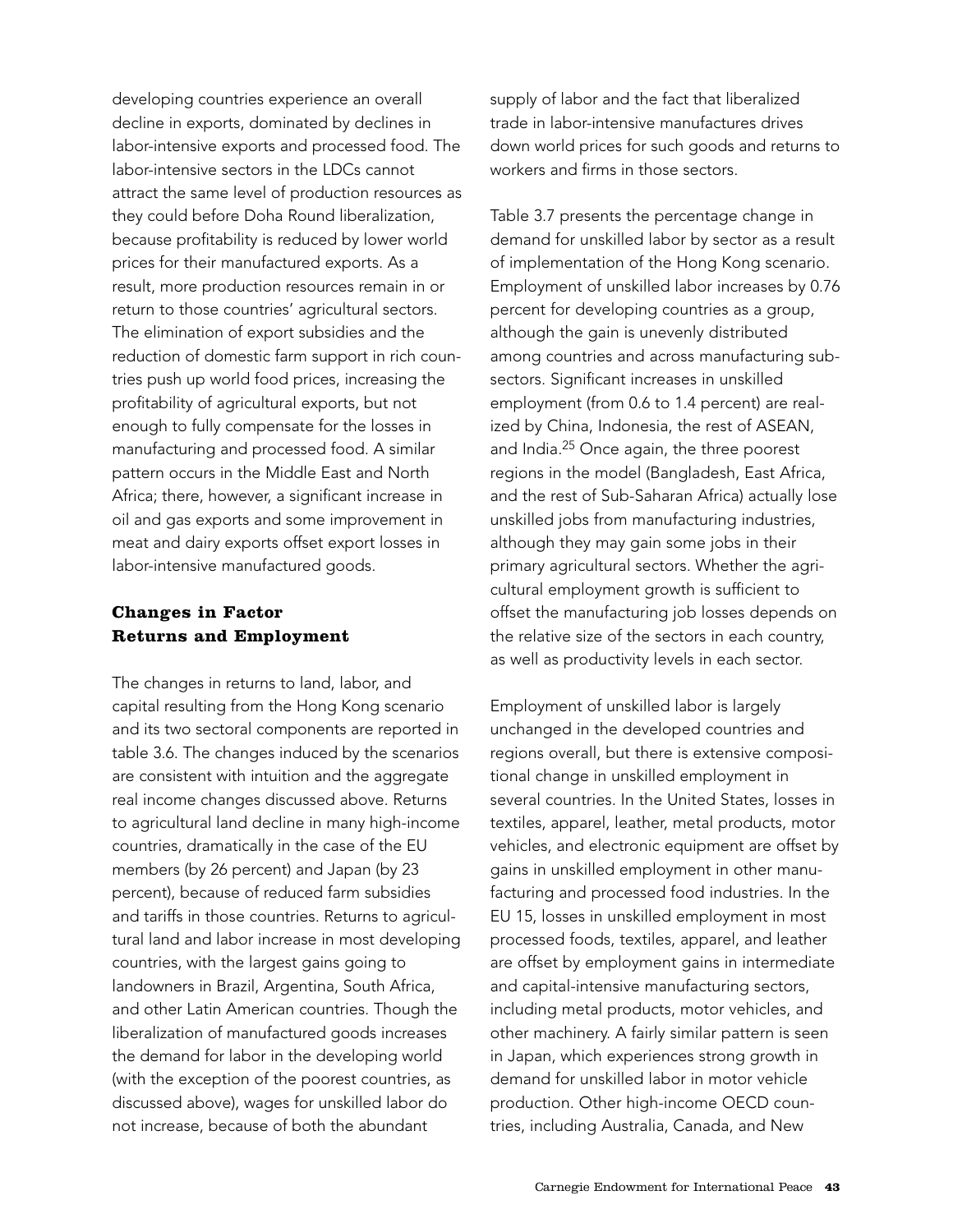developing countries experience an overall decline in exports, dominated by declines in labor-intensive exports and processed food. The labor-intensive sectors in the LDCs cannot attract the same level of production resources as they could before Doha Round liberalization, because profitability is reduced by lower world prices for their manufactured exports. As a result, more production resources remain in or return to those countries' agricultural sectors. The elimination of export subsidies and the reduction of domestic farm support in rich countries push up world food prices, increasing the profitability of agricultural exports, but not enough to fully compensate for the losses in manufacturing and processed food. A similar pattern occurs in the Middle East and North Africa; there, however, a significant increase in oil and gas exports and some improvement in meat and dairy exports offset export losses in labor-intensive manufactured goods.

# **Changes in Factor Returns and Employment**

The changes in returns to land, labor, and capital resulting from the Hong Kong scenario and its two sectoral components are reported in table 3.6. The changes induced by the scenarios are consistent with intuition and the aggregate real income changes discussed above. Returns to agricultural land decline in many high-income countries, dramatically in the case of the EU members (by 26 percent) and Japan (by 23 percent), because of reduced farm subsidies and tariffs in those countries. Returns to agricultural land and labor increase in most developing countries, with the largest gains going to landowners in Brazil, Argentina, South Africa, and other Latin American countries. Though the liberalization of manufactured goods increases the demand for labor in the developing world (with the exception of the poorest countries, as discussed above), wages for unskilled labor do not increase, because of both the abundant

supply of labor and the fact that liberalized trade in labor-intensive manufactures drives down world prices for such goods and returns to workers and firms in those sectors.

Table 3.7 presents the percentage change in demand for unskilled labor by sector as a result of implementation of the Hong Kong scenario. Employment of unskilled labor increases by 0.76 percent for developing countries as a group, although the gain is unevenly distributed among countries and across manufacturing subsectors. Significant increases in unskilled employment (from 0.6 to 1.4 percent) are realized by China, Indonesia, the rest of ASEAN, and India.25 Once again, the three poorest regions in the model (Bangladesh, East Africa, and the rest of Sub-Saharan Africa) actually lose unskilled jobs from manufacturing industries, although they may gain some jobs in their primary agricultural sectors. Whether the agricultural employment growth is sufficient to offset the manufacturing job losses depends on the relative size of the sectors in each country, as well as productivity levels in each sector.

Employment of unskilled labor is largely unchanged in the developed countries and regions overall, but there is extensive compositional change in unskilled employment in several countries. In the United States, losses in textiles, apparel, leather, metal products, motor vehicles, and electronic equipment are offset by gains in unskilled employment in other manufacturing and processed food industries. In the EU 15, losses in unskilled employment in most processed foods, textiles, apparel, and leather are offset by employment gains in intermediate and capital-intensive manufacturing sectors, including metal products, motor vehicles, and other machinery. A fairly similar pattern is seen in Japan, which experiences strong growth in demand for unskilled labor in motor vehicle production. Other high-income OECD countries, including Australia, Canada, and New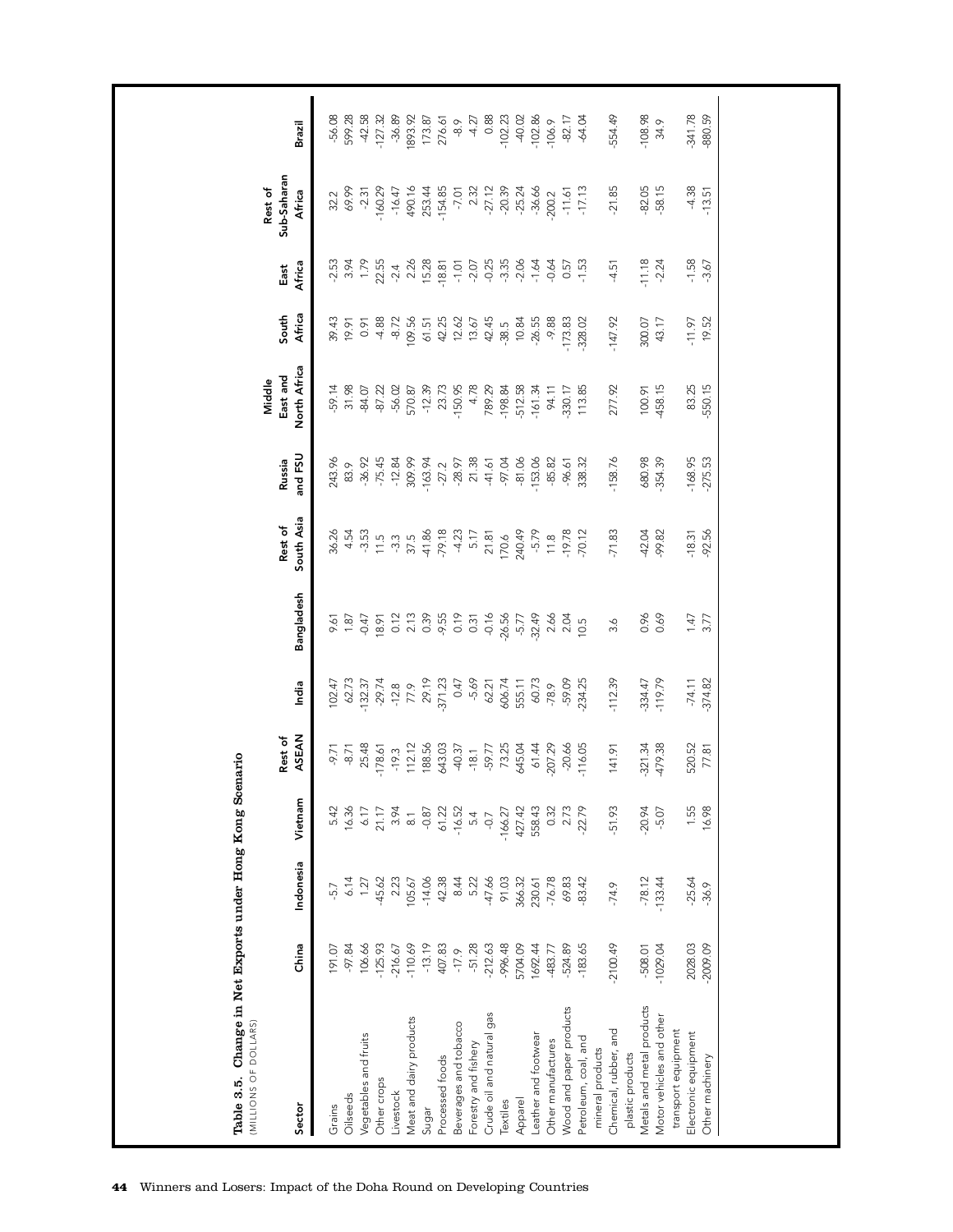| Brazil                                                                                          | 599.28<br>$-56.08$ | $-42.58$              | $-127.32$   | $-36.89$  | 1893.92                 | 173.87    | 276.61          | $-8.9$                | $-4.27$              | 0.88                      | $-102.23$ | -40.02    | $-102.86$            | $-106.9$           | $-82.17$                | $-64.04$             |                  | $-554.49$             | $-108.98$                                     | 34.9                     |                     | $-341.78$            | $-880.59$       |
|-------------------------------------------------------------------------------------------------|--------------------|-----------------------|-------------|-----------|-------------------------|-----------|-----------------|-----------------------|----------------------|---------------------------|-----------|-----------|----------------------|--------------------|-------------------------|----------------------|------------------|-----------------------|-----------------------------------------------|--------------------------|---------------------|----------------------|-----------------|
| Sub-Saharan<br>Rest of<br>Africa                                                                | 69.99<br>32.2      | $-2.31$               | $-160.29$   | $-16.47$  | 490.16                  | 253.44    | $-154.85$       | $-7.01$               | 2.32                 | $-27.12$                  | $-20.39$  | $-25.24$  | $-36.66$             | $-200.2$           | $-11.61$                | $-17.13$             |                  | $-21.85$              | $-82.05$                                      | $-58.15$                 |                     | $-4.38$              | $-13.51$        |
| Africa<br>East                                                                                  | 3.94<br>$-2.53$    | 1.79                  | 22.55       | $-2.4$    | 2.26                    | 15.28     | $-18.81$        | $-1.01$               | $-2.07$              | $-0.25$                   | $-3.35$   | $-2.06$   | $-1.64$              | $-0.64$            | 0.57                    | $-1.53$              |                  | $-4.51$               | $-11.18$                                      | $-2.24$                  |                     | $-1.58$              | $-3.67$         |
| Africa<br>South                                                                                 | 39.43<br>19.91     | 0.91                  | $-4.88$     | $-8.72$   | 109.56                  | 61.51     | 42.25           | 12.62                 | 13.67                | 42.45                     | $-38.5$   | 10.84     | $-26.55$             | $-9.88$            | $-173.83$               | $-328.02$            |                  | $-147.92$             | 300.07                                        | 43.17                    |                     | $-11.97$             | 19.52           |
| North Africa<br>East and<br>Middle                                                              | $-59.14$<br>31.98  | $-84.07$              | $-87.22$    | $-56.02$  | 570.87                  | $-12.39$  | 23.73           | $-150.95$             | 4.78                 | 789.29                    | $-198.84$ | $-512.58$ | $-161.34$            | 94.11              | -330.17                 | 113.85               |                  | 277.92                | 100.91                                        | 458.15                   |                     | 83.25                | $-550.15$       |
| and FSU<br>Russia                                                                               | 243.96<br>83.9     | $-36.92$              | $-75.45$    | $-12.84$  | 309.99                  | $-163.94$ | $-27.2$         | $-28.97$              | 21.38                | $-41.61$                  | -97.04    | $-81.06$  | $-153.06$            | $-85.82$           | $-96.61$                | 338.32               |                  | $-158.76$             | 680.98                                        | $-354.39$                |                     | $-168.95$            | $-275.53$       |
| South Asia<br>Rest of                                                                           | 36.26<br>4.54      | $-3.53$               | 11.5        | $-3.3$    | 37.5                    | $-41.86$  | $-79.18$        | $-4.23$               | 5.17                 | 21.81                     | 170.6     | 240.49    | $-5.79$              | 11.8               | $-19.78$                | $-70.12$             |                  | $-71.83$              | -42.04                                        | $-99.82$                 |                     | $-18.31$             | $-92.56$        |
| Bangladesh                                                                                      | 1.87<br>9.61       | $-0.47$               | 18.91       | 0.12      | 2.13                    | 0.39      | $-9.55$         | 0.19                  | 0.31                 | $-0.16$                   | $-26.56$  | $-5.77$   | 32.49                | 2.66               | 2.04                    | 10.5                 |                  | $3.\overline{6}$      | 0.96                                          | 0.69                     |                     | 1.47                 | 3.77            |
| India                                                                                           | 62.73<br>102.47    | 132.37                | $-29.74$    | $-12.8$   | 77.9                    | 29.19     | $-371.23$       | 0.47                  | $-5.69$              | 62.21                     | 606.74    | 555.11    | 60.73                | $-78.9$            | -59.09                  | 234.25               |                  | $-112.39$             | $-334.47$                                     | $-119.79$                |                     | $-74.11$             | $-374.82$       |
| ASEAN<br>Rest of                                                                                | $-8.71$<br>$-9.71$ | 25.48                 | $-178.61$   | $-19.3$   | 112.12                  | 188.56    | 643.03          | -40.37                | $-18.1$              | -59.77                    | 73.25     | 645.04    | 61.44                | 207.29             | $-20.66$                | $-116.05$            |                  | 141.91                | $-321.34$                                     | -479.38                  |                     | 520.52               | 77.81           |
| Vietnam                                                                                         | 5.42<br>16.36      | 6.17                  | 21.17       | 3.94      | $\overline{8}$ .        | $-0.87$   | 61.22           | $-16.52$              | 5.4                  | $-0.7$                    | $-166.27$ | 427.42    | 558.43               | 0.32               | 2.73                    | $-22.79$             |                  | $-51.93$              | $-20.94$                                      | $-5.07$                  |                     | 1.55                 | 16.98           |
| Indonesia                                                                                       | 6.14<br>$-5.7$     | 1.27                  | $-45.62$    | 2.23      | 105.67                  | $-14.06$  | 42.38           | 8.44                  | 5.22                 | $-47.66$                  | 91.03     | 366.32    | 230.61               | $-76.78$           | 69.83                   | $-83.42$             |                  | $-74.9$               | $-78.12$                                      | $-133.44$                |                     | $-25.64$             | $-36.9$         |
| China                                                                                           | $-97.84$<br>191.07 | 106.66                | $-125.93$   | $-216.67$ | $-110.69$               | $-13.19$  | 407.83          | $-17.9$               | $-51.28$             | $-212.63$                 | $-996.48$ | 5704.09   | 1692.44              | 483.77             | $-524.89$               | $-183.65$            |                  | $-2100.49$            | $-508.01$                                     | $-1029.04$               |                     | 2028.03              | 2009.09         |
| Change in Net Exports under Hong Kong Scenario<br>(MILLIONS OF DOLLARS)<br>Table 3.5.<br>Sector | Oilseeds<br>Grains | Vegetables and fruits | Other crops | Livestock | Meat and dairy products | Sugar     | Processed foods | Beverages and tobacco | Forestry and fishery | Crude oil and natural gas | Textiles  | Apparel   | Leather and footwear | Other manufactures | Wood and paper products | Petroleum, coal, and | mineral products | Chemical, rubber, and | Metals and metal products<br>plastic products | Motor vehicles and other | transport equipment | Electronic equipment | Other machinery |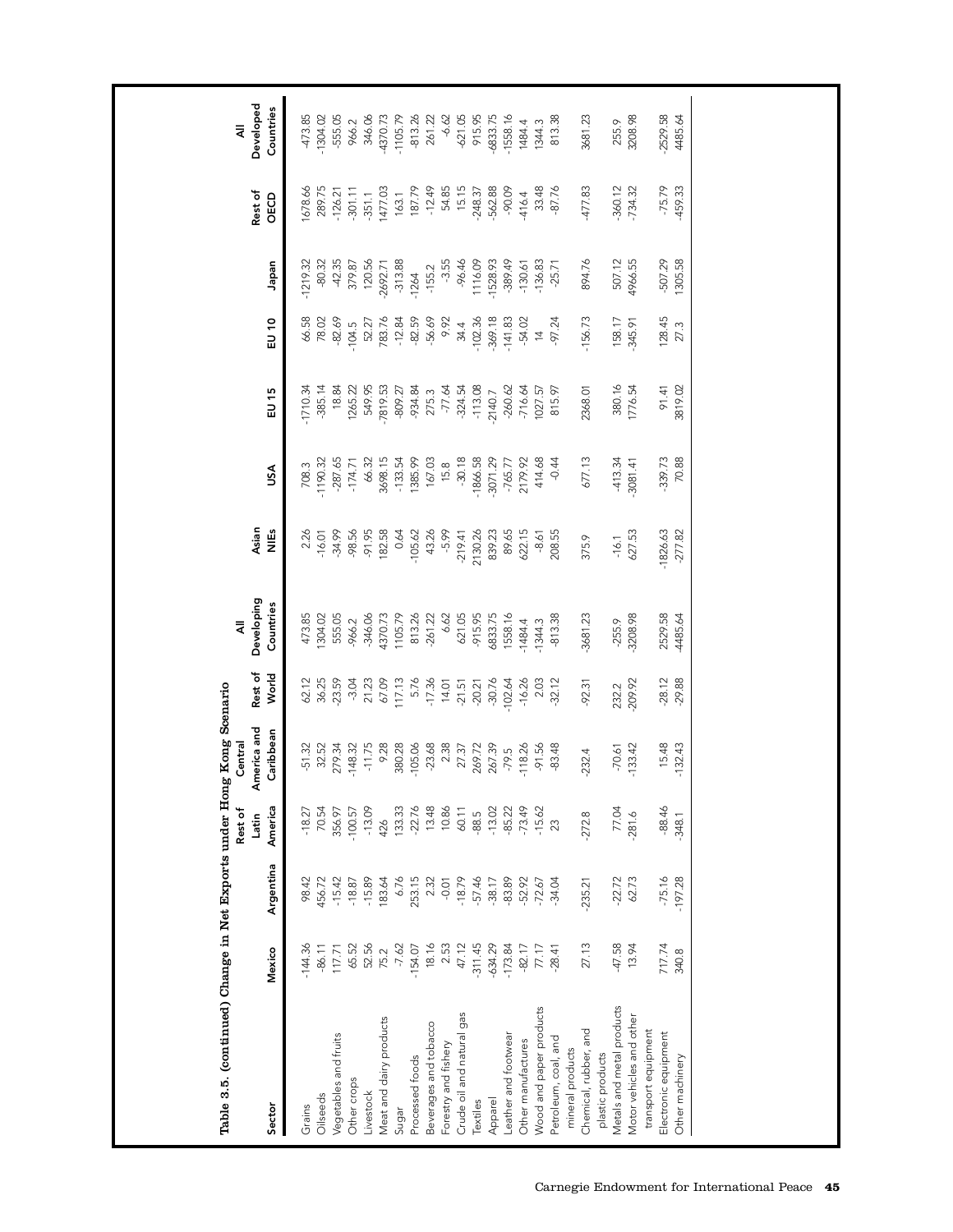| Developed<br>Countries<br>₹                                                     | $-473.85$  | $-1304.02$ | $-555.05$<br>966.2                   | 346.06    | 4370.73                 | $-1105.79$ | $-813.26$       | 261.22                | $-6.62$              | $-621.05$                 | 915.95     | -6833.75   | $-1558.16$           | 1484.4             | 1344.3                  | 813.38               |                  | 3681.23               |                  | 255.9                     | 3208.98                  | $-2529.58$                                  | 4485.64         |  |
|---------------------------------------------------------------------------------|------------|------------|--------------------------------------|-----------|-------------------------|------------|-----------------|-----------------------|----------------------|---------------------------|------------|------------|----------------------|--------------------|-------------------------|----------------------|------------------|-----------------------|------------------|---------------------------|--------------------------|---------------------------------------------|-----------------|--|
| Rest of<br>OECD                                                                 | 1678.66    | 289.75     | $-126.21$<br>$-301.11$               | $-351.1$  | 1477.03                 | 163.1      | 187.79          | $-12.49$              | 54.85                | 15.15                     | $-248.37$  | -562.88    | -90.09               | 416.4              | 33.48                   | $-87.76$             |                  | -477.83               |                  | $-360.12$                 | $-734.32$                | $-75.79$                                    | 459.33          |  |
| Japan                                                                           | $-1219.32$ | $-80.32$   | $-42.35$<br>379.87                   | 120.56    | $-2692.71$              | $-313.88$  | $-1264$         | $-155.2$              | $-3.55$              | $-96.46$                  | 1116.09    | $-1528.93$ | $-389.49$            | $-130.61$          | $-136.83$               | $-25.71$             |                  | 894.76                |                  | 507.12                    | 4966.55                  | $-507.29$                                   | 1305.58         |  |
| 인 10                                                                            | 66.58      | 78.02      | $-82.69$<br>$-104.5$                 | 52.27     | 783.76                  | $-12.84$   | $-82.59$        | $-56.69$              | 9.92                 | 34.4                      | $-102.36$  | $-369.18$  | $-141.83$            | $-54.02$           | $\frac{4}{3}$           | $-97.24$             |                  | $-156.73$             |                  | 158.17                    | $-345.91$                | 128.45                                      | 27.3            |  |
| ED 15                                                                           | 1710.34    | $-385.14$  | 18.84<br>1265.22                     | 549.95    | $-7819.53$              | $-809.27$  | -934.84         | 275.3                 | $-77.64$             | $-324.54$                 | $-113.08$  | $-2140.7$  | $-260.62$            | $-716.64$          | 1027.57                 | 815.97               |                  | 2368.01               |                  | 380.16                    | 1776.54                  | 91.41                                       | 3819.02         |  |
| υsΑ                                                                             | 708.3      | $-1190.32$ | $-287.65$<br>$-174.71$               | 66.32     | 3698.15                 | $-133.54$  | 1385.99         | 167.03                | 15.8                 | $-30.18$                  | $-1866.58$ | $-3071.29$ | $-765.77$            | 2179.92            | 414.68                  | $-0.44$              |                  | 677.13                |                  | $-413.34$                 | $-3081.41$               | $-339.73$                                   | 70.88           |  |
| Asian<br>NIEs                                                                   | 2.26       | $-16.01$   | $-34.99$<br>$-98.56$                 | $-91.95$  | 182.58                  | 0.64       | $-105.62$       | 43.26                 | $-5.99$              | $-219.41$                 | 2130.26    | 839.23     | 89.65                | 622.15             | $-8.61$                 | 208.55               |                  | 375.9                 |                  | $-16.1$                   | 627.53                   | $-1826.63$                                  | $-277.82$       |  |
| Developing<br>Countries<br>₹                                                    | 473.85     | 1304.02    | 555.05<br>$-966.2$                   | $-346.06$ | 4370.73                 | 1105.79    | 813.26          | $-261.22$             | 6.62                 | 621.05                    | $-915.95$  | 6833.75    | 1558.16              | $-1484.4$          | $-1344.3$               | $-813.38$            |                  | 3681.23               |                  | $-255.9$                  | $-3208.98$               | 2529.58                                     | 4485.64         |  |
| Rest of<br>World                                                                | 62.12      | 36.25      | $-23.59$<br>$-3.04$                  | 21.23     | 67.09                   | 117.13     | 5.76            | $-17.36$              | 14.01                | $-21.51$                  | $-20.21$   | $-30.76$   | $-102.64$            | $-16.26$           | 2.03                    | $-32.12$             |                  | $-92.31$              |                  | 232.2                     | $-209.92$                | $-28.12$                                    | $-29.88$        |  |
| America and<br>Caribbean<br>Central                                             | $-51.32$   | 32.52      | 279.34<br>$-148.32$                  | $-11.75$  | 9.28                    | 380.28     | $-105.06$       | $-23.68$              | 2.38                 | 27.37                     | 269.72     | 267.39     | $-79.5$              | $-118.26$          | $-91.56$                | $-83.48$             |                  | $-232.4$              |                  | $-70.61$                  | $-133.42$                | 15.48                                       | $-132.43$       |  |
| America<br>Rest of<br>Latin                                                     | $-18.27$   | 70.54      | 356.97<br>$-100.57$                  | $-13.09$  | 426                     | 133.33     | $-22.76$        | 13.48                 | 10.86                | 60.11                     | $-88.5$    | $-13.02$   | $-85.22$             | $-73.49$           | $-15.62$                | 23                   |                  | $-2728$               |                  | 77.04                     | $-281.6$                 | $-88.46$                                    | $-348.1$        |  |
| Argentina                                                                       | 98.42      | 456.72     | $-15.42$<br>$-18.87$                 | $-15.89$  | 183.64                  | 6.76       | 253.15          | 2.32                  | $-0.01$              | $-18.79$                  | $-57.46$   | $-38.17$   | $-83.89$             | -52.92             | $-72.67$                | $-34.04$             |                  | $-235.21$             |                  | $-22.72$                  | 62.73                    | $-75.16$                                    | $-197.28$       |  |
| Mexico                                                                          | $-144.36$  | $-86.11$   | 65.52<br>117.71                      | 52.56     | 75.2                    | $-7.62$    | $-154.07$       | 18.16                 | 2.53                 | 47.12                     | $-311.45$  | $-634.29$  | $-173.84$            | $-82.17$           | 77.17                   | $-28.41$             |                  | 27.13                 |                  | $-47.58$                  | 13.94                    | 717.74                                      | 340.8           |  |
| Table 3.5. (continued) Change in Net Exports under Hong Kong Scenario<br>Sector | Grains     | Oilseeds   | Vegetables and fruits<br>Other crops | Livestock | Meat and dairy products | Sugar      | Processed foods | Beverages and tobacco | Forestry and fishery | Crude oil and natural gas | Textiles   | Apparel    | Leather and footwear | Other manufactures | Wood and paper products | Petroleum, coal, and | mineral products | Chemical, rubber, and | plastic products | Metals and metal products | Motor vehicles and other | transport equipment<br>Electronic equipment | Other machinery |  |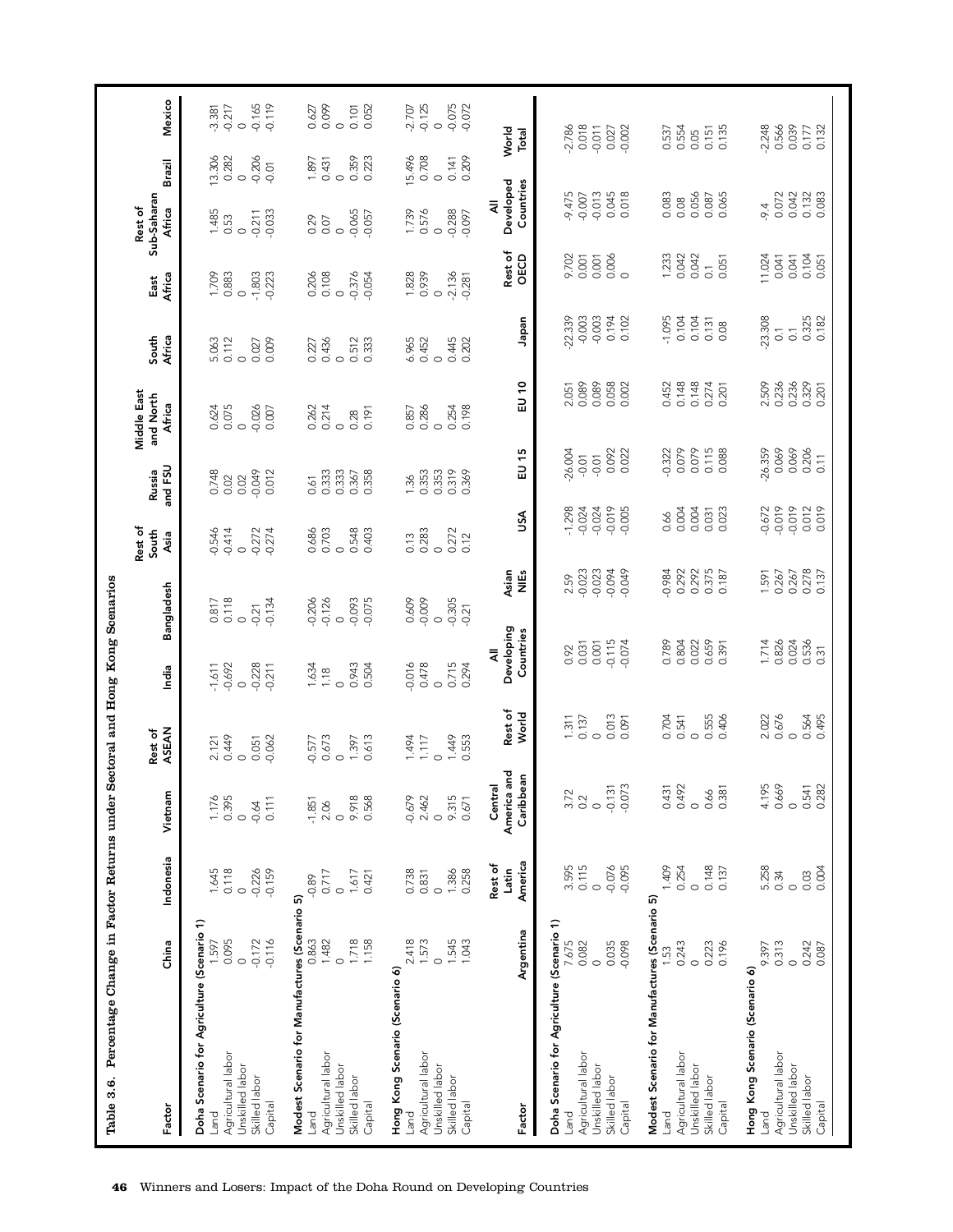|                                                                                       | Mexico                                    | $-0.165$<br>$-0.119$<br>$-0.217$<br>$-3.381$<br>$\circ$                                                                 | 0.099<br>0.052<br>0.101<br>0.627<br>$\circ$                                                                                | $-0.125$<br>$-0.075$<br>$-2.707$<br>$\circ$                                                                  |                                        |                                                                                                                      |                                                                                                                            |                                                                                                              |
|---------------------------------------------------------------------------------------|-------------------------------------------|-------------------------------------------------------------------------------------------------------------------------|----------------------------------------------------------------------------------------------------------------------------|--------------------------------------------------------------------------------------------------------------|----------------------------------------|----------------------------------------------------------------------------------------------------------------------|----------------------------------------------------------------------------------------------------------------------------|--------------------------------------------------------------------------------------------------------------|
|                                                                                       | Brazil                                    | $-0.206$<br>13.306<br>0.282<br>0.01<br>$\circ$                                                                          | 0.359<br>0.223<br>1.897<br>0.431<br>$\circ$                                                                                | 15.496<br>0.708<br>0.209<br>0.141<br>$\circ$                                                                 | World<br>Total                         | 0.018<br>$-2.786$<br>$-0.011$<br>$-0.002$<br>0.027                                                                   | 0.554<br>0.151<br>0.135<br>0.537<br>0.05                                                                                   | 0.566<br>$-2.248$<br>0.039<br>0.132<br>0.177                                                                 |
|                                                                                       | Sub-Saharan<br>Rest of<br>Africa          | 1.485<br>$-0.033$<br>$-0.211$<br>0.53<br>$\circ$                                                                        | $-0.065$<br>$-0.057$<br>0.29<br>0.07<br>$\circ$                                                                            | 0.576<br>1.739<br>$-0.288$<br>$\circ$                                                                        | Developed<br>Countries<br>₹            | -9.475<br>$-0.013$<br>0.045<br>0.018<br>$-0.007$                                                                     | 0.083<br>0.056<br>0.065<br>0.087<br>0.08                                                                                   | 0.072<br>0.042<br>0.132<br>0.083<br>$-9.4$                                                                   |
|                                                                                       | Africa<br>East                            | $-0.223$<br>1.709<br>0.883<br>$-1.803$<br>$\circ$                                                                       | 0.206<br>0.108<br>$-0.376$<br>$-0.054$<br>$\circ$                                                                          | 1.828<br>0.939<br>$-2.136$<br>$-0.281$<br>$\circ$                                                            | Rest of<br>OECD                        | 0.006<br>0.007<br>9.702<br>$\circ$                                                                                   | 0.042<br>1.233<br>0.042<br>0.051<br>$\overline{0}$ .                                                                       | 11.024<br>0.041<br>$0.041$<br>$0.104$<br>$0.051$                                                             |
|                                                                                       | South<br>Africa                           | 5.063<br>0.112<br>0.009<br>0.027                                                                                        | 0.333<br>0.436<br>0.512<br>0.227                                                                                           | 6.965<br>0.445<br>0.202<br>0.452                                                                             | Japan                                  | $-0.003$<br>22.339<br>$-0.003$<br>0.194<br>0.102                                                                     | $-1.095$<br>0.104<br>0.104<br>0.131<br>0.08                                                                                | $-23.308$<br>0.325<br>0.182<br>$\overline{0}$ .<br>$\overline{0}$ .                                          |
|                                                                                       | <b>Middle East</b><br>and North<br>Africa | $\circ$<br>0.075<br>$-0.026$<br>0.624<br>0.007                                                                          | $\circ$<br>0.214<br>0.262<br>0.191<br>0.28                                                                                 | $\circ$<br>0.286<br>0.254<br>0.198<br>0.857                                                                  | EU 10                                  | 0.089<br>0.089<br>0.058<br>0.002<br>2.051                                                                            | 0.148<br>0.148<br>0.274<br>0.452                                                                                           | 0.236<br>0.236<br>0.329<br>0.201<br>2.509                                                                    |
|                                                                                       | Russia                                    | $\circ$<br>$-0.049$<br>0.748<br>0.012<br>0.02<br>0.02                                                                   | $\circ$<br>0.333<br>0.333<br>0.358<br>0.367<br>0.61                                                                        | $\circ$<br>0.353<br>0.353<br>0.319<br>0.369<br>1.36                                                          | EV 15                                  | $-26.004$<br>0.092<br>0.022<br>$-0.01$<br>$-0.01$                                                                    | 0.115<br>0.079<br>0.079<br>0.088<br>$-0.322$                                                                               | 0.069<br>0.069<br>$-26.359$<br>0.206<br>0.11                                                                 |
|                                                                                       | and FSU<br>Rest of<br>South<br>Asia       | $-0.546$<br>$-0.414$<br>$-0.272$<br>$-0.274$                                                                            | 0.686<br>0.703<br>0.548<br>0.403<br>$\circ$                                                                                | 0.272<br>0.283<br>0.12<br>0.13                                                                               | Α                                      | $-0.019$<br>$-1.298$<br>$-0.024$<br>$-0.024$<br>$-0.005$                                                             | 0.004<br>0.004<br>0.023<br>0.031<br>0.66                                                                                   | $-0.672$<br>$-0.019$<br>$-0.019$<br>0.012<br>0.019                                                           |
|                                                                                       |                                           | $\circ$                                                                                                                 |                                                                                                                            | $\circ$                                                                                                      | Asian<br>NiËs                          | $-0.023$<br>$-0.023$<br>$-0.094$<br>$-0.049$<br>2.59                                                                 | 0.292<br>0.375<br>0.292<br>$-0.984$                                                                                        | 0.278<br>1.591<br>0.267<br>0.267<br>0.137                                                                    |
|                                                                                       | Bangladesh                                | 0.817<br>0.118<br>$-0.134$<br>$-0.21$<br>$\circ$                                                                        | $-0.126$<br>$-0.075$<br>$-0.206$<br>$-0.093$<br>$\circ$                                                                    | $-0.305$<br>0.609<br>$-0.009$<br>$-0.21$<br>$\circ$                                                          | Developing<br>Countries<br>₹           | $-0.115$<br>0.031<br>0.001<br>$-0.074$<br>0.92                                                                       | 0.789<br>0.804<br>0.022<br>0.659<br>0.391                                                                                  | 0.826<br>0.024<br>1.714<br>0.536                                                                             |
|                                                                                       | India                                     | $-0.692$<br>$-0.228$<br>$-1.611$<br>$-0.211$<br>$\circ$                                                                 | 0.943<br>0.504<br>1.634<br>1.18<br>$\circ$                                                                                 | 0.715<br>$-0.016$<br>0.478<br>0.294<br>$\circ$                                                               |                                        |                                                                                                                      |                                                                                                                            |                                                                                                              |
|                                                                                       | ASEAN<br>Rest of                          | 0.449<br>$-0.062$<br>0.051<br>2.121<br>$\circ$                                                                          | 0.673<br>0.613<br>$-0.577$<br>1.397<br>$\circ$                                                                             | 1.449<br>1.494<br>0.553<br>1.117<br>$\circ$                                                                  | Rest of<br>World                       | 0.013<br>1.311<br>0.137<br>0.091<br>$\circ$                                                                          | 0.555<br>0.704<br>0.541<br>0.406<br>$\circ$                                                                                | 0.676<br>2.022<br>0.564<br>0.495<br>$\circ$                                                                  |
|                                                                                       | Vietnam                                   | 0.395<br>1.176<br>0.111<br>$-0.64$<br>$\circ$                                                                           | 9.918<br>0.568<br>$-1.851$<br>2.06<br>$\circ$                                                                              | 9.315<br>2.462<br>$-0.679$<br>0.671<br>$\circ$                                                               | and<br>Caribbean<br>Central<br>America | $-0.131$<br>3.72<br>$-0.07$<br>0.2<br>$\circ$                                                                        | 0.431<br>0.492<br>0.381<br>0.66<br>$\circ$                                                                                 | 4.195<br>0.669<br>0.282<br>0.541                                                                             |
|                                                                                       | Indonesia                                 | 1.645<br>0.118<br>$-0.226$<br>$-0.159$<br>$\circ$                                                                       | 0.717<br>0.421<br>1.617<br>$-0.89$<br>$\circ$                                                                              | 0.738<br>1.386<br>0.258<br>0.831<br>$\circ$                                                                  | America<br>Rest of<br>Latin            | $-0.076$<br>3.595<br>0.115<br>$-0.095$<br>$\circ$                                                                    | 1.409<br>0.254<br>0.148<br>0.137<br>$\circ$                                                                                | 5.258<br>0.004<br>0.34<br>0.03<br>$\circ$                                                                    |
|                                                                                       | China                                     | 0.095<br>$-0.172$<br>$-0.116$<br>1.597<br>$\circ$                                                                       | 0.863<br>1.718<br>1.482<br>1.158<br>$\circ$                                                                                | 2.418<br>1.573<br>1.545<br>1.043<br>$\circ$                                                                  | Argentina                              | ╤<br>7.675<br>0.082<br>0.035<br>$-0.098$<br>$\circ$                                                                  | 0.243<br>0.223<br>0.196<br>1.53<br>$\circ$                                                                                 | 9.397<br>0.313<br>0.242<br>0.087<br>$\circ$                                                                  |
| Table 3.6. Percentage Change in Factor Returns under Sectoral and Hong Kong Scenarios | Factor                                    | Doha Scenario for Agriculture (Scenario 1)<br>Agricultural labor<br>Unskilled labor<br>Skilled labor<br>Capital<br>Land | Modest Scenario for Manufactures (Scenario 5)<br>Agricultural labor<br>Unskilled labor<br>Skilled labor<br>Capital<br>Land | Hong Kong Scenario (Scenario 6)<br>Agricultural labor<br>Unskilled labor<br>Skilled labor<br>Capital<br>Land | Factor                                 | Doha Scenario for Agriculture (Scenario<br>Agricultural labor<br>Unskilled labor<br>Skilled labor<br>Capital<br>Land | Modest Scenario for Manufactures (Scenario 5)<br>Agricultural labor<br>Unskilled labor<br>Skilled labor<br>Capital<br>Land | Hong Kong Scenario (Scenario 6)<br>Agricultural labor<br>Unskilled labor<br>Skilled labor<br>Capital<br>Land |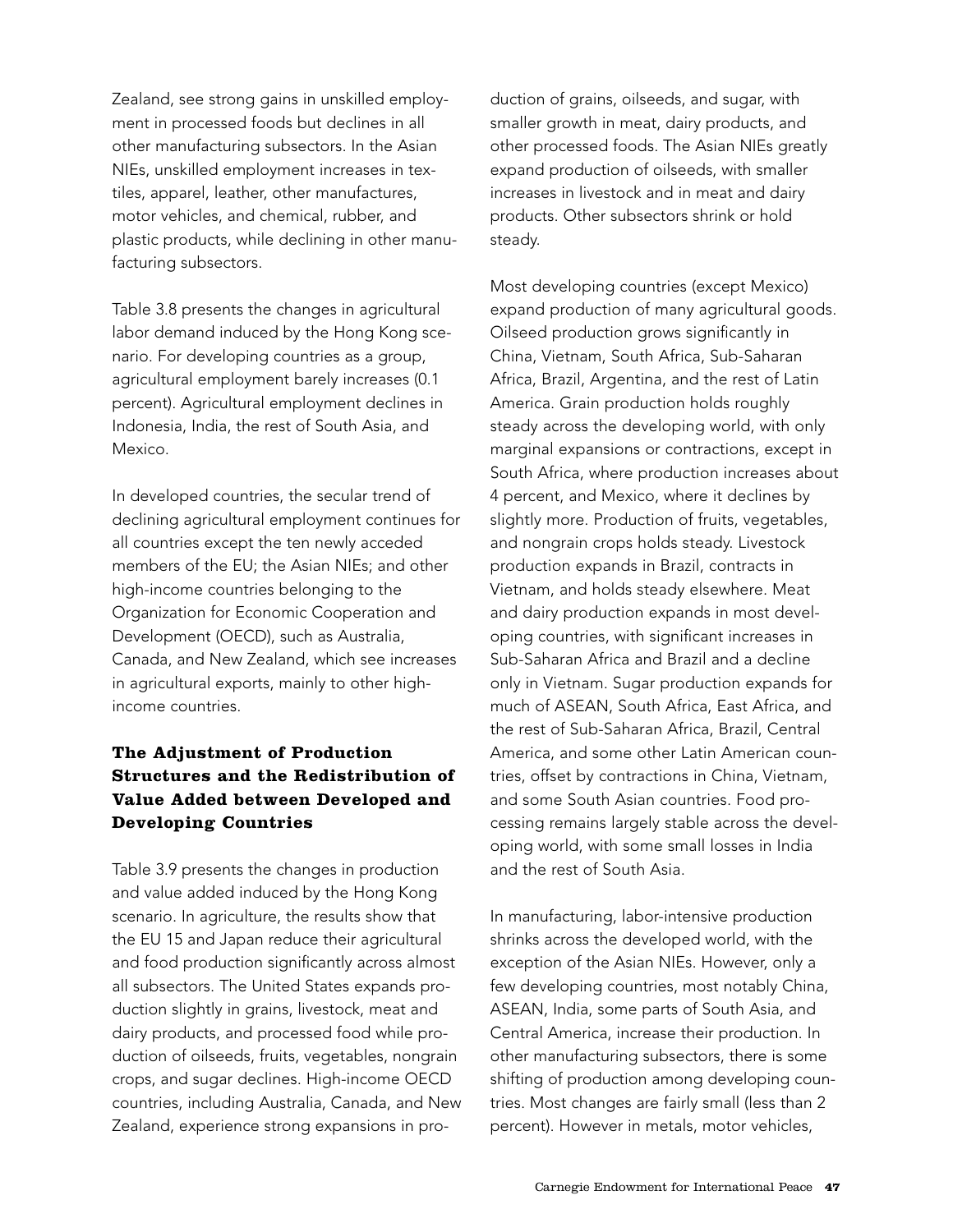Zealand, see strong gains in unskilled employment in processed foods but declines in all other manufacturing subsectors. In the Asian NIEs, unskilled employment increases in textiles, apparel, leather, other manufactures, motor vehicles, and chemical, rubber, and plastic products, while declining in other manufacturing subsectors.

Table 3.8 presents the changes in agricultural labor demand induced by the Hong Kong scenario. For developing countries as a group, agricultural employment barely increases (0.1 percent). Agricultural employment declines in Indonesia, India, the rest of South Asia, and Mexico.

In developed countries, the secular trend of declining agricultural employment continues for all countries except the ten newly acceded members of the EU; the Asian NIEs; and other high-income countries belonging to the Organization for Economic Cooperation and Development (OECD), such as Australia, Canada, and New Zealand, which see increases in agricultural exports, mainly to other highincome countries.

# **The Adjustment of Production Structures and the Redistribution of Value Added between Developed and Developing Countries**

Table 3.9 presents the changes in production and value added induced by the Hong Kong scenario. In agriculture, the results show that the EU 15 and Japan reduce their agricultural and food production significantly across almost all subsectors. The United States expands production slightly in grains, livestock, meat and dairy products, and processed food while production of oilseeds, fruits, vegetables, nongrain crops, and sugar declines. High-income OECD countries, including Australia, Canada, and New Zealand, experience strong expansions in production of grains, oilseeds, and sugar, with smaller growth in meat, dairy products, and other processed foods. The Asian NIEs greatly expand production of oilseeds, with smaller increases in livestock and in meat and dairy products. Other subsectors shrink or hold steady.

Most developing countries (except Mexico) expand production of many agricultural goods. Oilseed production grows significantly in China, Vietnam, South Africa, Sub-Saharan Africa, Brazil, Argentina, and the rest of Latin America. Grain production holds roughly steady across the developing world, with only marginal expansions or contractions, except in South Africa, where production increases about 4 percent, and Mexico, where it declines by slightly more. Production of fruits, vegetables, and nongrain crops holds steady. Livestock production expands in Brazil, contracts in Vietnam, and holds steady elsewhere. Meat and dairy production expands in most developing countries, with significant increases in Sub-Saharan Africa and Brazil and a decline only in Vietnam. Sugar production expands for much of ASEAN, South Africa, East Africa, and the rest of Sub-Saharan Africa, Brazil, Central America, and some other Latin American countries, offset by contractions in China, Vietnam, and some South Asian countries. Food processing remains largely stable across the developing world, with some small losses in India and the rest of South Asia.

In manufacturing, labor-intensive production shrinks across the developed world, with the exception of the Asian NIEs. However, only a few developing countries, most notably China, ASEAN, India, some parts of South Asia, and Central America, increase their production. In other manufacturing subsectors, there is some shifting of production among developing countries. Most changes are fairly small (less than 2 percent). However in metals, motor vehicles,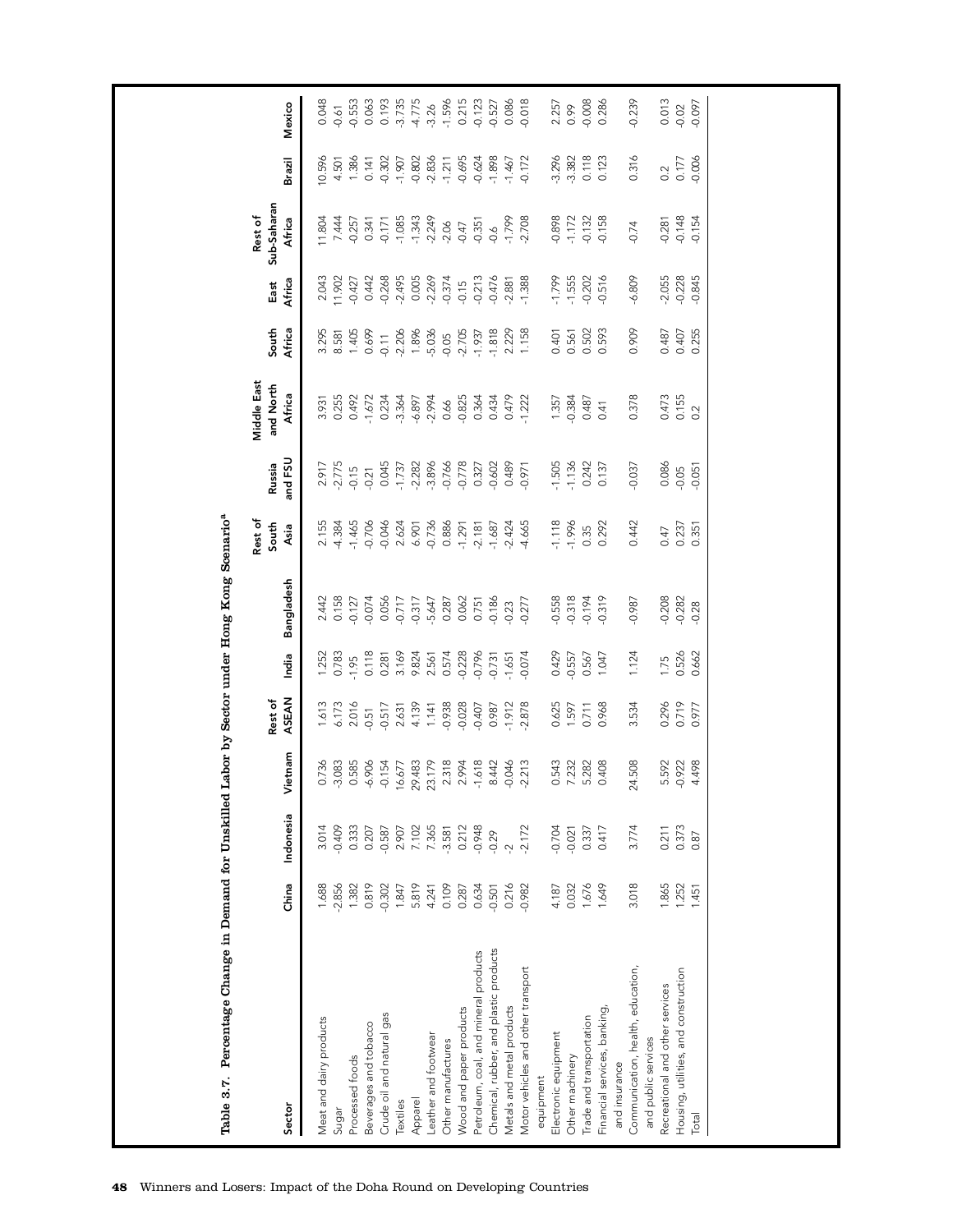|                                                        | Mexico<br>Brazil<br>Sub-Saharan<br>Rest of<br>Africa<br>Africa<br>East<br>Africa<br>South<br><b>Middle East</b><br>and North<br>Africa | 10.596<br>11.804<br>2.043<br>3.295<br>3.931 | 4.501<br>7.444<br>11.902<br>8.581<br>0.255 | 1.386<br>$-0.257$<br>$-0.427$<br>1.405<br>0.492 | 0.141<br>0.341<br>0.442<br>0.699<br>$-1.672$ | $-0.302$<br>$-0.171$<br>$-0.268$<br>$-0.11$<br>0.234 | $-1.907$<br>$-1.085$<br>$-2.495$<br>$-2.206$<br>$-3.364$ | $-0.802$<br>$-1.343$<br>0.005<br>1.896<br>$-6.897$ | $-2.836$<br>$-2.249$<br>$-2.269$<br>$-5.036$<br>$-2.994$ | $-1.211$<br>$-2.06$<br>$-0.374$<br>$-0.05$<br>0.66 | $-0.695$<br>$-0.47$<br>$-0.15$<br>$-2.705$<br>$-0.825$ | $-0.624$<br>$-0.351$<br>$-0.213$<br>$-1.937$<br>0.364 | $-1.898$<br>$-0.6$<br>$-0.476$<br>$-1.818$<br>0.434 | $-1.467$<br>$-1.799$<br>$-2.881$<br>2.229<br>0.479 | $-0.172$<br>$-2.708$<br>$-1.388$<br>1.158<br>.1.222 |           | $-3.296$<br>-0.898<br>$-1.799$<br>0.401<br>1.357<br>-0.384 | $-3.382$<br>$-1.172$<br>$-1.555$<br>0.561 | 0.118<br>$-0.132$<br>$-0.202$<br>0.502<br>0.487 | 0.123<br>$-0.158$<br>$-0.516$<br>0.593<br>0.41 |               | 0.316<br>$-0.74$<br>$-6.809$<br>0.909<br>0.378 | 0.2<br>$-0.281$<br>$-2.055$<br>0.487<br>0.473          | 0.177<br>$-0.148$<br>$-0.228$<br>0.407<br>0.155 | $-0.006$<br>$-0.154$<br>$-0.845$<br>0.255<br>0.2 |  |
|--------------------------------------------------------|----------------------------------------------------------------------------------------------------------------------------------------|---------------------------------------------|--------------------------------------------|-------------------------------------------------|----------------------------------------------|------------------------------------------------------|----------------------------------------------------------|----------------------------------------------------|----------------------------------------------------------|----------------------------------------------------|--------------------------------------------------------|-------------------------------------------------------|-----------------------------------------------------|----------------------------------------------------|-----------------------------------------------------|-----------|------------------------------------------------------------|-------------------------------------------|-------------------------------------------------|------------------------------------------------|---------------|------------------------------------------------|--------------------------------------------------------|-------------------------------------------------|--------------------------------------------------|--|
|                                                        | and FSU<br>Russia                                                                                                                      | 2.917                                       | $-2.775$                                   | $-0.15$                                         | 0.21                                         | 0.045                                                | $-1.737$                                                 | $-2.282$                                           | $-3.896$                                                 | $-0.766$                                           | $-0.778$                                               | 0.327                                                 | $-0.602$                                            | 0.489                                              | 0.971                                               |           | $-1.505$                                                   | $-1.136$                                  | 0.242                                           | 0.137                                          |               | $-0.037$                                       | 0.086                                                  | $-0.05$                                         | $-0.051$                                         |  |
|                                                        | Rest of<br>South<br>Asia                                                                                                               | 2.155                                       | 4.384                                      | $-1.465$                                        | $-0.706$                                     | $-0.046$                                             | 2.624                                                    | 6.901                                              | $-0.736$                                                 | 0.886                                              | $-1.291$                                               | $-2.181$                                              | $-1.687$                                            | $-2.424$                                           | 4.665                                               |           | $-1.118$                                                   | $-1.996$                                  | 0.35                                            | 0.292                                          |               | 0.442                                          | 0.47                                                   | 0.237                                           | 0.351                                            |  |
| Labor by Sector under Hong Kong Scenario <sup>a</sup>  | Bangladesh                                                                                                                             | 2.442                                       | 0.158                                      | 0.127                                           | $-0.074$                                     | 0.056                                                | $-0.717$                                                 | $-0.317$                                           | $-5.647$                                                 | 0.287                                              | 0.062                                                  | 0.751                                                 | $-0.186$                                            | 0.23                                               | 0.277                                               |           | $-0.558$<br>$-0.318$                                       |                                           | $-0.194$                                        | $-0.319$                                       |               | $-0.987$                                       | $-0.208$                                               | $-0.282$                                        | 0.28                                             |  |
|                                                        | India                                                                                                                                  | 1.252                                       | 0.783                                      | $-1.95$                                         | 0.118                                        | 0.281                                                | 3.169                                                    | 9.824                                              | 2.561                                                    | 0.574                                              | $-0.228$                                               | $-0.796$                                              | $-0.731$                                            | $-1.651$                                           | $-0.074$                                            |           | 0.429                                                      | $-0.557$                                  | 0.567                                           | 1.047                                          |               | 1.124                                          | 1.75                                                   | 0.526                                           | 0.662                                            |  |
|                                                        | ASEAN<br>Rest of                                                                                                                       | 1.613                                       | 6.173                                      | 2.016                                           | 0.51                                         | $-0.517$                                             | 2.631                                                    | 4.139                                              | 1.141                                                    | -0.938                                             | $-0.028$                                               | $-0.407$                                              | 0.987                                               | $-1.912$                                           | $-2.878$                                            |           | 0.625                                                      | 1.597                                     | 0.711                                           | 0.968                                          |               | 3.534                                          | 0.296                                                  | 0.719                                           | 0.977                                            |  |
|                                                        | ietnam<br>⋝                                                                                                                            | 0.736                                       | $-3.083$                                   | 0.585                                           | $-6.906$                                     | $-0.154$<br>16.677                                   |                                                          | 29.483                                             | 23.179                                                   | 2.318                                              | 2.994                                                  | $-1.618$                                              | 8.442                                               | $-0.046$                                           | $-2.213$                                            |           | 0.543                                                      | 7.232                                     | 5.282                                           | 0.408                                          |               | 24.508                                         | 5.592                                                  | $-0.922$                                        | 4.498                                            |  |
|                                                        | Indonesia                                                                                                                              | 3.014                                       | $-0.409$                                   | 0.333                                           | 0.207                                        | $-0.587$                                             | 2.907                                                    | 7.102                                              | 7.365                                                    | $-3.581$                                           | 0.212                                                  | $-0.948$                                              | $-0.29$                                             | $\tilde{\gamma}$                                   | $-2.172$                                            |           | $-0.704$                                                   | $-0.021$                                  | 0.337                                           | 0.417                                          |               | 3.774                                          | 0.211                                                  | 0.373                                           | 0.87                                             |  |
|                                                        | China                                                                                                                                  | 1.688                                       | $-2.856$                                   | 1.382                                           | 0.819                                        | $-0.302$                                             | 1.847                                                    | 5.819                                              | 4.241                                                    | 0.109                                              | 0.287                                                  | 0.634                                                 | $-0.501$                                            | 0.216                                              | $-0.982$                                            |           | 4.187                                                      | 0.032                                     | 1.676                                           | 1.649                                          |               | 3.018                                          | 1.865                                                  | 1.252                                           | 1.451                                            |  |
| Table 3.7. Percentage Change in Demand for Unskilled I | Sector                                                                                                                                 | Meat and dairy products                     | Sugar                                      | Processed foods                                 | Beverages and tobacco                        | Crude oil and natural gas                            | Textiles                                                 | Apparel                                            | Leather and footwear                                     | Other manufactures                                 | Wood and paper products                                | Petroleum, coal, and mineral products                 | Chemical, rubber, and plastic products              | Metals and metal products                          | Motor vehicles and other transport                  | equipment | Electronic equipment                                       | Other machinery                           | Trade and transportation                        | Financial services, banking,                   | and insurance | Communication, health, education,              | Recreational and other services<br>and public services | Housing, utilities, and construction            | Total                                            |  |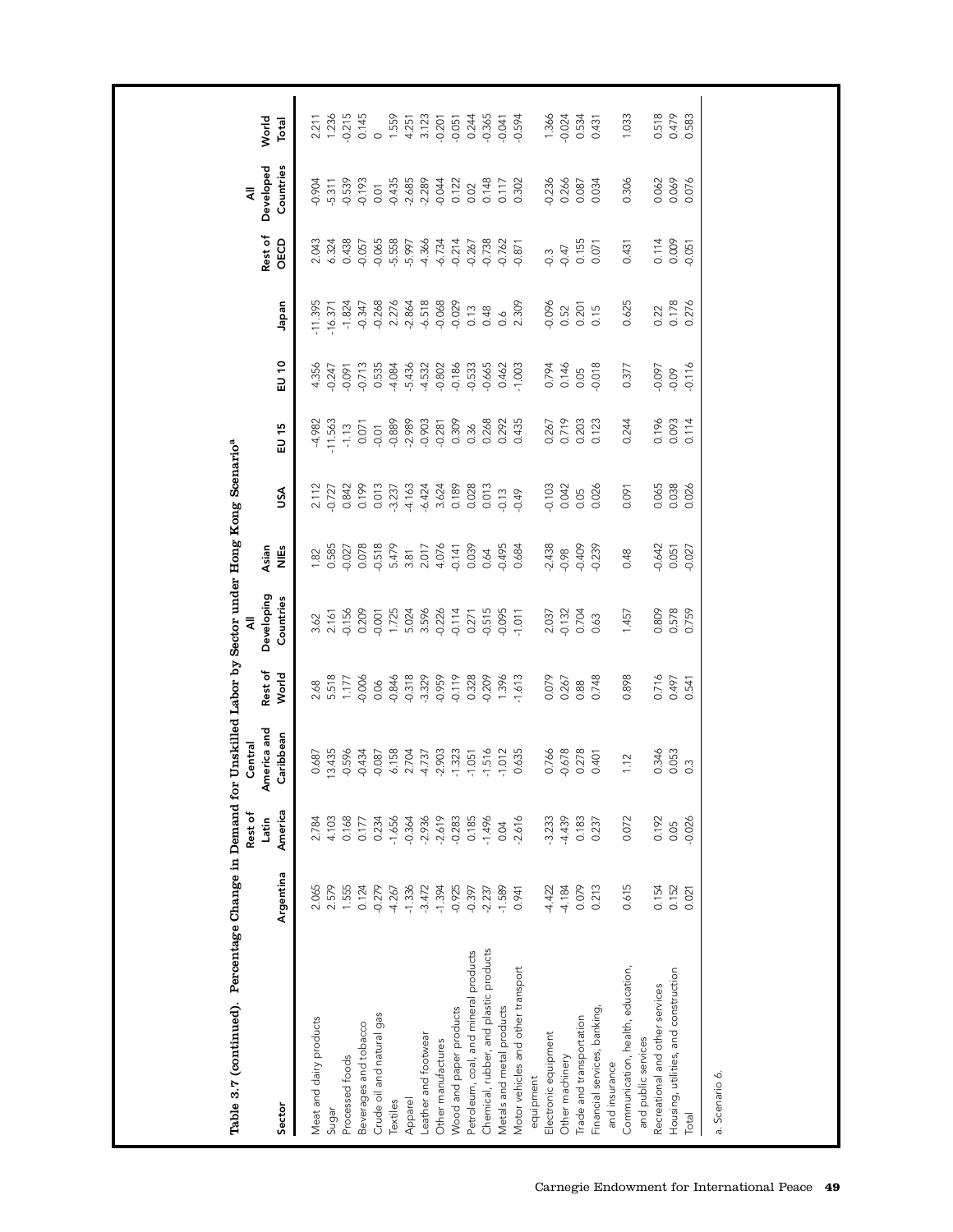|                                                                                                                                  | 1.236<br>$-0.215$<br>0.145<br>2.211                                                                       | 1.559<br>3.123<br>0.244<br>4.251<br>$-0.201$<br>$-0.051$                                                                              | $-0.365$<br>1.366<br>$-0.024$<br>0.534<br>1.033<br>$-0.594$<br>$-0.041$<br>0.431                                                                                                                                                                                                    | 0.479<br>0.518<br>0.583                                                                                                   |
|----------------------------------------------------------------------------------------------------------------------------------|-----------------------------------------------------------------------------------------------------------|---------------------------------------------------------------------------------------------------------------------------------------|-------------------------------------------------------------------------------------------------------------------------------------------------------------------------------------------------------------------------------------------------------------------------------------|---------------------------------------------------------------------------------------------------------------------------|
| World<br>Total                                                                                                                   | $\circ$                                                                                                   |                                                                                                                                       |                                                                                                                                                                                                                                                                                     |                                                                                                                           |
| Developed<br>Countries<br>₹                                                                                                      | $-0.539$<br>$-5.311$<br>$-0.904$<br>$-0.193$<br>0.01                                                      | $-0.435$<br>$-2.685$<br>$-2.289$<br>$-0.044$<br>0.122<br>0.02                                                                         | 0.266<br>0.148<br>0.306<br>0.117<br>0.302<br>$-0.236$<br>0.087<br>0.034                                                                                                                                                                                                             | 0.069<br>0.076<br>0.062                                                                                                   |
| Rest of<br>OECD                                                                                                                  | 2.043<br>6.324<br>0.438<br>$-0.065$<br>$-0.057$                                                           | -5.558<br>$-0.214$<br>$-4.366$<br>-5.997<br>$-6.734$<br>$-0.267$                                                                      | $-0.738$<br>0.155<br>$-0.762$<br>0.431<br>$-0.871$<br>0.071<br>$-0.47$<br>$0.\overline{3}$                                                                                                                                                                                          | 0.114<br>0.009<br>$-0.051$                                                                                                |
| Japan                                                                                                                            | $-0.268$<br>$-11.395$<br>$-1.824$<br>$-16.371$<br>$-0.347$                                                | 2.276<br>$-6.518$<br>$-2.864$<br>$-0.068$<br>$-0.029$<br>0.13                                                                         | $-0.096$<br>0.625<br>2.309<br>0.201<br>0.52<br>0.48<br>0.15<br>0.6                                                                                                                                                                                                                  | 0.178<br>0.276<br>0.22                                                                                                    |
| EU 10                                                                                                                            | $-0.713$<br>0.535<br>4.356<br>$-0.247$<br>$-0.091$                                                        | $-5.436$<br>-4.532<br>$-0.186$<br>-4.084<br>$-0.802$<br>$-0.533$                                                                      | $-0.665$<br>0.462<br>0.146<br>$-0.018$<br>$-1.003$<br>0.794<br>0.377<br>0.05                                                                                                                                                                                                        | $-0.116$<br>$-0.097$<br>$-0.09$                                                                                           |
| EU 15                                                                                                                            | 11.563<br>-4.982<br>0.071<br>$-1.13$<br>$-0.01$                                                           | $-2.989$<br>$-0.903$<br>0.309<br>$-0.889$<br>$-0.281$<br>0.36                                                                         | 0.719<br>0.203<br>0.268<br>0.123<br>0.244<br>0.292<br>0.435<br>0.267                                                                                                                                                                                                                | 0.196<br>0.093<br>0.114                                                                                                   |
| Α                                                                                                                                | 2.112<br>0.842<br>0.199<br>0.013<br>$-0.727$                                                              | $-4.163$<br>$-6.424$<br>0.189<br>3.624<br>0.028<br>$-3.237$                                                                           | 0.042<br>0.013<br>0.026<br>$-0.103$<br>0.05<br>0.091<br>0.13<br>64.0                                                                                                                                                                                                                | 0.065<br>0.038<br>0.026                                                                                                   |
| Asian<br>Шű                                                                                                                      | 0.585<br>0.078<br>$-0.518$<br>$-0.027$<br>1.82                                                            | 5.479<br>4.076<br>2.017<br>0.039<br>$-0.141$<br>3.81                                                                                  | 0.495<br>$-0.409$<br>$-2.438$<br>$-0.98$<br>$-0.239$<br>0.684<br>0.64<br>0.48                                                                                                                                                                                                       | $-0.642$<br>0.051<br>$-0.027$                                                                                             |
| Developing<br>Countries<br>₹                                                                                                     | $-0.156$<br>0.209<br>2.161<br>$-0.001$<br>3.62                                                            | 1.725<br>$-0.226$<br>$-0.114$<br>5.024<br>3.596<br>0.271                                                                              | $-0.515$<br>$-0.095$<br>$-0.132$<br>0.704<br>$-1.011$<br>2.037<br>1.457<br>0.63                                                                                                                                                                                                     | 0.578<br>0.809<br>0.759                                                                                                   |
| Rest of<br>World                                                                                                                 | 5.518<br>$-0.006$<br>1.177<br>0.06<br>2.68                                                                | $-0.318$<br>-3.329<br>$-0.959$<br>$-0.119$<br>$-0.846$<br>0.328                                                                       | $-0.209$<br>0.748<br>0.898<br>$-1.613$<br>0.079<br>1.396<br>0.267<br>0.88                                                                                                                                                                                                           | 0.716<br>0.541<br>0.497                                                                                                   |
| America and<br>Caribbean<br>Central                                                                                              | 13.435<br>$-0.596$<br>$-0.434$<br>0.687<br>$-0.087$                                                       | 6.158<br>$-2.903$<br>2.704<br>4.737<br>$-1.323$<br>$-1.051$                                                                           | $-0.678$<br>0.278<br>$-1.516$<br>$-1.012$<br>0.635<br>0.766<br>0.401<br>1.12                                                                                                                                                                                                        | 0.346<br>0.053<br>$0.\overline{3}$                                                                                        |
| America<br>Rest of<br>Latin                                                                                                      | 4.103<br>0.168<br>0.234<br>2.784<br>0.177                                                                 | $-2.619$<br>$-0.283$<br>0.185<br>$-1.656$<br>$-0.364$<br>$-2.936$                                                                     | $-1.496$<br>$-2.616$<br>$-4.439$<br>0.183<br>0.072<br>3.233<br>0.237<br>0.04                                                                                                                                                                                                        | 0.192<br>$-0.026$<br>0.05                                                                                                 |
| Argentina                                                                                                                        | 2.579<br>2.065<br>1.555<br>$-0.279$<br>0.124                                                              | $-1.336$<br>$-3.472$<br>$-0.925$<br>$-1.394$<br>$-4.267$<br>$-0.397$                                                                  | 0.079<br>$-1.589$<br>-4.184<br>0.213<br>0.615<br>$-4.422$<br>$-2.237$<br>0.941                                                                                                                                                                                                      | 0.154<br>0.152<br>0.021                                                                                                   |
| Table 3.7 (continued). Percentage Change in Demand for Unskilled Labor by Sector under Hong Kong Scenario <sup>s</sup><br>Sector | Crude oil and natural gas<br>Meat and dairy products<br>Beverages and tobacco<br>Processed foods<br>Sugar | Petroleum, coal, and mineral products<br>Wood and paper products<br>Leather and footwear<br>Other manufactures<br>Apparel<br>Textiles | Chemical, rubber, and plastic products<br>Motor vehicles and other transport<br>Communication, health, education,<br>Metals and metal products<br>Financial services, banking,<br>Trade and transportation<br>Electronic equipment<br>Other machinery<br>and insurance<br>equipment | Housing, utilities, and construction<br>Recreational and other services<br>and public services<br>a. Scenario 6.<br>Total |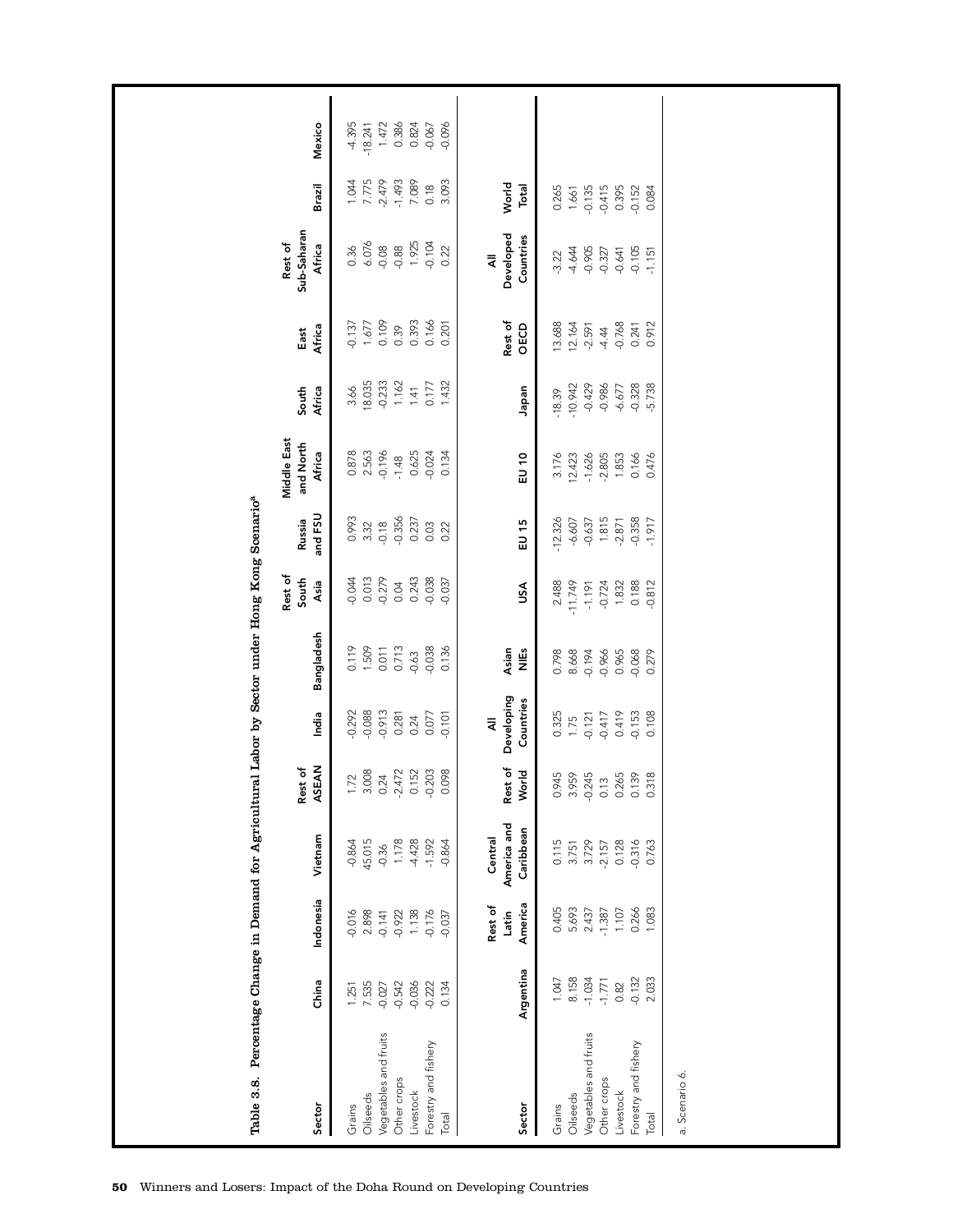| Table 3.8. Percentage Change in Demand for Agricultural Labor by Sector under Hong Kong Scenaric <sup>a</sup> |                      |                      |                          |                                          |                         |                      |                          |                      |                                           |                      |                   |                                  |                      |                      |
|---------------------------------------------------------------------------------------------------------------|----------------------|----------------------|--------------------------|------------------------------------------|-------------------------|----------------------|--------------------------|----------------------|-------------------------------------------|----------------------|-------------------|----------------------------------|----------------------|----------------------|
| Sector                                                                                                        | China                | Indonesia            | Vietnam                  | ASEAN<br>ځ<br>م<br>Rest                  | India                   | Bangladesh           | Rest of<br>South<br>Asia | and FSU<br>Russia    | <b>Middle East</b><br>and North<br>Africa | Africa<br>South      | Africa<br>East    | Sub-Saharan<br>Rest of<br>Africa | Brazil               | Mexico               |
| Grains                                                                                                        | 1.251                | $-0.016$             | $-0.864$                 | $1.72$<br>3.008                          | $-0.292$                | 0.119                | $-0.044$                 | 0.993                | 0.878                                     | 3.66                 | $-0.137$          | 0.36                             | 1.044                | $-4.395$             |
| Vegetables and fruits<br>Oilseeds                                                                             | 7.535<br>$-0.027$    | 2.898<br>$-0.141$    | 45.015<br>$-0.36$        |                                          | $-0.088$<br>$-0.913$    | 1.509<br>0.011       | 0.013<br>$-0.279$        | $-0.18$<br>3.32      | 2.563<br>$-0.196$                         | 18.035<br>$-0.233$   | 0.109<br>1.677    | 6.076<br>$-0.08$                 | 7.775<br>$-2.479$    | 1.472<br>$-18.241$   |
| Other crops                                                                                                   | $-0.542$             | $-0.922$             | 1.178                    | $0.24$<br>$-2.472$<br>$0.152$<br>$0.203$ | 0.281                   | 0.713                | 0.04                     | $-0.356$             | $-1.48$                                   | 1.162                | 0.39              | $-0.88$                          | $-1.493$             | 0.386                |
| Livestock                                                                                                     | $-0.036$             | 1.138                | $-4.428$                 |                                          | 0.24                    | $-0.63$              | 0.243                    | 0.237                | 0.625                                     | 1.41                 | 0.393             | 1.925                            | 7.089                | 0.824                |
| Forestry and fishery<br>Total                                                                                 | $-0.222$<br>0.134    | $-0.176$<br>$-0.037$ | $-1.592$<br>$-0.864$     | 0.098                                    | 0.077<br>$-0.101$       | $-0.038$<br>0.136    | $-0.038$<br>$-0.037$     | 0.03<br>0.22         | $-0.024$<br>0.134                         | 0.177<br>1.432       | 0.166<br>0.201    | $-0.104$<br>0.22                 | 3.093<br>0.18        | $-0.067$<br>$-0.096$ |
|                                                                                                               |                      | Rest of              | Central                  |                                          | ₹                       |                      |                          |                      |                                           |                      |                   | ₹                                |                      |                      |
| Sector                                                                                                        | Argentina            | America<br>Latin     | America and<br>Caribbean | ځ<br>م<br>World<br>Rest                  | Developing<br>Countries | Asian<br>NIES        | υsΑ                      | EU 15                | EU 10                                     | Japan                | Rest of<br>OECD   | Developed<br>Countries           | World<br>Total       |                      |
| Grains                                                                                                        | 1.047                | 0.405                | 0.115                    | 0.945                                    | 0.325                   | 0.798                | 2.488                    | $-12.326$            | 3.176                                     | $-18.39$             | 13.688            | $-3.22$                          | 0.265                |                      |
| Oilseeds                                                                                                      | 8.158                | 5.693                | 3.751                    | 3.959                                    | 1.75                    | 8.668                | $-11.749$                | $-6.607$             | 12.423                                    | $-10.942$            | 12.164            | $-4.644$                         | 1.661                |                      |
| Vegetables and fruits<br>Other crops                                                                          | $-1.034$<br>$-1.771$ | 2.437<br>$-1.387$    | 3.729<br>$-2.157$        | $-0.245$<br>0.13                         | $-0.121$<br>$-0.417$    | $-0.194$<br>$-0.966$ | $-0.724$<br>$-1.191$     | 1.815<br>$-0.637$    | $-1.626$<br>$-2.805$                      | $-0.429$<br>$-0.986$ | $-2.591$<br>-4.44 | $-0.905$<br>$-0.327$             | $-0.135$<br>$-0.415$ |                      |
| Livestock                                                                                                     | 0.82                 | 1.107                | 0.128                    | 0.265                                    | 0.419                   | 0.965                | 1.832                    | $-2.871$             | 1.853                                     | $-6.677$             | $-0.768$          | $-0.641$                         | 0.395                |                      |
| Forestry and fishery<br>Total                                                                                 | $-0.132$<br>2.033    | 0.266<br>1.083       | $-0.316$<br>0.763        | 0.139<br>0.318                           | $-0.153$<br>0.108       | $-0.068$<br>0.279    | 0.188<br>$-0.812$        | $-0.358$<br>$-1.917$ | 0.166<br>0.476                            | $-0.328$<br>$-5.738$ | 0.912<br>0.241    | $-0.105$<br>$-1.151$             | $-0.152$<br>0.084    |                      |
| a. Scenario 6.                                                                                                |                      |                      |                          |                                          |                         |                      |                          |                      |                                           |                      |                   |                                  |                      |                      |
|                                                                                                               |                      |                      |                          |                                          |                         |                      |                          |                      |                                           |                      |                   |                                  |                      |                      |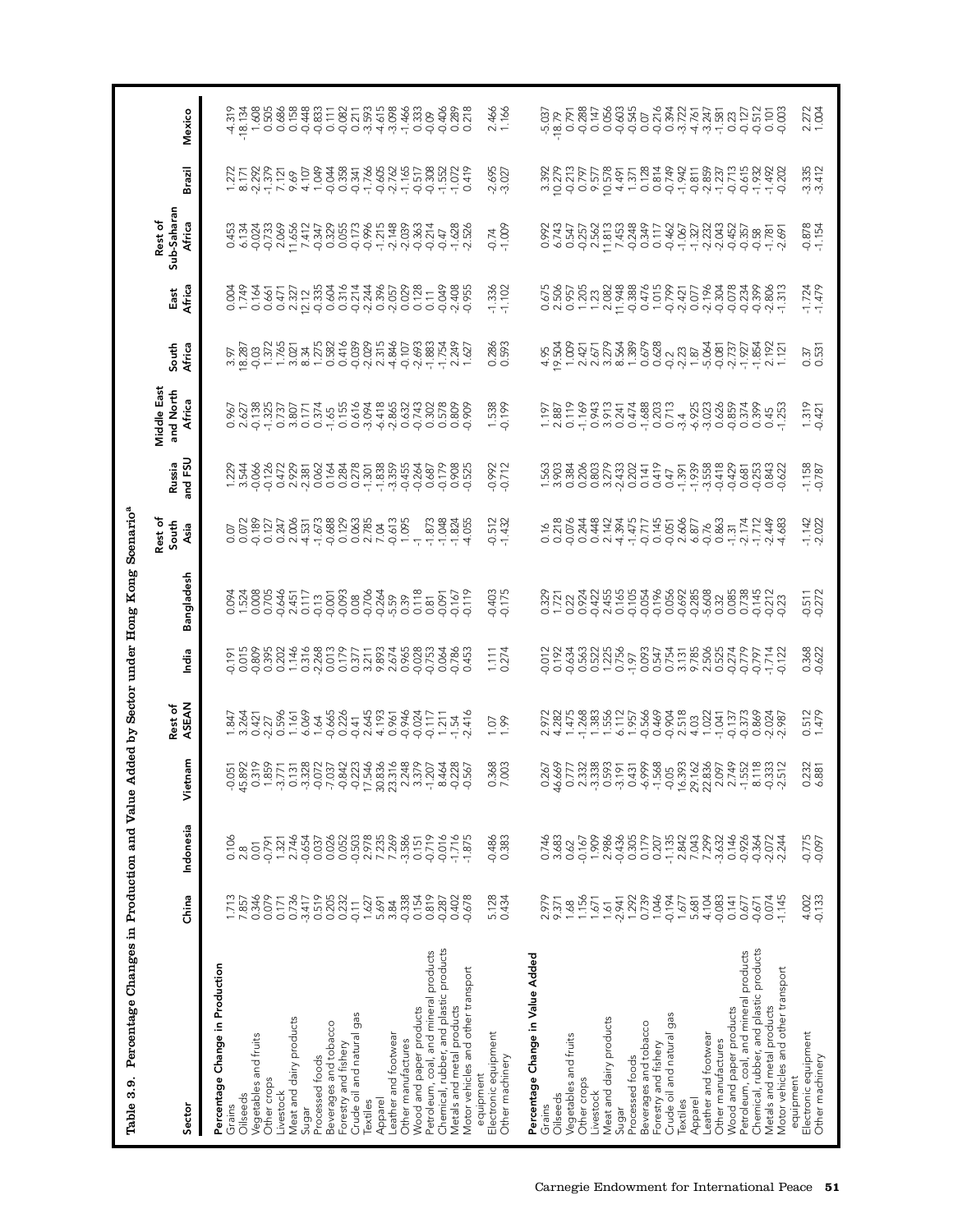|                                                          | Mexico                             | $4.319$<br>18.134<br>1.608                                                                                                                                                                                                                                                                                                                                                                                                                                                                                        | 2.466<br>1.166                          | ŵब्रें ०५००५००००५५५-०५५०५<br>०८८४-०००७००७८८५७५८-०८०<br>७९८४-४०५८ २४४२५                                                                                                                                                                                                                                                                                                                                                                                                                                 | 2.272<br>1.004                                       |
|----------------------------------------------------------|------------------------------------|-------------------------------------------------------------------------------------------------------------------------------------------------------------------------------------------------------------------------------------------------------------------------------------------------------------------------------------------------------------------------------------------------------------------------------------------------------------------------------------------------------------------|-----------------------------------------|--------------------------------------------------------------------------------------------------------------------------------------------------------------------------------------------------------------------------------------------------------------------------------------------------------------------------------------------------------------------------------------------------------------------------------------------------------------------------------------------------------|------------------------------------------------------|
|                                                          | Brazil                             |                                                                                                                                                                                                                                                                                                                                                                                                                                                                                                                   | $-2.695$<br>$-3.027$                    |                                                                                                                                                                                                                                                                                                                                                                                                                                                                                                        | $-3.335$<br>$-3.412$                                 |
|                                                          | Sub-Saharan<br>Rest of<br>Africa   |                                                                                                                                                                                                                                                                                                                                                                                                                                                                                                                   | $-1.009$                                |                                                                                                                                                                                                                                                                                                                                                                                                                                                                                                        | $-0.878$                                             |
|                                                          | Africa<br>East                     |                                                                                                                                                                                                                                                                                                                                                                                                                                                                                                                   | $-1.336$<br>$-1.102$                    | 5<br>65653 38886556756888885<br>666538888655675888888                                                                                                                                                                                                                                                                                                                                                                                                                                                  | $-1.724$<br>$-1.479$                                 |
|                                                          | South<br>Africa                    | $\begin{array}{l} 0.876 \\ 0.876 \\ 0.876 \\ 0.876 \\ 0.876 \\ 0.876 \\ 0.876 \\ 0.876 \\ 0.876 \\ 0.876 \\ 0.876 \\ 0.876 \\ 0.876 \\ 0.876 \\ 0.876 \\ 0.876 \\ 0.876 \\ 0.876 \\ 0.876 \\ 0.876 \\ 0.876 \\ 0.876 \\ 0.876 \\ 0.876 \\ 0.876 \\ 0.876 \\ 0.876 \\ 0.876 \\ 0.876 \\ 0.876 \\ 0.$                                                                                                                                                                                                               | 0.286                                   |                                                                                                                                                                                                                                                                                                                                                                                                                                                                                                        | $0.37$<br>$0.531$                                    |
|                                                          | Middle East<br>and North<br>Africa |                                                                                                                                                                                                                                                                                                                                                                                                                                                                                                                   | $1.538$<br>$-0.199$                     |                                                                                                                                                                                                                                                                                                                                                                                                                                                                                                        | $1.319$<br>$-0.421$                                  |
|                                                          | and FSU<br>Russia                  | cuddowyoood--wddoddd<br>Gwdd-49:wooddawaw49306<br>Y4885829485698884                                                                                                                                                                                                                                                                                                                                                                                                                                               | -0.992<br>-0.712                        |                                                                                                                                                                                                                                                                                                                                                                                                                                                                                                        | $-1.158$<br>$-0.787$                                 |
|                                                          | Rest of<br>South<br>Asia           |                                                                                                                                                                                                                                                                                                                                                                                                                                                                                                                   | $-0.512$<br>$-1.432$                    | oodoog4-dodgaado-44-64<br>SUOS44-845-4008868-5-436<br>Tubdaada-5-5-85088-4568                                                                                                                                                                                                                                                                                                                                                                                                                          | $-1.142$<br>$-2.022$                                 |
| Added by Sector under Hong Kong Scenario <sup>a</sup>    | Bangladesh                         |                                                                                                                                                                                                                                                                                                                                                                                                                                                                                                                   | $-0.403$<br>$-0.175$                    |                                                                                                                                                                                                                                                                                                                                                                                                                                                                                                        | $-0.511$<br>$-0.272$                                 |
|                                                          | India                              |                                                                                                                                                                                                                                                                                                                                                                                                                                                                                                                   | $\frac{1.111}{0.274}$                   |                                                                                                                                                                                                                                                                                                                                                                                                                                                                                                        | 0.368                                                |
|                                                          | Rest of<br>ASEAN                   |                                                                                                                                                                                                                                                                                                                                                                                                                                                                                                                   | 1.99                                    |                                                                                                                                                                                                                                                                                                                                                                                                                                                                                                        | 0.512<br>1.479                                       |
|                                                          | etnam<br>⋝                         |                                                                                                                                                                                                                                                                                                                                                                                                                                                                                                                   | 0.368<br>7.003                          |                                                                                                                                                                                                                                                                                                                                                                                                                                                                                                        | 0.232<br>6.881                                       |
|                                                          | Indonesia                          | 1.321<br>2.746<br>0.026<br>0.503<br>2.978<br>7.235<br>7.269<br>$-3.586$<br>$-0.719$<br>$-1.716$<br>$-1.875$<br>$-0.654$<br>0.037<br>0.052<br>$-0.016$<br>0.106<br>0.151<br>$-0.791$<br>0.01<br>2.8                                                                                                                                                                                                                                                                                                                | 0.383<br>$-0.486$                       | 1.909<br>2.986<br>$-0.436$<br>0.305<br>$-1.135$<br>2.842<br>7.043<br>7.299<br>0.146<br>-0.926<br>3.683<br>$-3.632$<br>$-0.364$<br>$-2.072$<br>$-2.244$<br>0.746<br>$-0.167$<br>0.207<br>0.62                                                                                                                                                                                                                                                                                                           | $-0.775$                                             |
|                                                          | China                              | 0.346<br>$\begin{array}{l} 0.410 \\ 0.4100 \\ -0.41000 \\ -0.41000 \\ -0.41000 \\ -0.41000 \\ -0.41000 \\ -0.41000 \\ -0.41000 \\ -0.41000 \\ -0.41000 \\ -0.41000 \\ -0.41000 \\ -0.41000 \\ -0.41000 \\ -0.41000 \\ -0.41000 \\ -0.41000 \\ -0.41000 \\ -0.41000 \\ -0.41000 \\ -0.41000 \\ -0.41000 \\ -0.41000 \\$<br>0.079<br>0.819<br>0.287<br>0.402<br>1.713<br>$-0.678$<br>0.171<br>7.857                                                                                                                 | 5.128                                   | 1.156<br>1.292<br>0.739<br>1.046<br>$-0.083$<br>$-0.194$<br>$\frac{1.677}{5.681}$<br>0.074<br>2.979<br>$-1.145$<br>1.671<br>$1.61$<br>-2.941<br>0.141<br>0.677<br>9.371<br>1.68<br>$-0.671$                                                                                                                                                                                                                                                                                                            | 4.002<br>$-0.133$                                    |
| Percentage Changes in Production and Value<br>Table 3.9. | Sector                             | Chemical, rubber, and plastic products<br>Petroleum, coal, and mineral products<br>Percentage Change in Production<br>Motor vehicles and other transport<br>Metals and metal products<br>Wood and paper products<br>Crude oil and natural gas<br>Meat and dairy products<br>Beverages and tobacco<br>Leather and footwear<br>Vegetables and fruits<br>Other manufactures<br>Forestry and fishery<br>Processed foods<br>equipment<br>Other crops<br>Oilseeds<br>Livestoc<br>Apparel<br>Textiles<br>Grains<br>Sugar | Electronic equipment<br>Other machinery | Chemical, rubber, and plastic products<br>Petroleum, coal, and mineral products<br>Percentage Change in Value Added<br>Motor vehicles and other transport<br>Metals and metal products<br>Wood and paper products<br>Crude oil and natural gas<br>Meat and dairy products<br>Beverages and tobacco<br>Leather and footwear<br>Vegetables and fruits<br>Other manufactures<br>Forestry and fishery<br>Processed foods<br>Other crops<br>Oilseeds<br>Livestock<br>Apparel<br>Textiles<br>Grains<br>Sugar | Electronic equipment<br>Other machinery<br>equipment |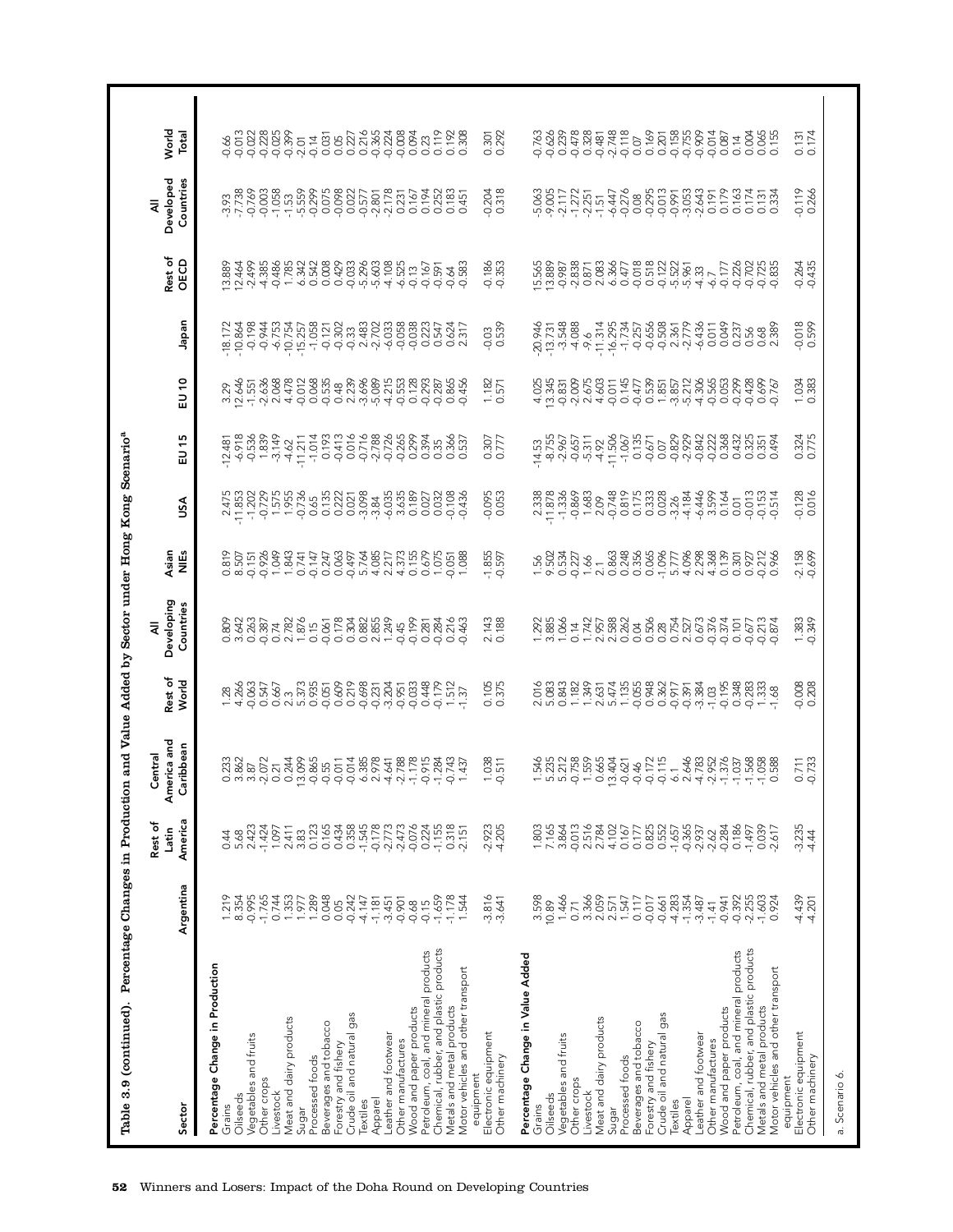|                                                                                                                         | World<br>Total                      | 0.301<br>0.131<br>0.174                                                                                                                                                                                                                                                                                                                                                                                                                                                                                                                                                                                                                                                                                                                                                                                                                                                                                                                                                                                                                                                                                                                           |
|-------------------------------------------------------------------------------------------------------------------------|-------------------------------------|---------------------------------------------------------------------------------------------------------------------------------------------------------------------------------------------------------------------------------------------------------------------------------------------------------------------------------------------------------------------------------------------------------------------------------------------------------------------------------------------------------------------------------------------------------------------------------------------------------------------------------------------------------------------------------------------------------------------------------------------------------------------------------------------------------------------------------------------------------------------------------------------------------------------------------------------------------------------------------------------------------------------------------------------------------------------------------------------------------------------------------------------------|
|                                                                                                                         | Developed<br>Countries<br>₹         | 0.318<br>$-0.119$<br>$0.266$<br>0.1533<br>0.151<br>0.0.00                                                                                                                                                                                                                                                                                                                                                                                                                                                                                                                                                                                                                                                                                                                                                                                                                                                                                                                                                                                                                                                                                         |
|                                                                                                                         | Rest of<br>OECD                     | $-0.186$<br>$-0.264$<br>$-0.583$<br>$-0.64$                                                                                                                                                                                                                                                                                                                                                                                                                                                                                                                                                                                                                                                                                                                                                                                                                                                                                                                                                                                                                                                                                                       |
|                                                                                                                         | Japan                               | $-0.03$<br>0.539<br>0.257<br>0.658<br>0.5081<br>0.778<br>0.438<br>$-0.018$<br>0.599<br>$-0.038$<br>$0.223$<br>$0.547$<br>$\begin{array}{r} -13.731 \\ -3.548 \\ -3.548 \\ -4.088 \\ +1.314 \\ -16.295 \end{array}$<br>$-1.734$<br>0.011<br>0.049<br>0.237<br>20.946<br>2.317<br>0.68<br>2.389<br>0.56                                                                                                                                                                                                                                                                                                                                                                                                                                                                                                                                                                                                                                                                                                                                                                                                                                             |
|                                                                                                                         | S<br>品                              | 1.034<br>$\frac{1.182}{0.571}$<br>$-4.306$<br>-0.565<br>0.053<br>-0.299<br>$-0.428$<br>0.699<br>0.767                                                                                                                                                                                                                                                                                                                                                                                                                                                                                                                                                                                                                                                                                                                                                                                                                                                                                                                                                                                                                                             |
|                                                                                                                         | m<br>$\overline{\phantom{0}}$<br>品  | 0.193<br>0.413<br>0.012<br>0.788<br>0.72<br>$\begin{array}{l} 14.53 \\ 4.755 \\ 9.755 \\ -2.967 \\ -1.506 \\ -1.506 \\ -1.067 \\ \end{array}$<br>517<br>007<br>0082822<br>00099922<br>0.324<br>$\begin{array}{l} 12.481 \\ 7.536 \\ -6.538 \\ -6.539 \\ -7.539 \\ -7.539 \\ -7.539 \\ -7.539 \\ -7.539 \\ -7.539 \\ -7.539 \\ -7.539 \\ -7.539 \\ -7.539 \\ -7.539 \\ -7.539 \\ -7.539 \\ -7.539 \\ -7.539 \\ -7.539 \\ -7.539 \\ -7.539 \\ -7.539 \\ -7.539 \\ -7.539 \\ -7.539 \\ -7.539 \\ -7.539 \\ -7.539 \\ -7.539 \\ -7$<br>$-0.265$<br>0.299<br>0.368<br>0.394<br>0.307<br>0.777<br>0.435<br>0.325<br>0.0.494<br>366<br>0.35                                                                                                                                                                                                                                                                                                                                                                                                                                                                                                              |
|                                                                                                                         | υsΑ                                 | -0.095<br>0.053<br>$-0.128$<br>0.016<br>3.635<br>-6.446<br>3.599<br>0.164<br>0.027<br>$-4.184$<br>$-0.013$<br>$-0.514$<br>$-0.108$<br>0.436<br>0.15<br>0.01                                                                                                                                                                                                                                                                                                                                                                                                                                                                                                                                                                                                                                                                                                                                                                                                                                                                                                                                                                                       |
|                                                                                                                         | Asian<br>NIEs                       | $\begin{array}{l} 64 \\ 7 \\ -1000 \\ -2000 \\ -1000 \\ -1000 \\ -1000 \\ -1000 \\ -1000 \\ -1000 \\ -1000 \\ -1000 \\ -1000 \\ -1000 \\ -1000 \\ -1000 \\ -1000 \\ -1000 \\ -1000 \\ -1000 \\ -1000 \\ -1000 \\ -1000 \\ -1000 \\ -1000 \\ -1000 \\ -1000 \\ -1000 \\ -1000 \\ -1000 \\ -1000 \\ -1000 \\ -1000 \\ -1000 \\ -1000 \\ -1000 \\ -1$<br>4.085<br>2.217<br>$-1.855$<br>$-0.597$<br>$-2.158$<br>$-0.699$<br>0.155<br>0.679<br>1.075<br>$1.56$<br>$9.502$<br>$0.534$<br>$0.227$<br>4.368<br>0.139<br>1.088<br>0.927<br>0.212<br>0.966                                                                                                                                                                                                                                                                                                                                                                                                                                                                                                                                                                                                  |
|                                                                                                                         | Developing<br>Countries<br>₹        | 2.143<br>0.188<br>1.383<br>0.809<br>3.642<br>0.263<br>0.216<br>-0.463                                                                                                                                                                                                                                                                                                                                                                                                                                                                                                                                                                                                                                                                                                                                                                                                                                                                                                                                                                                                                                                                             |
|                                                                                                                         | ፟፟፟፟፟፟<br>World<br>Rest             | 0.105<br>0.375<br>$1,28$<br>$4,266$<br>$-0.063$<br>547<br>667<br>0683755000<br>06870000000<br>0.698<br>0.2704<br>0.010<br>0.010<br>0.448<br>2.016<br>5.083<br>0.843<br>$7.349$<br>$2.631$<br>$5.474$<br>1.135<br>0.948<br>$\begin{array}{c} 0.362 \\ 0.917 \\ 0.917 \\ 0.9384 \\ 0.384 \\ 0.195 \\ \end{array}$<br>$0.348$<br>$0.283$<br>$1.333$<br>$-1.68$<br>0.208<br>1.182<br>$1.512$<br>$-1.37$                                                                                                                                                                                                                                                                                                                                                                                                                                                                                                                                                                                                                                                                                                                                               |
|                                                                                                                         | America and<br>Caribbean<br>Central | 1.038<br>$0.775$ $0.775$ $0.775$ $0.775$ $0.775$ $0.775$ $0.775$ $0.775$ $0.775$ $0.775$ $0.775$ $0.775$ $0.775$ $0.775$ $0.775$ $0.775$ $0.775$ $0.775$<br>0.711<br>-0.733<br>$-0.743$<br>1.437                                                                                                                                                                                                                                                                                                                                                                                                                                                                                                                                                                                                                                                                                                                                                                                                                                                                                                                                                  |
|                                                                                                                         | America<br>Rest of<br>Latin         | $-1.545$<br>2.411<br>3.83<br>0.123<br>0.165<br>0.434<br>0.358<br>$0.178$<br>$2.773$<br>$0.473$<br>$0.076$<br>0.224<br>$-1.155$<br>0.318<br>$-2.923$<br>$-4.205$<br>7.165<br>3.864<br>2.516<br>2.784<br>$\begin{array}{c} 4.102 \\ 0.167 \\ 0.083 \\ 0.094 \\ 0.094 \\ 0.095 \\ 0.097 \\ 0.093 \\ 0.093 \\ 0.093 \\ 0.093 \\ 0.093 \\ 0.093 \\ 0.093 \\ 0.093 \\ 0.093 \\ 0.093 \\ 0.093 \\ 0.093 \\ 0.093 \\ 0.093 \\ 0.093 \\ 0.093 \\ 0.093 \\ 0.093 \\ 0.093 \\ 0.093 \\ 0.093 \\ 0.093 \\ 0.093 \\ 0.$<br>$-3.235$<br>$-1.424$<br>1.803<br>$-2.62$<br>$-0.284$<br>0.186<br>0.039<br>2.423<br>1.097<br>2.151<br>$-1.497$<br>$-2.617$<br>5.68<br>-4.44<br>0.44                                                                                                                                                                                                                                                                                                                                                                                                                                                                                  |
|                                                                                                                         | Argentina                           | $-3.816$<br>$-3.641$<br>$-4.439$<br>$-0.242$<br>$-1.659$<br>$-1.178$<br>1.466<br>3.366<br>2.059<br>$-4.283$<br>$-1.354$<br>$-0.392$<br>$-2.255$<br>$-1.603$<br>8.354<br>$-0.995$<br>$-1.765$<br>0.744<br>1.353<br>1.289<br>0.048<br>3.598<br>1.219<br>$-4.147$<br>$-3.451$<br>1.544<br>0.117<br>$-3.487$<br>$-0.941$<br>0.924<br>$-0.901$<br>1.547<br>$-0.017$<br>$-0.661$<br>$-4.201$<br>$-1.181$<br>2.571<br>0.05<br>$-0.68$<br>$-0.15$<br>10.89<br>0.71<br>$-1.41$                                                                                                                                                                                                                                                                                                                                                                                                                                                                                                                                                                                                                                                                             |
| Table 3.9 (continued). Percentage Changes in Production and Value Added by Sector under Hong Kong Scenario <sup>s</sup> | Sector                              | Chemical, rubber, and plastic products<br>Chemical, rubber, and plastic products<br>Petroleum, coal, and mineral products<br>Petroleum, coal, and mineral products<br>Percentage Change in Value Added<br>Percentage Change in Production<br>Motor vehicles and other transport<br>Motor vehicles and other transport<br>Metals and metal products<br>Metals and metal products<br>Wood and paper products<br>Wood and paper products<br>Crude oil and natural gas<br>Crude oil and natural gas<br>Meat and dairy products<br>Meat and dairy products<br>Beverages and tobacco<br>Beverages and tobacco<br>Electronic equipment<br>Electronic equipment<br>Leather and footwear<br>Leather and footwear<br>Vegetables and fruits<br>Vegetables and fruits<br>Other manufactures<br>Other manufactures<br>Forestry and fishery<br>Forestry and fishery<br>Other machinery<br>Other machinery<br>Processed foods<br>Processed foods<br>equipment<br>a. Scenario 6.<br>equipment<br>Other crops<br>Other crops<br>Livestock<br>Livestock<br>Oilseeds<br>Oilseeds<br>Apparel<br>Apparel<br>Textiles<br>Textiles<br>Grains<br>Grains<br>Sugar<br>Sugar |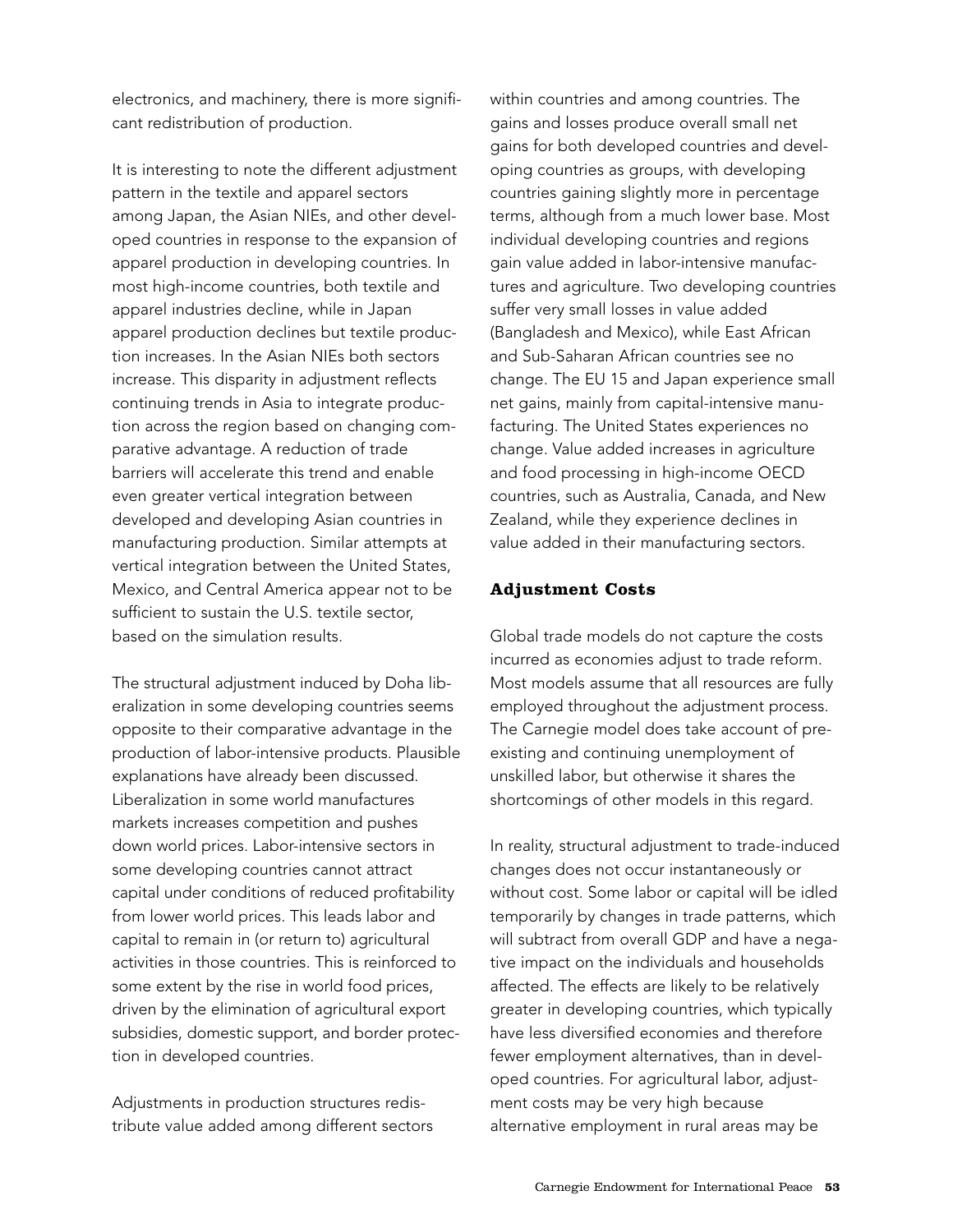electronics, and machinery, there is more significant redistribution of production.

It is interesting to note the different adjustment pattern in the textile and apparel sectors among Japan, the Asian NIEs, and other developed countries in response to the expansion of apparel production in developing countries. In most high-income countries, both textile and apparel industries decline, while in Japan apparel production declines but textile production increases. In the Asian NIEs both sectors increase. This disparity in adjustment reflects continuing trends in Asia to integrate production across the region based on changing comparative advantage. A reduction of trade barriers will accelerate this trend and enable even greater vertical integration between developed and developing Asian countries in manufacturing production. Similar attempts at vertical integration between the United States, Mexico, and Central America appear not to be sufficient to sustain the U.S. textile sector, based on the simulation results.

The structural adjustment induced by Doha liberalization in some developing countries seems opposite to their comparative advantage in the production of labor-intensive products. Plausible explanations have already been discussed. Liberalization in some world manufactures markets increases competition and pushes down world prices. Labor-intensive sectors in some developing countries cannot attract capital under conditions of reduced profitability from lower world prices. This leads labor and capital to remain in (or return to) agricultural activities in those countries. This is reinforced to some extent by the rise in world food prices, driven by the elimination of agricultural export subsidies, domestic support, and border protection in developed countries.

Adjustments in production structures redistribute value added among different sectors within countries and among countries. The gains and losses produce overall small net gains for both developed countries and developing countries as groups, with developing countries gaining slightly more in percentage terms, although from a much lower base. Most individual developing countries and regions gain value added in labor-intensive manufactures and agriculture. Two developing countries suffer very small losses in value added (Bangladesh and Mexico), while East African and Sub-Saharan African countries see no change. The EU 15 and Japan experience small net gains, mainly from capital-intensive manufacturing. The United States experiences no change. Value added increases in agriculture and food processing in high-income OECD countries, such as Australia, Canada, and New Zealand, while they experience declines in value added in their manufacturing sectors.

#### **Adjustment Costs**

Global trade models do not capture the costs incurred as economies adjust to trade reform. Most models assume that all resources are fully employed throughout the adjustment process. The Carnegie model does take account of preexisting and continuing unemployment of unskilled labor, but otherwise it shares the shortcomings of other models in this regard.

In reality, structural adjustment to trade-induced changes does not occur instantaneously or without cost. Some labor or capital will be idled temporarily by changes in trade patterns, which will subtract from overall GDP and have a negative impact on the individuals and households affected. The effects are likely to be relatively greater in developing countries, which typically have less diversified economies and therefore fewer employment alternatives, than in developed countries. For agricultural labor, adjustment costs may be very high because alternative employment in rural areas may be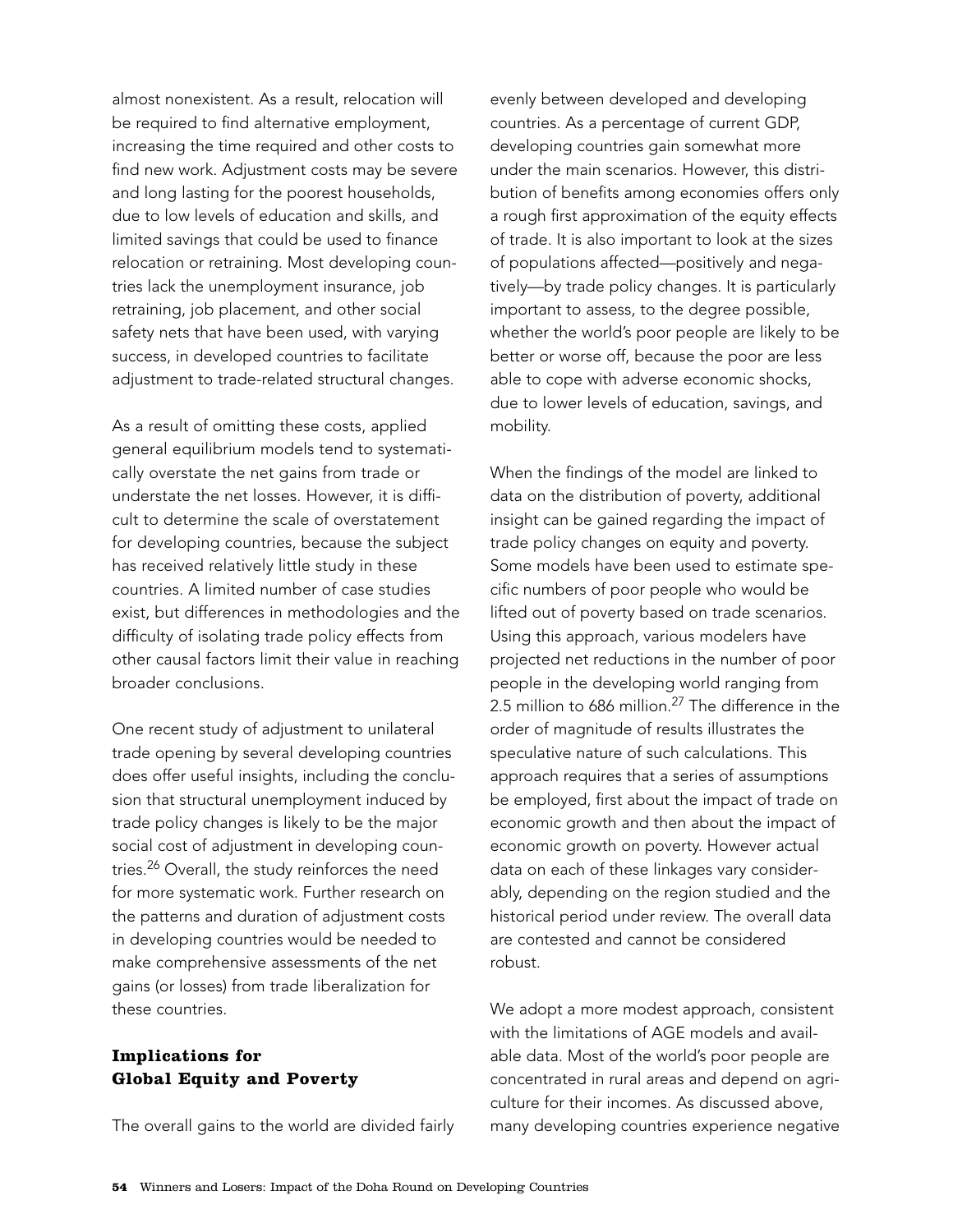almost nonexistent. As a result, relocation will be required to find alternative employment, increasing the time required and other costs to find new work. Adjustment costs may be severe and long lasting for the poorest households, due to low levels of education and skills, and limited savings that could be used to finance relocation or retraining. Most developing countries lack the unemployment insurance, job retraining, job placement, and other social safety nets that have been used, with varying success, in developed countries to facilitate adjustment to trade-related structural changes.

As a result of omitting these costs, applied general equilibrium models tend to systematically overstate the net gains from trade or understate the net losses. However, it is difficult to determine the scale of overstatement for developing countries, because the subject has received relatively little study in these countries. A limited number of case studies exist, but differences in methodologies and the difficulty of isolating trade policy effects from other causal factors limit their value in reaching broader conclusions.

One recent study of adjustment to unilateral trade opening by several developing countries does offer useful insights, including the conclusion that structural unemployment induced by trade policy changes is likely to be the major social cost of adjustment in developing countries.<sup>26</sup> Overall, the study reinforces the need for more systematic work. Further research on the patterns and duration of adjustment costs in developing countries would be needed to make comprehensive assessments of the net gains (or losses) from trade liberalization for these countries.

# **Implications for Global Equity and Poverty**

The overall gains to the world are divided fairly

evenly between developed and developing countries. As a percentage of current GDP, developing countries gain somewhat more under the main scenarios. However, this distribution of benefits among economies offers only a rough first approximation of the equity effects of trade. It is also important to look at the sizes of populations affected—positively and negatively—by trade policy changes. It is particularly important to assess, to the degree possible, whether the world's poor people are likely to be better or worse off, because the poor are less able to cope with adverse economic shocks, due to lower levels of education, savings, and mobility.

When the findings of the model are linked to data on the distribution of poverty, additional insight can be gained regarding the impact of trade policy changes on equity and poverty. Some models have been used to estimate specific numbers of poor people who would be lifted out of poverty based on trade scenarios. Using this approach, various modelers have projected net reductions in the number of poor people in the developing world ranging from 2.5 million to 686 million.27 The difference in the order of magnitude of results illustrates the speculative nature of such calculations. This approach requires that a series of assumptions be employed, first about the impact of trade on economic growth and then about the impact of economic growth on poverty. However actual data on each of these linkages vary considerably, depending on the region studied and the historical period under review. The overall data are contested and cannot be considered robust.

We adopt a more modest approach, consistent with the limitations of AGE models and available data. Most of the world's poor people are concentrated in rural areas and depend on agriculture for their incomes. As discussed above, many developing countries experience negative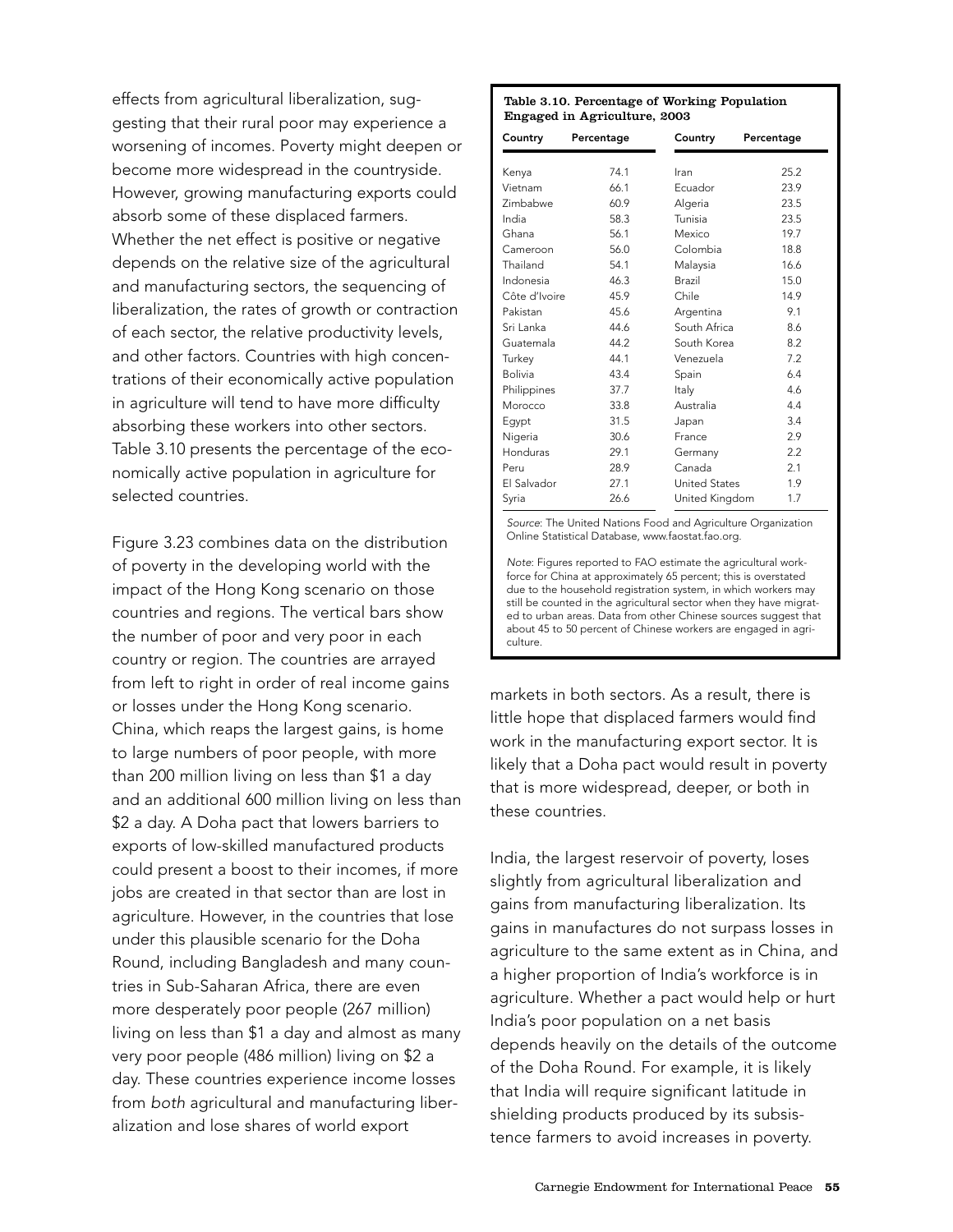effects from agricultural liberalization, suggesting that their rural poor may experience a worsening of incomes. Poverty might deepen or become more widespread in the countryside. However, growing manufacturing exports could absorb some of these displaced farmers. Whether the net effect is positive or negative depends on the relative size of the agricultural and manufacturing sectors, the sequencing of liberalization, the rates of growth or contraction of each sector, the relative productivity levels, and other factors. Countries with high concentrations of their economically active population in agriculture will tend to have more difficulty absorbing these workers into other sectors. Table 3.10 presents the percentage of the economically active population in agriculture for selected countries.

Figure 3.23 combines data on the distribution of poverty in the developing world with the impact of the Hong Kong scenario on those countries and regions. The vertical bars show the number of poor and very poor in each country or region. The countries are arrayed from left to right in order of real income gains or losses under the Hong Kong scenario. China, which reaps the largest gains, is home to large numbers of poor people, with more than 200 million living on less than \$1 a day and an additional 600 million living on less than \$2 a day. A Doha pact that lowers barriers to exports of low-skilled manufactured products could present a boost to their incomes, if more jobs are created in that sector than are lost in agriculture. However, in the countries that lose under this plausible scenario for the Doha Round, including Bangladesh and many countries in Sub-Saharan Africa, there are even more desperately poor people (267 million) living on less than \$1 a day and almost as many very poor people (486 million) living on \$2 a day. These countries experience income losses from *both* agricultural and manufacturing liberalization and lose shares of world export

| Table 3.10. Percentage of Working Population |
|----------------------------------------------|
| Engaged in Agriculture, 2003                 |

| Country        | Percentage | Country              | Percentage |
|----------------|------------|----------------------|------------|
| Kenya          | 74.1       | Iran                 | 25.2       |
| Vietnam        | 66.1       | Ecuador              | 23.9       |
| Zimbabwe       | 60.9       | Algeria              | 23.5       |
| India          | 58.3       | Tunisia              | 23.5       |
| Ghana          | 56.1       | Mexico               | 19.7       |
| Cameroon       | 56.0       | Colombia             | 18.8       |
| Thailand       | 54.1       | Malaysia             | 16.6       |
| Indonesia      | 46.3       | Brazil               | 15.0       |
| Côte d'Ivoire  | 45.9       | Chile                | 14.9       |
| Pakistan       | 45.6       | Argentina            | 9.1        |
| Sri Lanka      | 44.6       | South Africa         | 8.6        |
| Guatemala      | 44.2       | South Korea          | 8.2        |
| Turkey         | 44.1       | Venezuela            | 7.2        |
| <b>Bolivia</b> | 43.4       | Spain                | 6.4        |
| Philippines    | 37.7       | Italy                | 4.6        |
| Morocco        | 33.8       | Australia            | 4.4        |
| Eqypt          | 31.5       | Japan                | 3.4        |
| Nigeria        | 30.6       | France               | 2.9        |
| Honduras       | 29.1       | Germany              | 2.2        |
| Peru           | 28.9       | Canada               | 2.1        |
| El Salvador    | 27.1       | <b>United States</b> | 1.9        |
| Syria          | 26.6       | United Kingdom       | 1.7        |

*Source*: The United Nations Food and Agriculture Organization Online Statistical Database, www.faostat.fao.org.

*Note*: Figures reported to FAO estimate the agricultural workforce for China at approximately 65 percent; this is overstated due to the household registration system, in which workers may still be counted in the agricultural sector when they have migrated to urban areas. Data from other Chinese sources suggest that about 45 to 50 percent of Chinese workers are engaged in agriculture.

markets in both sectors. As a result, there is little hope that displaced farmers would find work in the manufacturing export sector. It is likely that a Doha pact would result in poverty that is more widespread, deeper, or both in these countries.

India, the largest reservoir of poverty, loses slightly from agricultural liberalization and gains from manufacturing liberalization. Its gains in manufactures do not surpass losses in agriculture to the same extent as in China, and a higher proportion of India's workforce is in agriculture. Whether a pact would help or hurt India's poor population on a net basis depends heavily on the details of the outcome of the Doha Round. For example, it is likely that India will require significant latitude in shielding products produced by its subsistence farmers to avoid increases in poverty.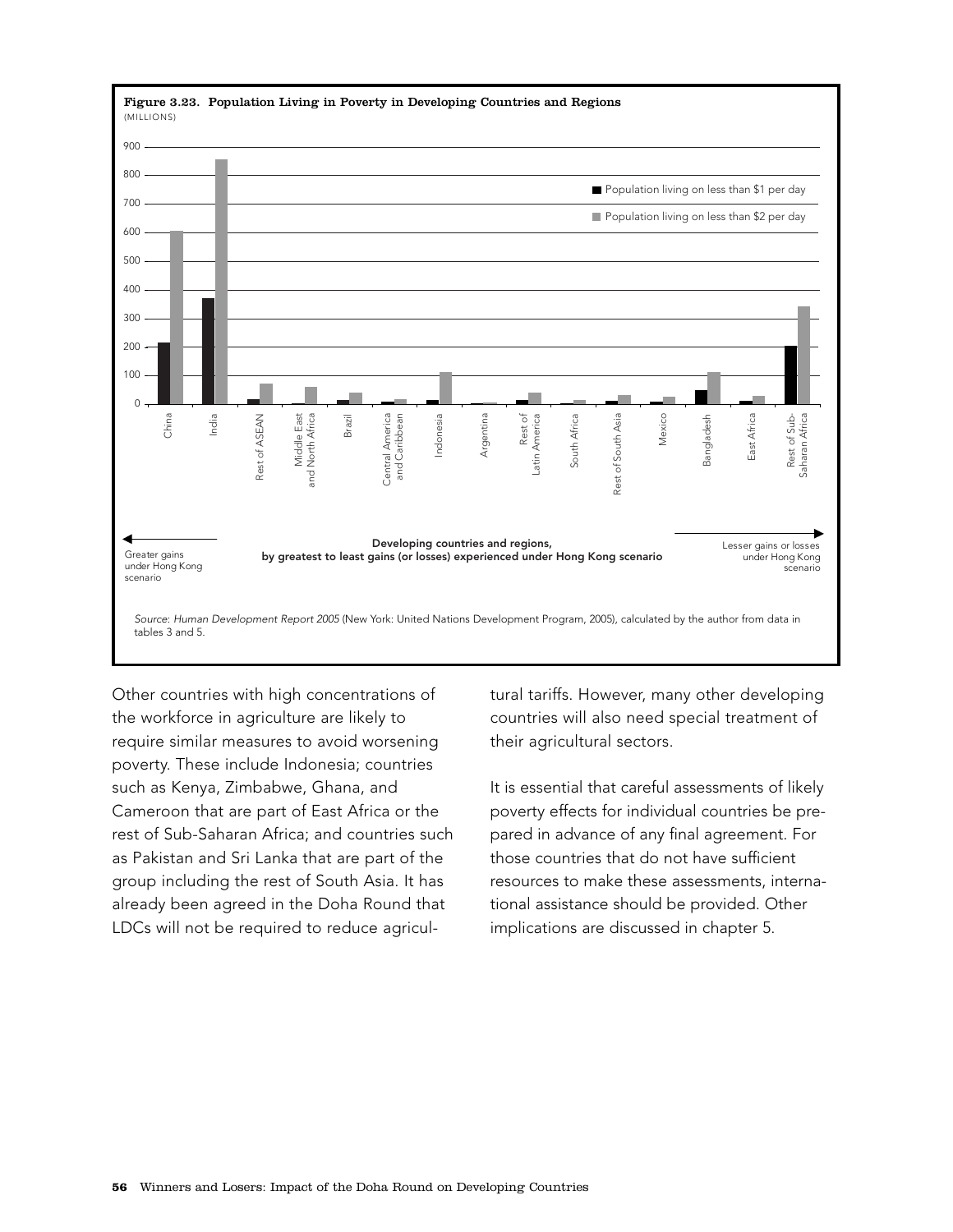

Other countries with high concentrations of the workforce in agriculture are likely to require similar measures to avoid worsening poverty. These include Indonesia; countries such as Kenya, Zimbabwe, Ghana, and Cameroon that are part of East Africa or the rest of Sub-Saharan Africa; and countries such as Pakistan and Sri Lanka that are part of the group including the rest of South Asia. It has already been agreed in the Doha Round that LDCs will not be required to reduce agricultural tariffs. However, many other developing countries will also need special treatment of their agricultural sectors.

It is essential that careful assessments of likely poverty effects for individual countries be prepared in advance of any final agreement. For those countries that do not have sufficient resources to make these assessments, international assistance should be provided. Other implications are discussed in chapter 5.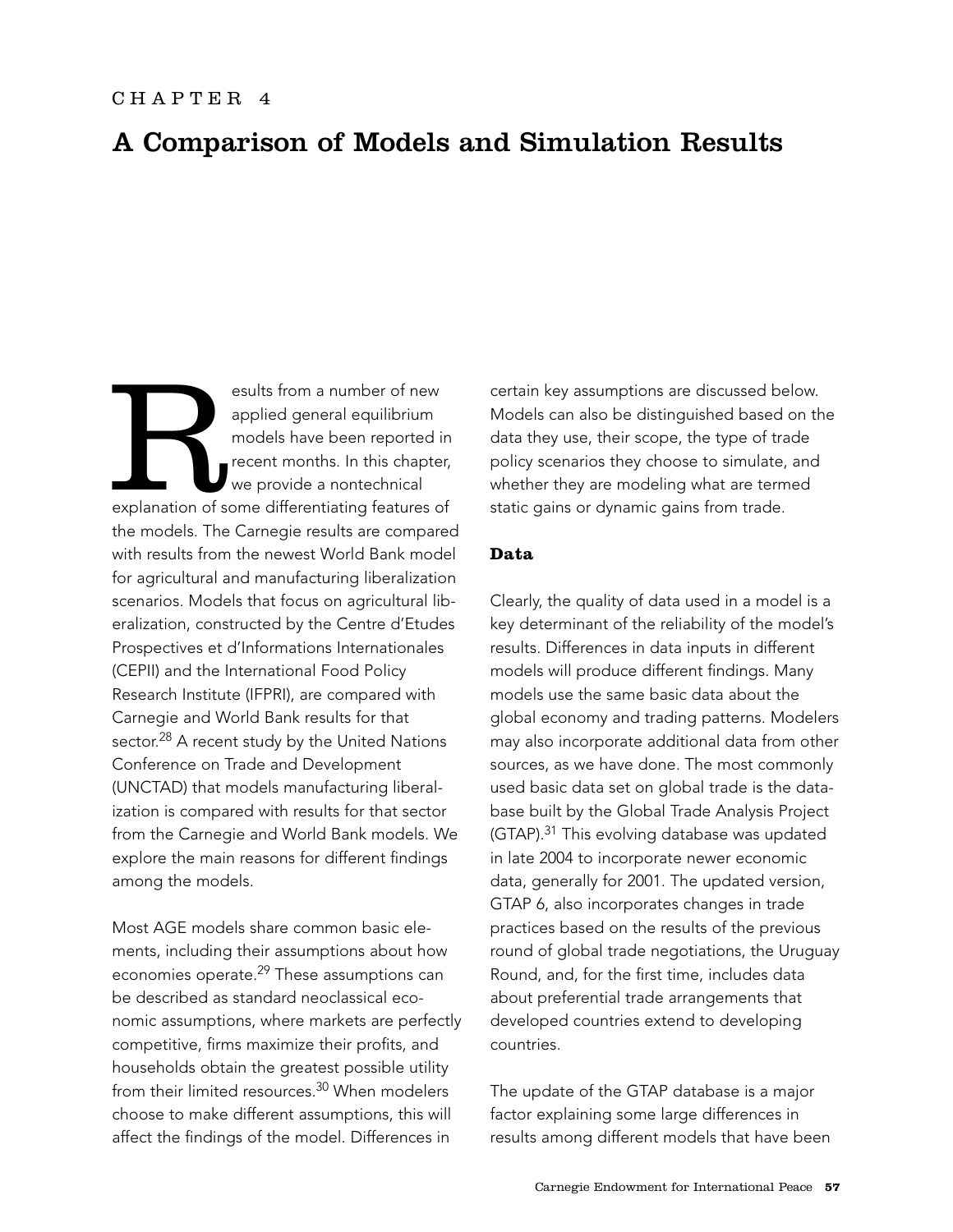## CHAPTER 4

# A Comparison of Models and Simulation Results

esults from a number of new<br>
applied general equilibrium<br>
models have been reported in<br>
recent months. In this chapter,<br>
we provide a nontechnical<br>
explanation of some differentiating features of applied general equilibrium models have been reported in recent months. In this chapter, we provide a nontechnical the models. The Carnegie results are compared with results from the newest World Bank model for agricultural and manufacturing liberalization scenarios. Models that focus on agricultural liberalization, constructed by the Centre d'Etudes Prospectives et d'Informations Internationales (CEPII) and the International Food Policy Research Institute (IFPRI), are compared with Carnegie and World Bank results for that sector.<sup>28</sup> A recent study by the United Nations Conference on Trade and Development (UNCTAD) that models manufacturing liberalization is compared with results for that sector from the Carnegie and World Bank models. We explore the main reasons for different findings among the models.

Most AGE models share common basic elements, including their assumptions about how economies operate.<sup>29</sup> These assumptions can be described as standard neoclassical economic assumptions, where markets are perfectly competitive, firms maximize their profits, and households obtain the greatest possible utility from their limited resources.30 When modelers choose to make different assumptions, this will affect the findings of the model. Differences in

certain key assumptions are discussed below. Models can also be distinguished based on the data they use, their scope, the type of trade policy scenarios they choose to simulate, and whether they are modeling what are termed static gains or dynamic gains from trade.

# **Data**

Clearly, the quality of data used in a model is a key determinant of the reliability of the model's results. Differences in data inputs in different models will produce different findings. Many models use the same basic data about the global economy and trading patterns. Modelers may also incorporate additional data from other sources, as we have done. The most commonly used basic data set on global trade is the database built by the Global Trade Analysis Project (GTAP).31 This evolving database was updated in late 2004 to incorporate newer economic data, generally for 2001. The updated version, GTAP 6, also incorporates changes in trade practices based on the results of the previous round of global trade negotiations, the Uruguay Round, and, for the first time, includes data about preferential trade arrangements that developed countries extend to developing countries.

The update of the GTAP database is a major factor explaining some large differences in results among different models that have been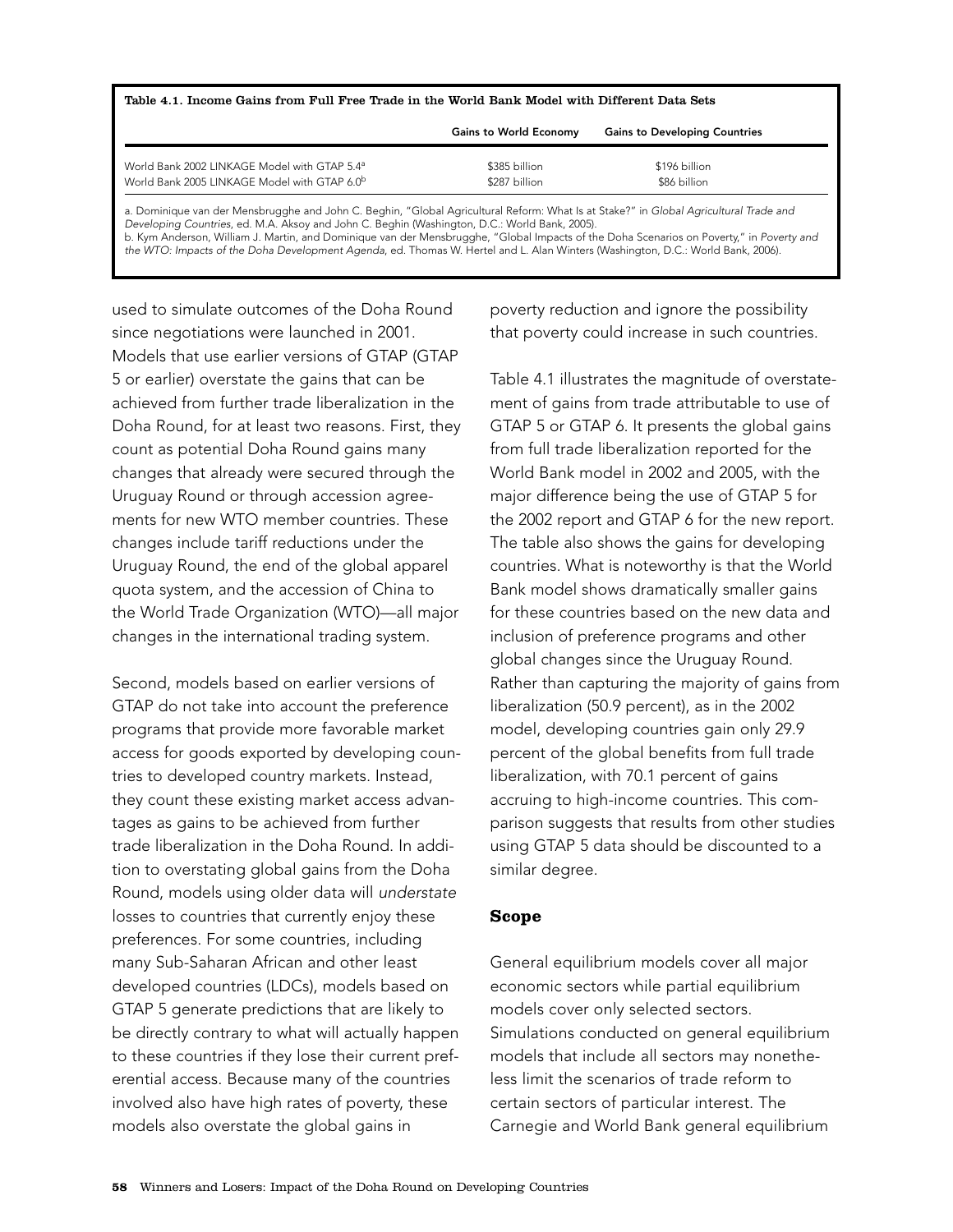#### Table 4.1. Income Gains from Full Free Trade in the World Bank Model with Different Data Sets

|                                                          | <b>Gains to World Economy</b> | <b>Gains to Developing Countries</b> |
|----------------------------------------------------------|-------------------------------|--------------------------------------|
| World Bank 2002 LINKAGE Model with GTAP 5.4ª             | \$385 billion                 | \$196 billion                        |
| World Bank 2005 LINKAGE Model with GTAP 6.0 <sup>b</sup> | \$287 billion                 | \$86 billion                         |

*the WTO: Impacts of the Doha Development Agenda*, ed. Thomas W. Hertel and L. Alan Winters (Washington, D.C.: World Bank, 2006).

used to simulate outcomes of the Doha Round since negotiations were launched in 2001. Models that use earlier versions of GTAP (GTAP 5 or earlier) overstate the gains that can be achieved from further trade liberalization in the Doha Round, for at least two reasons. First, they count as potential Doha Round gains many changes that already were secured through the Uruguay Round or through accession agreements for new WTO member countries. These changes include tariff reductions under the Uruguay Round, the end of the global apparel quota system, and the accession of China to the World Trade Organization (WTO)—all major changes in the international trading system.

Second, models based on earlier versions of GTAP do not take into account the preference programs that provide more favorable market access for goods exported by developing countries to developed country markets. Instead, they count these existing market access advantages as gains to be achieved from further trade liberalization in the Doha Round. In addition to overstating global gains from the Doha Round, models using older data will *understate* losses to countries that currently enjoy these preferences. For some countries, including many Sub-Saharan African and other least developed countries (LDCs), models based on GTAP 5 generate predictions that are likely to be directly contrary to what will actually happen to these countries if they lose their current preferential access. Because many of the countries involved also have high rates of poverty, these models also overstate the global gains in

poverty reduction and ignore the possibility that poverty could increase in such countries.

Table 4.1 illustrates the magnitude of overstatement of gains from trade attributable to use of GTAP 5 or GTAP 6. It presents the global gains from full trade liberalization reported for the World Bank model in 2002 and 2005, with the major difference being the use of GTAP 5 for the 2002 report and GTAP 6 for the new report. The table also shows the gains for developing countries. What is noteworthy is that the World Bank model shows dramatically smaller gains for these countries based on the new data and inclusion of preference programs and other global changes since the Uruguay Round. Rather than capturing the majority of gains from liberalization (50.9 percent), as in the 2002 model, developing countries gain only 29.9 percent of the global benefits from full trade liberalization, with 70.1 percent of gains accruing to high-income countries. This comparison suggests that results from other studies using GTAP 5 data should be discounted to a similar degree.

#### **Scope**

General equilibrium models cover all major economic sectors while partial equilibrium models cover only selected sectors. Simulations conducted on general equilibrium models that include all sectors may nonetheless limit the scenarios of trade reform to certain sectors of particular interest. The Carnegie and World Bank general equilibrium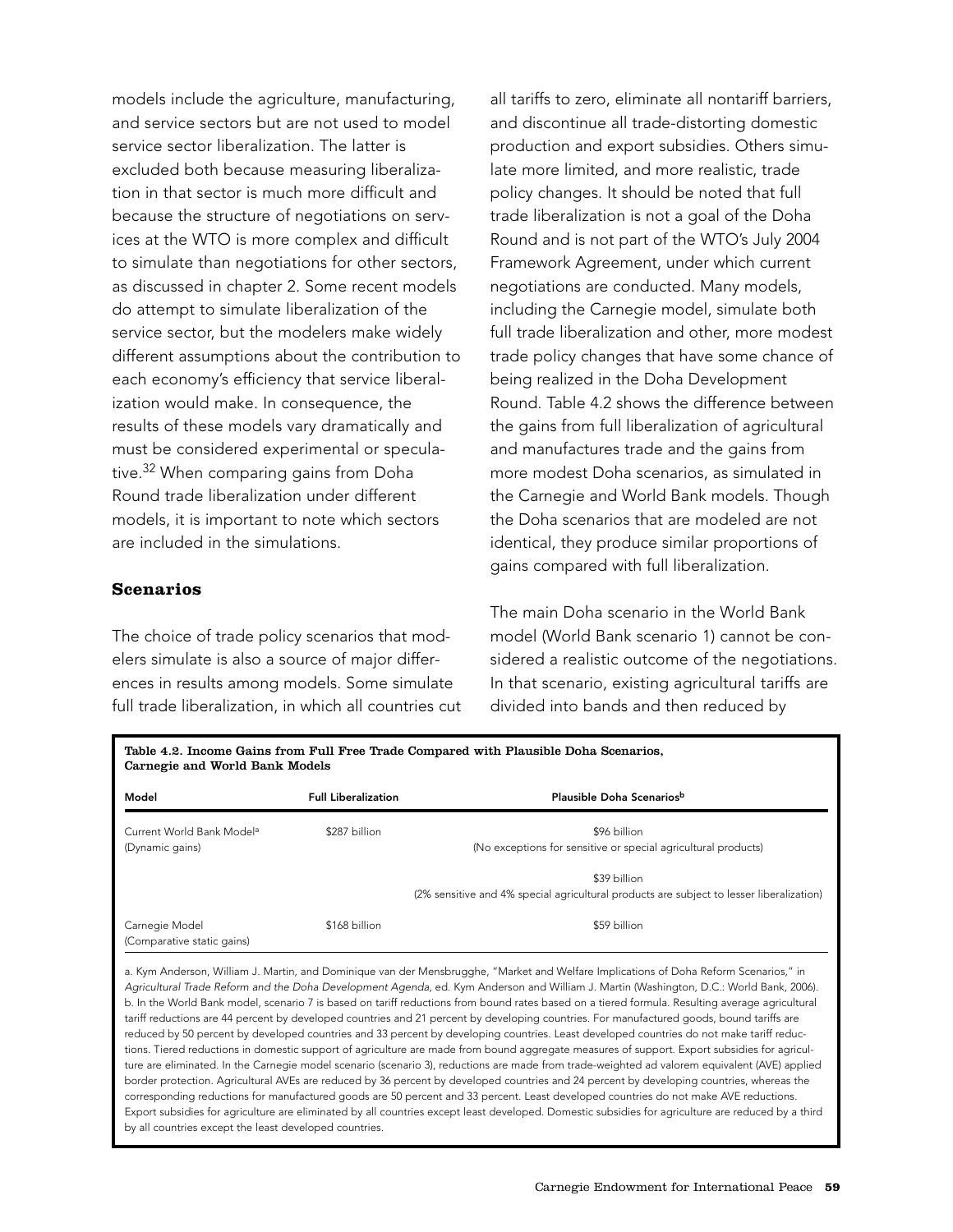models include the agriculture, manufacturing, and service sectors but are not used to model service sector liberalization. The latter is excluded both because measuring liberalization in that sector is much more difficult and because the structure of negotiations on services at the WTO is more complex and difficult to simulate than negotiations for other sectors, as discussed in chapter 2. Some recent models do attempt to simulate liberalization of the service sector, but the modelers make widely different assumptions about the contribution to each economy's efficiency that service liberalization would make. In consequence, the results of these models vary dramatically and must be considered experimental or speculative.<sup>32</sup> When comparing gains from Doha Round trade liberalization under different models, it is important to note which sectors are included in the simulations.

# **Scenarios**

The choice of trade policy scenarios that modelers simulate is also a source of major differences in results among models. Some simulate full trade liberalization, in which all countries cut all tariffs to zero, eliminate all nontariff barriers, and discontinue all trade-distorting domestic production and export subsidies. Others simulate more limited, and more realistic, trade policy changes. It should be noted that full trade liberalization is not a goal of the Doha Round and is not part of the WTO's July 2004 Framework Agreement, under which current negotiations are conducted. Many models, including the Carnegie model, simulate both full trade liberalization and other, more modest trade policy changes that have some chance of being realized in the Doha Development Round. Table 4.2 shows the difference between the gains from full liberalization of agricultural and manufactures trade and the gains from more modest Doha scenarios, as simulated in the Carnegie and World Bank models. Though the Doha scenarios that are modeled are not identical, they produce similar proportions of gains compared with full liberalization.

The main Doha scenario in the World Bank model (World Bank scenario 1) cannot be considered a realistic outcome of the negotiations. In that scenario, existing agricultural tariffs are divided into bands and then reduced by

| Model                                 | <b>Full Liberalization</b> | Plausible Doha Scenarios <sup>b</sup>                                                    |
|---------------------------------------|----------------------------|------------------------------------------------------------------------------------------|
| Current World Bank Model <sup>a</sup> | \$287 billion              | \$96 billion                                                                             |
| (Dynamic gains)                       |                            | (No exceptions for sensitive or special agricultural products)                           |
|                                       |                            | \$39 billion                                                                             |
|                                       |                            | (2% sensitive and 4% special agricultural products are subject to lesser liberalization) |
| Carnegie Model                        | \$168 billion              | \$59 billion                                                                             |
| (Comparative static gains)            |                            |                                                                                          |

*Agricultural Trade Reform and the Doha Development Agenda*, ed. Kym Anderson and William J. Martin (Washington, D.C.: World Bank, 2006). b. In the World Bank model, scenario 7 is based on tariff reductions from bound rates based on a tiered formula. Resulting average agricultural tariff reductions are 44 percent by developed countries and 21 percent by developing countries. For manufactured goods, bound tariffs are reduced by 50 percent by developed countries and 33 percent by developing countries. Least developed countries do not make tariff reductions. Tiered reductions in domestic support of agriculture are made from bound aggregate measures of support. Export subsidies for agriculture are eliminated. In the Carnegie model scenario (scenario 3), reductions are made from trade-weighted ad valorem equivalent (AVE) applied border protection. Agricultural AVEs are reduced by 36 percent by developed countries and 24 percent by developing countries, whereas the corresponding reductions for manufactured goods are 50 percent and 33 percent. Least developed countries do not make AVE reductions. Export subsidies for agriculture are eliminated by all countries except least developed. Domestic subsidies for agriculture are reduced by a third by all countries except the least developed countries.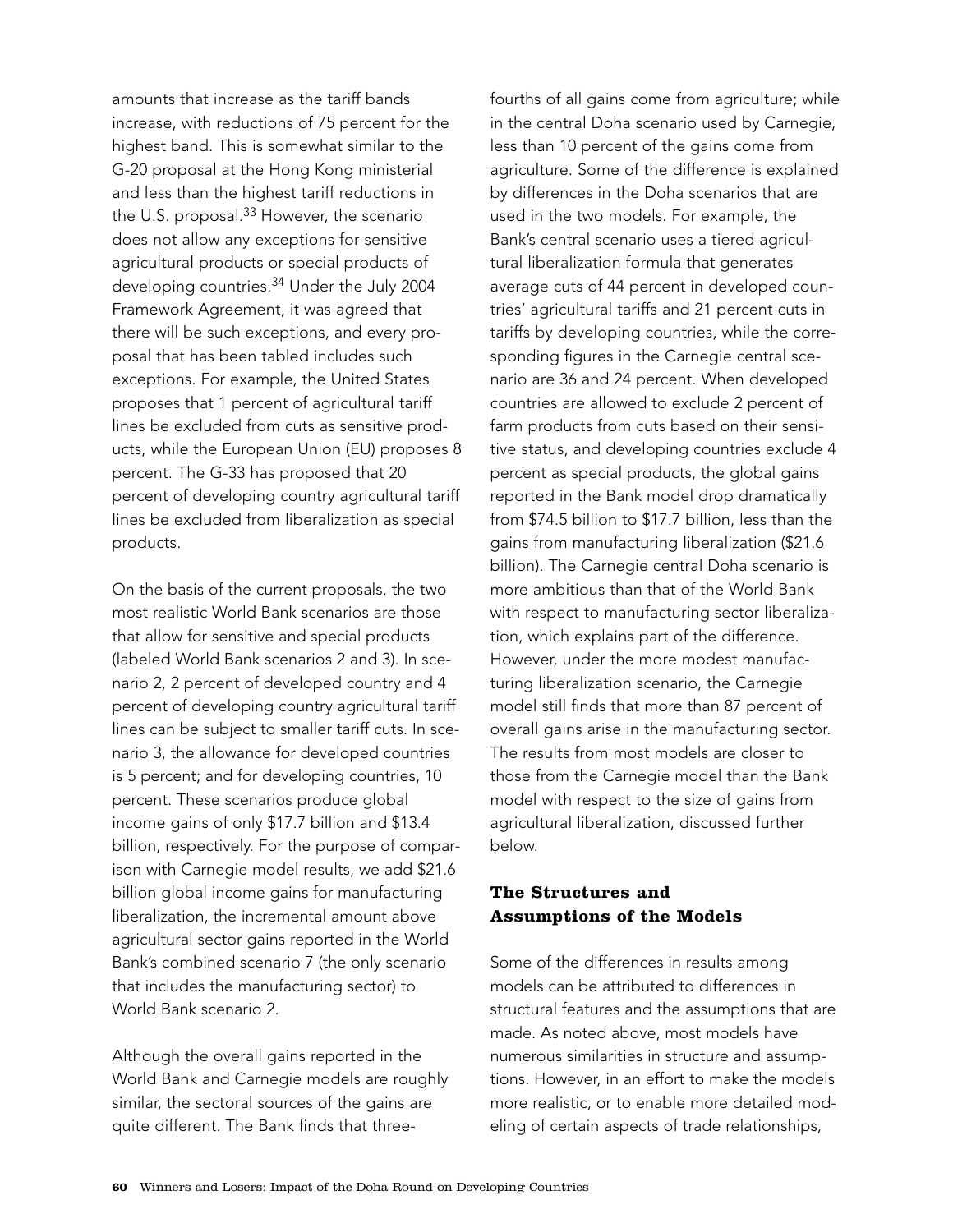amounts that increase as the tariff bands increase, with reductions of 75 percent for the highest band. This is somewhat similar to the G-20 proposal at the Hong Kong ministerial and less than the highest tariff reductions in the U.S. proposal.<sup>33</sup> However, the scenario does not allow any exceptions for sensitive agricultural products or special products of developing countries.<sup>34</sup> Under the July 2004 Framework Agreement, it was agreed that there will be such exceptions, and every proposal that has been tabled includes such exceptions. For example, the United States proposes that 1 percent of agricultural tariff lines be excluded from cuts as sensitive products, while the European Union (EU) proposes 8 percent. The G-33 has proposed that 20 percent of developing country agricultural tariff lines be excluded from liberalization as special products.

On the basis of the current proposals, the two most realistic World Bank scenarios are those that allow for sensitive and special products (labeled World Bank scenarios 2 and 3). In scenario 2, 2 percent of developed country and 4 percent of developing country agricultural tariff lines can be subject to smaller tariff cuts. In scenario 3, the allowance for developed countries is 5 percent; and for developing countries, 10 percent. These scenarios produce global income gains of only \$17.7 billion and \$13.4 billion, respectively. For the purpose of comparison with Carnegie model results, we add \$21.6 billion global income gains for manufacturing liberalization, the incremental amount above agricultural sector gains reported in the World Bank's combined scenario 7 (the only scenario that includes the manufacturing sector) to World Bank scenario 2.

Although the overall gains reported in the World Bank and Carnegie models are roughly similar, the sectoral sources of the gains are quite different. The Bank finds that threefourths of all gains come from agriculture; while in the central Doha scenario used by Carnegie, less than 10 percent of the gains come from agriculture. Some of the difference is explained by differences in the Doha scenarios that are used in the two models. For example, the Bank's central scenario uses a tiered agricultural liberalization formula that generates average cuts of 44 percent in developed countries' agricultural tariffs and 21 percent cuts in tariffs by developing countries, while the corresponding figures in the Carnegie central scenario are 36 and 24 percent. When developed countries are allowed to exclude 2 percent of farm products from cuts based on their sensitive status, and developing countries exclude 4 percent as special products, the global gains reported in the Bank model drop dramatically from \$74.5 billion to \$17.7 billion, less than the gains from manufacturing liberalization (\$21.6 billion). The Carnegie central Doha scenario is more ambitious than that of the World Bank with respect to manufacturing sector liberalization, which explains part of the difference. However, under the more modest manufacturing liberalization scenario, the Carnegie model still finds that more than 87 percent of overall gains arise in the manufacturing sector. The results from most models are closer to those from the Carnegie model than the Bank model with respect to the size of gains from agricultural liberalization, discussed further below.

## **The Structures and Assumptions of the Models**

Some of the differences in results among models can be attributed to differences in structural features and the assumptions that are made. As noted above, most models have numerous similarities in structure and assumptions. However, in an effort to make the models more realistic, or to enable more detailed modeling of certain aspects of trade relationships,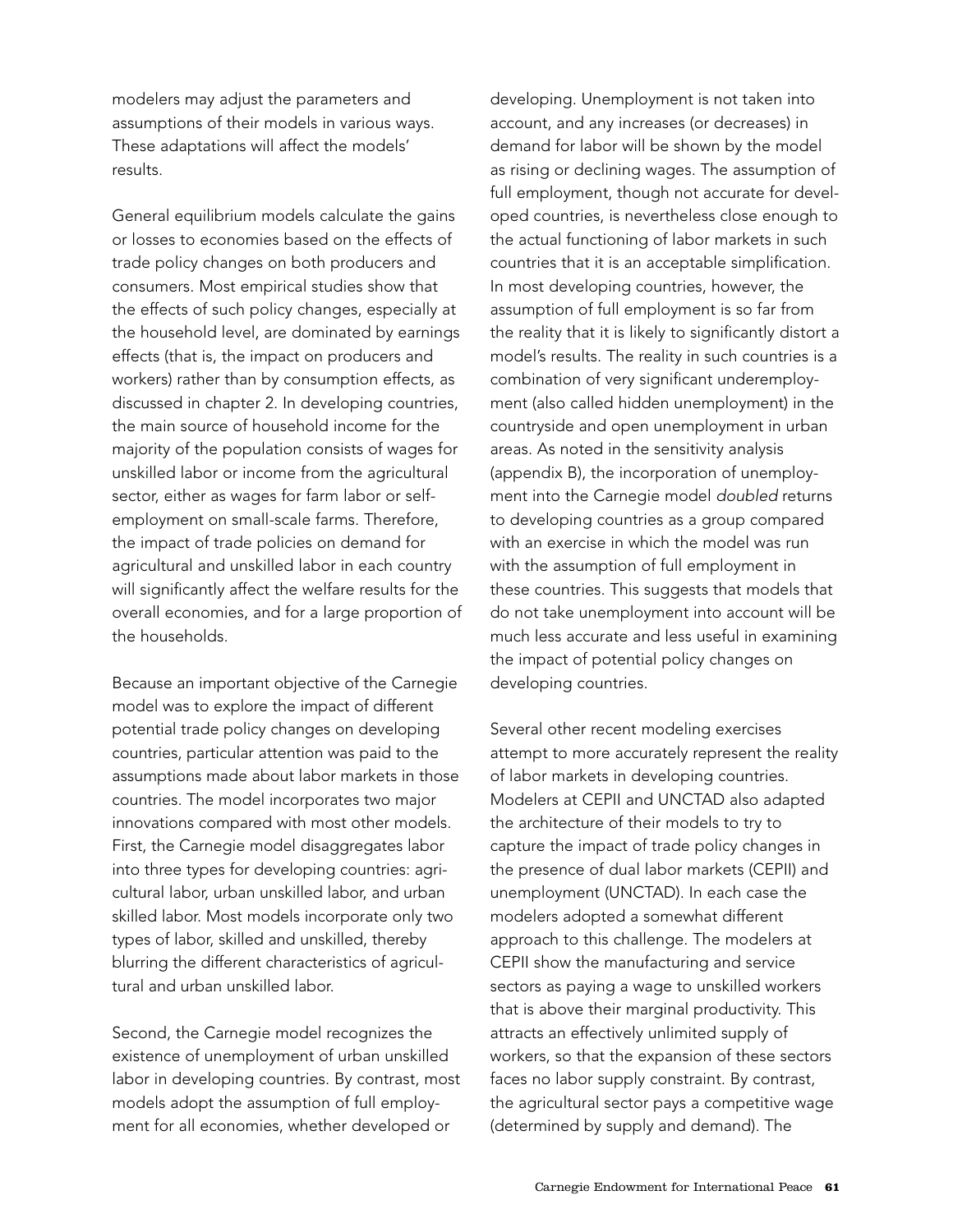modelers may adjust the parameters and assumptions of their models in various ways. These adaptations will affect the models' results.

General equilibrium models calculate the gains or losses to economies based on the effects of trade policy changes on both producers and consumers. Most empirical studies show that the effects of such policy changes, especially at the household level, are dominated by earnings effects (that is, the impact on producers and workers) rather than by consumption effects, as discussed in chapter 2. In developing countries, the main source of household income for the majority of the population consists of wages for unskilled labor or income from the agricultural sector, either as wages for farm labor or selfemployment on small-scale farms. Therefore, the impact of trade policies on demand for agricultural and unskilled labor in each country will significantly affect the welfare results for the overall economies, and for a large proportion of the households.

Because an important objective of the Carnegie model was to explore the impact of different potential trade policy changes on developing countries, particular attention was paid to the assumptions made about labor markets in those countries. The model incorporates two major innovations compared with most other models. First, the Carnegie model disaggregates labor into three types for developing countries: agricultural labor, urban unskilled labor, and urban skilled labor. Most models incorporate only two types of labor, skilled and unskilled, thereby blurring the different characteristics of agricultural and urban unskilled labor.

Second, the Carnegie model recognizes the existence of unemployment of urban unskilled labor in developing countries. By contrast, most models adopt the assumption of full employment for all economies, whether developed or

developing. Unemployment is not taken into account, and any increases (or decreases) in demand for labor will be shown by the model as rising or declining wages. The assumption of full employment, though not accurate for developed countries, is nevertheless close enough to the actual functioning of labor markets in such countries that it is an acceptable simplification. In most developing countries, however, the assumption of full employment is so far from the reality that it is likely to significantly distort a model's results. The reality in such countries is a combination of very significant underemployment (also called hidden unemployment) in the countryside and open unemployment in urban areas. As noted in the sensitivity analysis (appendix B), the incorporation of unemployment into the Carnegie model *doubled* returns to developing countries as a group compared with an exercise in which the model was run with the assumption of full employment in these countries. This suggests that models that do not take unemployment into account will be much less accurate and less useful in examining the impact of potential policy changes on developing countries.

Several other recent modeling exercises attempt to more accurately represent the reality of labor markets in developing countries. Modelers at CEPII and UNCTAD also adapted the architecture of their models to try to capture the impact of trade policy changes in the presence of dual labor markets (CEPII) and unemployment (UNCTAD). In each case the modelers adopted a somewhat different approach to this challenge. The modelers at CEPII show the manufacturing and service sectors as paying a wage to unskilled workers that is above their marginal productivity. This attracts an effectively unlimited supply of workers, so that the expansion of these sectors faces no labor supply constraint. By contrast, the agricultural sector pays a competitive wage (determined by supply and demand). The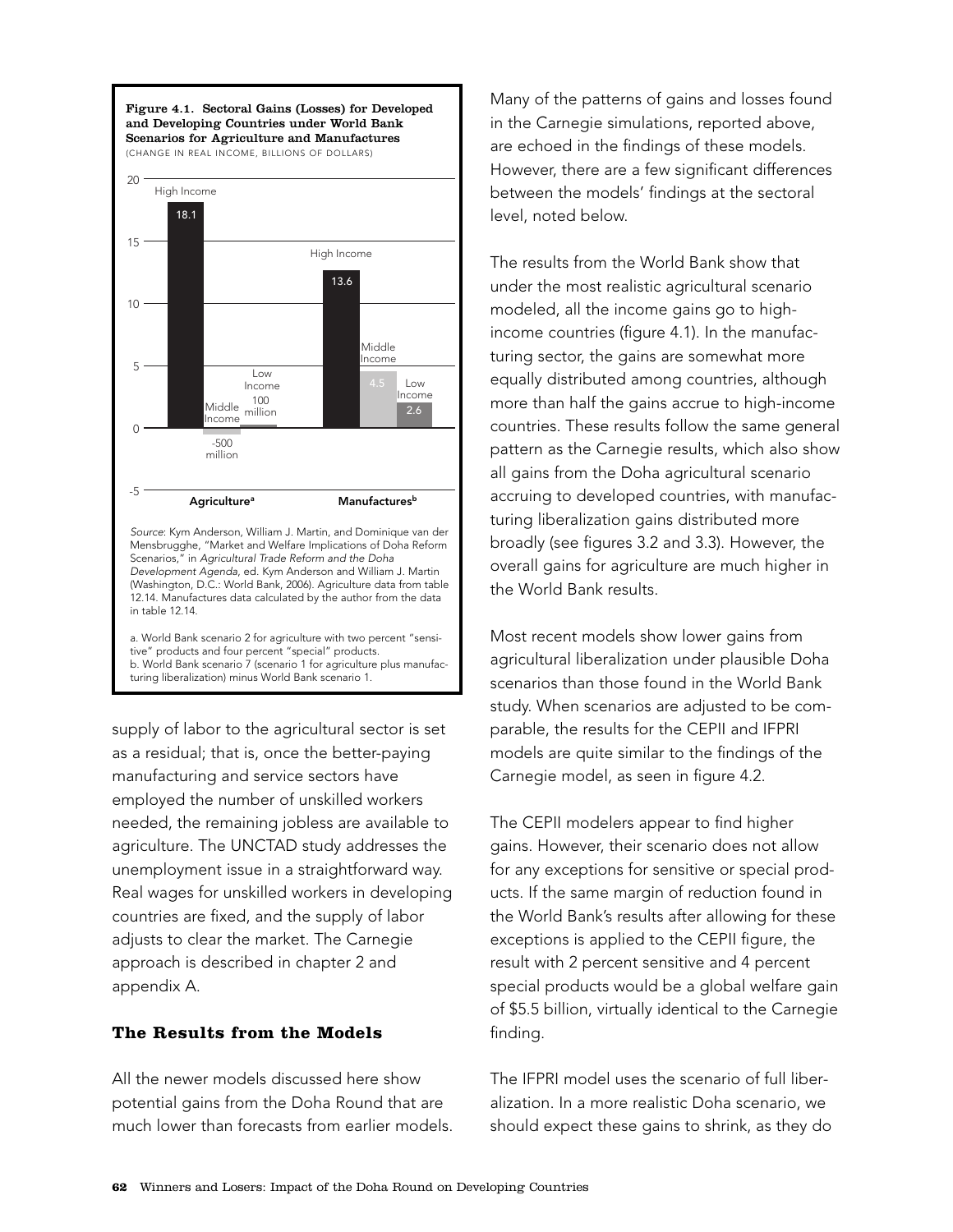

supply of labor to the agricultural sector is set as a residual; that is, once the better-paying manufacturing and service sectors have employed the number of unskilled workers needed, the remaining jobless are available to agriculture. The UNCTAD study addresses the unemployment issue in a straightforward way. Real wages for unskilled workers in developing countries are fixed, and the supply of labor adjusts to clear the market. The Carnegie approach is described in chapter 2 and appendix A.

#### **The Results from the Models**

All the newer models discussed here show potential gains from the Doha Round that are much lower than forecasts from earlier models. Many of the patterns of gains and losses found in the Carnegie simulations, reported above, are echoed in the findings of these models. However, there are a few significant differences between the models' findings at the sectoral level, noted below.

The results from the World Bank show that under the most realistic agricultural scenario modeled, all the income gains go to highincome countries (figure 4.1). In the manufacturing sector, the gains are somewhat more equally distributed among countries, although more than half the gains accrue to high-income countries. These results follow the same general pattern as the Carnegie results, which also show all gains from the Doha agricultural scenario accruing to developed countries, with manufacturing liberalization gains distributed more broadly (see figures 3.2 and 3.3). However, the overall gains for agriculture are much higher in the World Bank results.

Most recent models show lower gains from agricultural liberalization under plausible Doha scenarios than those found in the World Bank study. When scenarios are adjusted to be comparable, the results for the CEPII and IFPRI models are quite similar to the findings of the Carnegie model, as seen in figure 4.2.

The CEPII modelers appear to find higher gains. However, their scenario does not allow for any exceptions for sensitive or special products. If the same margin of reduction found in the World Bank's results after allowing for these exceptions is applied to the CEPII figure, the result with 2 percent sensitive and 4 percent special products would be a global welfare gain of \$5.5 billion, virtually identical to the Carnegie finding.

The IFPRI model uses the scenario of full liberalization. In a more realistic Doha scenario, we should expect these gains to shrink, as they do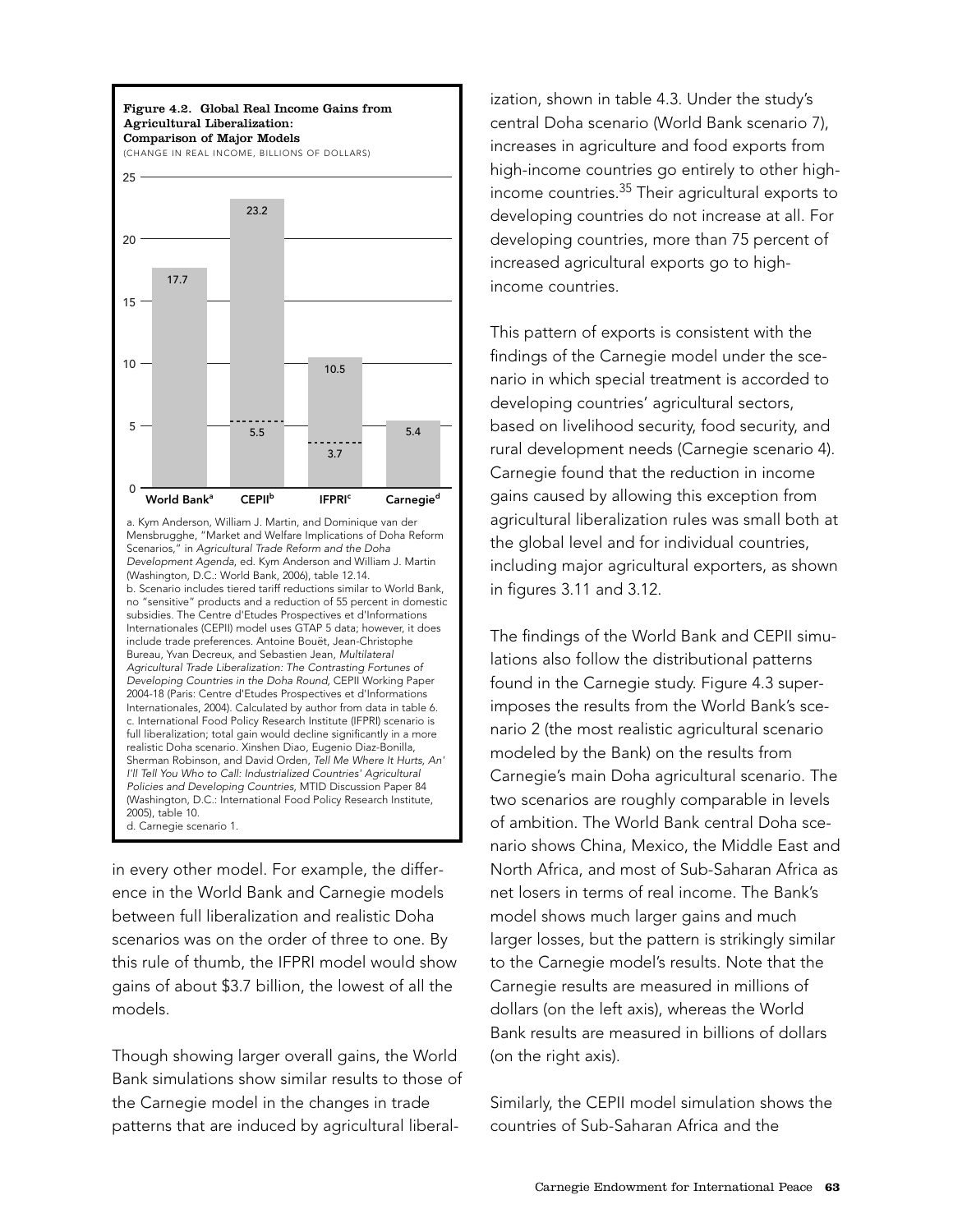

in every other model. For example, the difference in the World Bank and Carnegie models between full liberalization and realistic Doha scenarios was on the order of three to one. By this rule of thumb, the IFPRI model would show gains of about \$3.7 billion, the lowest of all the models.

Though showing larger overall gains, the World Bank simulations show similar results to those of the Carnegie model in the changes in trade patterns that are induced by agricultural liberalization, shown in table 4.3. Under the study's central Doha scenario (World Bank scenario 7), increases in agriculture and food exports from high-income countries go entirely to other highincome countries.35 Their agricultural exports to developing countries do not increase at all. For developing countries, more than 75 percent of increased agricultural exports go to highincome countries.

This pattern of exports is consistent with the findings of the Carnegie model under the scenario in which special treatment is accorded to developing countries' agricultural sectors, based on livelihood security, food security, and rural development needs (Carnegie scenario 4). Carnegie found that the reduction in income gains caused by allowing this exception from agricultural liberalization rules was small both at the global level and for individual countries, including major agricultural exporters, as shown in figures 3.11 and 3.12.

The findings of the World Bank and CEPII simulations also follow the distributional patterns found in the Carnegie study. Figure 4.3 superimposes the results from the World Bank's scenario 2 (the most realistic agricultural scenario modeled by the Bank) on the results from Carnegie's main Doha agricultural scenario. The two scenarios are roughly comparable in levels of ambition. The World Bank central Doha scenario shows China, Mexico, the Middle East and North Africa, and most of Sub-Saharan Africa as net losers in terms of real income. The Bank's model shows much larger gains and much larger losses, but the pattern is strikingly similar to the Carnegie model's results. Note that the Carnegie results are measured in millions of dollars (on the left axis), whereas the World Bank results are measured in billions of dollars (on the right axis).

Similarly, the CEPII model simulation shows the countries of Sub-Saharan Africa and the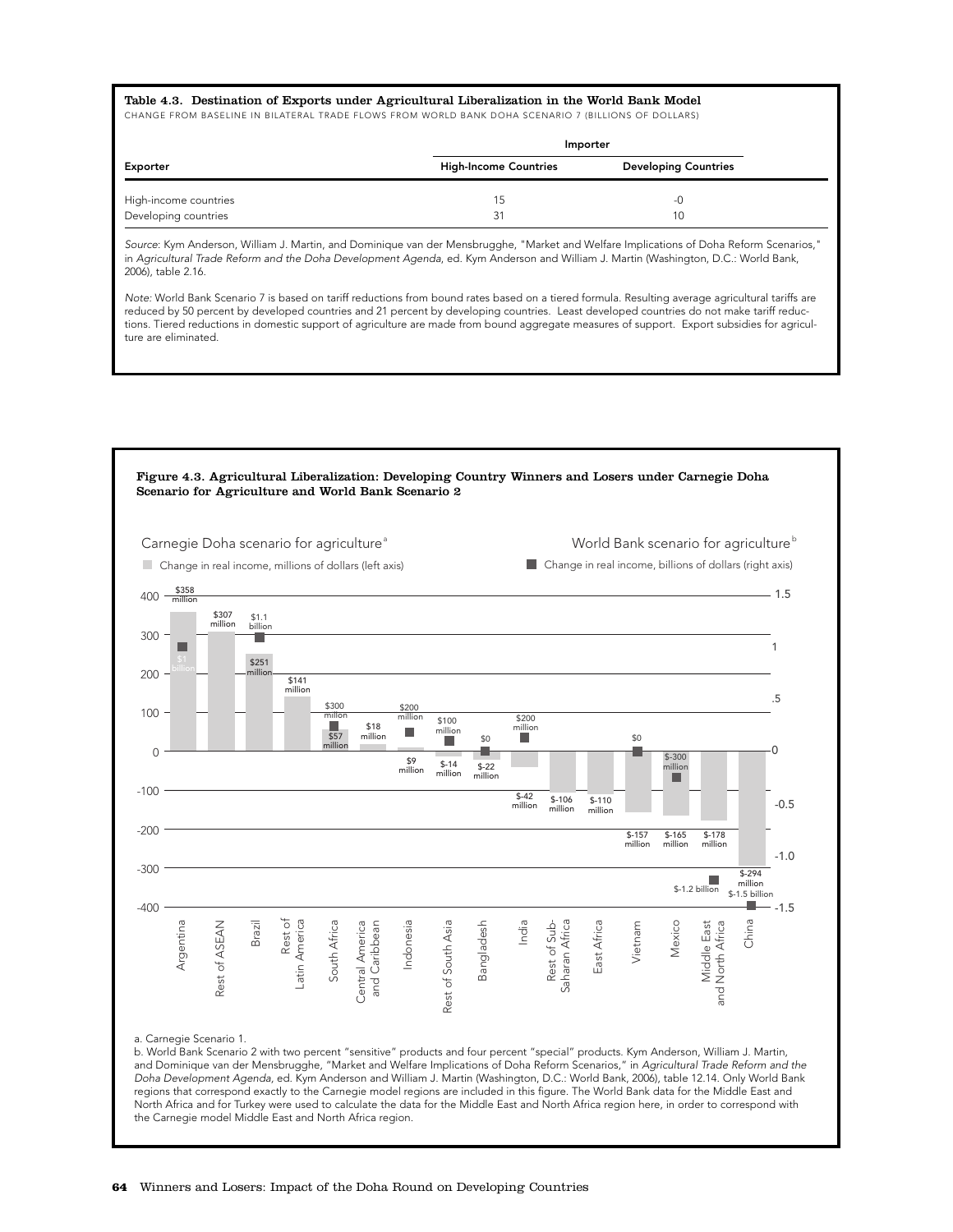#### Table 4.3. Destination of Exports under Agricultural Liberalization in the World Bank Model

CHANGE FROM BASELINE IN BILATERAL TRADE FLOWS FROM WORLD BANK DOHA SCENARIO 7 (BILLIONS OF DOLLARS)

|                       | Importer                     |                             |  |  |  |  |  |
|-----------------------|------------------------------|-----------------------------|--|--|--|--|--|
| <b>Exporter</b>       | <b>High-Income Countries</b> | <b>Developing Countries</b> |  |  |  |  |  |
| High-income countries | 15                           | -0                          |  |  |  |  |  |
| Developing countries  | 31                           | 10                          |  |  |  |  |  |

*Source*: Kym Anderson, William J. Martin, and Dominique van der Mensbrugghe, "Market and Welfare Implications of Doha Reform Scenarios," in *Agricultural Trade Reform and the Doha Development Agenda*, ed. Kym Anderson and William J. Martin (Washington, D.C.: World Bank, 2006), table 2.16.

*Note:* World Bank Scenario 7 is based on tariff reductions from bound rates based on a tiered formula. Resulting average agricultural tariffs are reduced by 50 percent by developed countries and 21 percent by developing countries. Least developed countries do not make tariff reductions. Tiered reductions in domestic support of agriculture are made from bound aggregate measures of support. Export subsidies for agriculture are eliminated.

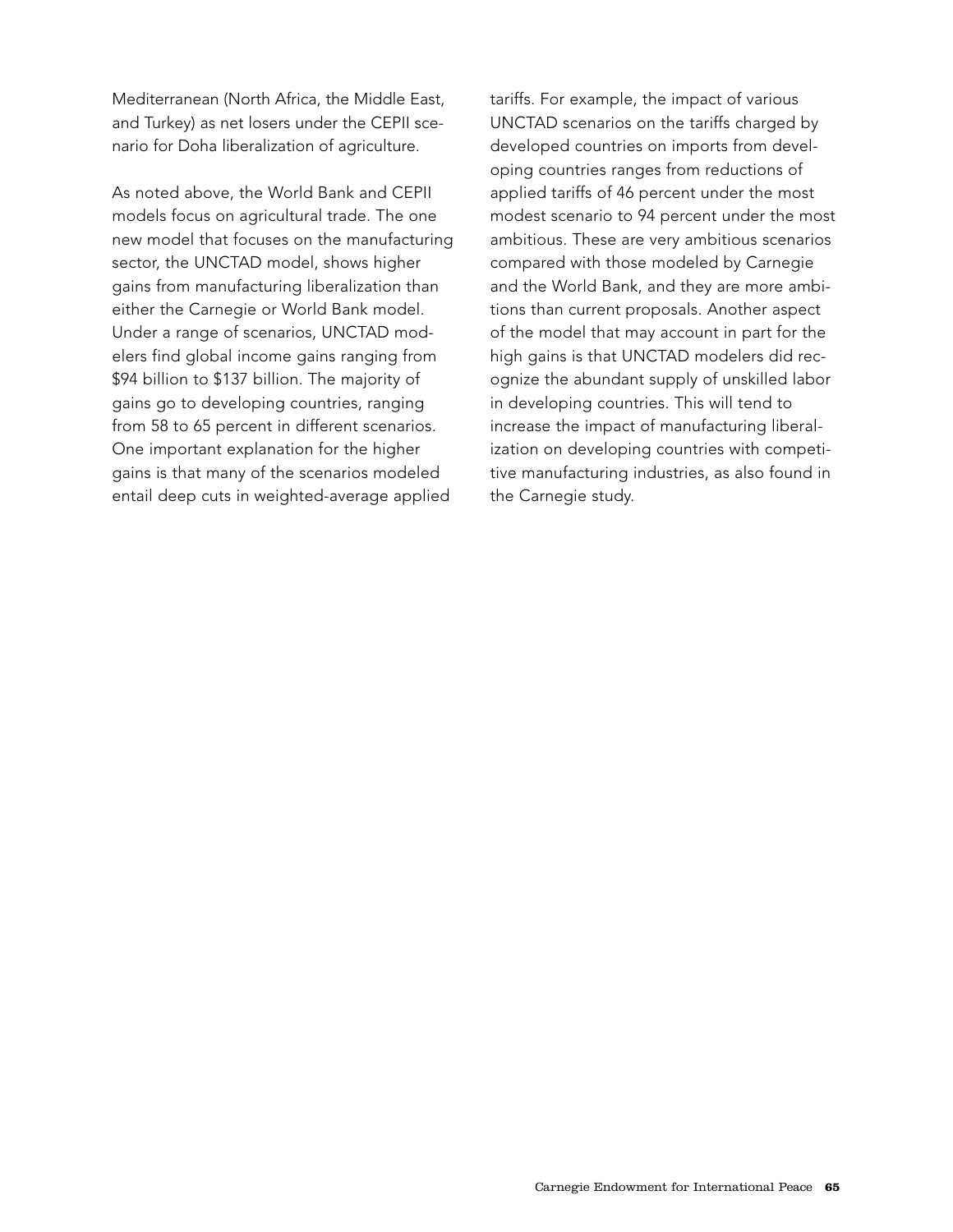Mediterranean (North Africa, the Middle East, and Turkey) as net losers under the CEPII scenario for Doha liberalization of agriculture.

As noted above, the World Bank and CEPII models focus on agricultural trade. The one new model that focuses on the manufacturing sector, the UNCTAD model, shows higher gains from manufacturing liberalization than either the Carnegie or World Bank model. Under a range of scenarios, UNCTAD modelers find global income gains ranging from \$94 billion to \$137 billion. The majority of gains go to developing countries, ranging from 58 to 65 percent in different scenarios. One important explanation for the higher gains is that many of the scenarios modeled entail deep cuts in weighted-average applied

tariffs. For example, the impact of various UNCTAD scenarios on the tariffs charged by developed countries on imports from developing countries ranges from reductions of applied tariffs of 46 percent under the most modest scenario to 94 percent under the most ambitious. These are very ambitious scenarios compared with those modeled by Carnegie and the World Bank, and they are more ambitions than current proposals. Another aspect of the model that may account in part for the high gains is that UNCTAD modelers did recognize the abundant supply of unskilled labor in developing countries. This will tend to increase the impact of manufacturing liberalization on developing countries with competitive manufacturing industries, as also found in the Carnegie study.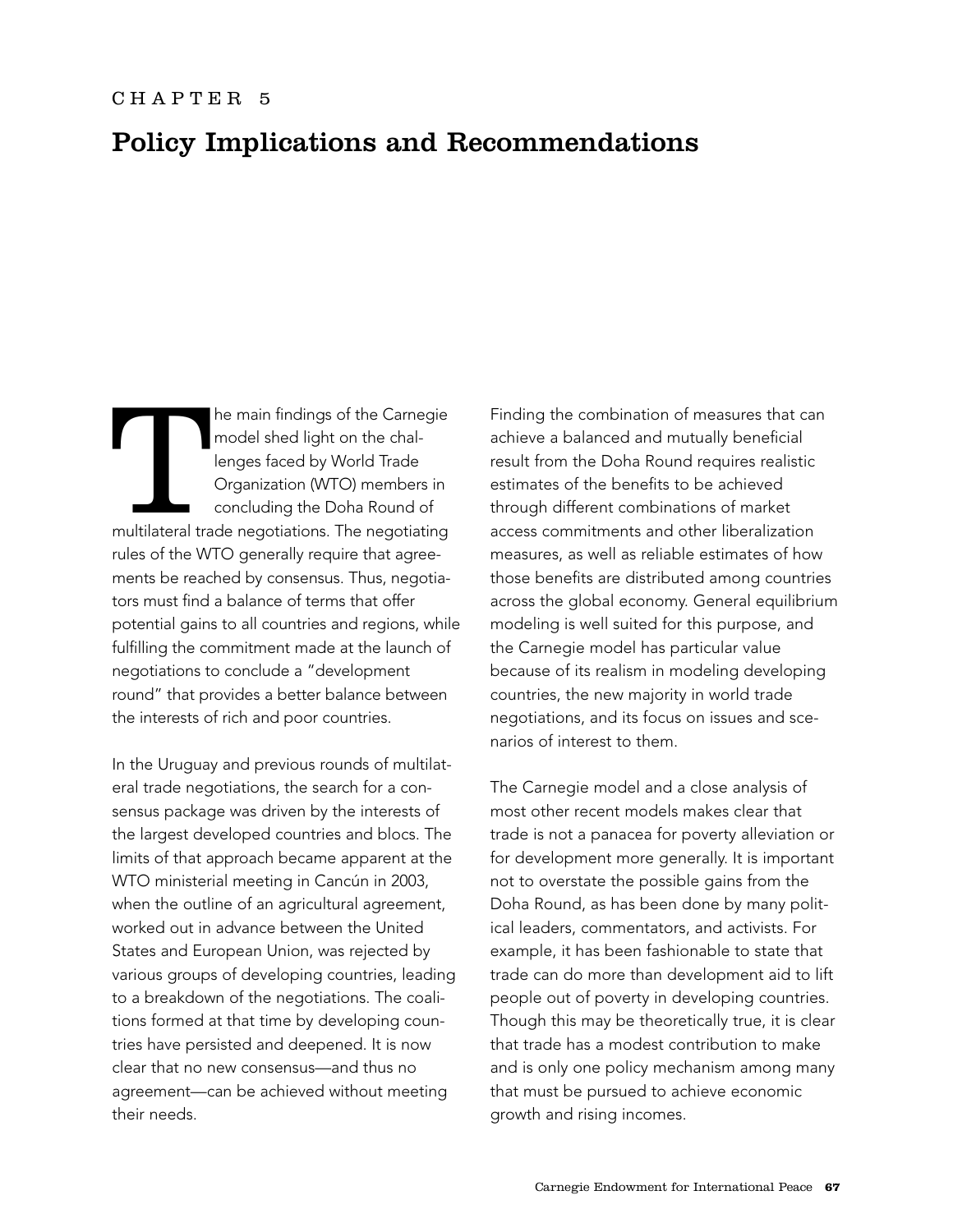#### CHAPTER 5

# Policy Implications and Recommendations

The main findings of the Carnegie<br>
model shed light on the chal-<br>
lenges faced by World Trade<br>
Organization (WTO) members in<br>
concluding the Doha Round of<br>
multilateral trade negotiations. The negotiating model shed light on the challenges faced by World Trade Organization (WTO) members in concluding the Doha Round of rules of the WTO generally require that agreements be reached by consensus. Thus, negotiators must find a balance of terms that offer potential gains to all countries and regions, while fulfilling the commitment made at the launch of negotiations to conclude a "development round" that provides a better balance between the interests of rich and poor countries.

In the Uruguay and previous rounds of multilateral trade negotiations, the search for a consensus package was driven by the interests of the largest developed countries and blocs. The limits of that approach became apparent at the WTO ministerial meeting in Cancún in 2003, when the outline of an agricultural agreement, worked out in advance between the United States and European Union, was rejected by various groups of developing countries, leading to a breakdown of the negotiations. The coalitions formed at that time by developing countries have persisted and deepened. It is now clear that no new consensus—and thus no agreement—can be achieved without meeting their needs.

Finding the combination of measures that can achieve a balanced and mutually beneficial result from the Doha Round requires realistic estimates of the benefits to be achieved through different combinations of market access commitments and other liberalization measures, as well as reliable estimates of how those benefits are distributed among countries across the global economy. General equilibrium modeling is well suited for this purpose, and the Carnegie model has particular value because of its realism in modeling developing countries, the new majority in world trade negotiations, and its focus on issues and scenarios of interest to them.

The Carnegie model and a close analysis of most other recent models makes clear that trade is not a panacea for poverty alleviation or for development more generally. It is important not to overstate the possible gains from the Doha Round, as has been done by many political leaders, commentators, and activists. For example, it has been fashionable to state that trade can do more than development aid to lift people out of poverty in developing countries. Though this may be theoretically true, it is clear that trade has a modest contribution to make and is only one policy mechanism among many that must be pursued to achieve economic growth and rising incomes.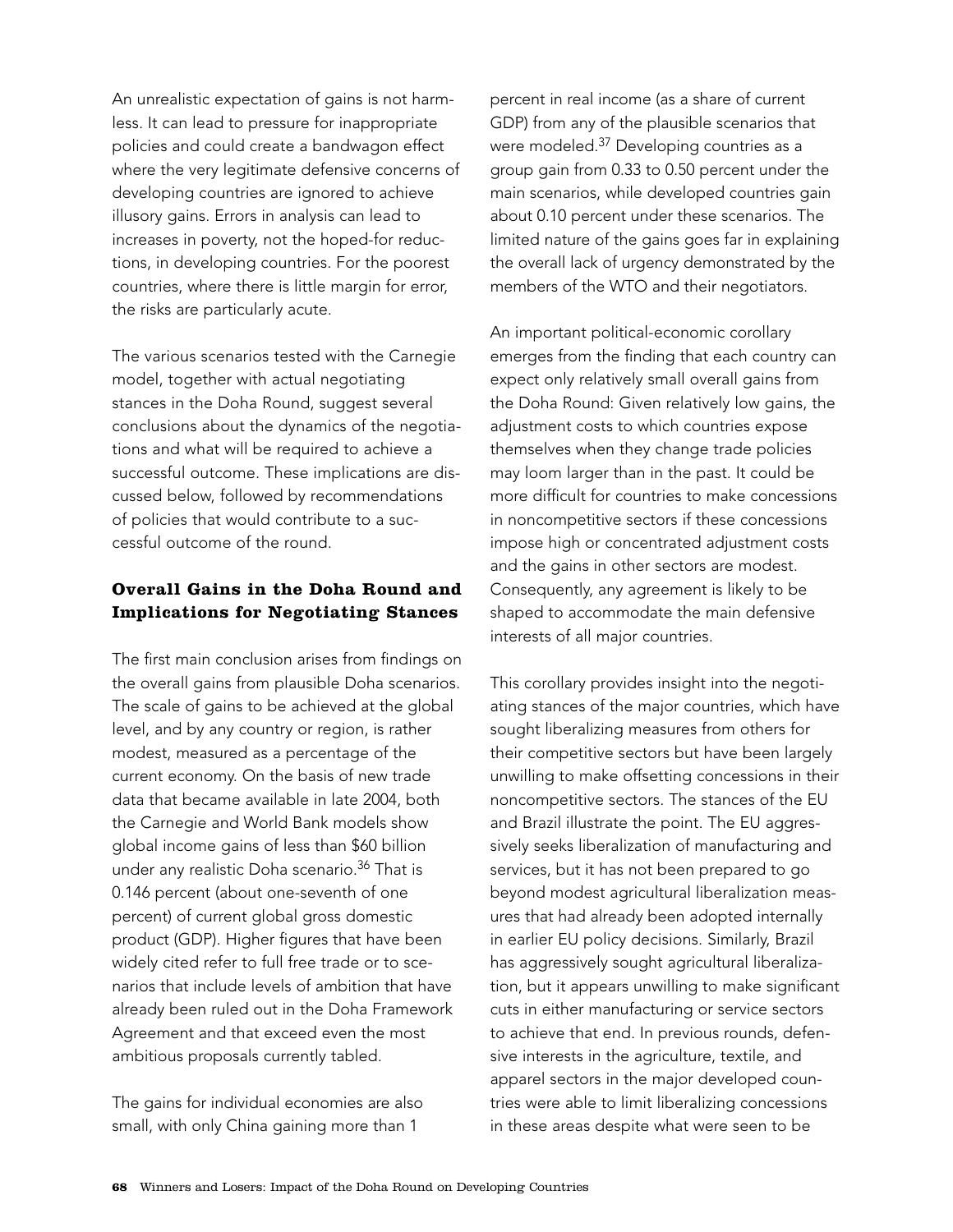An unrealistic expectation of gains is not harmless. It can lead to pressure for inappropriate policies and could create a bandwagon effect where the very legitimate defensive concerns of developing countries are ignored to achieve illusory gains. Errors in analysis can lead to increases in poverty, not the hoped-for reductions, in developing countries. For the poorest countries, where there is little margin for error, the risks are particularly acute.

The various scenarios tested with the Carnegie model, together with actual negotiating stances in the Doha Round, suggest several conclusions about the dynamics of the negotiations and what will be required to achieve a successful outcome. These implications are discussed below, followed by recommendations of policies that would contribute to a successful outcome of the round.

## **Overall Gains in the Doha Round and Implications for Negotiating Stances**

The first main conclusion arises from findings on the overall gains from plausible Doha scenarios. The scale of gains to be achieved at the global level, and by any country or region, is rather modest, measured as a percentage of the current economy. On the basis of new trade data that became available in late 2004, both the Carnegie and World Bank models show global income gains of less than \$60 billion under any realistic Doha scenario.<sup>36</sup> That is 0.146 percent (about one-seventh of one percent) of current global gross domestic product (GDP). Higher figures that have been widely cited refer to full free trade or to scenarios that include levels of ambition that have already been ruled out in the Doha Framework Agreement and that exceed even the most ambitious proposals currently tabled.

The gains for individual economies are also small, with only China gaining more than 1

percent in real income (as a share of current GDP) from any of the plausible scenarios that were modeled.37 Developing countries as a group gain from 0.33 to 0.50 percent under the main scenarios, while developed countries gain about 0.10 percent under these scenarios. The limited nature of the gains goes far in explaining the overall lack of urgency demonstrated by the members of the WTO and their negotiators.

An important political-economic corollary emerges from the finding that each country can expect only relatively small overall gains from the Doha Round: Given relatively low gains, the adjustment costs to which countries expose themselves when they change trade policies may loom larger than in the past. It could be more difficult for countries to make concessions in noncompetitive sectors if these concessions impose high or concentrated adjustment costs and the gains in other sectors are modest. Consequently, any agreement is likely to be shaped to accommodate the main defensive interests of all major countries.

This corollary provides insight into the negotiating stances of the major countries, which have sought liberalizing measures from others for their competitive sectors but have been largely unwilling to make offsetting concessions in their noncompetitive sectors. The stances of the EU and Brazil illustrate the point. The EU aggressively seeks liberalization of manufacturing and services, but it has not been prepared to go beyond modest agricultural liberalization measures that had already been adopted internally in earlier EU policy decisions. Similarly, Brazil has aggressively sought agricultural liberalization, but it appears unwilling to make significant cuts in either manufacturing or service sectors to achieve that end. In previous rounds, defensive interests in the agriculture, textile, and apparel sectors in the major developed countries were able to limit liberalizing concessions in these areas despite what were seen to be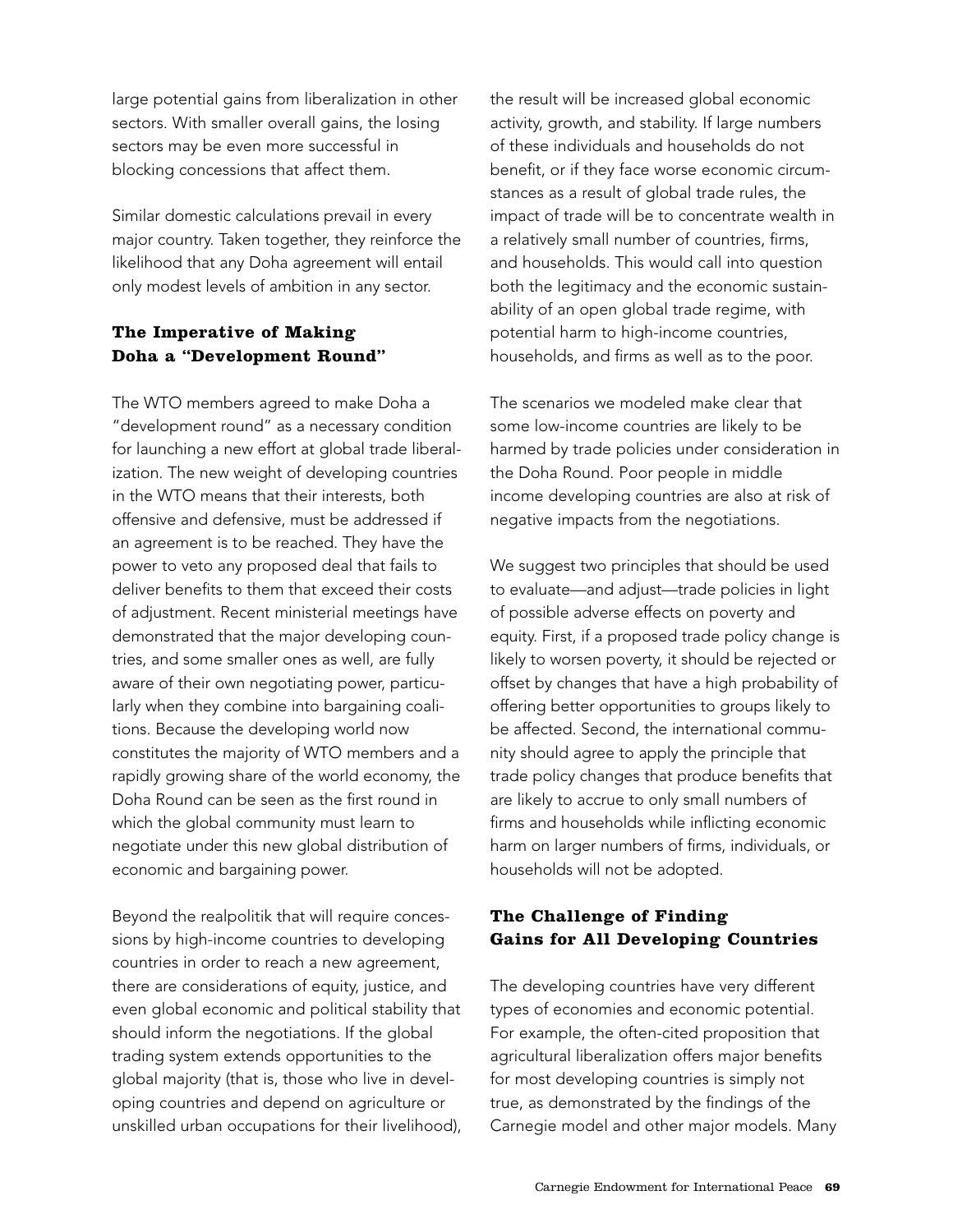large potential gains from liberalization in other sectors. With smaller overall gains, the losing sectors may be even more successful in blocking concessions that affect them.

Similar domestic calculations prevail in every major country. Taken together, they reinforce the likelihood that any Doha agreement will entail only modest levels of ambition in any sector.

## **The Imperative of Making Doha a "Development Round"**

The WTO members agreed to make Doha a "development round" as a necessary condition for launching a new effort at global trade liberalization. The new weight of developing countries in the WTO means that their interests, both offensive and defensive, must be addressed if an agreement is to be reached. They have the power to veto any proposed deal that fails to deliver benefits to them that exceed their costs of adjustment. Recent ministerial meetings have demonstrated that the major developing countries, and some smaller ones as well, are fully aware of their own negotiating power, particularly when they combine into bargaining coalitions. Because the developing world now constitutes the majority of WTO members and a rapidly growing share of the world economy, the Doha Round can be seen as the first round in which the global community must learn to negotiate under this new global distribution of economic and bargaining power.

Beyond the realpolitik that will require concessions by high-income countries to developing countries in order to reach a new agreement, there are considerations of equity, justice, and even global economic and political stability that should inform the negotiations. If the global trading system extends opportunities to the global majority (that is, those who live in developing countries and depend on agriculture or unskilled urban occupations for their livelihood), the result will be increased global economic activity, growth, and stability. If large numbers of these individuals and households do not benefit, or if they face worse economic circumstances as a result of global trade rules, the impact of trade will be to concentrate wealth in a relatively small number of countries, firms, and households. This would call into question both the legitimacy and the economic sustainability of an open global trade regime, with potential harm to high-income countries, households, and firms as well as to the poor.

The scenarios we modeled make clear that some low-income countries are likely to be harmed by trade policies under consideration in the Doha Round. Poor people in middle income developing countries are also at risk of negative impacts from the negotiations.

We suggest two principles that should be used to evaluate—and adjust—trade policies in light of possible adverse effects on poverty and equity. First, if a proposed trade policy change is likely to worsen poverty, it should be rejected or offset by changes that have a high probability of offering better opportunities to groups likely to be affected. Second, the international community should agree to apply the principle that trade policy changes that produce benefits that are likely to accrue to only small numbers of firms and households while inflicting economic harm on larger numbers of firms, individuals, or households will not be adopted.

## **The Challenge of Finding Gains for All Developing Countries**

The developing countries have very different types of economies and economic potential. For example, the often-cited proposition that agricultural liberalization offers major benefits for most developing countries is simply not true, as demonstrated by the findings of the Carnegie model and other major models. Many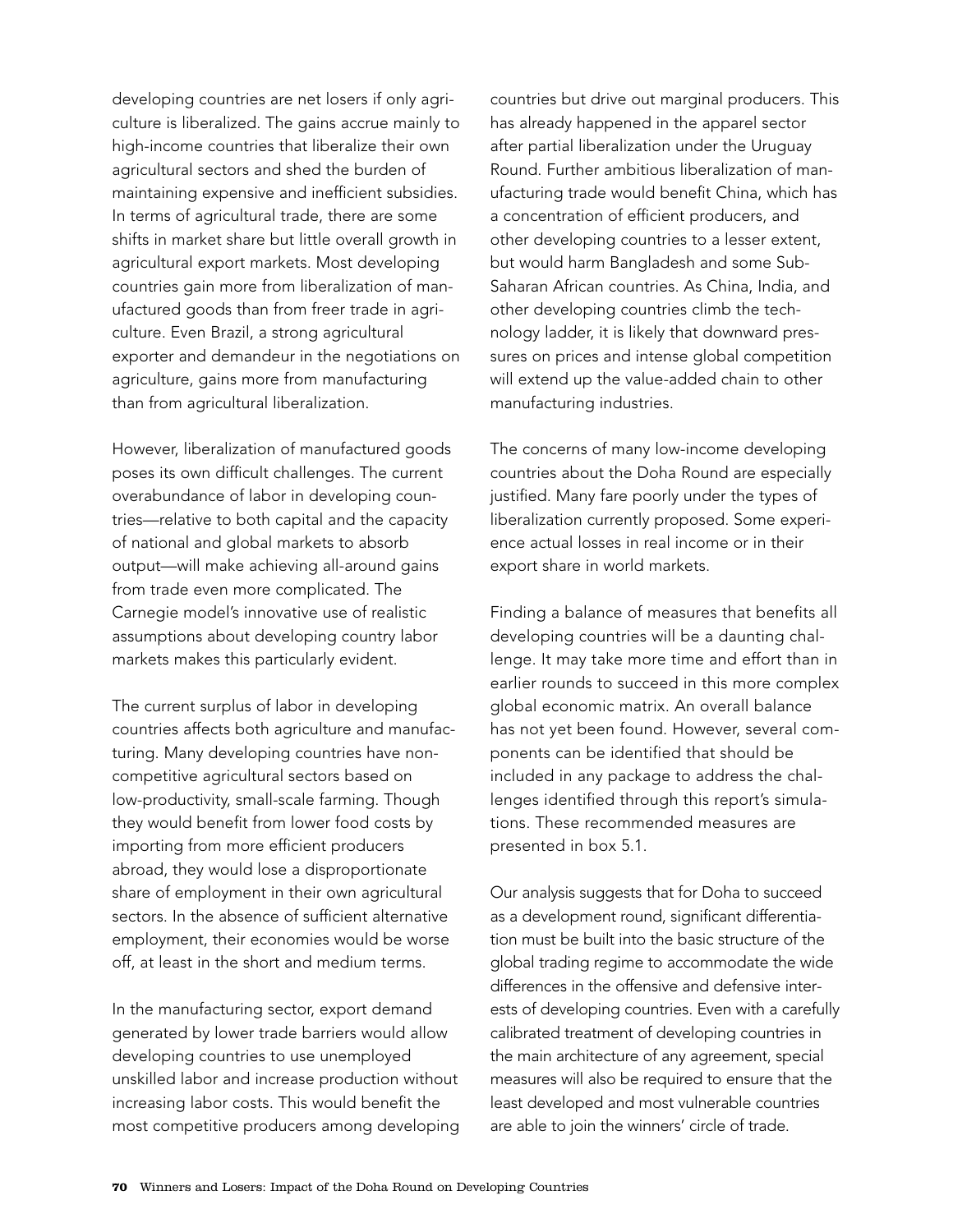developing countries are net losers if only agriculture is liberalized. The gains accrue mainly to high-income countries that liberalize their own agricultural sectors and shed the burden of maintaining expensive and inefficient subsidies. In terms of agricultural trade, there are some shifts in market share but little overall growth in agricultural export markets. Most developing countries gain more from liberalization of manufactured goods than from freer trade in agriculture. Even Brazil, a strong agricultural exporter and demandeur in the negotiations on agriculture, gains more from manufacturing than from agricultural liberalization.

However, liberalization of manufactured goods poses its own difficult challenges. The current overabundance of labor in developing countries—relative to both capital and the capacity of national and global markets to absorb output—will make achieving all-around gains from trade even more complicated. The Carnegie model's innovative use of realistic assumptions about developing country labor markets makes this particularly evident.

The current surplus of labor in developing countries affects both agriculture and manufacturing. Many developing countries have noncompetitive agricultural sectors based on low-productivity, small-scale farming. Though they would benefit from lower food costs by importing from more efficient producers abroad, they would lose a disproportionate share of employment in their own agricultural sectors. In the absence of sufficient alternative employment, their economies would be worse off, at least in the short and medium terms.

In the manufacturing sector, export demand generated by lower trade barriers would allow developing countries to use unemployed unskilled labor and increase production without increasing labor costs. This would benefit the most competitive producers among developing countries but drive out marginal producers. This has already happened in the apparel sector after partial liberalization under the Uruguay Round. Further ambitious liberalization of manufacturing trade would benefit China, which has a concentration of efficient producers, and other developing countries to a lesser extent, but would harm Bangladesh and some Sub-Saharan African countries. As China, India, and other developing countries climb the technology ladder, it is likely that downward pressures on prices and intense global competition will extend up the value-added chain to other manufacturing industries.

The concerns of many low-income developing countries about the Doha Round are especially justified. Many fare poorly under the types of liberalization currently proposed. Some experience actual losses in real income or in their export share in world markets.

Finding a balance of measures that benefits all developing countries will be a daunting challenge. It may take more time and effort than in earlier rounds to succeed in this more complex global economic matrix. An overall balance has not yet been found. However, several components can be identified that should be included in any package to address the challenges identified through this report's simulations. These recommended measures are presented in box 5.1.

Our analysis suggests that for Doha to succeed as a development round, significant differentiation must be built into the basic structure of the global trading regime to accommodate the wide differences in the offensive and defensive interests of developing countries. Even with a carefully calibrated treatment of developing countries in the main architecture of any agreement, special measures will also be required to ensure that the least developed and most vulnerable countries are able to join the winners' circle of trade.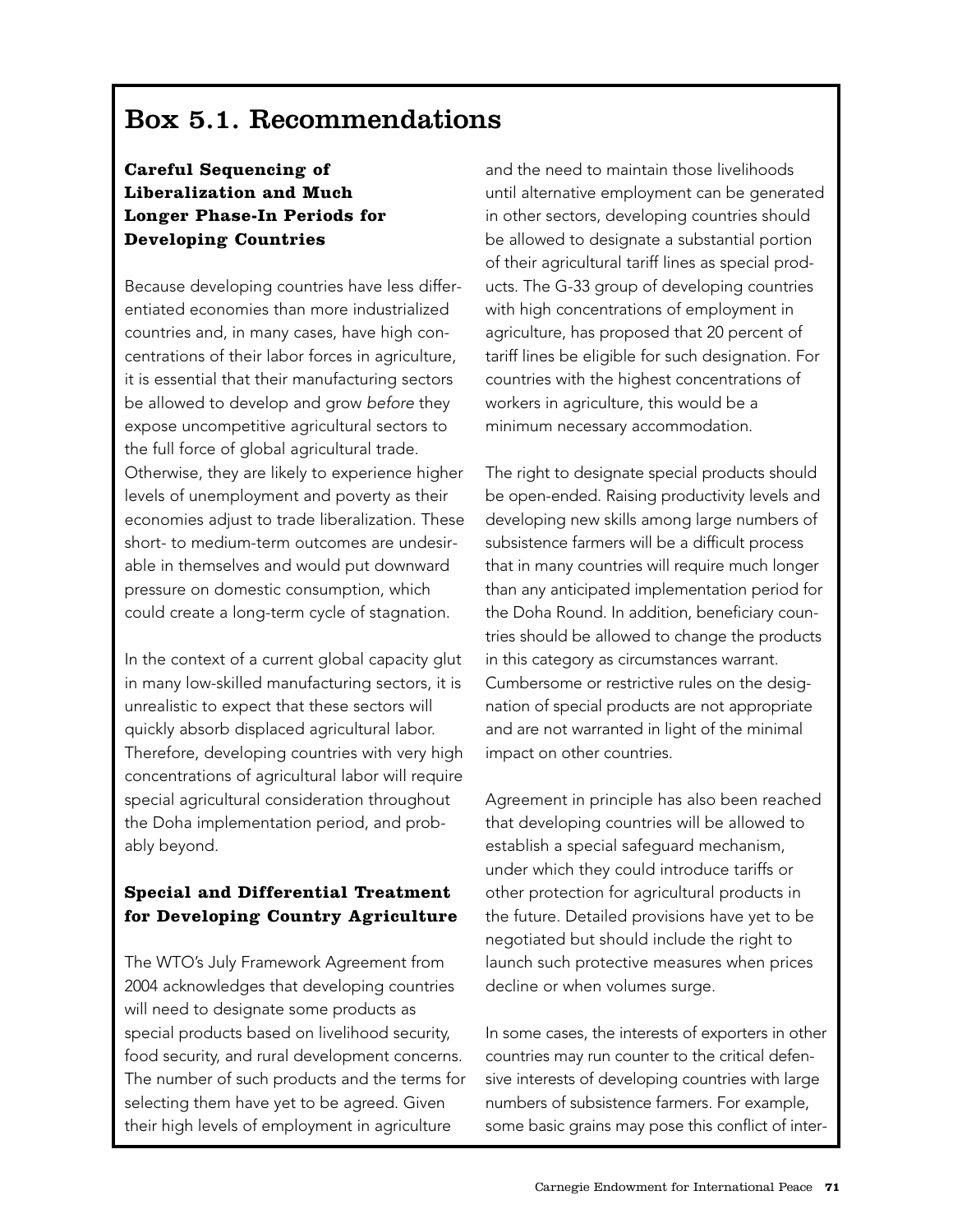# Box 5.1. Recommendations

## **Careful Sequencing of Liberalization and Much Longer Phase-In Periods for Developing Countries**

Because developing countries have less differentiated economies than more industrialized countries and, in many cases, have high concentrations of their labor forces in agriculture, it is essential that their manufacturing sectors be allowed to develop and grow *before* they expose uncompetitive agricultural sectors to the full force of global agricultural trade. Otherwise, they are likely to experience higher levels of unemployment and poverty as their economies adjust to trade liberalization. These short- to medium-term outcomes are undesirable in themselves and would put downward pressure on domestic consumption, which could create a long-term cycle of stagnation.

In the context of a current global capacity glut in many low-skilled manufacturing sectors, it is unrealistic to expect that these sectors will quickly absorb displaced agricultural labor. Therefore, developing countries with very high concentrations of agricultural labor will require special agricultural consideration throughout the Doha implementation period, and probably beyond.

## **Special and Differential Treatment for Developing Country Agriculture**

The WTO's July Framework Agreement from 2004 acknowledges that developing countries will need to designate some products as special products based on livelihood security, food security, and rural development concerns. The number of such products and the terms for selecting them have yet to be agreed. Given their high levels of employment in agriculture

and the need to maintain those livelihoods until alternative employment can be generated in other sectors, developing countries should be allowed to designate a substantial portion of their agricultural tariff lines as special products. The G-33 group of developing countries with high concentrations of employment in agriculture, has proposed that 20 percent of tariff lines be eligible for such designation. For countries with the highest concentrations of workers in agriculture, this would be a minimum necessary accommodation.

The right to designate special products should be open-ended. Raising productivity levels and developing new skills among large numbers of subsistence farmers will be a difficult process that in many countries will require much longer than any anticipated implementation period for the Doha Round. In addition, beneficiary countries should be allowed to change the products in this category as circumstances warrant. Cumbersome or restrictive rules on the designation of special products are not appropriate and are not warranted in light of the minimal impact on other countries.

Agreement in principle has also been reached that developing countries will be allowed to establish a special safeguard mechanism, under which they could introduce tariffs or other protection for agricultural products in the future. Detailed provisions have yet to be negotiated but should include the right to launch such protective measures when prices decline or when volumes surge.

In some cases, the interests of exporters in other countries may run counter to the critical defensive interests of developing countries with large numbers of subsistence farmers. For example, some basic grains may pose this conflict of inter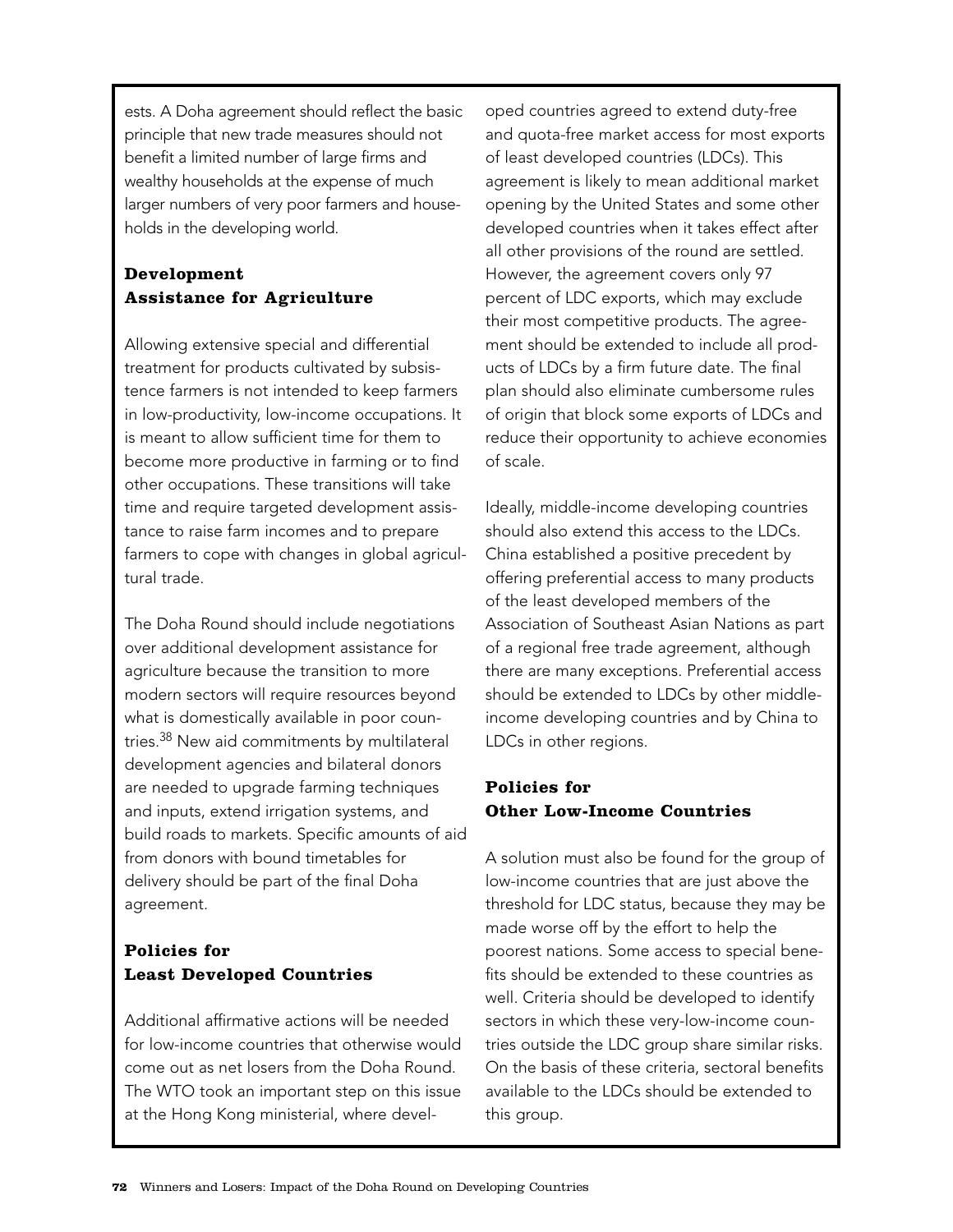ests. A Doha agreement should reflect the basic principle that new trade measures should not benefit a limited number of large firms and wealthy households at the expense of much larger numbers of very poor farmers and households in the developing world.

## **Development Assistance for Agriculture**

Allowing extensive special and differential treatment for products cultivated by subsistence farmers is not intended to keep farmers in low-productivity, low-income occupations. It is meant to allow sufficient time for them to become more productive in farming or to find other occupations. These transitions will take time and require targeted development assistance to raise farm incomes and to prepare farmers to cope with changes in global agricultural trade.

The Doha Round should include negotiations over additional development assistance for agriculture because the transition to more modern sectors will require resources beyond what is domestically available in poor countries.<sup>38</sup> New aid commitments by multilateral development agencies and bilateral donors are needed to upgrade farming techniques and inputs, extend irrigation systems, and build roads to markets. Specific amounts of aid from donors with bound timetables for delivery should be part of the final Doha agreement.

## **Policies for Least Developed Countries**

Additional affirmative actions will be needed for low-income countries that otherwise would come out as net losers from the Doha Round. The WTO took an important step on this issue at the Hong Kong ministerial, where developed countries agreed to extend duty-free and quota-free market access for most exports of least developed countries (LDCs). This agreement is likely to mean additional market opening by the United States and some other developed countries when it takes effect after all other provisions of the round are settled. However, the agreement covers only 97 percent of LDC exports, which may exclude their most competitive products. The agreement should be extended to include all products of LDCs by a firm future date. The final plan should also eliminate cumbersome rules of origin that block some exports of LDCs and reduce their opportunity to achieve economies of scale.

Ideally, middle-income developing countries should also extend this access to the LDCs. China established a positive precedent by offering preferential access to many products of the least developed members of the Association of Southeast Asian Nations as part of a regional free trade agreement, although there are many exceptions. Preferential access should be extended to LDCs by other middleincome developing countries and by China to LDCs in other regions.

## **Policies for Other Low-Income Countries**

A solution must also be found for the group of low-income countries that are just above the threshold for LDC status, because they may be made worse off by the effort to help the poorest nations. Some access to special benefits should be extended to these countries as well. Criteria should be developed to identify sectors in which these very-low-income countries outside the LDC group share similar risks. On the basis of these criteria, sectoral benefits available to the LDCs should be extended to this group.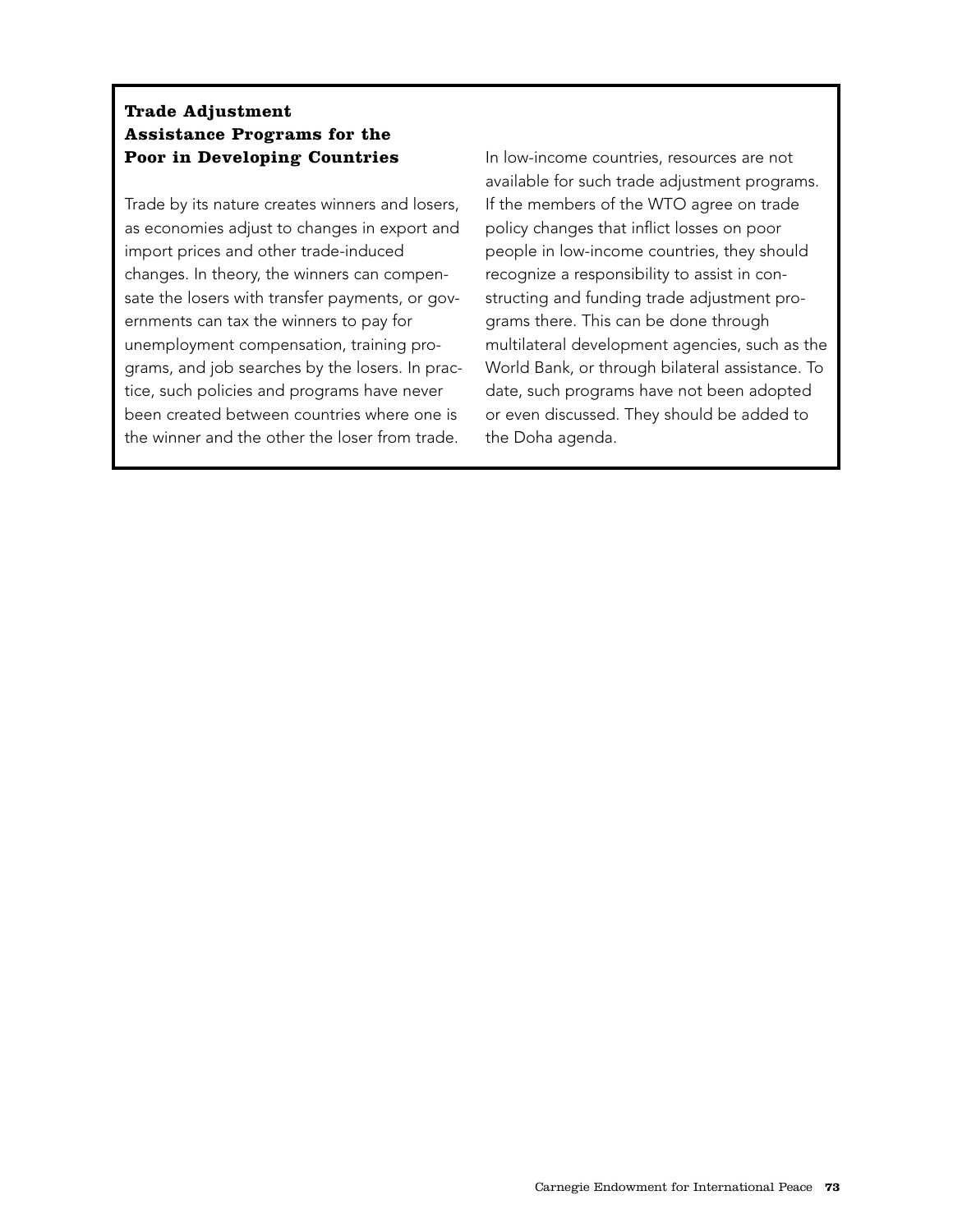## **Trade Adjustment Assistance Programs for the Poor in Developing Countries**

Trade by its nature creates winners and losers, as economies adjust to changes in export and import prices and other trade-induced changes. In theory, the winners can compensate the losers with transfer payments, or governments can tax the winners to pay for unemployment compensation, training programs, and job searches by the losers. In practice, such policies and programs have never been created between countries where one is the winner and the other the loser from trade.

In low-income countries, resources are not available for such trade adjustment programs. If the members of the WTO agree on trade policy changes that inflict losses on poor people in low-income countries, they should recognize a responsibility to assist in constructing and funding trade adjustment programs there. This can be done through multilateral development agencies, such as the World Bank, or through bilateral assistance. To date, such programs have not been adopted or even discussed. They should be added to the Doha agenda.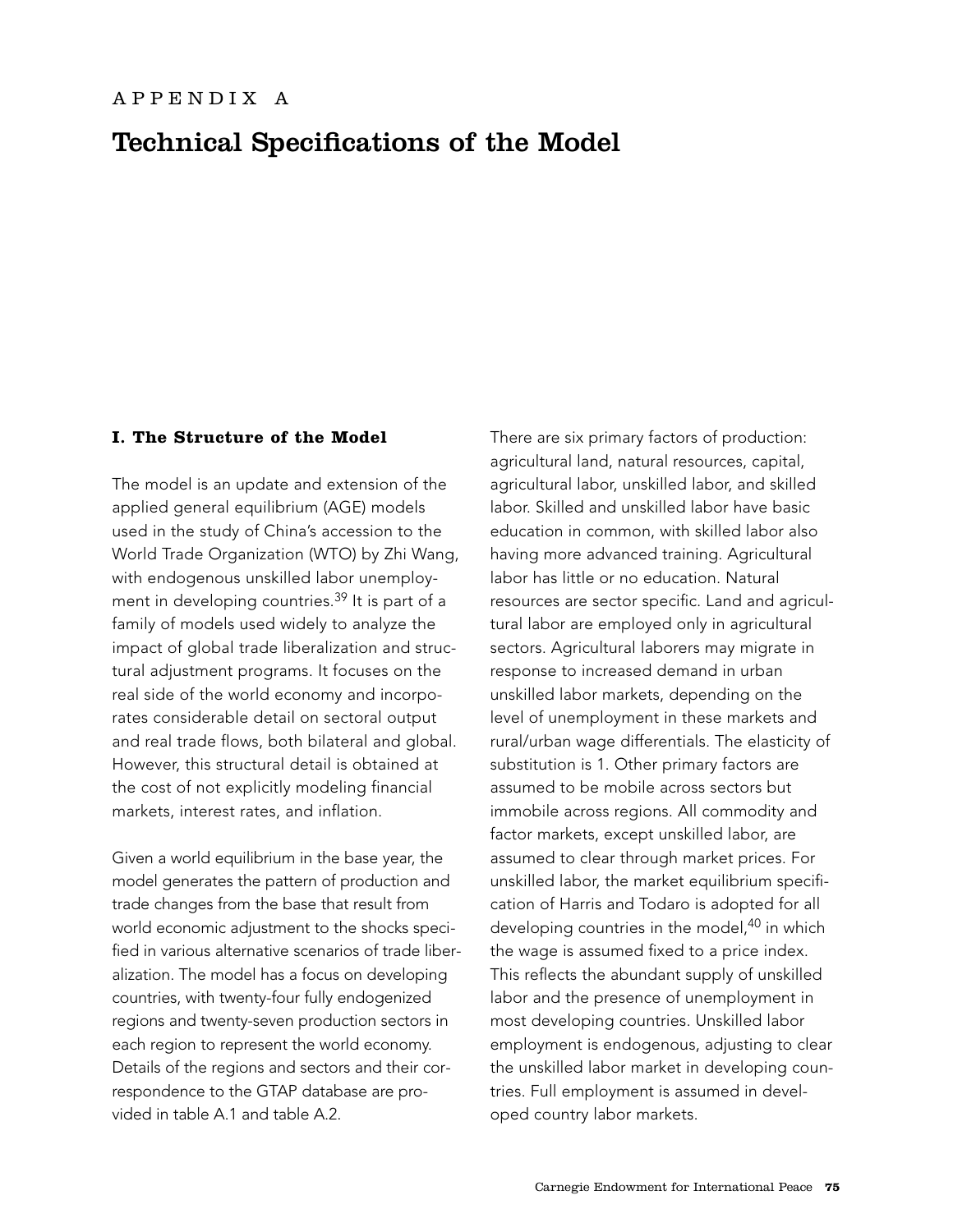## APPENDIX A

# Technical Specifications of the Model

#### **I. The Structure of the Model**

The model is an update and extension of the applied general equilibrium (AGE) models used in the study of China's accession to the World Trade Organization (WTO) by Zhi Wang, with endogenous unskilled labor unemployment in developing countries.<sup>39</sup> It is part of a family of models used widely to analyze the impact of global trade liberalization and structural adjustment programs. It focuses on the real side of the world economy and incorporates considerable detail on sectoral output and real trade flows, both bilateral and global. However, this structural detail is obtained at the cost of not explicitly modeling financial markets, interest rates, and inflation.

Given a world equilibrium in the base year, the model generates the pattern of production and trade changes from the base that result from world economic adjustment to the shocks specified in various alternative scenarios of trade liberalization. The model has a focus on developing countries, with twenty-four fully endogenized regions and twenty-seven production sectors in each region to represent the world economy. Details of the regions and sectors and their correspondence to the GTAP database are provided in table A.1 and table A.2.

There are six primary factors of production: agricultural land, natural resources, capital, agricultural labor, unskilled labor, and skilled labor. Skilled and unskilled labor have basic education in common, with skilled labor also having more advanced training. Agricultural labor has little or no education. Natural resources are sector specific. Land and agricultural labor are employed only in agricultural sectors. Agricultural laborers may migrate in response to increased demand in urban unskilled labor markets, depending on the level of unemployment in these markets and rural/urban wage differentials. The elasticity of substitution is 1. Other primary factors are assumed to be mobile across sectors but immobile across regions. All commodity and factor markets, except unskilled labor, are assumed to clear through market prices. For unskilled labor, the market equilibrium specification of Harris and Todaro is adopted for all developing countries in the model,<sup>40</sup> in which the wage is assumed fixed to a price index. This reflects the abundant supply of unskilled labor and the presence of unemployment in most developing countries. Unskilled labor employment is endogenous, adjusting to clear the unskilled labor market in developing countries. Full employment is assumed in developed country labor markets.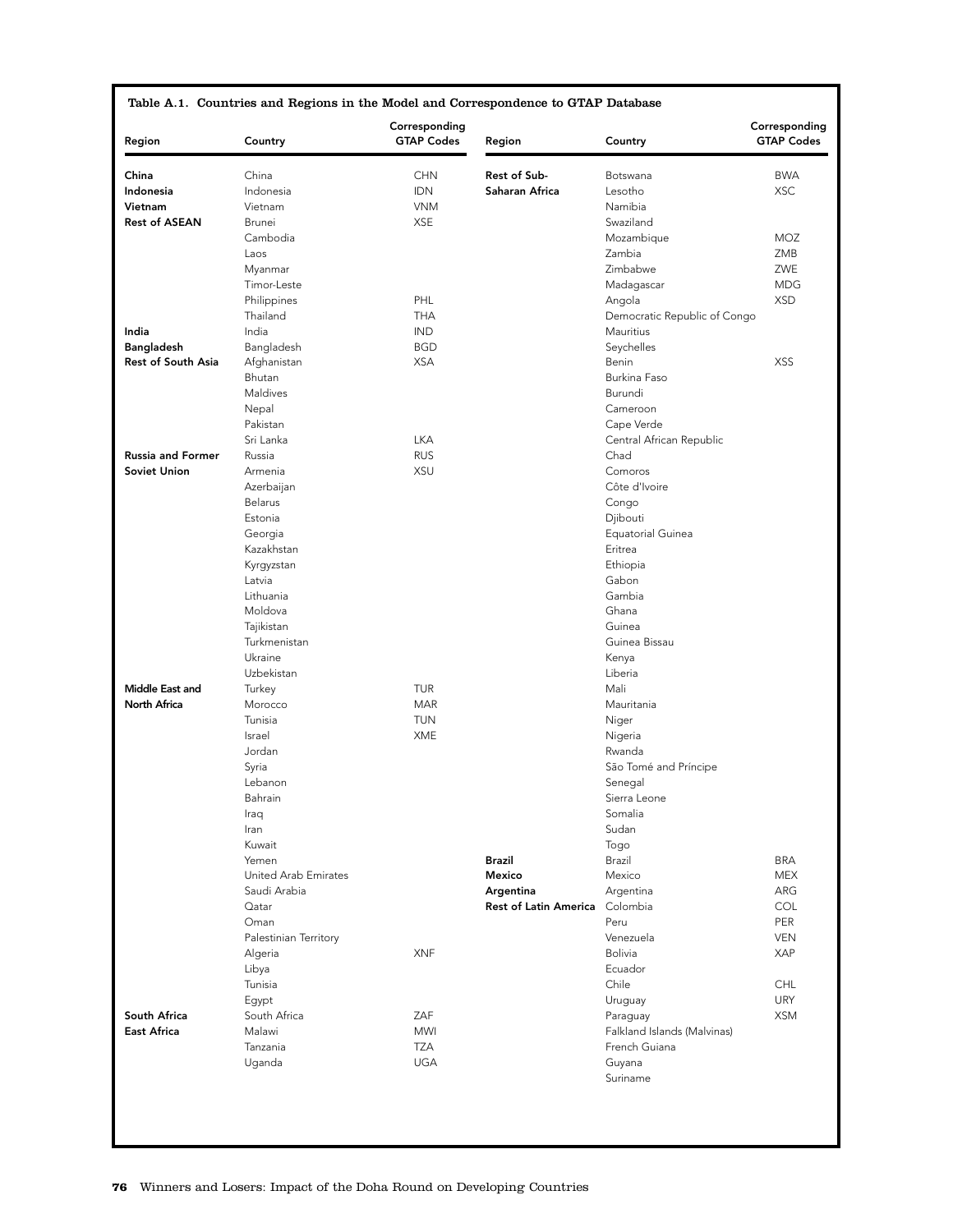| Region                    | Country               | Corresponding<br><b>GTAP Codes</b> | Region                         | Country                      | Corresponding<br><b>GTAP Codes</b> |
|---------------------------|-----------------------|------------------------------------|--------------------------------|------------------------------|------------------------------------|
| China                     | China                 | <b>CHN</b>                         | Rest of Sub-                   | Botswana                     | <b>BWA</b>                         |
| Indonesia                 | Indonesia             | <b>IDN</b>                         | Saharan Africa                 | Lesotho                      | <b>XSC</b>                         |
| Vietnam                   | Vietnam               | <b>VNM</b>                         |                                | Namibia                      |                                    |
| <b>Rest of ASEAN</b>      | <b>Brunei</b>         | <b>XSE</b>                         |                                | Swaziland                    |                                    |
|                           | Cambodia              |                                    |                                |                              |                                    |
|                           |                       |                                    |                                | Mozambique                   | MOZ                                |
|                           | Laos                  |                                    |                                | Zambia                       | ZMB                                |
|                           | Myanmar               |                                    |                                | Zimbabwe                     | ZWE                                |
|                           | Timor-Leste           |                                    |                                | Madagascar                   | <b>MDG</b>                         |
|                           | Philippines           | PHL                                |                                | Angola                       | <b>XSD</b>                         |
|                           | Thailand              | THA                                |                                | Democratic Republic of Congo |                                    |
| India                     | India                 | IND                                |                                | Mauritius                    |                                    |
| <b>Bangladesh</b>         | Bangladesh            | <b>BGD</b>                         |                                | Seychelles                   |                                    |
| <b>Rest of South Asia</b> | Afghanistan           | <b>XSA</b>                         |                                | Benin                        | <b>XSS</b>                         |
|                           | Bhutan                |                                    |                                | Burkina Faso                 |                                    |
|                           | Maldives              |                                    |                                | Burundi                      |                                    |
|                           |                       |                                    |                                | Cameroon                     |                                    |
|                           | Nepal                 |                                    |                                |                              |                                    |
|                           | Pakistan              |                                    |                                | Cape Verde                   |                                    |
|                           | Sri Lanka             | <b>LKA</b>                         |                                | Central African Republic     |                                    |
| <b>Russia and Former</b>  | Russia                | <b>RUS</b>                         |                                | Chad                         |                                    |
| <b>Soviet Union</b>       | Armenia               | <b>XSU</b>                         |                                | Comoros                      |                                    |
|                           | Azerbaijan            |                                    |                                | Côte d'Ivoire                |                                    |
|                           | Belarus               |                                    |                                | Congo                        |                                    |
|                           | Estonia               |                                    |                                | Djibouti                     |                                    |
|                           | Georgia               |                                    |                                | Equatorial Guinea            |                                    |
|                           | Kazakhstan            |                                    |                                | Eritrea                      |                                    |
|                           | Kyrgyzstan            |                                    |                                | Ethiopia                     |                                    |
|                           | Latvia                |                                    |                                | Gabon                        |                                    |
|                           |                       |                                    |                                |                              |                                    |
|                           | Lithuania             |                                    |                                | Gambia                       |                                    |
|                           | Moldova               |                                    |                                | Ghana                        |                                    |
|                           | Tajikistan            |                                    |                                | Guinea                       |                                    |
|                           | Turkmenistan          |                                    |                                | Guinea Bissau                |                                    |
|                           | Ukraine               |                                    |                                | Kenya                        |                                    |
|                           | Uzbekistan            |                                    |                                | Liberia                      |                                    |
| Middle East and           | Turkey                | <b>TUR</b>                         |                                | Mali                         |                                    |
| <b>North Africa</b>       | Morocco               | <b>MAR</b>                         |                                | Mauritania                   |                                    |
|                           | Tunisia               | <b>TUN</b>                         |                                | Niger                        |                                    |
|                           | Israel                | XME                                |                                | Nigeria                      |                                    |
|                           | Jordan                |                                    |                                | Rwanda                       |                                    |
|                           |                       |                                    |                                |                              |                                    |
|                           | Syria                 |                                    |                                | São Tomé and Príncipe        |                                    |
|                           | Lebanon               |                                    |                                | Senegal                      |                                    |
|                           | Bahrain               |                                    |                                | Sierra Leone                 |                                    |
|                           | Iraq                  |                                    |                                | Somalia                      |                                    |
|                           | Iran                  |                                    |                                | Sudan                        |                                    |
|                           | Kuwait                |                                    |                                | Togo                         |                                    |
|                           | Yemen                 |                                    | Brazil                         | Brazil                       | <b>BRA</b>                         |
|                           | United Arab Emirates  |                                    | Mexico                         | Mexico                       | <b>MEX</b>                         |
|                           | Saudi Arabia          |                                    | Argentina                      | Argentina                    | <b>ARG</b>                         |
|                           | Qatar                 |                                    | Rest of Latin America Colombia |                              | <b>COL</b>                         |
|                           | Oman                  |                                    |                                | Peru                         | PER                                |
|                           |                       |                                    |                                |                              |                                    |
|                           | Palestinian Territory |                                    |                                | Venezuela                    | <b>VEN</b>                         |
|                           | Algeria               | <b>XNF</b>                         |                                | <b>Bolivia</b>               | XAP                                |
|                           | Libya                 |                                    |                                | Ecuador                      |                                    |
|                           | Tunisia               |                                    |                                | Chile                        | <b>CHL</b>                         |
|                           | Egypt                 |                                    |                                | Uruguay                      | <b>URY</b>                         |
| South Africa              | South Africa          | ZAF                                |                                | Paraguay                     | <b>XSM</b>                         |
| <b>East Africa</b>        | Malawi                | <b>MWI</b>                         |                                | Falkland Islands (Malvinas)  |                                    |
|                           | Tanzania              | <b>TZA</b>                         |                                | French Guiana                |                                    |
|                           | Uganda                | <b>UGA</b>                         |                                | Guyana                       |                                    |
|                           |                       |                                    |                                |                              |                                    |
|                           |                       |                                    |                                | Suriname                     |                                    |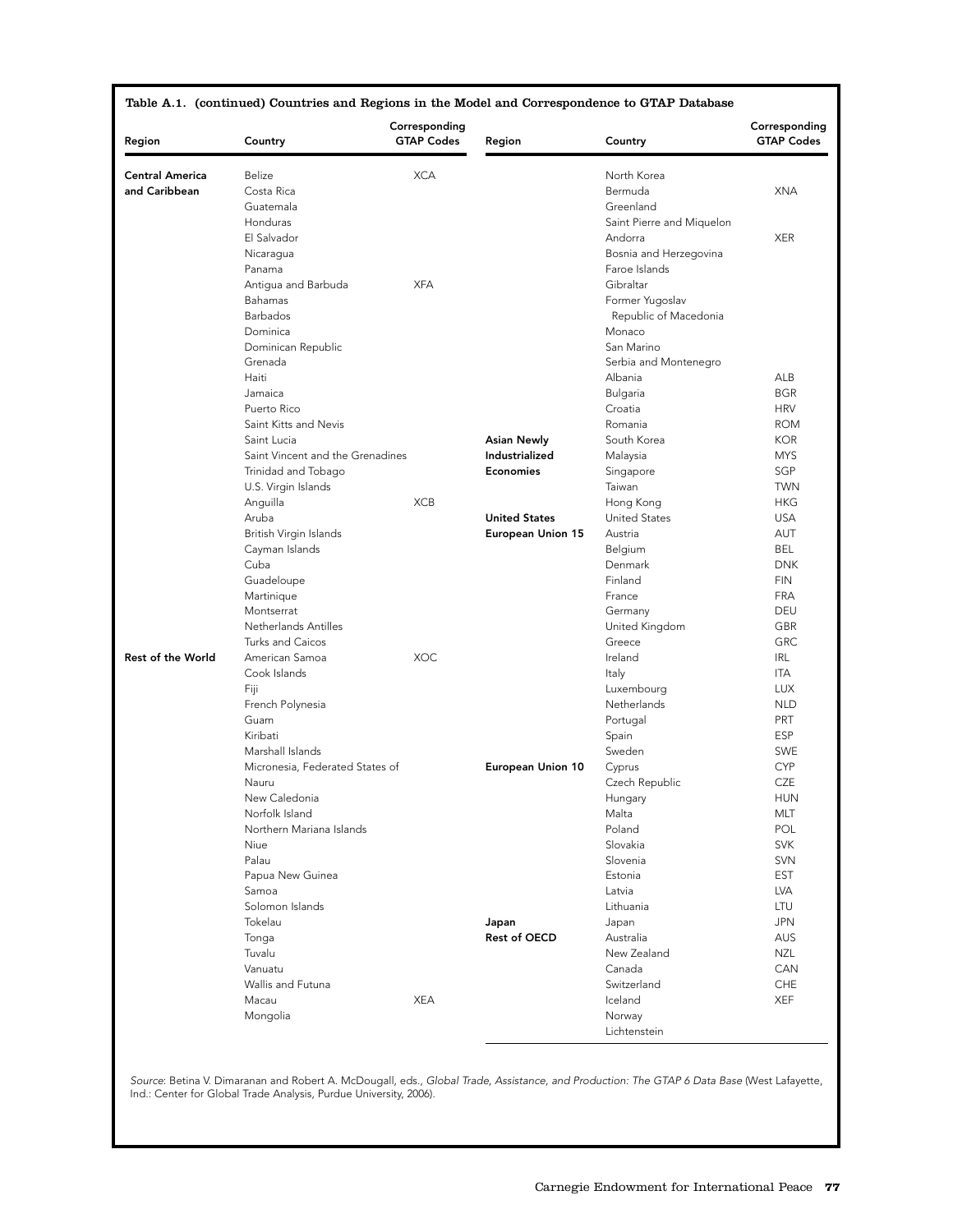| Region                   | Country                          | Corresponding<br><b>GTAP Codes</b> | Region               | Country                   | Corresponding<br><b>GTAP Codes</b> |
|--------------------------|----------------------------------|------------------------------------|----------------------|---------------------------|------------------------------------|
|                          |                                  |                                    |                      |                           |                                    |
| <b>Central America</b>   | <b>Belize</b>                    | <b>XCA</b>                         |                      | North Korea               |                                    |
| and Caribbean            | Costa Rica                       |                                    |                      | Bermuda                   | <b>XNA</b>                         |
|                          | Guatemala                        |                                    |                      | Greenland                 |                                    |
|                          | Honduras                         |                                    |                      | Saint Pierre and Miquelon |                                    |
|                          | El Salvador                      |                                    |                      | Andorra                   | <b>XER</b>                         |
|                          | Nicaragua                        |                                    |                      | Bosnia and Herzegovina    |                                    |
|                          | Panama                           |                                    |                      | Faroe Islands             |                                    |
|                          | Antigua and Barbuda              | <b>XFA</b>                         |                      | Gibraltar                 |                                    |
|                          | <b>Bahamas</b>                   |                                    |                      | Former Yugoslav           |                                    |
|                          | <b>Barbados</b>                  |                                    |                      | Republic of Macedonia     |                                    |
|                          | Dominica                         |                                    |                      | Monaco                    |                                    |
|                          | Dominican Republic               |                                    |                      | San Marino                |                                    |
|                          | Grenada                          |                                    |                      | Serbia and Montenegro     |                                    |
|                          | Haiti                            |                                    |                      | Albania                   | ALB                                |
|                          | Jamaica                          |                                    |                      | Bulgaria                  | <b>BGR</b>                         |
|                          | Puerto Rico                      |                                    |                      | Croatia                   | <b>HRV</b>                         |
|                          | Saint Kitts and Nevis            |                                    |                      | Romania                   | <b>ROM</b>                         |
|                          | Saint Lucia                      |                                    | <b>Asian Newly</b>   | South Korea               | <b>KOR</b>                         |
|                          | Saint Vincent and the Grenadines |                                    | Industrialized       | Malaysia                  | <b>MYS</b>                         |
|                          | Trinidad and Tobago              |                                    | <b>Economies</b>     | Singapore                 | SGP                                |
|                          | U.S. Virgin Islands              |                                    |                      | Taiwan                    | <b>TWN</b>                         |
|                          | Anguilla                         | <b>XCB</b>                         |                      | Hong Kong                 | <b>HKG</b>                         |
|                          | Aruba                            |                                    | <b>United States</b> | <b>United States</b>      | <b>USA</b>                         |
|                          | British Virgin Islands           |                                    | European Union 15    | Austria                   | <b>AUT</b>                         |
|                          | Cayman Islands                   |                                    |                      | Belgium                   | <b>BEL</b>                         |
|                          | Cuba                             |                                    |                      | Denmark                   | <b>DNK</b>                         |
|                          | Guadeloupe                       |                                    |                      | Finland                   | <b>FIN</b>                         |
|                          | Martinique                       |                                    |                      | France                    | <b>FRA</b>                         |
|                          | Montserrat                       |                                    |                      | Germany                   | DEU                                |
|                          | Netherlands Antilles             |                                    |                      | United Kingdom            | GBR                                |
|                          | <b>Turks and Caicos</b>          |                                    |                      | Greece                    | <b>GRC</b>                         |
| <b>Rest of the World</b> | American Samoa                   | <b>XOC</b>                         |                      | Ireland                   | IRL                                |
|                          | Cook Islands                     |                                    |                      | Italy                     | <b>ITA</b>                         |
|                          | Fiji                             |                                    |                      | Luxembourg                | <b>LUX</b>                         |
|                          | French Polynesia                 |                                    |                      | Netherlands               | <b>NLD</b>                         |
|                          | Guam                             |                                    |                      | Portugal                  | <b>PRT</b>                         |
|                          | Kiribati                         |                                    |                      | Spain                     | <b>ESP</b>                         |
|                          | Marshall Islands                 |                                    |                      | Sweden                    | <b>SWE</b>                         |
|                          | Micronesia, Federated States of  |                                    | European Union 10    | Cyprus                    | <b>CYP</b>                         |
|                          | Nauru                            |                                    |                      | Czech Republic            | <b>CZE</b>                         |
|                          | New Caledonia                    |                                    |                      | Hungary                   | <b>HUN</b>                         |
|                          | Norfolk Island                   |                                    |                      | Malta                     | MLT                                |
|                          | Northern Mariana Islands         |                                    |                      | Poland                    | POL                                |
|                          | Niue                             |                                    |                      | Slovakia                  | <b>SVK</b>                         |
|                          | Palau                            |                                    |                      | Slovenia                  | SVN                                |
|                          | Papua New Guinea                 |                                    |                      | Estonia                   | EST                                |
|                          | Samoa                            |                                    |                      | Latvia                    | LVA                                |
|                          | Solomon Islands                  |                                    |                      | Lithuania                 | LTU                                |
|                          | Tokelau                          |                                    | Japan                | Japan                     | <b>JPN</b>                         |
|                          | Tonga                            |                                    | Rest of OECD         | Australia                 | <b>AUS</b>                         |
|                          | Tuvalu                           |                                    |                      | New Zealand               | <b>NZL</b>                         |
|                          | Vanuatu                          |                                    |                      | Canada                    | CAN                                |
|                          | Wallis and Futuna                |                                    |                      | Switzerland               | <b>CHE</b>                         |
|                          | Macau                            | <b>XEA</b>                         |                      | Iceland                   | XEF                                |
|                          | Mongolia                         |                                    |                      | Norway                    |                                    |
|                          |                                  |                                    |                      | Lichtenstein              |                                    |
|                          |                                  |                                    |                      |                           |                                    |

*Source*: Betina V. Dimaranan and Robert A. McDougall, eds., *Global Trade, Assistance, and Production: The GTAP 6 Data Base* (West Lafayette, Ind.: Center for Global Trade Analysis, Purdue University, 2006).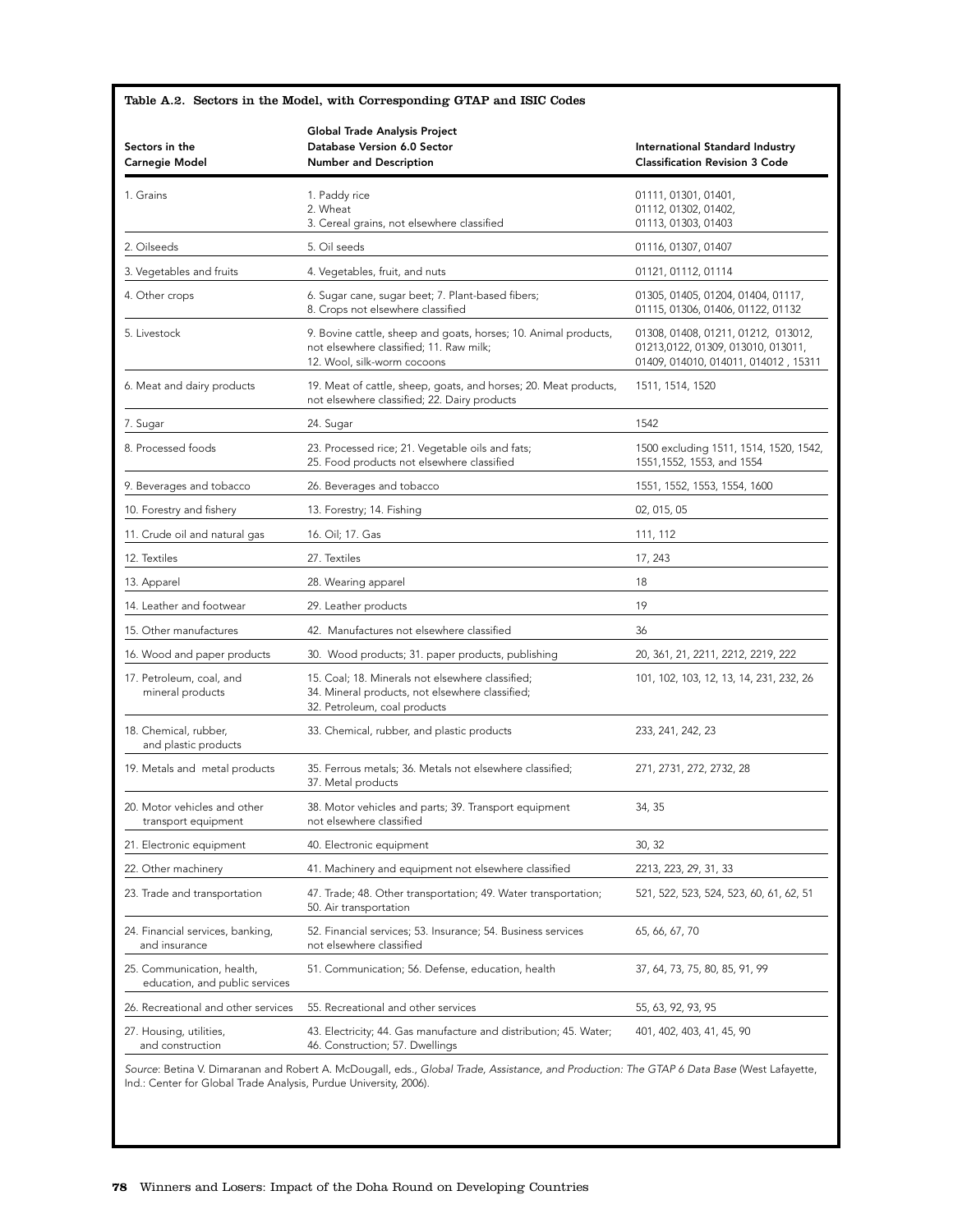|                                                              | Table A.2. Sectors in the Model, with Corresponding GTAP and ISIC Codes                                                                   |                                                                                                                   |
|--------------------------------------------------------------|-------------------------------------------------------------------------------------------------------------------------------------------|-------------------------------------------------------------------------------------------------------------------|
| Sectors in the<br>Carnegie Model                             | Global Trade Analysis Project<br>Database Version 6.0 Sector<br><b>Number and Description</b>                                             | International Standard Industry<br><b>Classification Revision 3 Code</b>                                          |
| 1. Grains                                                    | 1. Paddy rice<br>2. Wheat<br>3. Cereal grains, not elsewhere classified                                                                   | 01111, 01301, 01401,<br>01112, 01302, 01402,<br>01113, 01303, 01403                                               |
| 2. Oilseeds                                                  | 5. Oil seeds                                                                                                                              | 01116, 01307, 01407                                                                                               |
| 3. Vegetables and fruits                                     | 4. Vegetables, fruit, and nuts                                                                                                            | 01121, 01112, 01114                                                                                               |
| 4. Other crops                                               | 6. Sugar cane, sugar beet; 7. Plant-based fibers;<br>8. Crops not elsewhere classified                                                    | 01305, 01405, 01204, 01404, 01117,<br>01115, 01306, 01406, 01122, 01132                                           |
| 5. Livestock                                                 | 9. Bovine cattle, sheep and goats, horses; 10. Animal products,<br>not elsewhere classified; 11. Raw milk;<br>12. Wool, silk-worm cocoons | 01308, 01408, 01211, 01212, 013012,<br>01213,0122, 01309, 013010, 013011,<br>01409, 014010, 014011, 014012, 15311 |
| 6. Meat and dairy products                                   | 19. Meat of cattle, sheep, goats, and horses; 20. Meat products,<br>not elsewhere classified; 22. Dairy products                          | 1511, 1514, 1520                                                                                                  |
| 7. Sugar                                                     | 24. Sugar                                                                                                                                 | 1542                                                                                                              |
| 8. Processed foods                                           | 23. Processed rice; 21. Vegetable oils and fats;<br>25. Food products not elsewhere classified                                            | 1500 excluding 1511, 1514, 1520, 1542,<br>1551, 1552, 1553, and 1554                                              |
| 9. Beverages and tobacco                                     | 26. Beverages and tobacco                                                                                                                 | 1551, 1552, 1553, 1554, 1600                                                                                      |
| 10. Forestry and fishery                                     | 13. Forestry; 14. Fishing                                                                                                                 | 02, 015, 05                                                                                                       |
| 11. Crude oil and natural gas                                | 16. Oil; 17. Gas                                                                                                                          | 111, 112                                                                                                          |
| 12. Textiles                                                 | 27. Textiles                                                                                                                              | 17, 243                                                                                                           |
| 13. Apparel                                                  | 28. Wearing apparel                                                                                                                       | 18                                                                                                                |
| 14. Leather and footwear                                     | 29. Leather products                                                                                                                      | 19                                                                                                                |
| 15. Other manufactures                                       | 42. Manufactures not elsewhere classified                                                                                                 | 36                                                                                                                |
| 16. Wood and paper products                                  | 30. Wood products; 31. paper products, publishing                                                                                         | 20, 361, 21, 2211, 2212, 2219, 222                                                                                |
| 17. Petroleum, coal, and<br>mineral products                 | 15. Coal; 18. Minerals not elsewhere classified;<br>34. Mineral products, not elsewhere classified;<br>32. Petroleum, coal products       | 101, 102, 103, 12, 13, 14, 231, 232, 26                                                                           |
| 18. Chemical, rubber,<br>and plastic products                | 33. Chemical, rubber, and plastic products                                                                                                | 233, 241, 242, 23                                                                                                 |
| 19. Metals and metal products                                | 35. Ferrous metals; 36. Metals not elsewhere classified;<br>37. Metal products                                                            | 271, 2731, 272, 2732, 28                                                                                          |
| 20. Motor vehicles and other<br>transport equipment          | 38. Motor vehicles and parts; 39. Transport equipment<br>not elsewhere classified                                                         | 34, 35                                                                                                            |
| 21. Electronic equipment                                     | 40. Electronic equipment                                                                                                                  | 30, 32                                                                                                            |
| 22. Other machinery                                          | 41. Machinery and equipment not elsewhere classified                                                                                      | 2213, 223, 29, 31, 33                                                                                             |
| 23. Trade and transportation                                 | 47. Trade; 48. Other transportation; 49. Water transportation;<br>50. Air transportation                                                  | 521, 522, 523, 524, 523, 60, 61, 62, 51                                                                           |
| 24. Financial services, banking,<br>and insurance            | 52. Financial services; 53. Insurance; 54. Business services<br>not elsewhere classified                                                  | 65, 66, 67, 70                                                                                                    |
| 25. Communication, health,<br>education, and public services | 51. Communication; 56. Defense, education, health                                                                                         | 37, 64, 73, 75, 80, 85, 91, 99                                                                                    |
| 26. Recreational and other services                          | 55. Recreational and other services                                                                                                       | 55, 63, 92, 93, 95                                                                                                |
| 27. Housing, utilities,<br>and construction                  | 43. Electricity; 44. Gas manufacture and distribution; 45. Water;<br>46. Construction; 57. Dwellings                                      | 401, 402, 403, 41, 45, 90                                                                                         |

*Source*: Betina V. Dimaranan and Robert A. McDougall, eds., *Global Trade, Assistance, and Production: The GTAP 6 Data Base* (West Lafayette, Ind.: Center for Global Trade Analysis, Purdue University, 2006).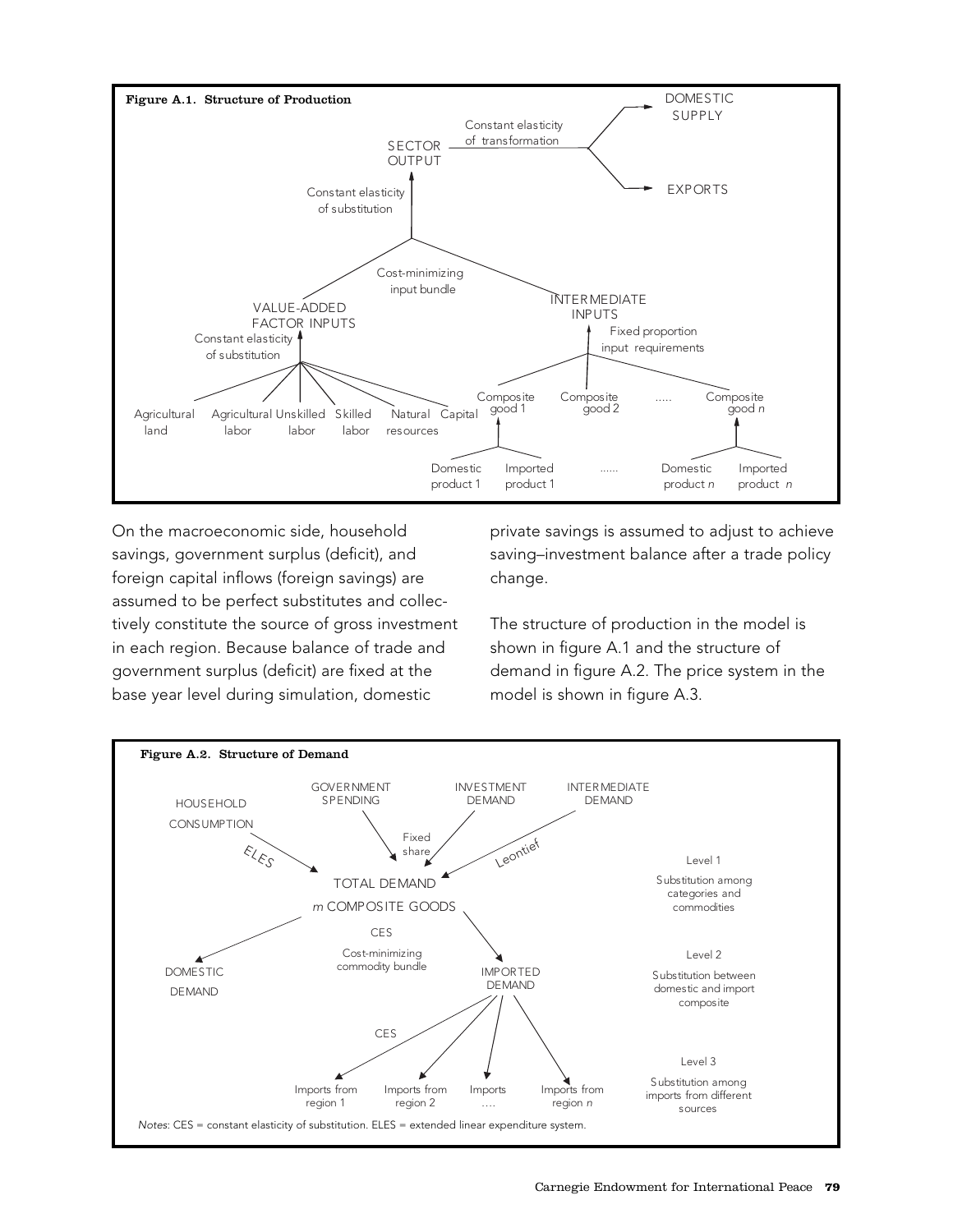

On the macroeconomic side, household savings, government surplus (deficit), and foreign capital inflows (foreign savings) are assumed to be perfect substitutes and collectively constitute the source of gross investment in each region. Because balance of trade and government surplus (deficit) are fixed at the base year level during simulation, domestic

private savings is assumed to adjust to achieve saving–investment balance after a trade policy change.

The structure of production in the model is shown in figure A.1 and the structure of demand in figure A.2. The price system in the model is shown in figure A.3.

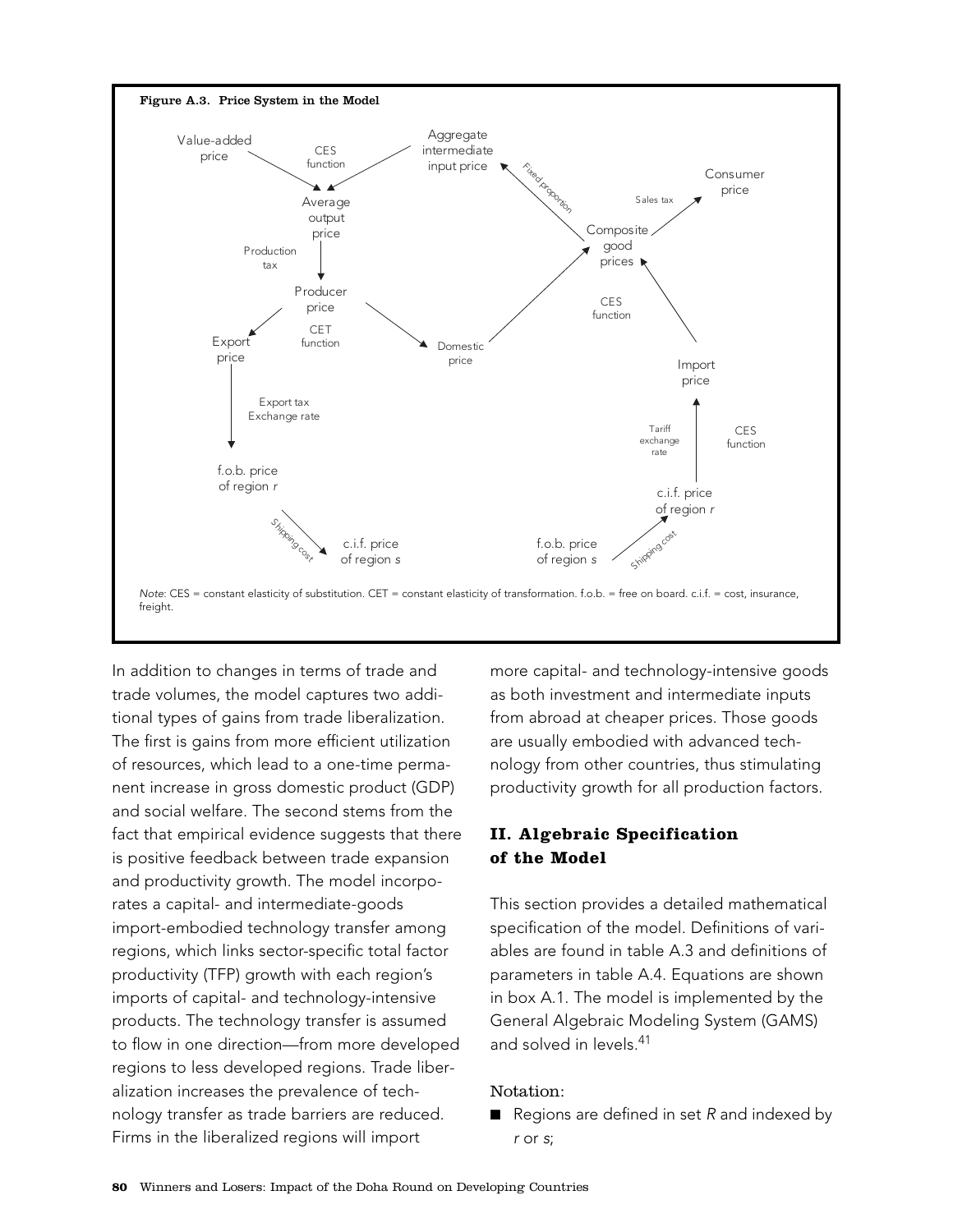

In addition to changes in terms of trade and trade volumes, the model captures two additional types of gains from trade liberalization. The first is gains from more efficient utilization of resources, which lead to a one-time permanent increase in gross domestic product (GDP) and social welfare. The second stems from the fact that empirical evidence suggests that there is positive feedback between trade expansion and productivity growth. The model incorporates a capital- and intermediate-goods import-embodied technology transfer among regions, which links sector-specific total factor productivity (TFP) growth with each region's imports of capital- and technology-intensive products. The technology transfer is assumed to flow in one direction—from more developed regions to less developed regions. Trade liberalization increases the prevalence of technology transfer as trade barriers are reduced. Firms in the liberalized regions will import

more capital- and technology-intensive goods as both investment and intermediate inputs from abroad at cheaper prices. Those goods are usually embodied with advanced technology from other countries, thus stimulating productivity growth for all production factors.

## **II. Algebraic Specification of the Model**

This section provides a detailed mathematical specification of the model. Definitions of variables are found in table A.3 and definitions of parameters in table A.4. Equations are shown in box A.1. The model is implemented by the General Algebraic Modeling System (GAMS) and solved in levels.<sup>41</sup>

#### Notation:

■ Regions are defined in set R and indexed by *r* or *s*;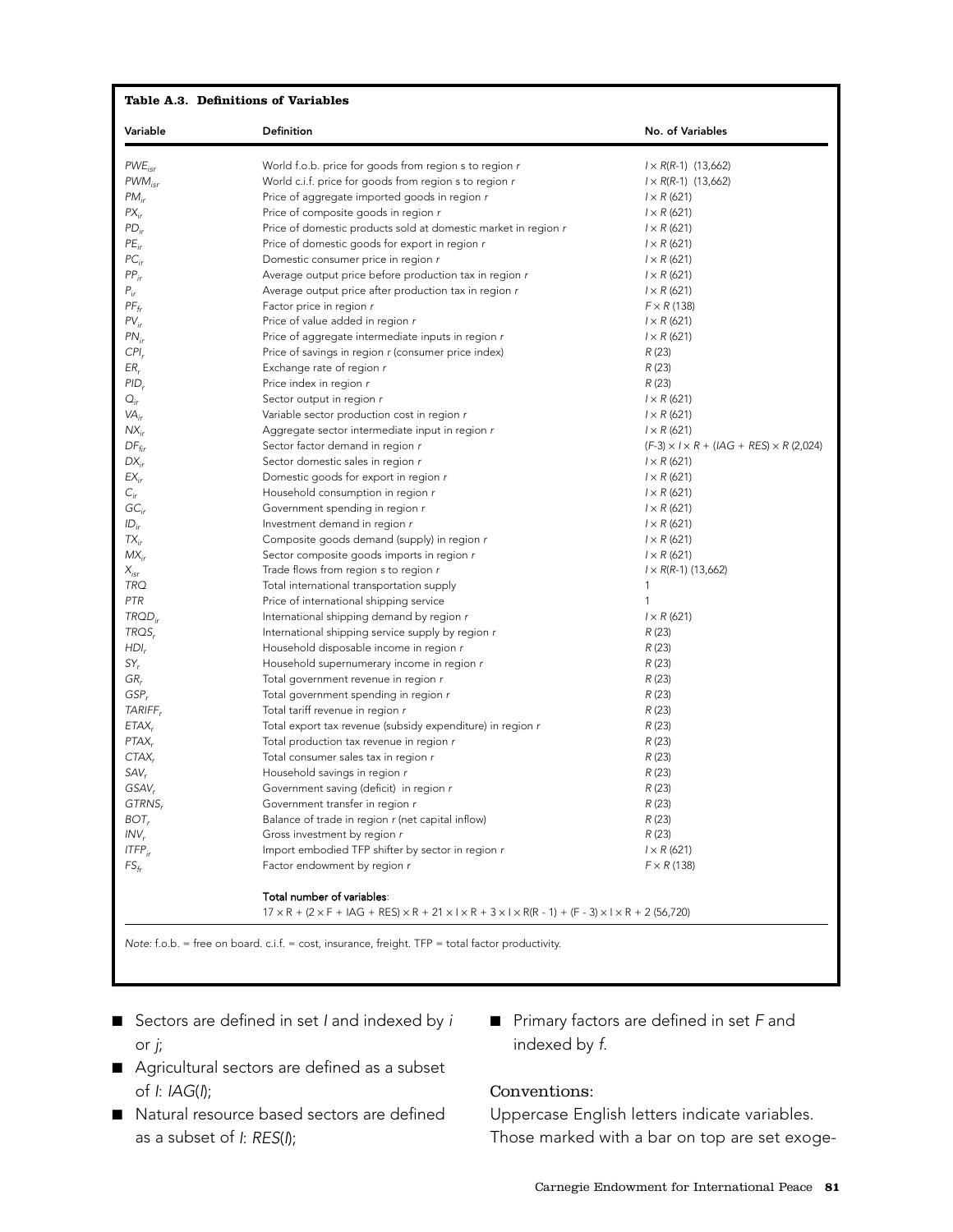#### **Table A.3. Definitions of Variables**

| Variable           | Definition                                                                                                                                     | No. of Variables                                         |
|--------------------|------------------------------------------------------------------------------------------------------------------------------------------------|----------------------------------------------------------|
| $PWE_{isr}$        | World f.o.b. price for goods from region s to region r                                                                                         | $1 \times R(R-1)$ (13,662)                               |
| $PWM_{isr}$        | World c.i.f. price for goods from region s to region r                                                                                         | $1 \times R(R-1)$ (13,662)                               |
| $PM_{ir}$          | Price of aggregate imported goods in region r                                                                                                  | $1 \times R$ (621)                                       |
| $PX_{ir}$          | Price of composite goods in region r                                                                                                           | $1 \times R$ (621)                                       |
| $PD_{ir}$          | Price of domestic products sold at domestic market in region r                                                                                 | $1 \times R$ (621)                                       |
| $PE_{ir}$          | Price of domestic goods for export in region r                                                                                                 | $1 \times R$ (621)                                       |
| $PC_{ir}$          | Domestic consumer price in region r                                                                                                            | $1 \times R$ (621)                                       |
| PP <sub>ir</sub>   | Average output price before production tax in region r                                                                                         | $1 \times R$ (621)                                       |
| $P_{ir}$           | Average output price after production tax in region r                                                                                          | $1 \times R$ (621)                                       |
| $PF_{fr}$          | Factor price in region r                                                                                                                       | $F \times R$ (138)                                       |
| $PV_{ir}$          | Price of value added in region r                                                                                                               | $1 \times R$ (621)                                       |
|                    | Price of aggregate intermediate inputs in region r                                                                                             |                                                          |
| $PN_{ir}$          |                                                                                                                                                | $1 \times R$ (621)                                       |
| CPI,               | Price of savings in region r (consumer price index)                                                                                            | R (23)                                                   |
| $ER_r$             | Exchange rate of region r                                                                                                                      | R (23)                                                   |
| PID <sub>r</sub>   | Price index in region r                                                                                                                        | R (23)                                                   |
| $Q_{ir}$           | Sector output in region r                                                                                                                      | $1 \times R$ (621)                                       |
| VA <sub>ir</sub>   | Variable sector production cost in region r                                                                                                    | $1 \times R$ (621)                                       |
| $NX_{ir}$          | Aggregate sector intermediate input in region r                                                                                                | $1 \times R$ (621)                                       |
| $DF_{\text{fir}}$  | Sector factor demand in region r                                                                                                               | $(F-3) \times I \times R + (IAG + RES) \times R$ (2,024) |
| $DX_{ir}$          | Sector domestic sales in region r                                                                                                              | $1 \times R$ (621)                                       |
| $EX_{ir}$          | Domestic goods for export in region r                                                                                                          | $1 \times R$ (621)                                       |
| $C_{ir}$           | Household consumption in region r                                                                                                              | $1 \times R$ (621)                                       |
| GC <sub>ir</sub>   | Government spending in region r                                                                                                                | $1 \times R$ (621)                                       |
| $ID_{ir}$          | Investment demand in region r                                                                                                                  | $1 \times R$ (621)                                       |
| $TX_{ir}$          | Composite goods demand (supply) in region r                                                                                                    | $1 \times R$ (621)                                       |
| $MX_{ir}$          | Sector composite goods imports in region r                                                                                                     | $1 \times R$ (621)                                       |
| $X_{\text{isr}}$   | Trade flows from region s to region r                                                                                                          | $1 \times R(R-1)$ (13,662)                               |
| <b>TRQ</b>         | Total international transportation supply                                                                                                      | 1                                                        |
| PTR                | Price of international shipping service                                                                                                        | $\mathbf{1}$                                             |
| TROD <sub>ir</sub> | International shipping demand by region r                                                                                                      | $1 \times R$ (621)                                       |
| TRQS,              | International shipping service supply by region r                                                                                              | R (23)                                                   |
| $HDI_r$            | Household disposable income in region r                                                                                                        | R (23)                                                   |
| $SY_r$             | Household supernumerary income in region r                                                                                                     | R (23)                                                   |
| GR,                | Total government revenue in region r                                                                                                           | R (23)                                                   |
| $GSP_r$            | Total government spending in region r                                                                                                          | R (23)                                                   |
| TARIFF,            | Total tariff revenue in region r                                                                                                               | R (23)                                                   |
| $ETAX_r$           | Total export tax revenue (subsidy expenditure) in region r                                                                                     | R (23)                                                   |
| PTAX,              | Total production tax revenue in region r                                                                                                       | R (23)                                                   |
| $CTAX_r$           | Total consumer sales tax in region r                                                                                                           | R (23)                                                   |
| $SAV_r$            | Household savings in region r                                                                                                                  | R (23)                                                   |
| GSAV <sub>r</sub>  | Government saving (deficit) in region r                                                                                                        | R (23)                                                   |
| GTRNS,             | Government transfer in region r                                                                                                                | R (23)                                                   |
| $BOT_r$            | Balance of trade in region r (net capital inflow)                                                                                              | R(23)                                                    |
| $INV_r$            | Gross investment by region r                                                                                                                   | R(23)                                                    |
| ITFP <sub>ir</sub> | Import embodied TFP shifter by sector in region r                                                                                              | $1 \times R$ (621)                                       |
| $FS_{fr}$          | Factor endowment by region r                                                                                                                   | $F \times R$ (138)                                       |
|                    | Total number of variables:                                                                                                                     |                                                          |
|                    | $17 \times R + (2 \times F + IAG + RES) \times R + 21 \times I \times R + 3 \times I \times R(R - 1) + (F - 3) \times I \times R + 2 (56,720)$ |                                                          |

- Sectors are defined in set *I* and indexed by *i* or *j*;
- Agricultural sectors are defined as a subset of *I*: *IAG*(*I*);
- Natural resource based sectors are defined as a subset of *I*: *RES*(*I*);
- Primary factors are defined in set F and indexed by *f*.

## Conventions:

Uppercase English letters indicate variables. Those marked with a bar on top are set exoge-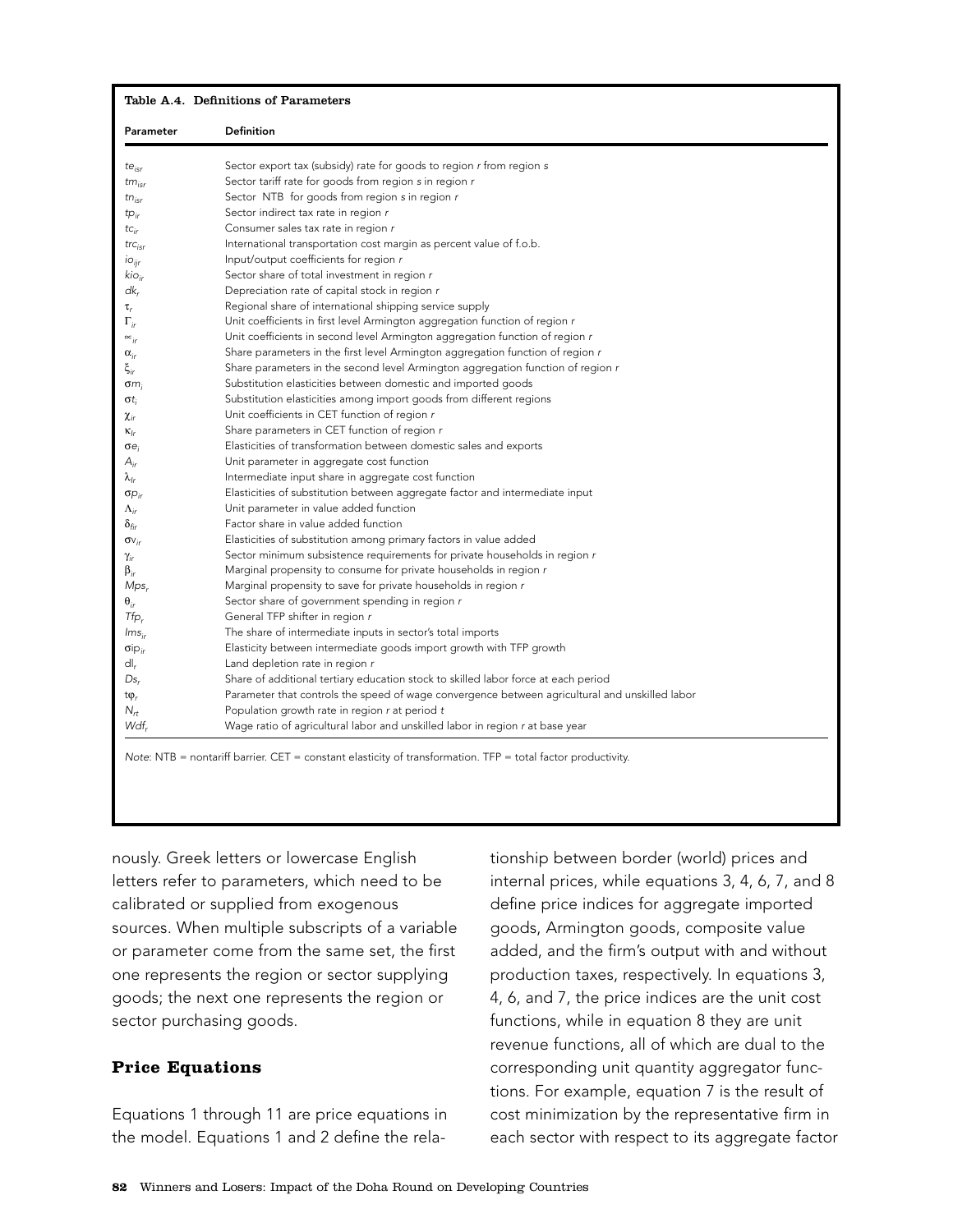#### Table A.4. Definitions of Parameters

| Parameter                 | Definition                                                                                     |
|---------------------------|------------------------------------------------------------------------------------------------|
| $te_{isr}$                | Sector export tax (subsidy) rate for goods to region r from region s                           |
| $tm_{isr}$                | Sector tariff rate for goods from region s in region r                                         |
| $tn_{isr}$                | Sector NTB for goods from region s in region r                                                 |
| $tp_{ir}$                 | Sector indirect tax rate in region r                                                           |
| $tc_{ir}$                 | Consumer sales tax rate in region r                                                            |
| $trc_{isr}$               | International transportation cost margin as percent value of f.o.b.                            |
| $io_{\text{ijr}}$         | Input/output coefficients for region r                                                         |
| kio <sub>ir</sub>         | Sector share of total investment in region r                                                   |
| dk,                       | Depreciation rate of capital stock in region r                                                 |
| $\tau_{r}$                | Regional share of international shipping service supply                                        |
| $\Gamma_{ir}$             | Unit coefficients in first level Armington aggregation function of region r                    |
| $\propto$ $_{ir}$         | Unit coefficients in second level Armington aggregation function of region r                   |
| $\alpha_{ir}$             | Share parameters in the first level Armington aggregation function of region r                 |
| ξir                       | Share parameters in the second level Armington aggregation function of region r                |
| $\sigma m_i$              | Substitution elasticities between domestic and imported goods                                  |
| $\sigma t_i$              | Substitution elasticities among import goods from different regions                            |
| χir                       | Unit coefficients in CET function of region r                                                  |
| $\kappa_{lr}$             | Share parameters in CET function of region r                                                   |
| $\sigma e_i$              | Elasticities of transformation between domestic sales and exports                              |
| $A_{ir}$                  | Unit parameter in aggregate cost function                                                      |
| $\lambda_{lr}$            | Intermediate input share in aggregate cost function                                            |
| $\sigma p_i$              | Elasticities of substitution between aggregate factor and intermediate input                   |
| $\Lambda_{ir}$            | Unit parameter in value added function                                                         |
| $\delta_{\textit{fir}}$   | Factor share in value added function                                                           |
| $\sigma v_{ir}$           | Elasticities of substitution among primary factors in value added                              |
| $\gamma_{ir}$             | Sector minimum subsistence requirements for private households in region r                     |
| $\beta_{ir}$              | Marginal propensity to consume for private households in region r                              |
| $Mps_r$                   | Marginal propensity to save for private households in region r                                 |
| $\theta_{ir}$             | Sector share of government spending in region r                                                |
| Tfp,                      | General TFP shifter in region r                                                                |
| $\mathsf{Ims}_{ir}$       | The share of intermediate inputs in sector's total imports                                     |
| $\sigma$ ip <sub>ir</sub> | Elasticity between intermediate goods import growth with TFP growth                            |
| $dl_r$                    | Land depletion rate in region r                                                                |
| $Ds_r$                    | Share of additional tertiary education stock to skilled labor force at each period             |
| $t\varphi_r$              | Parameter that controls the speed of wage convergence between agricultural and unskilled labor |
| $N_{rt}$                  | Population growth rate in region r at period t                                                 |
| Wdf,                      | Wage ratio of agricultural labor and unskilled labor in region r at base year                  |

*Note*: NTB = nontariff barrier. CET = constant elasticity of transformation. TFP = total factor productivity.

nously. Greek letters or lowercase English letters refer to parameters, which need to be calibrated or supplied from exogenous sources. When multiple subscripts of a variable or parameter come from the same set, the first one represents the region or sector supplying goods; the next one represents the region or sector purchasing goods.

#### **Price Equations**

Equations 1 through 11 are price equations in the model. Equations 1 and 2 define the relationship between border (world) prices and internal prices, while equations 3, 4, 6, 7, and 8 define price indices for aggregate imported goods, Armington goods, composite value added, and the firm's output with and without production taxes, respectively. In equations 3, 4, 6, and 7, the price indices are the unit cost functions, while in equation 8 they are unit revenue functions, all of which are dual to the corresponding unit quantity aggregator functions. For example, equation 7 is the result of cost minimization by the representative firm in each sector with respect to its aggregate factor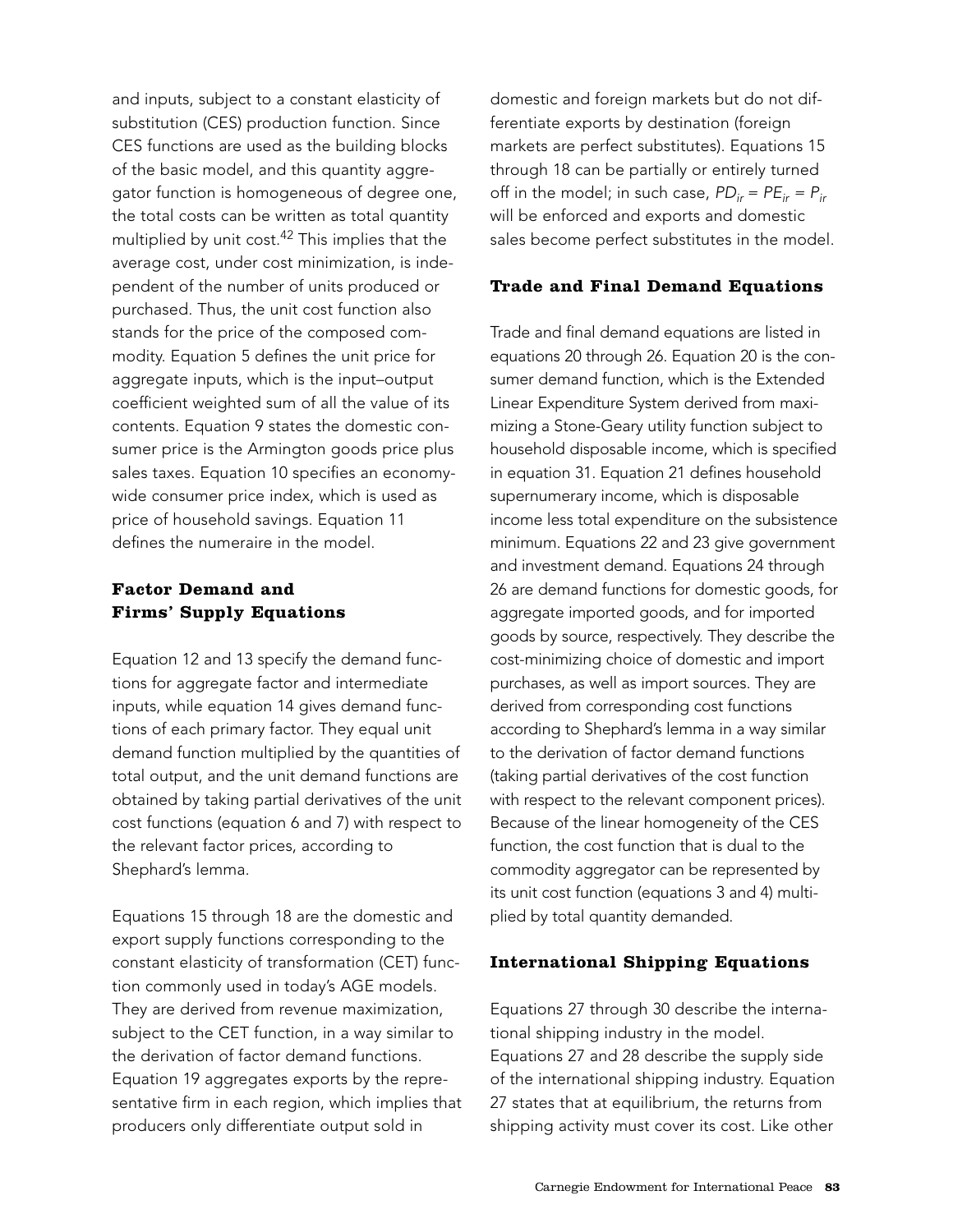and inputs, subject to a constant elasticity of substitution (CES) production function. Since CES functions are used as the building blocks of the basic model, and this quantity aggregator function is homogeneous of degree one, the total costs can be written as total quantity multiplied by unit cost.<sup>42</sup> This implies that the average cost, under cost minimization, is independent of the number of units produced or purchased. Thus, the unit cost function also stands for the price of the composed commodity. Equation 5 defines the unit price for aggregate inputs, which is the input–output coefficient weighted sum of all the value of its contents. Equation 9 states the domestic consumer price is the Armington goods price plus sales taxes. Equation 10 specifies an economywide consumer price index, which is used as price of household savings. Equation 11 defines the numeraire in the model.

## **Factor Demand and Firms' Supply Equations**

Equation 12 and 13 specify the demand functions for aggregate factor and intermediate inputs, while equation 14 gives demand functions of each primary factor. They equal unit demand function multiplied by the quantities of total output, and the unit demand functions are obtained by taking partial derivatives of the unit cost functions (equation 6 and 7) with respect to the relevant factor prices, according to Shephard's lemma.

Equations 15 through 18 are the domestic and export supply functions corresponding to the constant elasticity of transformation (CET) function commonly used in today's AGE models. They are derived from revenue maximization, subject to the CET function, in a way similar to the derivation of factor demand functions. Equation 19 aggregates exports by the representative firm in each region, which implies that producers only differentiate output sold in

domestic and foreign markets but do not differentiate exports by destination (foreign markets are perfect substitutes). Equations 15 through 18 can be partially or entirely turned off in the model; in such case, *PDir = PEir = Pir* will be enforced and exports and domestic sales become perfect substitutes in the model.

### **Trade and Final Demand Equations**

Trade and final demand equations are listed in equations 20 through 26. Equation 20 is the consumer demand function, which is the Extended Linear Expenditure System derived from maximizing a Stone-Geary utility function subject to household disposable income, which is specified in equation 31. Equation 21 defines household supernumerary income, which is disposable income less total expenditure on the subsistence minimum. Equations 22 and 23 give government and investment demand. Equations 24 through 26 are demand functions for domestic goods, for aggregate imported goods, and for imported goods by source, respectively. They describe the cost-minimizing choice of domestic and import purchases, as well as import sources. They are derived from corresponding cost functions according to Shephard's lemma in a way similar to the derivation of factor demand functions (taking partial derivatives of the cost function with respect to the relevant component prices). Because of the linear homogeneity of the CES function, the cost function that is dual to the commodity aggregator can be represented by its unit cost function (equations 3 and 4) multiplied by total quantity demanded.

## **International Shipping Equations**

Equations 27 through 30 describe the international shipping industry in the model. Equations 27 and 28 describe the supply side of the international shipping industry. Equation 27 states that at equilibrium, the returns from shipping activity must cover its cost. Like other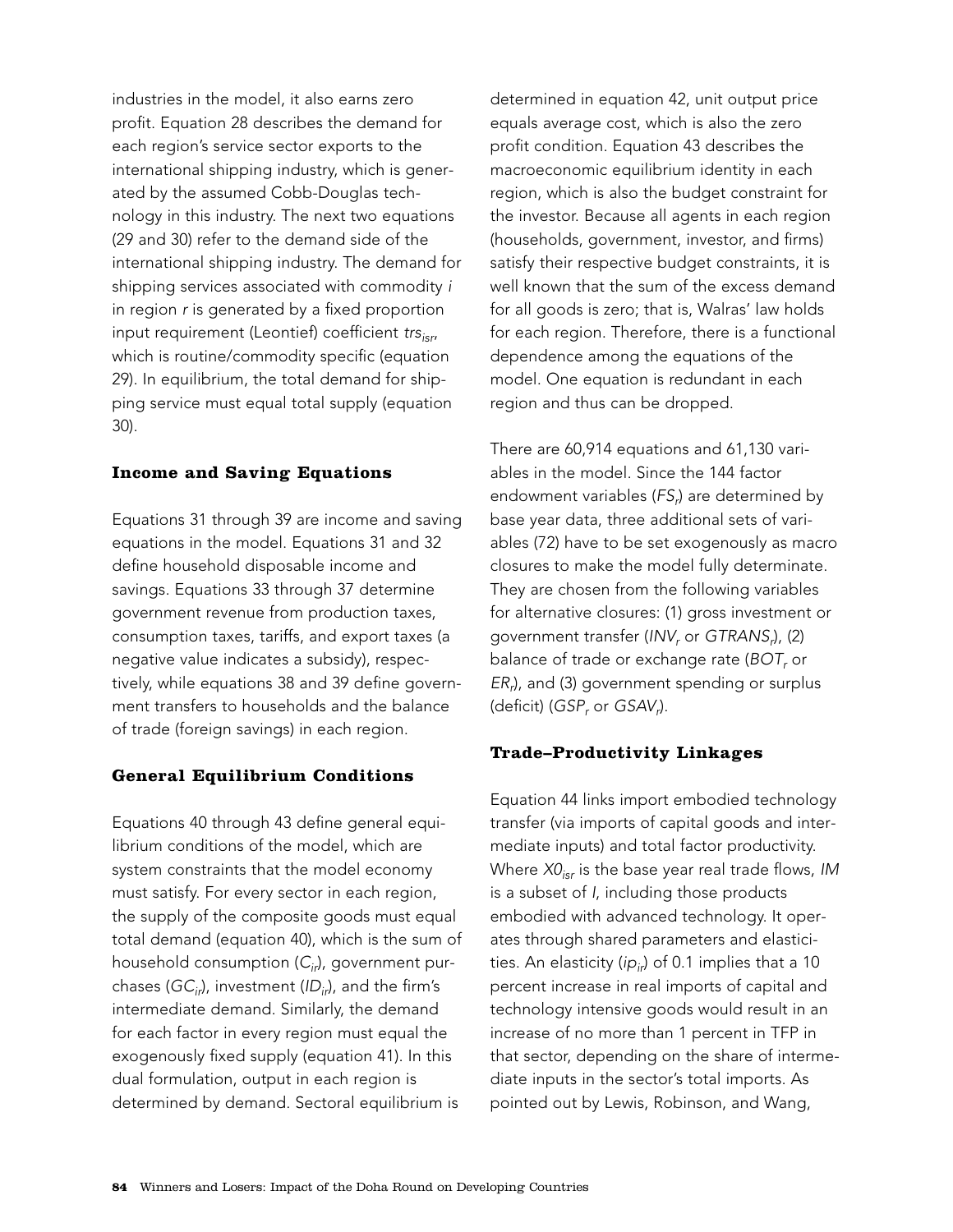industries in the model, it also earns zero profit. Equation 28 describes the demand for each region's service sector exports to the international shipping industry, which is generated by the assumed Cobb-Douglas technology in this industry. The next two equations (29 and 30) refer to the demand side of the international shipping industry. The demand for shipping services associated with commodity *i* in region *r* is generated by a fixed proportion input requirement (Leontief) coefficient *trs<sub>isri</sub>* which is routine/commodity specific (equation 29). In equilibrium, the total demand for shipping service must equal total supply (equation 30).

#### **Income and Saving Equations**

Equations 31 through 39 are income and saving equations in the model. Equations 31 and 32 define household disposable income and savings. Equations 33 through 37 determine government revenue from production taxes, consumption taxes, tariffs, and export taxes (a negative value indicates a subsidy), respectively, while equations 38 and 39 define government transfers to households and the balance of trade (foreign savings) in each region.

#### **General Equilibrium Conditions**

Equations 40 through 43 define general equilibrium conditions of the model, which are system constraints that the model economy must satisfy. For every sector in each region, the supply of the composite goods must equal total demand (equation 40), which is the sum of household consumption (*Cir*), government purchases (*GCir*), investment (*IDir*), and the firm's intermediate demand. Similarly, the demand for each factor in every region must equal the exogenously fixed supply (equation 41). In this dual formulation, output in each region is determined by demand. Sectoral equilibrium is

determined in equation 42, unit output price equals average cost, which is also the zero profit condition. Equation 43 describes the macroeconomic equilibrium identity in each region, which is also the budget constraint for the investor. Because all agents in each region (households, government, investor, and firms) satisfy their respective budget constraints, it is well known that the sum of the excess demand for all goods is zero; that is, Walras' law holds for each region. Therefore, there is a functional dependence among the equations of the model. One equation is redundant in each region and thus can be dropped.

There are 60,914 equations and 61,130 variables in the model. Since the 144 factor endowment variables (FS<sub>r</sub>) are determined by base year data, three additional sets of variables (72) have to be set exogenously as macro closures to make the model fully determinate. They are chosen from the following variables for alternative closures: (1) gross investment or government transfer (*INV<sub>r</sub>* or *GTRANS*,), (2) balance of trade or exchange rate (*BOT<sub>r</sub>* or *ER<sub>r</sub>*), and (3) government spending or surplus (deficit) (GSP<sub>r</sub> or GSAV<sub>r</sub>).

## **Trade–Productivity Linkages**

Equation 44 links import embodied technology transfer (via imports of capital goods and intermediate inputs) and total factor productivity. Where *X0isr* is the base year real trade flows, *IM* is a subset of *I*, including those products embodied with advanced technology. It operates through shared parameters and elasticities. An elasticity (*ipir*) of 0.1 implies that a 10 percent increase in real imports of capital and technology intensive goods would result in an increase of no more than 1 percent in TFP in that sector, depending on the share of intermediate inputs in the sector's total imports. As pointed out by Lewis, Robinson, and Wang,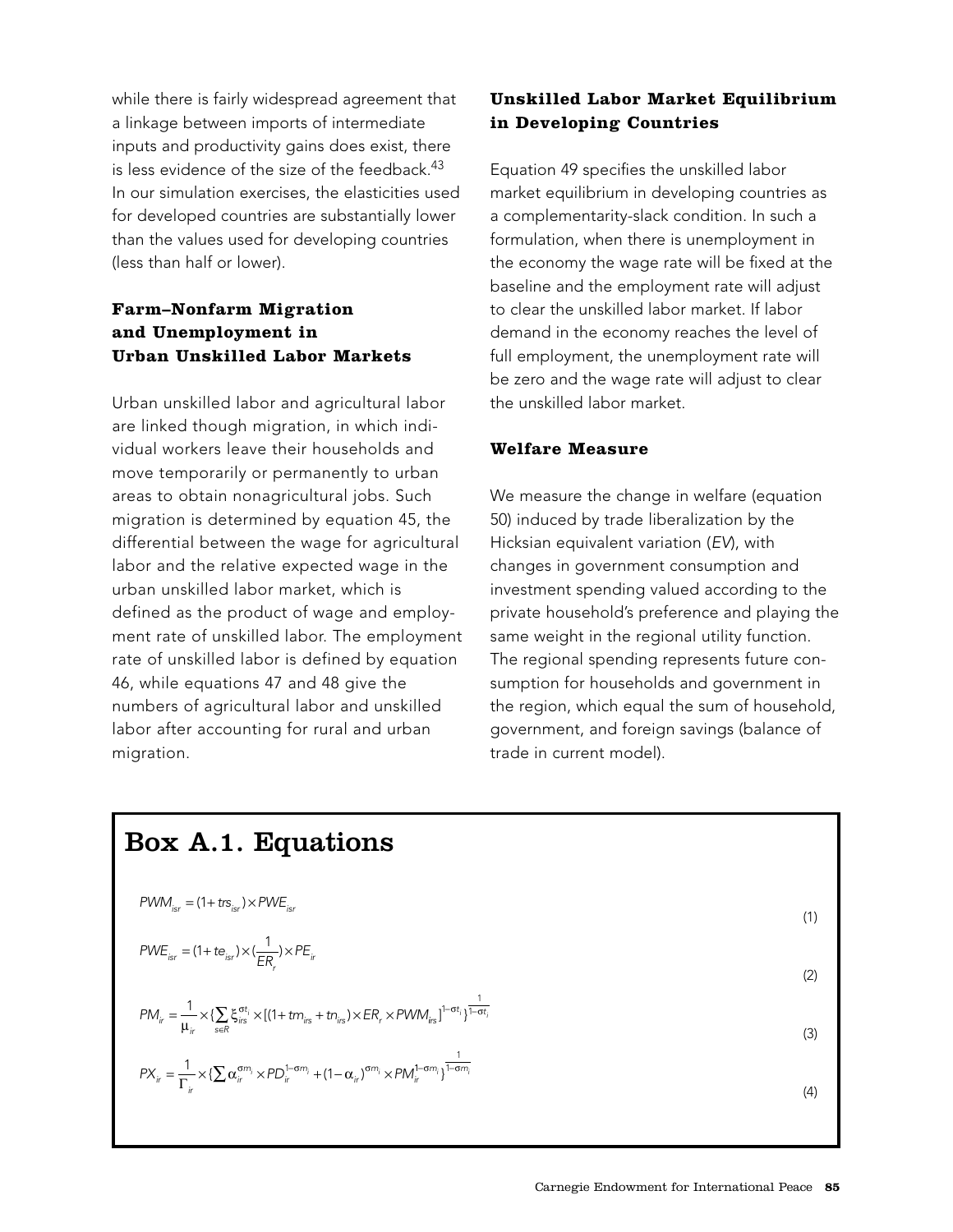while there is fairly widespread agreement that a linkage between imports of intermediate inputs and productivity gains does exist, there is less evidence of the size of the feedback.<sup>43</sup> In our simulation exercises, the elasticities used for developed countries are substantially lower than the values used for developing countries (less than half or lower).

## **Farm–Nonfarm Migration and Unemployment in Urban Unskilled Labor Markets**

Urban unskilled labor and agricultural labor are linked though migration, in which individual workers leave their households and move temporarily or permanently to urban areas to obtain nonagricultural jobs. Such migration is determined by equation 45, the differential between the wage for agricultural labor and the relative expected wage in the urban unskilled labor market, which is defined as the product of wage and employment rate of unskilled labor. The employment rate of unskilled labor is defined by equation 46, while equations 47 and 48 give the numbers of agricultural labor and unskilled labor after accounting for rural and urban migration.

## **Unskilled Labor Market Equilibrium in Developing Countries**

Equation 49 specifies the unskilled labor market equilibrium in developing countries as a complementarity-slack condition. In such a formulation, when there is unemployment in the economy the wage rate will be fixed at the baseline and the employment rate will adjust to clear the unskilled labor market. If labor demand in the economy reaches the level of full employment, the unemployment rate will be zero and the wage rate will adjust to clear the unskilled labor market.

## **Welfare Measure**

We measure the change in welfare (equation 50) induced by trade liberalization by the Hicksian equivalent variation (*EV*), with changes in government consumption and investment spending valued according to the private household's preference and playing the same weight in the regional utility function. The regional spending represents future consumption for households and government in the region, which equal the sum of household, government, and foreign savings (balance of trade in current model).

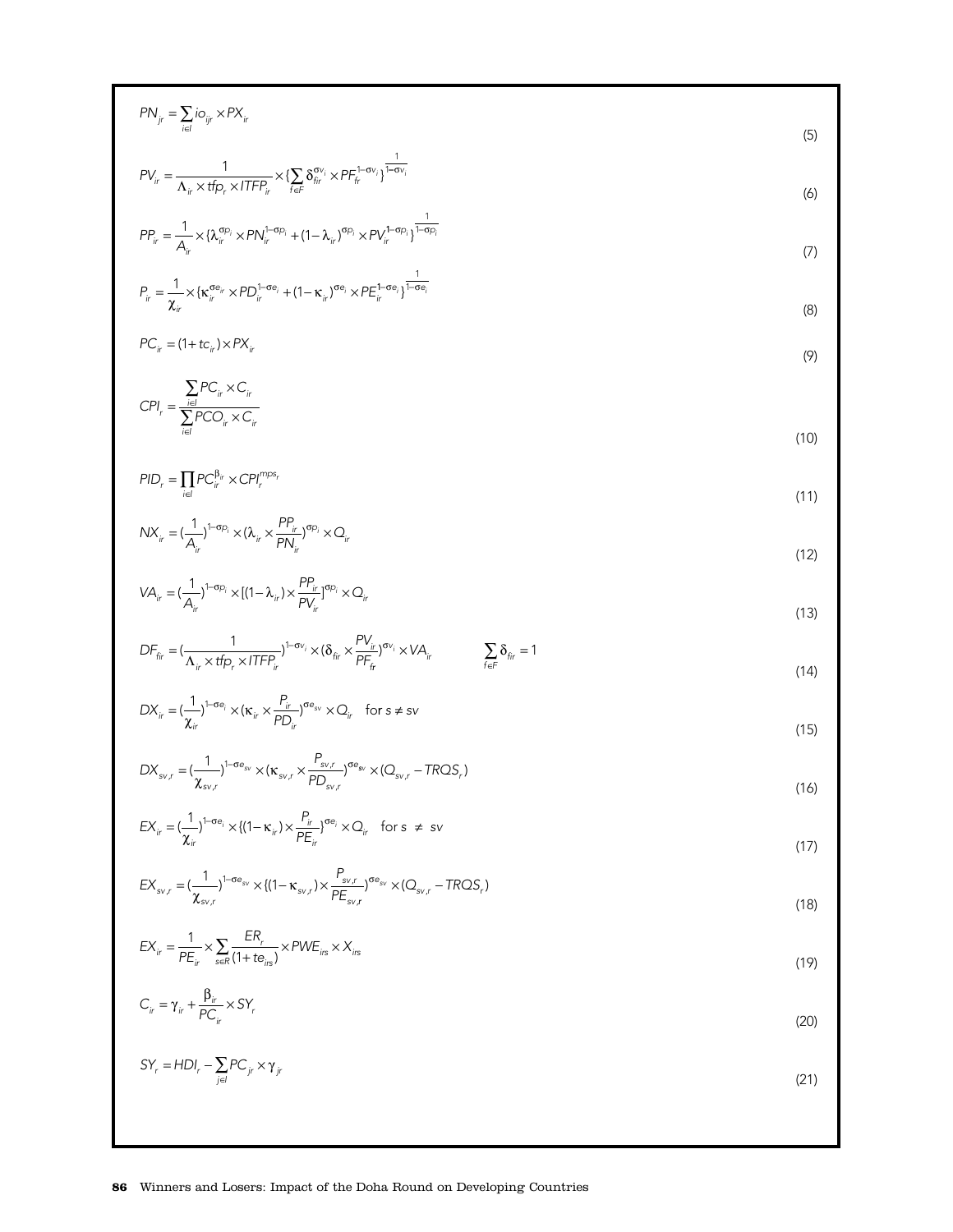$$
PN_{jr} = \sum_{i \in J} i \sigma_{ijr} \times PX_{ir}
$$
\n
$$
PV_{ir} = \frac{1}{\Lambda_{ir} \times tf_{P_r} \times ITFP_{ir}} \times \left\{ \sum_{f \in F} \delta_{fi}^{\sigma_{V_i}} \times PF_{fi}^{-1-\sigma_{V_i}} \right\}^{\frac{1}{1-\sigma_{V_i}}}
$$
\n(6)\n
$$
PP_{ir} = \frac{1}{\Lambda_{ir}} \times \left\{ \lambda_{ir}^{\sigma_{P_i}} \times PN_{ir}^{1-\sigma_{P_i}} + (1-\lambda_{ir})^{\sigma_{P_i}} \times PV_{ir}^{1-\sigma_{P_i}} \right\}^{\frac{1}{1-\sigma_{P_i}}}
$$
\n(7)\n
$$
P_{ir} = \frac{1}{\chi_{ir}} \times \left\{ \kappa_{ir}^{\sigma_{eir}} \times PD_{ir}^{-1-\sigma_{e_i}} + (1-\kappa_{ir})^{\sigma_{e_i}} \times PE_{ir}^{-1-\sigma_{e_i}} \right\}^{\frac{1}{1-\sigma_{e_i}}}
$$
\n(8)\n
$$
PC_{ir} = (1 + tc_{ir}) \times PX_{ir}
$$
\n(9)

$$
PP_{ir} = \frac{1}{A_{ir}} \times {\{\lambda_{ir}^{\sigma p_i} \times PN_{ir}^{1 - \sigma p_i} + (1 - \lambda_{ir})^{\sigma p_i} \times PV_{ir}^{1 - \sigma p_i}\}}^{\frac{1}{1 - \sigma p_i}}
$$
(7)

$$
PP_{ir} = \frac{1}{A_{ir}} \times {\{\lambda_{ir}^{\omega_{F_i}} \times PN_{ir}^{\pi_{C_{F_i}}} + (1 - \lambda_{ir})^{\omega_{F_i}} \times PV_{ir}^{\pi_{C_{F_i}}} \}}^{-\omega_{F_i}} \tag{7}
$$
\n
$$
P_{ir} = \frac{1}{\chi_{ir}} \times {\{\kappa_{ir}^{\omega_{F_i}} \times PD_{ir}^{\pi_{C_{F_i}}} + (1 - \kappa_{ir})^{\sigma_{e_i}} \times PE_{ir}^{\pi_{C_{F_i}}} \}}^{-\frac{1}{1 - \sigma_{e_i}}}
$$
\n
$$
PC_{ir} = (1 + tc_{ir}) \times PX_{ir}
$$
\n
$$
(9)
$$

$$
PC_{ir} = (1 + tc_{ir}) \times PX_{ir}
$$

$$
P_{ir} = \frac{1}{\chi_{ir}} \times \{ \kappa_{ir}^{\sigma_{\theta r}} \times PD_{ir}^{1-\sigma_{\theta r}} + (1 - \kappa_{ir})^{\sigma_{\theta r}} \times PE_{ir}^{1-\sigma_{\theta r}} \}^{\frac{1}{1-\sigma_{\theta r}}}
$$
\n
$$
PC_{ir} = (1 + t c_{ir}) \times PX_{ir}
$$
\n
$$
CP_{i} = \sum_{i \in I} PC_{ir}^{0} \times C_{ir}
$$
\n
$$
CP_{i} = \sum_{i \in I} PC_{ir}^{0} \times CP_{i}^{m_{i}p_{s}}
$$
\n
$$
PID_{r} = \prod_{i \in I} PC_{ir}^{0} \times CP_{i}^{m_{i}p_{s}}
$$
\n
$$
NX_{ir} = (\frac{1}{A_{ir}})^{1-\sigma_{i}p_{s}} \times (\lambda_{ir} \times \frac{PP_{ir}}{PN_{ir}})^{\sigma_{i}p_{s}} \times Q_{ir}
$$
\n
$$
VA_{ir} = (\frac{1}{A_{ir}})^{1-\sigma_{i}p_{s}} \times [(1 - \lambda_{ir}) \times \frac{PP_{ir}}{PV_{ir}})^{\sigma_{i}p_{s}} \times Q_{ir}
$$
\n
$$
DF_{fir} = (\frac{1}{\Lambda_{ir} \times tf_{Pr} \times ITFP_{ir}})^{1-\sigma_{i}p_{s}} \times (\delta_{fir} \times \frac{PV_{ir}}{PF_{ir}})^{\sigma_{ri}} \times VA_{ir}
$$
\n
$$
DX_{ir} = (\frac{1}{\chi_{ir}})^{1-\sigma_{i}q_{s}} \times (\kappa_{ir} \times \frac{P_{ir}}{PD_{ir}})^{\sigma_{i}q_{s}} \times Q_{ir} \quad \text{for } s \neq sv
$$
\n
$$
11 \text{ (14)}
$$

(9)

$$
PID_r = \prod_{i \in I} PC_{ir}^{\beta_{ir}} \times CPl_r^{mps_r}
$$
\n
$$
(11)
$$

$$
PID_{r} = \prod_{i\in I} PC_{ir}^{\beta_{ir}} \times CPI_{r}^{mps_{r}}
$$
\n
$$
NX_{ir} = \left(\frac{1}{A_{ir}}\right)^{1-\sigma p_{i}} \times ( \lambda_{ir} \times \frac{PP_{ir}}{PN_{ir}})^{\sigma p_{i}} \times Q_{ir}
$$
\n
$$
VA_{ir} = \left(\frac{1}{A_{ir}}\right)^{1-\sigma p_{i}} \times \left[ \left(1-\lambda_{ir}\right) \times \frac{PP_{ir}}{PV_{ir}}\right]^{\sigma p_{i}} \times Q_{ir}
$$
\n
$$
DF_{fir} = \left(\frac{1}{\Lambda_{ir} \times tfp_{r} \times ITFP_{ir}}\right)^{1-\sigma v_{i}} \times (\delta_{fir} \times \frac{PV_{ir}}{PF_{fr}})^{\sigma v_{i}} \times VA_{ir}
$$
\n
$$
\sum_{f \in F} \delta_{fir} = 1
$$
\n
$$
DX_{ir} = \left(\frac{1}{\chi_{ir}}\right)^{1-\sigma e_{i}} \times (\kappa_{ir} \times \frac{P_{ir}}{PD_{ir}})^{\sigma e_{sv}} \times Q_{ir} \quad \text{for } s \neq s \vee \qquad \qquad (14)
$$
\n
$$
DX_{sv,r} = \left(\frac{1}{\chi_{sv,r}}\right)^{1-\sigma e_{sv}} \times (\kappa_{sv,r} \times \frac{P_{sv,r}}{PD_{sv,r}})^{\sigma e_{sv}} \times (Q_{sv,r} - TRQS_{r})
$$
\n
$$
EX_{ir} = \left(\frac{1}{\chi_{ir}}\right)^{1-\sigma e_{i}} \times \left\{\left(1-\kappa_{ir}\right) \times \frac{P_{ir}}{PE_{ir}}\right\}^{\sigma e_{i}} \times Q_{ir} \quad \text{for } s \neq s \vee \qquad (17)
$$

$$
VA_{ir} = \left(\frac{1}{A_{ir}}\right)^{1 - \sigma_{P_i}} \times \left[ (1 - \lambda_{ir}) \times \frac{PP_{ir}}{PV_{ir}} \right]^{ \sigma_{P_i}} \times Q_{ir}
$$
\n(13)

$$
DF_{\text{fir}} = \left(\frac{1}{\Lambda_{ir} \times \text{tfp}_r \times ITFP_{ir}}\right)^{1-\sigma_{V_i}} \times \left(\delta_{\text{fir}} \times \frac{PV_{ir}}{PF_{\text{fr}}}\right)^{\sigma_{V_i}} \times VA_{ir} \qquad \sum_{f \in F} \delta_{\text{fir}} = 1 \tag{14}
$$

$$
DX_{ir} = \left(\frac{1}{\chi_{ir}}\right)^{1-\sigma_{e_i}} \times \left(\kappa_{ir} \times \frac{P_{ir}}{PD_{ir}}\right)^{\sigma_{e_{sv}}} \times Q_{ir} \quad \text{for } s \neq sv
$$
\n(15)

$$
DX_{\mathsf{s}v,r} = \left(\frac{1}{\chi_{\mathsf{s}v,r}}\right)^{1-\sigma\mathsf{e}_{\mathsf{s}v}} \times \left(\kappa_{\mathsf{s}v,r} \times \frac{P_{\mathsf{s}v,r}}{PD_{\mathsf{s}v,r}}\right)^{\sigma\mathsf{e}_{\mathsf{s}v}} \times \left(Q_{\mathsf{s}v,r} - TR\Omega S_r\right) \tag{16}
$$

$$
NX_{ir} = \left(\frac{1}{A_{ir}}\right)^{1-\sigma_{P_i}} \times \left(\lambda_{ir} \times \frac{P_{ir}}{PN_{ir}}\right)^{\sigma_{P_i}} \times Q_{ir}
$$
\n
$$
VA_{ir} = \left(\frac{1}{A_{ir}}\right)^{1-\sigma_{P_i}} \times \left[\left(1-\lambda_{ir}\right) \times \frac{P_{ir}}{PV_{ir}}\right]^{\sigma_{P_i}} \times Q_{ir}
$$
\n
$$
DF_{fir} = \left(\frac{1}{\lambda_{ir} \times t f \rho_r \times I T F P_{ir}}\right)^{1-\sigma_{V_i}} \times \left(\delta_{fir} \times \frac{P_{V_{ir}}}{P F_{tr}}\right)^{\sigma_{V_i}} \times VA_{ir}
$$
\n
$$
\sum_{f \in F} \delta_{fir} = 1
$$
\n
$$
DX_{ir} = \left(\frac{1}{\lambda_{ir}}\right)^{1-\sigma_{P_i}} \times \left(\kappa_{ir} \times \frac{P_{ir}}{P D_{ir}}\right)^{\sigma_{P_{SV}}} \times Q_{ir}
$$
\n
$$
for \ s \neq sv
$$
\n
$$
S_{sv,r} = \left(\frac{1}{\lambda_{sv,r}}\right)^{1-\sigma_{P_i}} \times \left(\kappa_{sv,r} \times \frac{P_{sv,r}}{P D_{sv,r}}\right)^{\sigma_{P_{sv}}} \times \left(Q_{sv,r} - T R Q S_r\right)
$$
\n
$$
EX_{ir} = \left(\frac{1}{\lambda_{ir}}\right)^{1-\sigma_{P_i}} \times \left\{\left(1-\kappa_{ir}\right) \times \frac{P_{ir}}{P E_{ir}}\right\}^{\sigma_{P_i}} \times Q_{ir}
$$
\n
$$
for \ s \neq sv
$$
\n
$$
S_{sv,r} = \left(\frac{1}{\lambda_{sv}}\right)^{1-\sigma_{ev}} \times \left\{\left(1-\kappa_{sv,r}\right) \times \frac{P_{sv,r}}{P E_{iv}}\right\}^{\sigma_{P_i}} \times Q_{sv,r} - T R Q S_r\right)
$$
\n
$$
(17)
$$

$$
VA_{ir} = (\frac{1}{A_{ir}})^{1-\sigma_{P_i}} \times [(1-\lambda_{ir}) \times \frac{PP_{ir}}{PV_{ir}}]^{\sigma_{P_i}} \times Q_{ir}
$$
\n
$$
DF_{fir} = (\frac{1}{\lambda_{ir} \times tf_{P_i} \times ITF_{ir}})^{1-\sigma_{V_i}} \times (\delta_{fir} \times \frac{PV_{ir}}{PF_{ir}})^{\sigma_{V_i}} \times VA_{ir}
$$
\n
$$
\sum_{f \in F} \delta_{fir} = 1
$$
\n
$$
DX_{ir} = (\frac{1}{\lambda_{ir}})^{1-\sigma_{P_i}} \times (\kappa_{ir} \times \frac{P_{ir}}{PD_{ir}})^{\sigma_{P_{ir}}} \times Q_{ir}
$$
\n
$$
DX_{sv,r} = (\frac{1}{\lambda_{svr}})^{1-\sigma_{ev}} \times (\kappa_{sv,r} \times \frac{P_{sv,r}}{PD_{svr}})^{\sigma_{ev}} \times (Q_{sv,r} - TROS_{r})
$$
\n
$$
EX_{ir} = (\frac{1}{\lambda_{ir}})^{1-\sigma_{ev}} \times \{(1-\kappa_{ir}) \times \frac{P_{ir}}{PE_{ir}})^{\sigma_{ev}} \times Q_{ir}
$$
\n
$$
EX_{sv} = (\frac{1}{\lambda_{svr}})^{1-\sigma_{ev}} \times \{(1-\kappa_{svr}) \times \frac{P_{svr}}{PE_{svr}})^{\sigma_{ev}} \times Q_{ir}
$$
\n
$$
EX_{sv} = (\frac{1}{\lambda_{svr}})^{1-\sigma_{ev}} \times \{(1-\kappa_{svr}) \times \frac{P_{svr}}{PE_{svr}})^{\sigma_{ev}} \times (Q_{svr} - TROS_{r})
$$
\n
$$
EX_{ir} = \frac{1}{PE_{ir}} \times \sum_{s \in R} \frac{ER_{r}}{(1+te_{irs})} \times PWE_{irs} \times X_{irs}
$$
\n
$$
C_{ir} = \gamma_{ir} + \frac{\beta_{ir}}{PC} \times SY_{r}
$$
\n
$$
17)
$$

$$
EX_{ir} = \frac{1}{PE_{ir}} \times \sum_{s \in R} \frac{ER_r}{(1 + te_{irs})} \times PWE_{irs} \times X_{irs}
$$
\n
$$
C_{ir} = \gamma_{ir} + \frac{\beta_{ir}}{PC} \times SY_r
$$
\n(19)

$$
EX_{ir} = \frac{1}{PE_{ir}} \times \sum_{s \in R} \frac{ER_{r}}{(1 + te_{irs})} \times PWE_{irs} \times X_{irs}
$$
\n
$$
C_{ir} = \gamma_{ir} + \frac{\beta_{ir}}{PC_{ir}} \times SY_{r}
$$
\n
$$
SY_{r} = HDI_{r} - \sum_{j \in I} PC_{jr} \times \gamma_{jr}
$$
\n(21)

$$
SY_r = HDI_r - \sum_{j \in I} PC_{jr} \times \gamma_{jr}
$$
\n(21)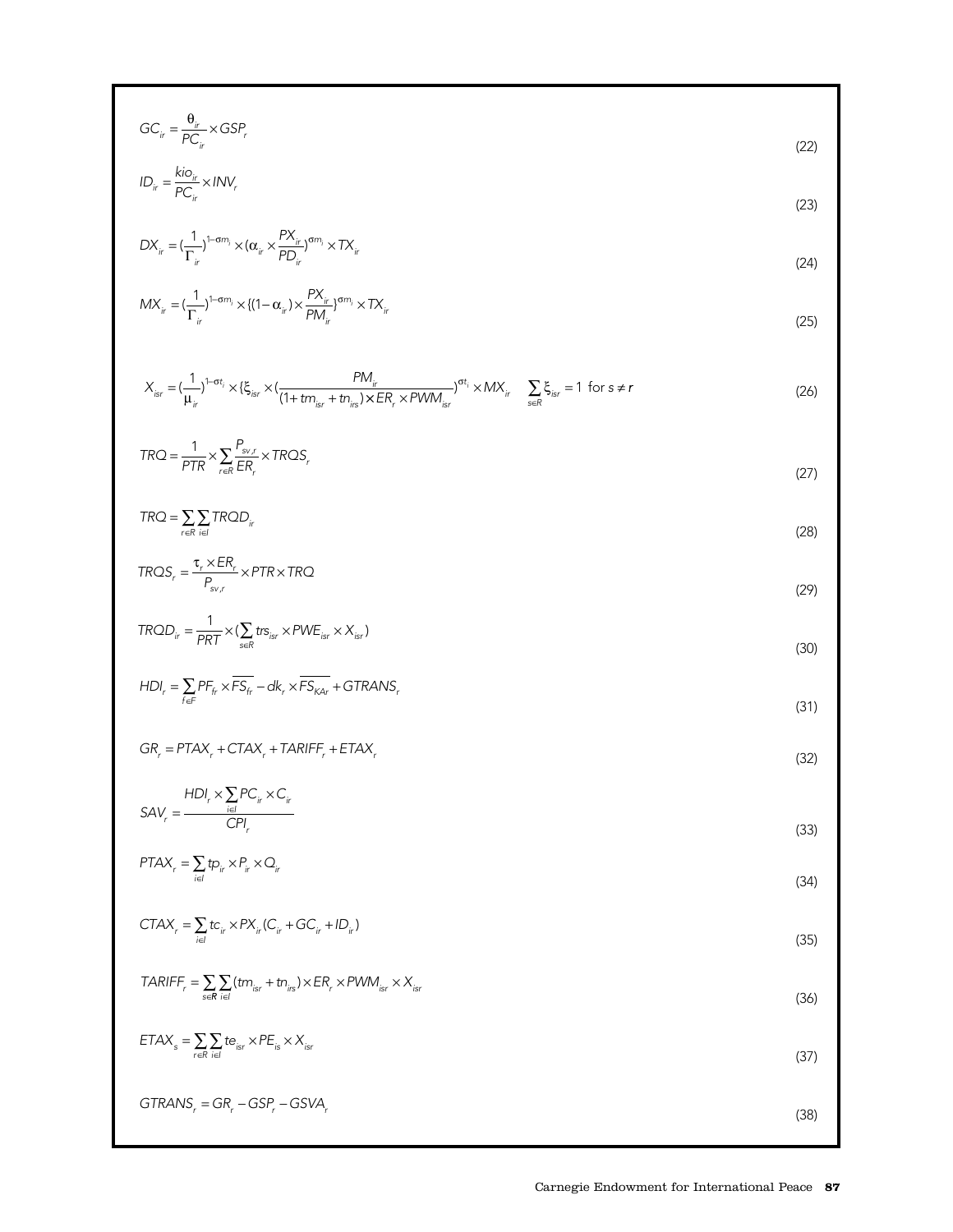$$
GC_{ir} = \frac{\theta_{ir}}{PC_{ir}} \times GSP_r
$$
  

$$
ID_{ir} = \frac{kio_{ir}}{PC} \times INV_r
$$
 (22)

$$
GC_{ir} = \frac{\theta_{ir}}{PC_{ir}} \times GSP_r
$$
  
\n
$$
ID_{ir} = \frac{kio_{ir}}{PC_{ir}} \times INV_r
$$
  
\n
$$
DX_{ir} = (\frac{1}{1})^{1-\sigma m_i} \times (\alpha_{ir} \times \frac{PX_{ir}}{Y})^{\sigma m_i} \times TX
$$
 (23)

$$
GC_{ir} = \frac{\theta_{ir}}{PC_{ir}} \times GSP,
$$
\n
$$
ID_{ir} = \frac{kio_{ir}}{PC_{ir}} \times INV,
$$
\n
$$
DX_{ir} = (\frac{1}{\Gamma_{ir}})^{1-\sigma n_{i}} \times (\alpha_{ir} \times \frac{PX_{ir}}{PD_{ir}})^{\sigma n_{i}} \times TX_{ir}
$$
\n
$$
MX_{ir} = (\frac{1}{\Gamma_{ir}})^{1-\sigma n_{i}} \times ((1-\alpha_{ir}) \times \frac{PX_{ir}}{PM_{ir}})^{\sigma n_{i}} \times TX_{ir}
$$
\n
$$
X_{ar} = (\frac{1}{\mu_{ir}})^{1-\sigma n_{i}} \times (\xi_{sir} \times (\frac{PM_{ir}}{(1+tm_{sr}+tr_{li_{s}}) \times ER_{r} \times PWM_{is}})^{\sigma t_{i}} \times MX_{ir} \sum_{s \in R} \xi_{isr} = 1 \text{ for } s \neq r
$$
\n
$$
TRO = \frac{1}{PTR} \times \sum_{r \in R} \frac{P_{sv,r}}{ER_{r}} \times TROS_{r}
$$
\n
$$
TRO = \sum_{r} TRQD.
$$
\n
$$
(27)
$$

$$
MX_{ir} = \left(\frac{1}{\Gamma_{ir}}\right)^{1-\sigma m_i} \times \left\{ (1-\alpha_{ir}) \times \frac{PX_{ir}}{PM_{ir}} \right\}^{\sigma m_i} \times TX_{ir}
$$
\n(25)

$$
MX_{ir} = \left(\frac{1}{\Gamma_{ir}}\right)^{1-\sigma n_i} \times \left\{\left(1-\alpha_{ir}\right) \times \frac{PX_{ir}}{PM_{ir}}\right\}^{\sigma n_i} \times TX_{ir}
$$
\n
$$
X_{isr} = \left(\frac{1}{\mu_{ir}}\right)^{1-\sigma t_i} \times \left\{\xi_{isr} \times \left(\frac{PM_{ir}}{1+tm_{isr}+tr_{irs}}\right) \times ER_r \times PWM_{isr}}\right)^{\sigma t_i} \times MX_{ir}
$$
\n
$$
\sum_{s \in R} \xi_{isr} = 1 \text{ for } s \neq r
$$
\n
$$
TRQ = \frac{1}{\sigma T P} \times \sum_{s \in R} \frac{P_{sv,r}}{P} \times TRQS_{r}
$$
\n
$$
(26)
$$

$$
X_{isr} = \left(\frac{1}{\mu_{ir}}\right)^{1-\sigma t_i} \times \left(\xi_{isr} \times \left(\frac{PM_{ir}}{(1 + tm_{isr} + tn_{is}) \times ER_r \times PWM_{isr}}\right)^{\sigma t_i} \times MX_{ir} \quad \sum_{s \in R} \xi_{isr} = 1 \text{ for } s \neq r
$$
\n
$$
TRO = \frac{1}{PTR} \times \sum_{r \in R} \frac{P_{svr}}{ER_r} \times TROS_r
$$
\n
$$
TRO = \sum_{r \in R} \sum_{i \in I} TROD_{ir}
$$
\n
$$
TROS_r = \frac{\tau_r \times ER_r}{P_{svr}} \times PTR \times TRO
$$
\n
$$
(28)
$$
\n
$$
TROD_{ir} = \frac{1}{PRT} \times \left(\sum_{s \in R} trs_{isr} \times PWE_{isr} \times X_{isr}\right)
$$
\n
$$
(29)
$$

$$
TRO = \sum_{r \in R} \sum_{i \in I} TROD_{ir}
$$
\n
$$
(28)
$$

$$
TROS_r = \frac{\tau_r \times ER_r}{P_{sv,r}} \times PTR \times TRQ \tag{29}
$$

$$
TRO = \frac{1}{PTR} \times \sum_{r \in R} \frac{P_{s \vee r}}{ER} \times TROS_r
$$
\n
$$
TRO = \sum_{r \in R} \sum_{i \in I} TROD_i
$$
\n
$$
TROS_r = \frac{\tau_r \times ER_r}{P_{s \vee r}} \times PTR \times TRO
$$
\n
$$
TROD_{ir} = \frac{1}{PRT} \times (\sum_{s \in R} tr_{S_{isr}} \times PWE_{isr} \times X_{isr})
$$
\n
$$
HDI_r = \sum_{f \in F} PF_{fr} \times \overline{FS_{fr}} - dk_r \times \overline{FS_{KAr}} + GTRANS_r
$$
\n
$$
GR_r = PTAX_r + CTAX_r + TARIFF_r + ETAX_r
$$
\n
$$
SAV = \frac{HD_r \times \sum_{i \in I} PC_{ir} \times C_{ir}}{1}
$$
\n(32)

$$
HDI_r = \sum_{f \in F} PF_{fr} \times \overline{FS_{fr}} - dk_r \times \overline{FS_{KAr}} + GTRANS_r
$$
\n
$$
GR_r = PTAX_r + CTAX_r + TARIFF_r + ETAX_r
$$
\n
$$
(32)
$$
\n
$$
HDI_r \times \sum PC_{ir} \times C_{ir}
$$
\n
$$
(32)
$$

$$
GRr = PTAXr + CTAXr + TARIFFr + ETAXr
$$
\n(32)

$$
HD_{r} = \sum_{f \in F} PF_{fr} \times FS_{fr} - dk_{r} \times FS_{KAr} + GTRANS_{r}
$$
\n
$$
GR_{r} = PTAX_{r} + CTAX_{r} + TARIFF_{r} + ETAX_{r}
$$
\n
$$
SAV_{r} = \frac{HD_{r} \times \sum_{i \in I} PC_{ir} \times C_{ir}}{CPI_{r}}
$$
\n
$$
PTAX_{r} = \sum_{i \in I} tp_{ir} \times P_{ir} \times Q_{ir}
$$
\n
$$
CTAX_{r} = \sum_{i \in I} tc_{ir} \times PX_{ir} (C_{ir} + GC_{ir} + ID_{ir})
$$
\n
$$
TARIFF_{r} = \sum_{s \in R} \sum_{i \in I} (tm_{isr} + tn_{is}) \times ER_{r} \times PWM_{isr} \times X_{isr}
$$
\n
$$
ETAX_{s} = \sum_{r \in R} \sum_{i \in I} te_{isr} \times PE_{is} \times X_{isr}
$$
\n
$$
(36)
$$

$$
PTAX_{r} = \sum_{i \in I} \mathbf{tp}_{ir} \times P_{ir} \times Q_{ir}
$$
\n(34)

$$
CTAX_{r} = \sum_{i\in I}tc_{ir} \times PX_{ir}(C_{ir} + GC_{ir} + ID_{ir})
$$
\n
$$
TARIFF_{r} = \sum_{s\in R} \sum_{i\in I} (tm_{isr} + tn_{irs}) \times ER_{r} \times PWM_{isr} \times X_{isr}
$$
\n
$$
ETAX_{s} = \sum_{r\in R} \sum_{i\in I} te_{isr} \times PE_{is} \times X_{isr}
$$
\n(36)

$$
TARIF_{r} = \sum_{s \in R} \sum_{i \in I} (tm_{isr} + tn_{is}) \times ER_{r} \times PWM_{isr} \times X_{isr}
$$
\n
$$
(36)
$$

$$
ETAX_s = \sum_{r \in R} \sum_{i \in I} t e_{isr} \times PE_{is} \times X_{isr}
$$
\n(37)

$$
CTAX_{r} = \sum_{i\in I}tc_{ir} \times PX_{ir}(C_{ir} + GC_{ir} + ID_{ir})
$$
\n
$$
TARIFF_{r} = \sum_{s\in R} \sum_{i\in I} (tm_{isr} + tn_{irs}) \times ER_{r} \times PWM_{isr} \times X_{isr}
$$
\n
$$
ETAX_{s} = \sum_{r\in R} \sum_{i\in I} te_{isr} \times PE_{is} \times X_{isr}
$$
\n
$$
(37)
$$
\n
$$
GTRANS_{r} = GR_{r} - GSP_{r} - GSVA_{r}
$$
\n
$$
(38)
$$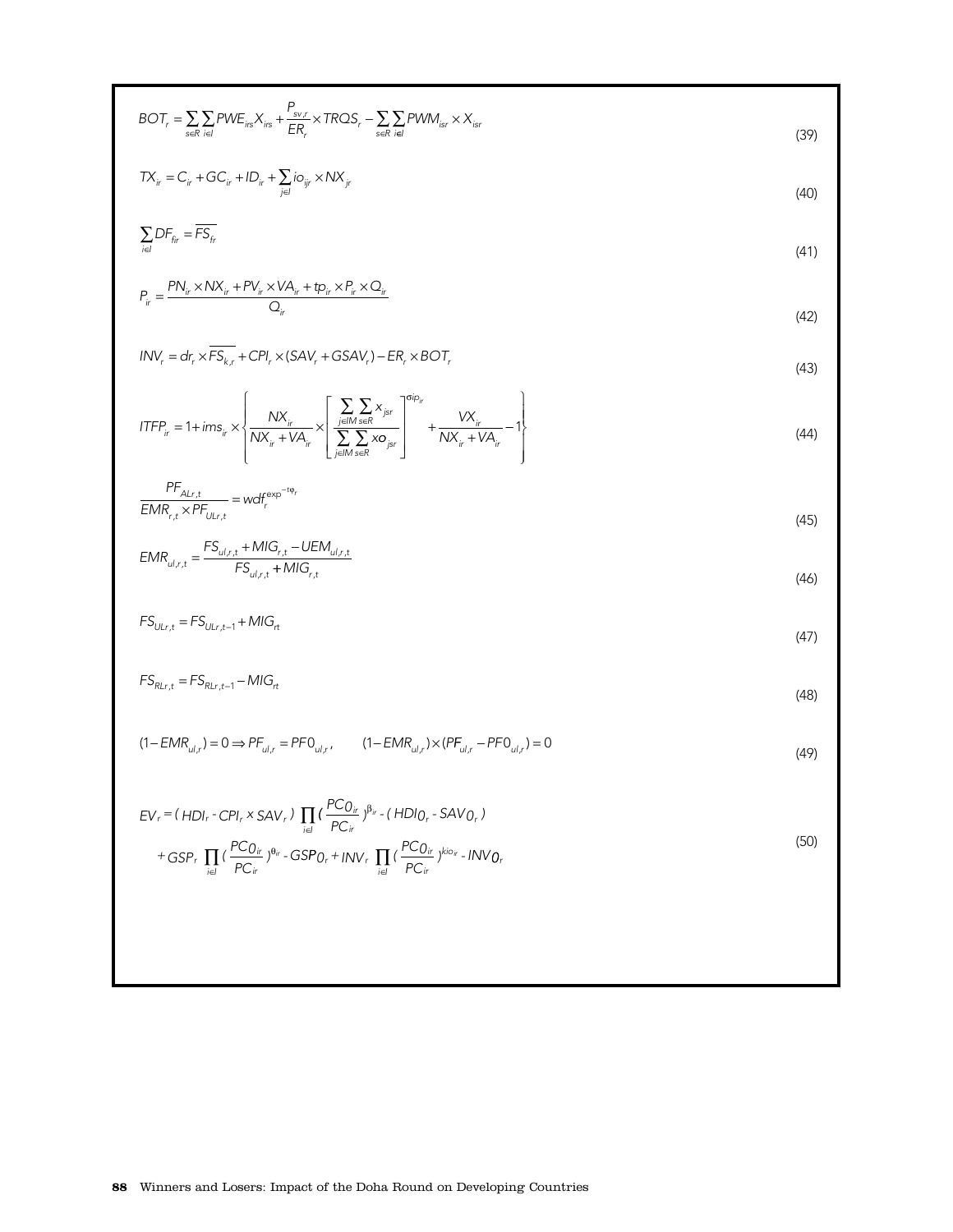$$
BOT_r = \sum_{seR} PWE_{irs}X_{irs} + \frac{P_{sv_r}}{ER_r} \times TROS_r - \sum_{seR} \sum_{tel} PWM_{lsr} \times X_{isr}
$$
\n(39)\n
$$
TX_{ir} = C_{ir} + GC_{ir} + ID_{ir} + \sum_{jel} iO_{ijr} \times NX_{jr}
$$
\n(40)\n
$$
\sum_{tel} DF_{fir} = \overline{FS_{tr}}
$$
\n(41)\n
$$
P_{ir} = \frac{PN_{ir} \times NX_{ir} + PV_{ir} \times VA_{ir} + tp_{ir} \times P_{ir} \times Q_{ir}}{Q_{ir}}
$$
\n(42)\n
$$
INV_r = dr_r \times \overline{FS_{kr}} + CP_r \times (SAV_r + GSAV_r) - ER_r \times BOT_r
$$
\n(43)\n
$$
ITFP_{ir} = 1 + img_{ir} \times \left\{ \frac{NX_r}{NX_r} + VA_{ir} \times \left[ \frac{\sum_{jelM} \sum_{seR} X_{jsr}}{\sum_{jelM} \sum_{seR} XO_{jsr}} \right]^{oip_r} + \frac{VX_{ir}}{NX_{ir} + VA_{ir}} - 1 \right\}
$$
\n
$$
\frac{PF_{ALr,t}}{EMR \times PF_{irr,t}} = wcf_r^{evo_r^{-10}r}
$$
\n(44)

(40)

$$
\sum_{i\in I} DF_{\text{fir}} = \overline{FS}_{\text{fr}}
$$
\n
$$
\tag{41}
$$

$$
P_{ir} = \frac{PN_{ir} \times N X_{ir} + PV_{ir} \times VA_{ir} + tp_{ir} \times P_{ir} \times Q_{ir}}{Q_{ir}}
$$
\n(42)

$$
INVr = drr \times FSk,r + CPIr \times (SAVr + GSAVr) - ERr \times BOTr
$$
\n(43)

$$
TX_{u} = C_{u} + GC_{v} + ID_{u} + \sum_{jel} i\omega_{ij} \times NX_{v}
$$
\n
$$
(40)
$$
\n
$$
\sum_{iel} DF_{iv} = \overline{FS_{h}}
$$
\n
$$
P_{u} = \frac{PN_{u} \times NN_{v} + PV_{u} \times VA_{u} + tp_{u} \times P_{u} \times Q_{v}}{Q_{v}}
$$
\n
$$
(41)
$$
\n
$$
PV_{v} = dr_{v} \times FS_{k,r} + CPI_{v} \times (SAV_{r} + GSAV_{r}) - ER_{r} \times BOT_{r}
$$
\n
$$
(42)
$$
\n
$$
ITFP_{u} = 1 + ims_{u} \times \left\{ \frac{NX_{v}}{NX_{v}} \times \left\{ \sum_{jelM} \sum_{s \in N} X_{jsr} \right\} \right\}^{qSp_{u}}
$$
\n
$$
+ \frac{VX_{v}}{NX_{u}} + VA_{u}
$$
\n
$$
= \frac{PF_{A\cup t}}{EMR_{v,t} \times PF_{U,t,t}} = wdf^{eqv} + mG_{t,t}
$$
\n
$$
EMR_{u,t,t} = \frac{FS_{u,t,t} + MIG_{t,t} - UEM_{u,t,t}}{FS_{u,t,t} + MIG_{t,t}}
$$
\n
$$
= \frac{PSL_{u,t,t} + MIG_{t,t}}{TS_{u,t,t} + MIG_{t,t}}
$$
\n
$$
= rS_{u,t,t-1} + MIG_{u}
$$
\n
$$
(1 - EMR_{u,t}) = 0 \Rightarrow PF_{u,t} = PFO_{u,t}, \quad (1 - EMR_{u,t}) \times (PF_{u,t} - PFO_{u,t}) = 0
$$
\n
$$
EV_{r} = (HDI_{r} \cdot CPI_{r} \times SAV_{r}) \prod_{i \neq l} \left\{ \frac{PCO_{u}}{PC_{u}} y^{\beta_{v}} - (HDO_{r} - SAVO_{r}) \right\}
$$
\n
$$
= \frac{PCO_{u,t}}{CQ_{u,t}} = \frac{PCO_{u,t}}{PCQ_{u,t}}
$$
\n
$$
(50)
$$

$$
\frac{PF_{Alr,t}}{EMR_{r,t} \times PF_{Ulr,t}} = wdf_r^{\exp^{-t\varphi_r}}
$$
\n(45)

$$
\frac{PF_{Alt,t}}{EMR_{r,t} \times PF_{ULr,t}} = wdf_r^{exp^{-t\varphi_r}}
$$
\n
$$
EMR_{ul,r,t} = \frac{FS_{ul,r,t} + MIG_{r,t} - UEM_{ul,r,t}}{FS_{ul,r,t} + MIG_{r,t}}
$$
\n
$$
FS_{ULr,t} = FS_{ULr,t-1} + MIG_t
$$
\n(46)

$$
FS_{ULr,t} = FS_{ULr,t-1} + MIG_{rt}
$$
\n
$$
(47)
$$

$$
FS_{RLr,t} = FS_{RLr,t-1} - MIG_{rt}
$$
\n
$$
(48)
$$

$$
(1 - EMR_{ul,r}) = 0 \Rightarrow PF_{ul,r} = PFO_{ul,r}, \qquad (1 - EMR_{ul,r}) \times (PF_{ul,r} - PFO_{ul,r}) = 0 \tag{49}
$$

$$
EMR_{ul,r,t} = \frac{FS_{ul,r,t} + MIG_{r,t}}{FS_{ul,r,t} + MIG_{r,t}}
$$
\n(46)  
\n
$$
FS_{ul,r,t} = FS_{ul,r,t-1} + MIG_{rt}
$$
\n(47)  
\n
$$
FS_{RLt,t} = FS_{RLt,t-1} - MIG_{rt}
$$
\n(48)  
\n
$$
(1 - EMR_{ul,r}) = 0 \Rightarrow PF_{ul,r} = PFO_{ul,r}, \qquad (1 - EMR_{ul,r}) \times (PF_{ul,r} - PFO_{ul,r}) = 0
$$
\n(49)  
\n
$$
EV_{r} = (HDI_{r} - CPI_{r} \times SAV_{r}) \prod_{i \in I} (\frac{PCO_{li}}{PC_{ir}})^{\beta_{ir}} \cdot (HDI_{O_{r}} - SAVO_{r})
$$
\n
$$
+ GSP_{r} \prod_{i \in I} (\frac{PCO_{ir}}{PC_{ir}})^{\theta_{ir}} \cdot GSPO_{r} + INV_{r} \prod_{i \in I} (\frac{PCO_{li}}{PC_{ir}})^{kio_{ir}} \cdot INVO_{r}
$$
\n(50)

L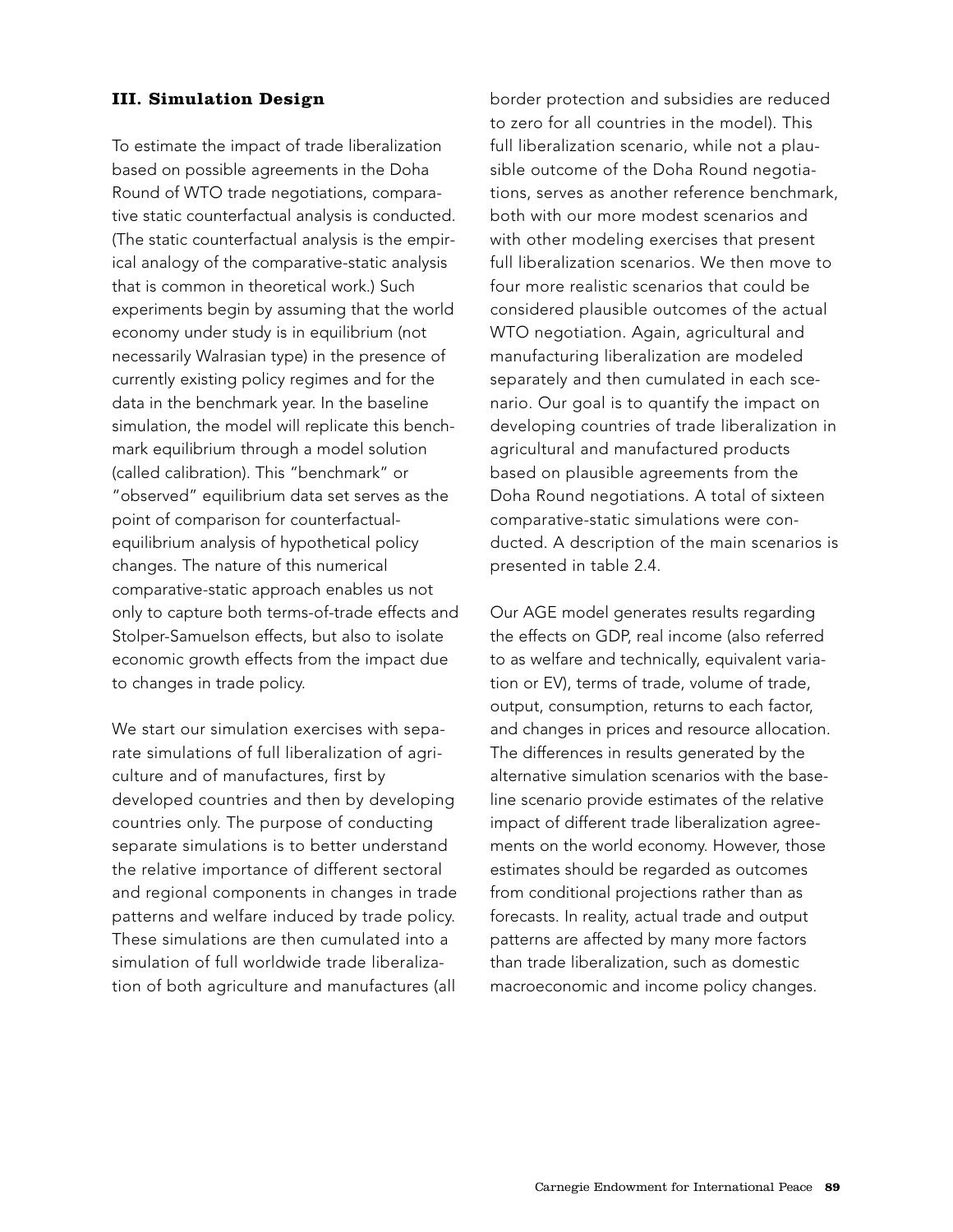### **III. Simulation Design**

To estimate the impact of trade liberalization based on possible agreements in the Doha Round of WTO trade negotiations, comparative static counterfactual analysis is conducted. (The static counterfactual analysis is the empirical analogy of the comparative-static analysis that is common in theoretical work.) Such experiments begin by assuming that the world economy under study is in equilibrium (not necessarily Walrasian type) in the presence of currently existing policy regimes and for the data in the benchmark year. In the baseline simulation, the model will replicate this benchmark equilibrium through a model solution (called calibration). This "benchmark" or "observed" equilibrium data set serves as the point of comparison for counterfactualequilibrium analysis of hypothetical policy changes. The nature of this numerical comparative-static approach enables us not only to capture both terms-of-trade effects and Stolper-Samuelson effects, but also to isolate economic growth effects from the impact due to changes in trade policy.

We start our simulation exercises with separate simulations of full liberalization of agriculture and of manufactures, first by developed countries and then by developing countries only. The purpose of conducting separate simulations is to better understand the relative importance of different sectoral and regional components in changes in trade patterns and welfare induced by trade policy. These simulations are then cumulated into a simulation of full worldwide trade liberalization of both agriculture and manufactures (all border protection and subsidies are reduced to zero for all countries in the model). This full liberalization scenario, while not a plausible outcome of the Doha Round negotiations, serves as another reference benchmark, both with our more modest scenarios and with other modeling exercises that present full liberalization scenarios. We then move to four more realistic scenarios that could be considered plausible outcomes of the actual WTO negotiation. Again, agricultural and manufacturing liberalization are modeled separately and then cumulated in each scenario. Our goal is to quantify the impact on developing countries of trade liberalization in agricultural and manufactured products based on plausible agreements from the Doha Round negotiations. A total of sixteen comparative-static simulations were conducted. A description of the main scenarios is presented in table 2.4.

Our AGE model generates results regarding the effects on GDP, real income (also referred to as welfare and technically, equivalent variation or EV), terms of trade, volume of trade, output, consumption, returns to each factor, and changes in prices and resource allocation. The differences in results generated by the alternative simulation scenarios with the baseline scenario provide estimates of the relative impact of different trade liberalization agreements on the world economy. However, those estimates should be regarded as outcomes from conditional projections rather than as forecasts. In reality, actual trade and output patterns are affected by many more factors than trade liberalization, such as domestic macroeconomic and income policy changes.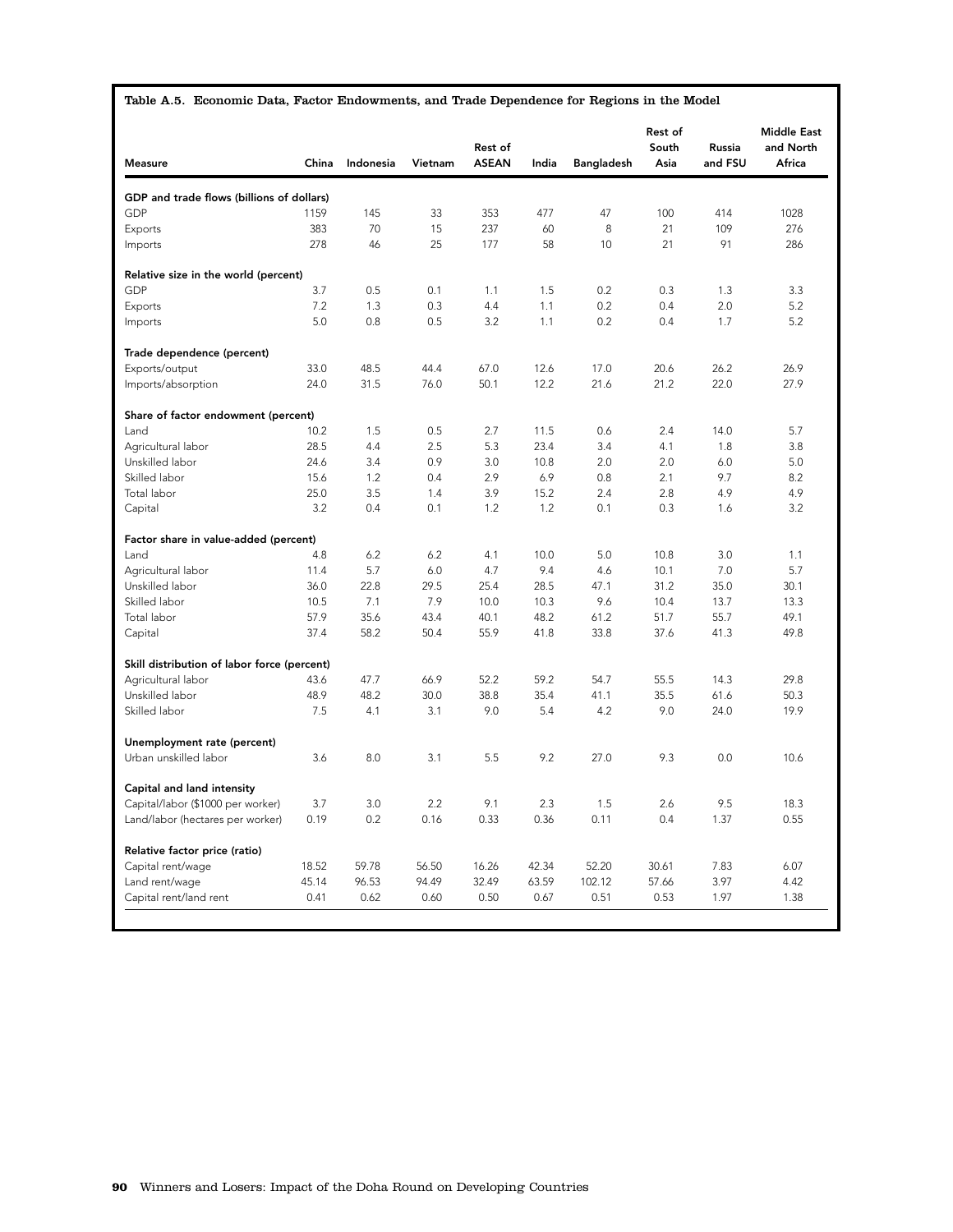| <b>Measure</b>                              | China | Indonesia | Vietnam | Rest of<br><b>ASEAN</b> | India | <b>Bangladesh</b> | Rest of<br>South<br>Asia | Russia<br>and FSU | <b>Middle East</b><br>and North<br>Africa |
|---------------------------------------------|-------|-----------|---------|-------------------------|-------|-------------------|--------------------------|-------------------|-------------------------------------------|
| GDP and trade flows (billions of dollars)   |       |           |         |                         |       |                   |                          |                   |                                           |
| GDP                                         | 1159  | 145       | 33      | 353                     | 477   | 47                | 100                      | 414               | 1028                                      |
| Exports                                     | 383   | 70        | 15      | 237                     | 60    | 8                 | 21                       | 109               | 276                                       |
| Imports                                     | 278   | 46        | 25      | 177                     | 58    | 10                | 21                       | 91                | 286                                       |
| Relative size in the world (percent)        |       |           |         |                         |       |                   |                          |                   |                                           |
| <b>GDP</b>                                  | 3.7   | 0.5       | 0.1     | 1.1                     | 1.5   | 0.2               | 0.3                      | 1.3               | 3.3                                       |
| Exports                                     | 7.2   | 1.3       | 0.3     | 4.4                     | 1.1   | 0.2               | 0.4                      | 2.0               | 5.2                                       |
| Imports                                     | 5.0   | 0.8       | 0.5     | 3.2                     | 1.1   | 0.2               | 0.4                      | 1.7               | 5.2                                       |
| Trade dependence (percent)                  |       |           |         |                         |       |                   |                          |                   |                                           |
| Exports/output                              | 33.0  | 48.5      | 44.4    | 67.0                    | 12.6  | 17.0              | 20.6                     | 26.2              | 26.9                                      |
| Imports/absorption                          | 24.0  | 31.5      | 76.0    | 50.1                    | 12.2  | 21.6              | 21.2                     | 22.0              | 27.9                                      |
| Share of factor endowment (percent)         |       |           |         |                         |       |                   |                          |                   |                                           |
| Land                                        | 10.2  | 1.5       | 0.5     | 2.7                     | 11.5  | 0.6               | 2.4                      | 14.0              | 5.7                                       |
| Agricultural labor                          | 28.5  | 4.4       | 2.5     | 5.3                     | 23.4  | 3.4               | 4.1                      | 1.8               | 3.8                                       |
| Unskilled labor                             | 24.6  | 3.4       | 0.9     | 3.0                     | 10.8  | 2.0               | 2.0                      | 6.0               | 5.0                                       |
| Skilled labor                               | 15.6  | 1.2       | 0.4     | 2.9                     | 6.9   | 0.8               | 2.1                      | 9.7               | 8.2                                       |
| Total labor                                 | 25.0  | 3.5       | 1.4     | 3.9                     | 15.2  | 2.4               | 2.8                      | 4.9               | 4.9                                       |
| Capital                                     | 3.2   | 0.4       | 0.1     | 1.2                     | 1.2   | 0.1               | 0.3                      | 1.6               | 3.2                                       |
| Factor share in value-added (percent)       |       |           |         |                         |       |                   |                          |                   |                                           |
| Land                                        | 4.8   | 6.2       | 6.2     | 4.1                     | 10.0  | 5.0               | 10.8                     | 3.0               | 1.1                                       |
| Agricultural labor                          | 11.4  | 5.7       | 6.0     | 4.7                     | 9.4   | 4.6               | 10.1                     | 7.0               | 5.7                                       |
| Unskilled labor                             | 36.0  | 22.8      | 29.5    | 25.4                    | 28.5  | 47.1              | 31.2                     | 35.0              | 30.1                                      |
| Skilled labor                               | 10.5  | 7.1       | 7.9     | 10.0                    | 10.3  | 9.6               | 10.4                     | 13.7              | 13.3                                      |
| Total labor                                 | 57.9  | 35.6      | 43.4    | 40.1                    | 48.2  | 61.2              | 51.7                     | 55.7              | 49.1                                      |
| Capital                                     | 37.4  | 58.2      | 50.4    | 55.9                    | 41.8  | 33.8              | 37.6                     | 41.3              | 49.8                                      |
| Skill distribution of labor force (percent) |       |           |         |                         |       |                   |                          |                   |                                           |
| Agricultural labor                          | 43.6  | 47.7      | 66.9    | 52.2                    | 59.2  | 54.7              | 55.5                     | 14.3              | 29.8                                      |
| Unskilled labor                             | 48.9  | 48.2      | 30.0    | 38.8                    | 35.4  | 41.1              | 35.5                     | 61.6              | 50.3                                      |
| Skilled labor                               | 7.5   | 4.1       | 3.1     | 9.0                     | 5.4   | 4.2               | 9.0                      | 24.0              | 19.9                                      |
| Unemployment rate (percent)                 |       |           |         |                         |       |                   |                          |                   |                                           |
| Urban unskilled labor                       | 3.6   | 8.0       | 3.1     | 5.5                     | 9.2   | 27.0              | 9.3                      | 0.0               | 10.6                                      |
| Capital and land intensity                  |       |           |         |                         |       |                   |                          |                   |                                           |
| Capital/labor (\$1000 per worker)           | 3.7   | $3.0\,$   | 2.2     | 9.1                     | 2.3   | 1.5               | 2.6                      | 9.5               | 18.3                                      |
| Land/labor (hectares per worker)            | 0.19  | $0.2\,$   | 0.16    | 0.33                    | 0.36  | 0.11              | 0.4                      | 1.37              | 0.55                                      |
| Relative factor price (ratio)               |       |           |         |                         |       |                   |                          |                   |                                           |
| Capital rent/wage                           | 18.52 | 59.78     | 56.50   | 16.26                   | 42.34 | 52.20             | 30.61                    | 7.83              | 6.07                                      |
| Land rent/wage                              | 45.14 | 96.53     | 94.49   | 32.49                   | 63.59 | 102.12            | 57.66                    | 3.97              | 4.42                                      |
| Capital rent/land rent                      | 0.41  | 0.62      | 0.60    | 0.50                    | 0.67  | 0.51              | 0.53                     | 1.97              | 1.38                                      |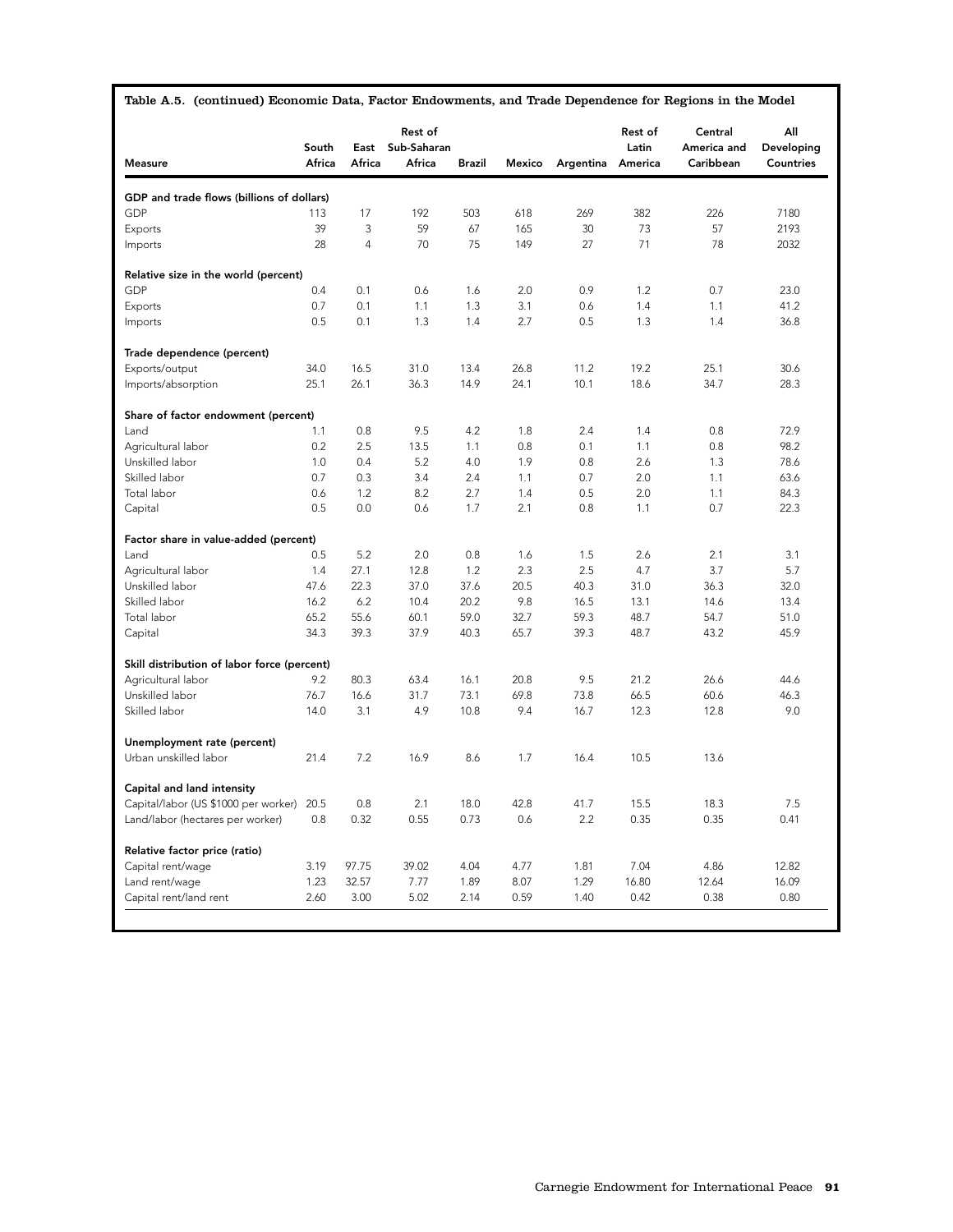| Table A.5. (continued) Economic Data, Factor Endowments, and Trade Dependence for Regions in the Model |        |                |                        |        |        |           |                  |                        |                   |
|--------------------------------------------------------------------------------------------------------|--------|----------------|------------------------|--------|--------|-----------|------------------|------------------------|-------------------|
|                                                                                                        | South  | East           | Rest of<br>Sub-Saharan |        |        |           | Rest of<br>Latin | Central<br>America and | All<br>Developing |
| <b>Measure</b>                                                                                         | Africa | Africa         | Africa                 | Brazil | Mexico | Argentina | America          | Caribbean              | Countries         |
| GDP and trade flows (billions of dollars)                                                              |        |                |                        |        |        |           |                  |                        |                   |
| GDP                                                                                                    | 113    | 17             | 192                    | 503    | 618    | 269       | 382              | 226                    | 7180              |
| Exports                                                                                                | 39     | 3              | 59                     | 67     | 165    | 30        | 73               | 57                     | 2193              |
| Imports                                                                                                | 28     | $\overline{4}$ | 70                     | 75     | 149    | 27        | 71               | 78                     | 2032              |
| Relative size in the world (percent)                                                                   |        |                |                        |        |        |           |                  |                        |                   |
| GDP                                                                                                    | 0.4    | 0.1            | 0.6                    | 1.6    | 2.0    | 0.9       | 1.2              | 0.7                    | 23.0              |
| Exports                                                                                                | 0.7    | 0.1            | 1.1                    | 1.3    | 3.1    | 0.6       | 1.4              | 1.1                    | 41.2              |
| Imports                                                                                                | 0.5    | 0.1            | 1.3                    | 1.4    | 2.7    | 0.5       | 1.3              | 1.4                    | 36.8              |
| Trade dependence (percent)                                                                             |        |                |                        |        |        |           |                  |                        |                   |
| Exports/output                                                                                         | 34.0   | 16.5           | 31.0                   | 13.4   | 26.8   | 11.2      | 19.2             | 25.1                   | 30.6              |
| Imports/absorption                                                                                     | 25.1   | 26.1           | 36.3                   | 14.9   | 24.1   | 10.1      | 18.6             | 34.7                   | 28.3              |
| Share of factor endowment (percent)                                                                    |        |                |                        |        |        |           |                  |                        |                   |
| Land                                                                                                   | 1.1    | 0.8            | 9.5                    | 4.2    | 1.8    | 2.4       | 1.4              | 0.8                    | 72.9              |
| Agricultural labor                                                                                     | 0.2    | 2.5            | 13.5                   | 1.1    | 0.8    | 0.1       | 1.1              | 0.8                    | 98.2              |
| Unskilled labor                                                                                        | 1.0    | 0.4            | 5.2                    | 4.0    | 1.9    | 0.8       | 2.6              | 1.3                    | 78.6              |
| Skilled labor                                                                                          | 0.7    | 0.3            | 3.4                    | 2.4    | 1.1    | 0.7       | 2.0              | 1.1                    | 63.6              |
| Total labor                                                                                            | 0.6    | 1.2            | 8.2                    | 2.7    | 1.4    | 0.5       | 2.0              | 1.1                    | 84.3              |
| Capital                                                                                                | 0.5    | 0.0            | 0.6                    | 1.7    | 2.1    | 0.8       | 1.1              | 0.7                    | 22.3              |
| Factor share in value-added (percent)                                                                  |        |                |                        |        |        |           |                  |                        |                   |
| Land                                                                                                   | 0.5    | 5.2            | 2.0                    | 0.8    | 1.6    | 1.5       | 2.6              | 2.1                    | 3.1               |
| Agricultural labor                                                                                     | 1.4    | 27.1           | 12.8                   | 1.2    | 2.3    | 2.5       | 4.7              | 3.7                    | 5.7               |
| Unskilled labor                                                                                        | 47.6   | 22.3           | 37.0                   | 37.6   | 20.5   | 40.3      | 31.0             | 36.3                   | 32.0              |
| Skilled labor                                                                                          | 16.2   | 6.2            | 10.4                   | 20.2   | 9.8    | 16.5      | 13.1             | 14.6                   | 13.4              |
| Total labor                                                                                            | 65.2   | 55.6           | 60.1                   | 59.0   | 32.7   | 59.3      | 48.7             | 54.7                   | 51.0              |
| Capital                                                                                                | 34.3   | 39.3           | 37.9                   | 40.3   | 65.7   | 39.3      | 48.7             | 43.2                   | 45.9              |
| Skill distribution of labor force (percent)                                                            |        |                |                        |        |        |           |                  |                        |                   |
| Agricultural labor                                                                                     | 9.2    | 80.3           | 63.4                   | 16.1   | 20.8   | 9.5       | 21.2             | 26.6                   | 44.6              |
| Unskilled labor                                                                                        | 76.7   | 16.6           | 31.7                   | 73.1   | 69.8   | 73.8      | 66.5             | 60.6                   | 46.3              |
| Skilled labor                                                                                          | 14.0   | 3.1            | 4.9                    | 10.8   | 9.4    | 16.7      | 12.3             | 12.8                   | 9.0               |
| Unemployment rate (percent)                                                                            |        |                |                        |        |        |           |                  |                        |                   |
| Urban unskilled labor                                                                                  | 21.4   | 7.2            | 16.9                   | 8.6    | 1.7    | 16.4      | 10.5             | 13.6                   |                   |
| Capital and land intensity                                                                             |        |                |                        |        |        |           |                  |                        |                   |
| Capital/labor (US \$1000 per worker) 20.5                                                              |        | 0.8            | 2.1                    | 18.0   | 42.8   | 41.7      | 15.5             | 18.3                   | $7.5\,$           |
| Land/labor (hectares per worker)                                                                       | 0.8    | 0.32           | 0.55                   | 0.73   | 0.6    | $2.2\,$   | 0.35             | 0.35                   | 0.41              |
| Relative factor price (ratio)                                                                          |        |                |                        |        |        |           |                  |                        |                   |
| Capital rent/wage                                                                                      | 3.19   | 97.75          | 39.02                  | 4.04   | 4.77   | 1.81      | 7.04             | 4.86                   | 12.82             |
| Land rent/wage                                                                                         | 1.23   | 32.57          | 7.77                   | 1.89   | 8.07   | 1.29      | 16.80            | 12.64                  | 16.09             |
| Capital rent/land rent                                                                                 | 2.60   | 3.00           | 5.02                   | 2.14   | 0.59   | 1.40      | 0.42             | 0.38                   | 0.80              |
|                                                                                                        |        |                |                        |        |        |           |                  |                        |                   |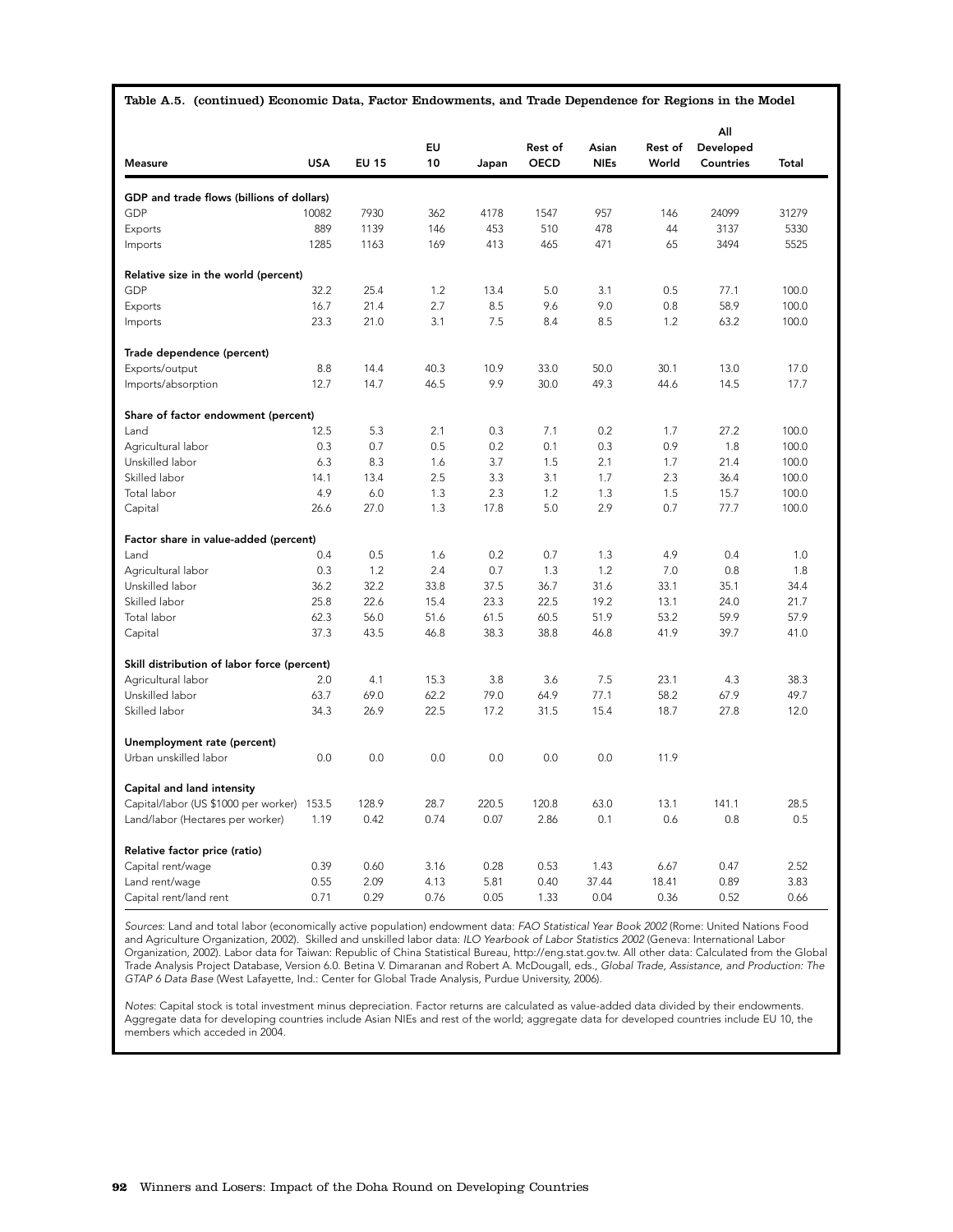| Measure                                                           | <b>USA</b>   | <b>EU 15</b> | EU<br>10     | Japan        | Rest of<br><b>OECD</b> | Asian<br><b>NIEs</b> | Rest of<br>World | All<br>Developed<br>Countries | Total        |
|-------------------------------------------------------------------|--------------|--------------|--------------|--------------|------------------------|----------------------|------------------|-------------------------------|--------------|
| GDP and trade flows (billions of dollars)                         |              |              |              |              |                        |                      |                  |                               |              |
| GDP                                                               | 10082        | 7930         | 362          | 4178         | 1547                   | 957                  | 146              | 24099                         | 31279        |
| Exports                                                           | 889          | 1139         | 146          | 453          | 510                    | 478                  | 44               | 3137                          | 5330         |
| Imports                                                           | 1285         | 1163         | 169          | 413          | 465                    | 471                  | 65               | 3494                          | 5525         |
| Relative size in the world (percent)                              |              |              |              |              |                        |                      |                  |                               |              |
| GDP                                                               | 32.2         | 25.4         | 1.2          | 13.4         | 5.0                    | 3.1                  | 0.5              | 77.1                          | 100.0        |
| Exports                                                           | 16.7         | 21.4         | 2.7          | 8.5          | 9.6                    | 9.0                  | 0.8              | 58.9                          | 100.0        |
| Imports                                                           | 23.3         | 21.0         | 3.1          | 7.5          | 8.4                    | 8.5                  | 1.2              | 63.2                          | 100.0        |
| Trade dependence (percent)                                        |              |              |              |              |                        |                      |                  |                               |              |
| Exports/output                                                    | 8.8          | 14.4         | 40.3         | 10.9         | 33.0                   | 50.0                 | 30.1             | 13.0                          | 17.0         |
| Imports/absorption                                                | 12.7         | 14.7         | 46.5         | 9.9          | 30.0                   | 49.3                 | 44.6             | 14.5                          | 17.7         |
| Share of factor endowment (percent)                               |              |              |              |              |                        |                      |                  |                               |              |
| Land                                                              | 12.5         | 5.3          | 2.1          | 0.3          | 7.1                    | 0.2                  | 1.7              | 27.2                          | 100.0        |
| Agricultural labor                                                | 0.3          | 0.7          | 0.5          | 0.2          | 0.1                    | 0.3                  | 0.9              | 1.8                           | 100.0        |
| Unskilled labor                                                   | 6.3          | 8.3          | 1.6          | 3.7          | 1.5                    | 2.1                  | 1.7              | 21.4                          | 100.0        |
| Skilled labor                                                     | 14.1         | 13.4         | 2.5          | 3.3          | 3.1                    | 1.7                  | 2.3              | 36.4                          | 100.0        |
| Total labor                                                       | 4.9          | 6.0          | 1.3          | 2.3          | 1.2                    | 1.3                  | 1.5              | 15.7                          | 100.0        |
| Capital                                                           | 26.6         | 27.0         | 1.3          | 17.8         | 5.0                    | 2.9                  | 0.7              | 77.7                          | 100.0        |
| Factor share in value-added (percent)                             |              |              |              |              |                        |                      |                  |                               |              |
| Land                                                              | 0.4          | 0.5          | 1.6          | 0.2          | 0.7                    | 1.3                  | 4.9              | 0.4                           | 1.0          |
| Agricultural labor                                                | 0.3          | 1.2          | 2.4          | 0.7          | 1.3                    | 1.2                  | 7.0              | 0.8                           | 1.8          |
| Unskilled labor                                                   | 36.2         | 32.2         | 33.8         | 37.5         | 36.7<br>22.5           | 31.6                 | 33.1             | 35.1                          | 34.4         |
| Skilled labor<br>Total labor                                      | 25.8<br>62.3 | 22.6<br>56.0 | 15.4<br>51.6 | 23.3<br>61.5 | 60.5                   | 19.2<br>51.9         | 13.1<br>53.2     | 24.0<br>59.9                  | 21.7<br>57.9 |
| Capital                                                           | 37.3         | 43.5         | 46.8         | 38.3         | 38.8                   | 46.8                 | 41.9             | 39.7                          | 41.0         |
|                                                                   |              |              |              |              |                        |                      |                  |                               |              |
| Skill distribution of labor force (percent)<br>Agricultural labor | 2.0          | 4.1          | 15.3         | 3.8          | 3.6                    | 7.5                  | 23.1             | 4.3                           | 38.3         |
| Unskilled labor                                                   | 63.7         | 69.0         | 62.2         | 79.0         | 64.9                   | 77.1                 | 58.2             | 67.9                          | 49.7         |
| Skilled labor                                                     | 34.3         | 26.9         | 22.5         | 17.2         | 31.5                   | 15.4                 | 18.7             | 27.8                          | 12.0         |
| Unemployment rate (percent)                                       |              |              |              |              |                        |                      |                  |                               |              |
| Urban unskilled labor                                             | 0.0          | 0.0          | 0.0          | 0.0          | 0.0                    | 0.0                  | 11.9             |                               |              |
| Capital and land intensity                                        |              |              |              |              |                        |                      |                  |                               |              |
| Capital/labor (US \$1000 per worker) 153.5                        |              | 128.9        | 28.7         | 220.5        | 120.8                  | 63.0                 | 13.1             | 141.1                         | 28.5         |
| Land/labor (Hectares per worker)                                  | 1.19         | 0.42         | 0.74         | 0.07         | 2.86                   | 0.1                  | 0.6              | $0.8\,$                       | 0.5          |
| Relative factor price (ratio)                                     |              |              |              |              |                        |                      |                  |                               |              |
| Capital rent/wage                                                 | 0.39         | 0.60         | 3.16         | 0.28         | 0.53                   | 1.43                 | 6.67             | 0.47                          | 2.52         |
| Land rent/wage                                                    | 0.55         | 2.09         | 4.13         | 5.81         | 0.40                   | 37.44                | 18.41            | 0.89                          | 3.83         |
| Capital rent/land rent                                            | 0.71         | 0.29         | 0.76         | 0.05         | 1.33                   | 0.04                 | 0.36             | 0.52                          | 0.66         |

*Sources*: Land and total labor (economically active population) endowment data: *FAO Statistical Year Book 2002* (Rome: United Nations Food and Agriculture Organization, 2002). Skilled and unskilled labor data: *ILO Yearbook of Labor Statistics 2002* (Geneva: International Labor Organization, 2002). Labor data for Taiwan: Republic of China Statistical Bureau, http://eng.stat.gov.tw. All other data: Calculated from the Global Trade Analysis Project Database, Version 6.0. Betina V. Dimaranan and Robert A. McDougall, eds., *Global Trade, Assistance, and Production: The GTAP 6 Data Base* (West Lafayette, Ind.: Center for Global Trade Analysis, Purdue University, 2006).

*Notes*: Capital stock is total investment minus depreciation. Factor returns are calculated as value-added data divided by their endowments. Aggregate data for developing countries include Asian NIEs and rest of the world; aggregate data for developed countries include EU 10, the members which acceded in 2004.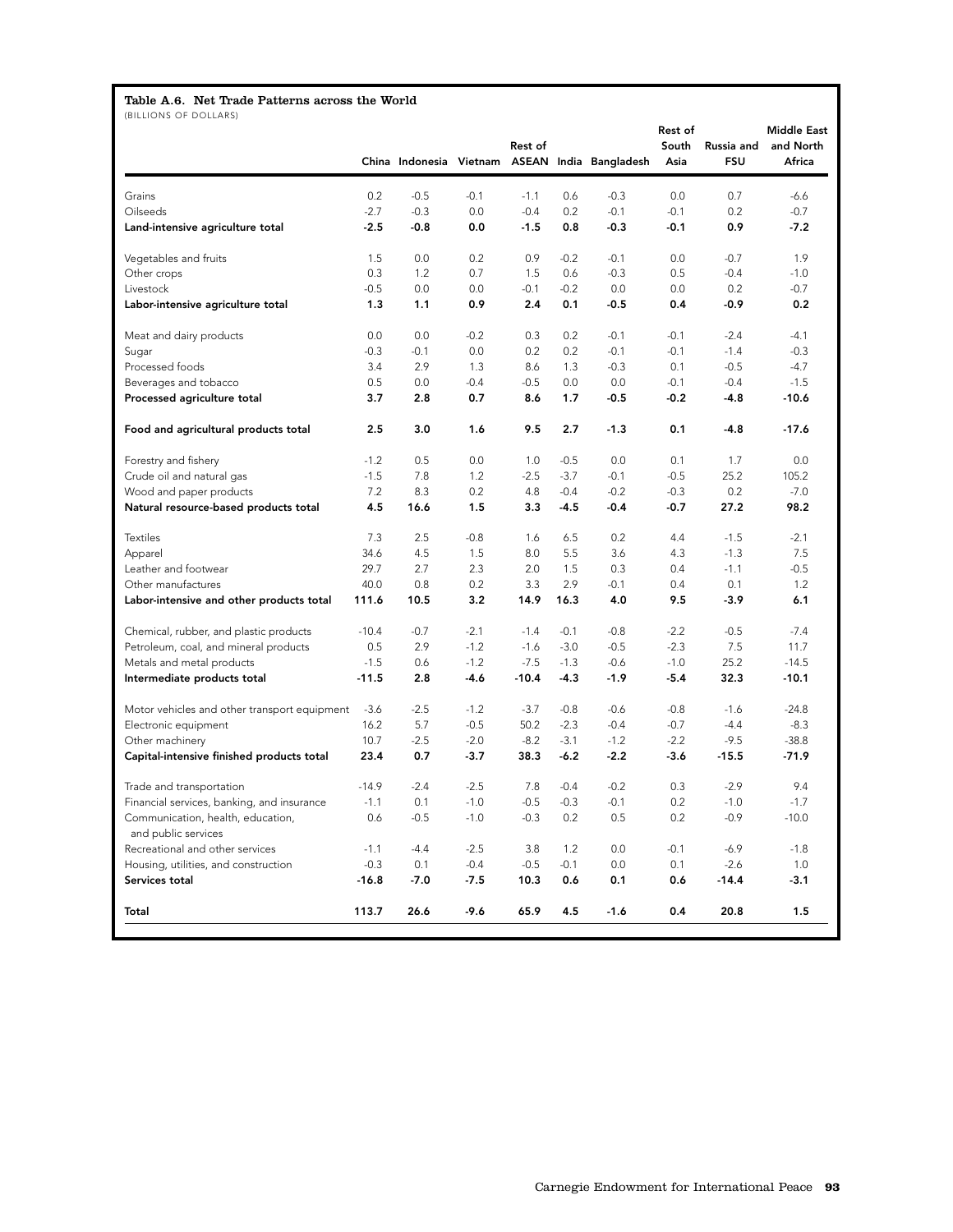#### Table A.6. Net Trade Patterns across the World

(BILLIONS OF DOLLARS)

| (BILLIONS OF DOLLARS)                                        |              |               |                  | Rest of        |                  | China Indonesia Vietnam ASEAN India Bangladesh | Rest of<br>South<br>Asia | Russia and<br><b>FSU</b> | Middle East<br>and North<br>Africa |
|--------------------------------------------------------------|--------------|---------------|------------------|----------------|------------------|------------------------------------------------|--------------------------|--------------------------|------------------------------------|
| Grains                                                       | 0.2          | $-0.5$        | $-0.1$           | $-1.1$         | 0.6              | $-0.3$                                         | 0.0                      | 0.7                      | $-6.6$                             |
| Oilseeds                                                     | $-2.7$       | $-0.3$        | 0.0              | $-0.4$         | 0.2              | $-0.1$                                         | $-0.1$                   | 0.2                      | $-0.7$                             |
| Land-intensive agriculture total                             | $-2.5$       | -0.8          | 0.0              | $-1.5$         | 0.8              | $-0.3$                                         | $-0.1$                   | 0.9                      | $-7.2$                             |
| Vegetables and fruits                                        | 1.5          | 0.0           | 0.2              | 0.9            | $-0.2$           | $-0.1$                                         | 0.0                      | $-0.7$                   | 1.9                                |
| Other crops                                                  | 0.3          | 1.2           | 0.7              | 1.5            | 0.6              | $-0.3$                                         | 0.5                      | $-0.4$                   | $-1.0$                             |
| Livestock                                                    | $-0.5$       | 0.0           | 0.0              | $-0.1$         | $-0.2$           | 0.0                                            | 0.0                      | 0.2                      | $-0.7$                             |
| Labor-intensive agriculture total                            | 1.3          | 1.1           | 0.9              | 2.4            | 0.1              | $-0.5$                                         | 0.4                      | $-0.9$                   | 0.2                                |
| Meat and dairy products                                      | 0.0          | 0.0           | $-0.2$           | 0.3            | 0.2              | $-0.1$                                         | $-0.1$                   | $-2.4$                   | $-4.1$                             |
| Sugar                                                        | $-0.3$       | $-0.1$        | 0.0              | 0.2            | 0.2              | $-0.1$                                         | $-0.1$                   | $-1.4$                   | $-0.3$                             |
| Processed foods                                              | 3.4          | 2.9           | 1.3              | 8.6            | 1.3              | $-0.3$                                         | 0.1                      | $-0.5$                   | $-4.7$                             |
| Beverages and tobacco                                        | 0.5          | 0.0           | $-0.4$           | $-0.5$         | 0.0              | 0.0                                            | $-0.1$                   | $-0.4$                   | $-1.5$                             |
| Processed agriculture total                                  | 3.7          | 2.8           | 0.7              | 8.6            | 1.7              | $-0.5$                                         | $-0.2$                   | $-4.8$                   | $-10.6$                            |
| Food and agricultural products total                         | 2.5          | 3.0           | 1.6              | 9.5            | 2.7              | $-1.3$                                         | 0.1                      | -4.8                     | $-17.6$                            |
| Forestry and fishery                                         | $-1.2$       | 0.5           | 0.0              | 1.0            | $-0.5$           | 0.0                                            | 0.1                      | 1.7                      | 0.0                                |
| Crude oil and natural gas                                    | $-1.5$       | 7.8           | 1.2              | $-2.5$         | $-3.7$           | $-0.1$                                         | $-0.5$                   | 25.2                     | 105.2                              |
| Wood and paper products                                      | 7.2          | 8.3           | 0.2              | 4.8            | $-0.4$           | $-0.2$                                         | $-0.3$                   | 0.2                      | $-7.0$                             |
| Natural resource-based products total                        | 4.5          | 16.6          | 1.5              | 3.3            | $-4.5$           | -0.4                                           | $-0.7$                   | 27.2                     | 98.2                               |
| <b>Textiles</b>                                              | 7.3          | 2.5           | $-0.8$           | 1.6            | 6.5              | 0.2                                            | 4.4                      | $-1.5$                   | $-2.1$                             |
| Apparel                                                      | 34.6         | 4.5           | 1.5              | 8.0            | 5.5              | 3.6                                            | 4.3                      | $-1.3$                   | 7.5                                |
| Leather and footwear                                         | 29.7         | 2.7           | 2.3              | 2.0            | 1.5              | 0.3                                            | 0.4                      | $-1.1$                   | $-0.5$                             |
| Other manufactures                                           | 40.0         | 0.8           | 0.2              | 3.3            | 2.9              | $-0.1$                                         | 0.4                      | 0.1                      | 1.2                                |
| Labor-intensive and other products total                     | 111.6        | 10.5          | 3.2              | 14.9           | 16.3             | 4.0                                            | 9.5                      | $-3.9$                   | 6.1                                |
| Chemical, rubber, and plastic products                       | $-10.4$      | $-0.7$        | $-2.1$           | $-1.4$         | $-0.1$           | $-0.8$                                         | $-2.2$                   | $-0.5$                   | $-7.4$                             |
| Petroleum, coal, and mineral products                        | 0.5          | 2.9           | $-1.2$           | $-1.6$         | $-3.0$           | $-0.5$                                         | $-2.3$                   | 7.5                      | 11.7                               |
| Metals and metal products                                    | $-1.5$       | 0.6           | $-1.2$           | $-7.5$         | $-1.3$           | $-0.6$                                         | $-1.0$                   | 25.2                     | $-14.5$                            |
| Intermediate products total                                  | $-11.5$      | 2.8           | $-4.6$           | -10.4          | $-4.3$           | $-1.9$                                         | -5.4                     | 32.3                     | $-10.1$                            |
| Motor vehicles and other transport equipment                 | $-3.6$       | $-2.5$        | $-1.2$           | $-3.7$         | $-0.8$           | $-0.6$                                         | $-0.8$                   | $-1.6$                   | -24.8                              |
| Electronic equipment                                         | 16.2         | 5.7           | $-0.5$           | 50.2           | $-2.3$           | $-0.4$                                         | $-0.7$                   | $-4.4$                   | $-8.3$                             |
| Other machinery<br>Capital-intensive finished products total | 10.7<br>23.4 | $-2.5$<br>0.7 | $-2.0$<br>$-3.7$ | $-8.2$<br>38.3 | $-3.1$<br>$-6.2$ | $-1.2$<br>$-2.2$                               | $-2.2$<br>-3.6           | $-9.5$<br>$-15.5$        | $-38.8$<br>$-71.9$                 |
| Trade and transportation                                     | $-14.9$      | $-2.4$        | $-2.5$           | 7.8            | $-0.4$           | $-0.2$                                         | 0.3                      | $-2.9$                   | 9.4                                |
| Financial services, banking, and insurance                   | $-1.1$       | 0.1           | $-1.0$           | $-0.5$         | $-0.3$           | $-0.1$                                         | 0.2                      | $-1.0$                   | $-1.7$                             |
| Communication, health, education,                            | 0.6          | $-0.5$        | $-1.0$           | $-0.3$         | 0.2              | 0.5                                            | 0.2                      | $-0.9$                   | $-10.0$                            |
| and public services                                          |              |               |                  |                |                  |                                                |                          |                          |                                    |
| Recreational and other services                              | $-1.1$       | $-4.4$        | $-2.5$           | 3.8            | 1.2              | 0.0                                            | $-0.1$                   | $-6.9$                   | $-1.8$                             |
| Housing, utilities, and construction                         | $-0.3$       | 0.1           | $-0.4$           | $-0.5$         | $-0.1$           | 0.0                                            | 0.1                      | $-2.6$                   | 1.0                                |
| Services total                                               | $-16.8$      | $-7.0$        | $-7.5$           | 10.3           | 0.6              | 0.1                                            | 0.6                      | $-14.4$                  | $-3.1$                             |
| Total                                                        | 113.7        | 26.6          | -9.6             | 65.9           | 4.5              | $-1.6$                                         | 0.4                      | 20.8                     | 1.5                                |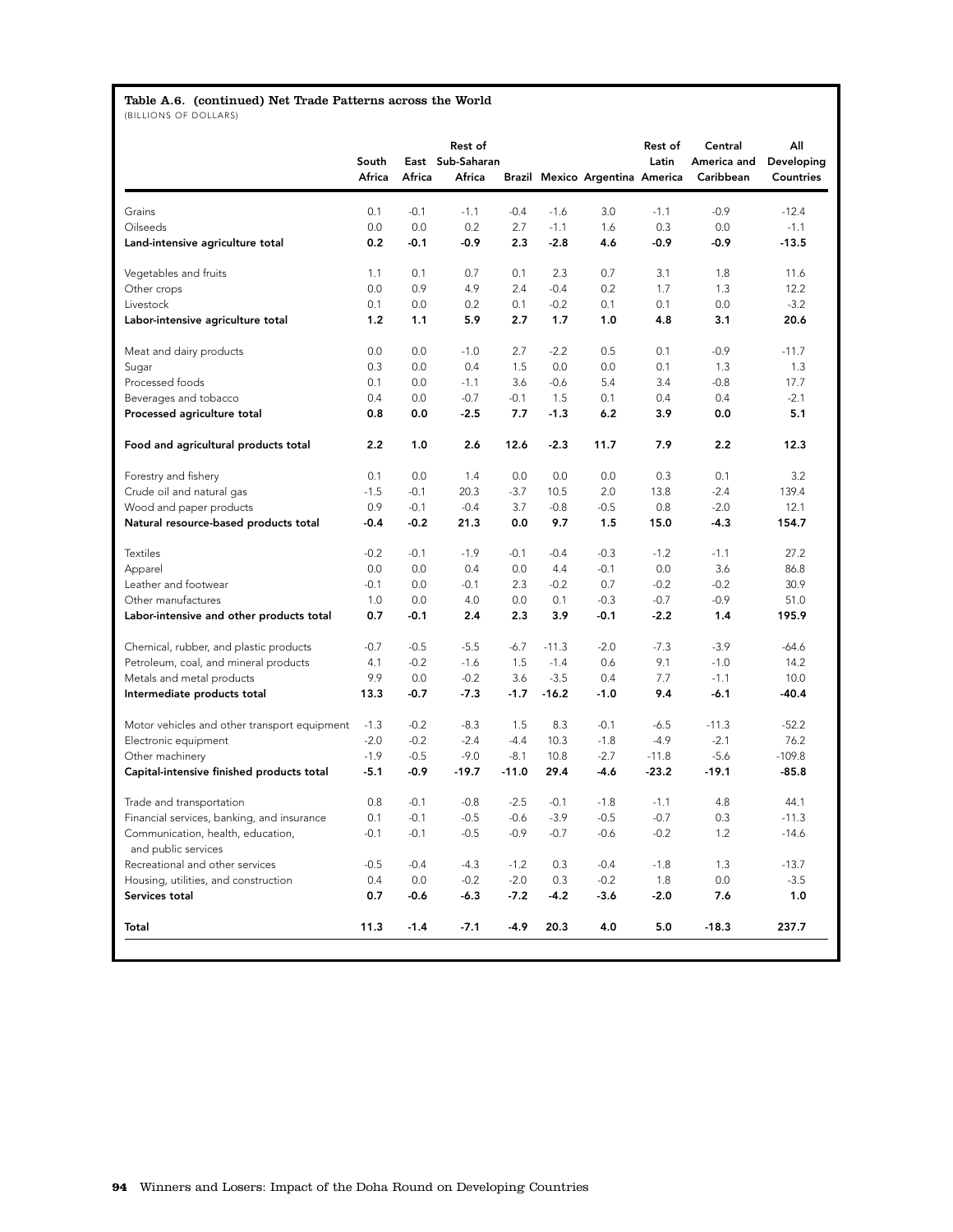#### Table A.6. (continued) Net Trade Patterns across the World

(BILLIONS OF DOLLARS)

|                                                          | South<br>Africa | Africa | Rest of<br>East Sub-Saharan<br>Africa |         |         | Brazil Mexico Argentina America | Rest of<br>Latin | Central<br>America and<br>Caribbean | All<br>Developing<br>Countries |
|----------------------------------------------------------|-----------------|--------|---------------------------------------|---------|---------|---------------------------------|------------------|-------------------------------------|--------------------------------|
| Grains                                                   | 0.1             | $-0.1$ | $-1.1$                                | $-0.4$  | $-1.6$  | 3.0                             | $-1.1$           | $-0.9$                              | $-12.4$                        |
| Oilseeds                                                 | 0.0             | 0.0    | 0.2                                   | 2.7     | $-1.1$  | 1.6                             | 0.3              | 0.0                                 | $-1.1$                         |
| Land-intensive agriculture total                         | 0.2             | -0.1   | -0.9                                  | 2.3     | $-2.8$  | 4.6                             | -0.9             | $-0.9$                              | $-13.5$                        |
| Vegetables and fruits                                    | 1.1             | 0.1    | 0.7                                   | 0.1     | 2.3     | 0.7                             | 3.1              | 1.8                                 | 11.6                           |
| Other crops                                              | 0.0             | 0.9    | 4.9                                   | 2.4     | $-0.4$  | 0.2                             | 1.7              | 1.3                                 | 12.2                           |
| Livestock                                                | 0.1             | 0.0    | 0.2                                   | 0.1     | $-0.2$  | 0.1                             | 0.1              | 0.0                                 | $-3.2$                         |
| Labor-intensive agriculture total                        | 1.2             | 1.1    | 5.9                                   | 2.7     | 1.7     | 1.0                             | 4.8              | 3.1                                 | 20.6                           |
| Meat and dairy products                                  | 0.0             | 0.0    | $-1.0$                                | 2.7     | $-2.2$  | 0.5                             | 0.1              | $-0.9$                              | $-11.7$                        |
| Sugar                                                    | 0.3             | 0.0    | 0.4                                   | 1.5     | 0.0     | 0.0                             | 0.1              | 1.3                                 | 1.3                            |
| Processed foods                                          | 0.1             | 0.0    | $-1.1$                                | 3.6     | $-0.6$  | 5.4                             | 3.4              | $-0.8$                              | 17.7                           |
| Beverages and tobacco                                    | 0.4             | 0.0    | $-0.7$                                | $-0.1$  | 1.5     | 0.1                             | 0.4              | 0.4                                 | $-2.1$                         |
| Processed agriculture total                              | 0.8             | 0.0    | $-2.5$                                | 7.7     | $-1.3$  | 6.2                             | 3.9              | 0.0                                 | 5.1                            |
| Food and agricultural products total                     | 2.2             | 1.0    | 2.6                                   | 12.6    | $-2.3$  | 11.7                            | 7.9              | 2.2                                 | 12.3                           |
| Forestry and fishery                                     | 0.1             | 0.0    | 1.4                                   | 0.0     | 0.0     | 0.0                             | 0.3              | 0.1                                 | 3.2                            |
| Crude oil and natural gas                                | $-1.5$          | $-0.1$ | 20.3                                  | $-3.7$  | 10.5    | 2.0                             | 13.8             | $-2.4$                              | 139.4                          |
| Wood and paper products                                  | 0.9             | $-0.1$ | $-0.4$                                | 3.7     | $-0.8$  | $-0.5$                          | 0.8              | $-2.0$                              | 12.1                           |
| Natural resource-based products total                    | $-0.4$          | $-0.2$ | 21.3                                  | 0.0     | 9.7     | 1.5                             | 15.0             | $-4.3$                              | 154.7                          |
| <b>Textiles</b>                                          | $-0.2$          | $-0.1$ | $-1.9$                                | $-0.1$  | $-0.4$  | $-0.3$                          | $-1.2$           | $-1.1$                              | 27.2                           |
| Apparel                                                  | 0.0             | 0.0    | 0.4                                   | 0.0     | 4.4     | $-0.1$                          | 0.0              | 3.6                                 | 86.8                           |
| Leather and footwear                                     | $-0.1$          | 0.0    | $-0.1$                                | 2.3     | $-0.2$  | 0.7                             | $-0.2$           | $-0.2$                              | 30.9                           |
| Other manufactures                                       | 1.0             | 0.0    | 4.0                                   | 0.0     | 0.1     | $-0.3$                          | $-0.7$           | $-0.9$                              | 51.0                           |
| Labor-intensive and other products total                 | 0.7             | -0.1   | 2.4                                   | 2.3     | 3.9     | $-0.1$                          | $-2.2$           | 1.4                                 | 195.9                          |
| Chemical, rubber, and plastic products                   | $-0.7$          | $-0.5$ | $-5.5$                                | $-6.7$  | $-11.3$ | $-2.0$                          | $-7.3$           | $-3.9$                              | $-64.6$                        |
| Petroleum, coal, and mineral products                    | 4.1             | $-0.2$ | $-1.6$                                | 1.5     | $-1.4$  | 0.6                             | 9.1              | $-1.0$                              | 14.2                           |
| Metals and metal products                                | 9.9             | 0.0    | $-0.2$                                | 3.6     | $-3.5$  | 0.4                             | 7.7              | $-1.1$                              | 10.0                           |
| Intermediate products total                              | 13.3            | $-0.7$ | $-7.3$                                | $-1.7$  | $-16.2$ | $-1.0$                          | 9.4              | $-6.1$                              | $-40.4$                        |
| Motor vehicles and other transport equipment             | $-1.3$          | $-0.2$ | $-8.3$                                | 1.5     | 8.3     | $-0.1$                          | $-6.5$           | $-11.3$                             | $-52.2$                        |
| Electronic equipment                                     | $-2.0$          | $-0.2$ | $-2.4$                                | $-4.4$  | 10.3    | $-1.8$                          | $-4.9$           | $-2.1$                              | 76.2                           |
| Other machinery                                          | $-1.9$          | $-0.5$ | $-9.0$                                | $-8.1$  | 10.8    | $-2.7$                          | $-11.8$          | $-5.6$                              | $-109.8$                       |
| Capital-intensive finished products total                | $-5.1$          | $-0.9$ | $-19.7$                               | $-11.0$ | 29.4    | -4.6                            | $-23.2$          | $-19.1$                             | $-85.8$                        |
| Trade and transportation                                 | 0.8             | $-0.1$ | $-0.8$                                | $-2.5$  | $-0.1$  | $-1.8$                          | $-1.1$           | 4.8                                 | 44.1                           |
| Financial services, banking, and insurance               | 0.1             | $-0.1$ | $-0.5$                                | $-0.6$  | $-3.9$  | $-0.5$                          | $-0.7$           | 0.3                                 | $-11.3$                        |
| Communication, health, education,<br>and public services | $-0.1$          | $-0.1$ | $-0.5$                                | $-0.9$  | $-0.7$  | $-0.6$                          | $-0.2$           | 1.2                                 | $-14.6$                        |
| Recreational and other services                          | $-0.5$          | $-0.4$ | $-4.3$                                | $-1.2$  | 0.3     | $-0.4$                          | $-1.8$           | 1.3                                 | $-13.7$                        |
| Housing, utilities, and construction                     | 0.4             | 0.0    | $-0.2$                                | $-2.0$  | 0.3     | $-0.2$                          | 1.8              | 0.0                                 | $-3.5$                         |
| Services total                                           | 0.7             | -0.6   | -6.3                                  | -7.2    | $-4.2$  | -3.6                            | -2.0             | 7.6                                 | 1.0                            |
| Total                                                    | 11.3            | $-1.4$ | $-7.1$                                | $-4.9$  | 20.3    | 4.0                             | 5.0              | $-18.3$                             | 237.7                          |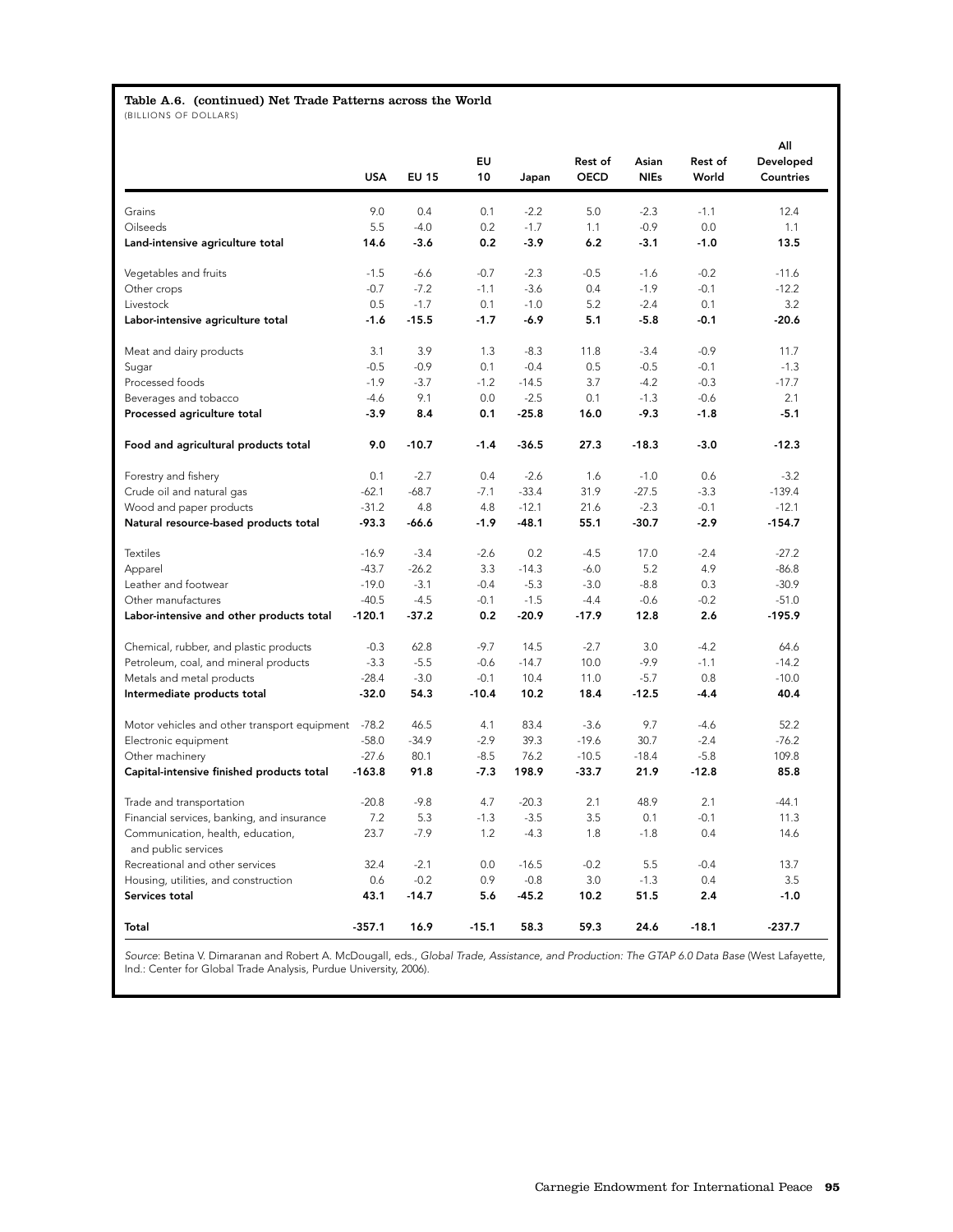#### Table A.6. (continued) Net Trade Patterns across the World

(BILLIONS OF DOLLARS)

|                                                          | <b>USA</b> | <b>EU 15</b> | EU<br>10 | Japan   | Rest of<br><b>OECD</b> | Asian<br><b>NIEs</b> | Rest of<br>World | All<br>Developed<br>Countries |
|----------------------------------------------------------|------------|--------------|----------|---------|------------------------|----------------------|------------------|-------------------------------|
| Grains                                                   | 9.0        | 0.4          | 0.1      | $-2.2$  | 5.0                    | $-2.3$               | $-1.1$           | 12.4                          |
| Oilseeds                                                 | 5.5        | $-4.0$       | 0.2      | $-1.7$  | 1.1                    | $-0.9$               | 0.0              | 1.1                           |
| Land-intensive agriculture total                         | 14.6       | -3.6         | 0.2      | $-3.9$  | 6.2                    | $-3.1$               | $-1.0$           | 13.5                          |
| Vegetables and fruits                                    | $-1.5$     | $-6.6$       | $-0.7$   | $-2.3$  | $-0.5$                 | $-1.6$               | $-0.2$           | $-11.6$                       |
| Other crops                                              | $-0.7$     | $-7.2$       | $-1.1$   | $-3.6$  | 0.4                    | $-1.9$               | $-0.1$           | $-12.2$                       |
| Livestock                                                | 0.5        | $-1.7$       | 0.1      | $-1.0$  | 5.2                    | $-2.4$               | 0.1              | 3.2                           |
| Labor-intensive agriculture total                        | $-1.6$     | $-15.5$      | $-1.7$   | $-6.9$  | 5.1                    | $-5.8$               | $-0.1$           | $-20.6$                       |
| Meat and dairy products                                  | 3.1        | 3.9          | 1.3      | $-8.3$  | 11.8                   | $-3.4$               | $-0.9$           | 11.7                          |
| Sugar                                                    | $-0.5$     | $-0.9$       | 0.1      | $-0.4$  | 0.5                    | $-0.5$               | $-0.1$           | $-1.3$                        |
| Processed foods                                          | $-1.9$     | $-3.7$       | $-1.2$   | $-14.5$ | 3.7                    | $-4.2$               | $-0.3$           | $-17.7$                       |
| Beverages and tobacco                                    | $-4.6$     | 9.1          | 0.0      | $-2.5$  | 0.1                    | $-1.3$               | $-0.6$           | 2.1                           |
| Processed agriculture total                              | $-3.9$     | 8.4          | 0.1      | $-25.8$ | 16.0                   | $-9.3$               | $-1.8$           | $-5.1$                        |
| Food and agricultural products total                     | 9.0        | $-10.7$      | $-1.4$   | $-36.5$ | 27.3                   | $-18.3$              | $-3.0$           | $-12.3$                       |
| Forestry and fishery                                     | 0.1        | $-2.7$       | 0.4      | $-2.6$  | 1.6                    | $-1.0$               | 0.6              | $-3.2$                        |
| Crude oil and natural gas                                | $-62.1$    | $-68.7$      | $-7.1$   | $-33.4$ | 31.9                   | $-27.5$              | $-3.3$           | $-139.4$                      |
| Wood and paper products                                  | $-31.2$    | 4.8          | 4.8      | $-12.1$ | 21.6                   | $-2.3$               | $-0.1$           | $-12.1$                       |
| Natural resource-based products total                    | $-93.3$    | $-66.6$      | $-1.9$   | $-48.1$ | 55.1                   | $-30.7$              | $-2.9$           | $-154.7$                      |
| <b>Textiles</b>                                          | $-16.9$    | $-3.4$       | $-2.6$   | 0.2     | $-4.5$                 | 17.0                 | $-2.4$           | $-27.2$                       |
| Apparel                                                  | $-43.7$    | $-26.2$      | 3.3      | $-14.3$ | $-6.0$                 | 5.2                  | 4.9              | $-86.8$                       |
| Leather and footwear                                     | $-19.0$    | $-3.1$       | $-0.4$   | $-5.3$  | $-3.0$                 | $-8.8$               | 0.3              | $-30.9$                       |
| Other manufactures                                       | $-40.5$    | $-4.5$       | $-0.1$   | $-1.5$  | $-4.4$                 | $-0.6$               | $-0.2$           | $-51.0$                       |
| Labor-intensive and other products total                 | $-120.1$   | $-37.2$      | 0.2      | $-20.9$ | $-17.9$                | 12.8                 | 2.6              | $-195.9$                      |
| Chemical, rubber, and plastic products                   | $-0.3$     | 62.8         | $-9.7$   | 14.5    | $-2.7$                 | 3.0                  | $-4.2$           | 64.6                          |
| Petroleum, coal, and mineral products                    | $-3.3$     | $-5.5$       | $-0.6$   | $-14.7$ | 10.0                   | $-9.9$               | $-1.1$           | $-14.2$                       |
| Metals and metal products                                | $-28.4$    | $-3.0$       | $-0.1$   | 10.4    | 11.0                   | $-5.7$               | 0.8              | $-10.0$                       |
| Intermediate products total                              | $-32.0$    | 54.3         | $-10.4$  | 10.2    | 18.4                   | $-12.5$              | $-4.4$           | 40.4                          |
| Motor vehicles and other transport equipment             | $-78.2$    | 46.5         | 4.1      | 83.4    | $-3.6$                 | 9.7                  | $-4.6$           | 52.2                          |
| Electronic equipment                                     | $-58.0$    | $-34.9$      | $-2.9$   | 39.3    | $-19.6$                | 30.7                 | $-2.4$           | $-76.2$                       |
| Other machinery                                          | $-27.6$    | 80.1         | $-8.5$   | 76.2    | $-10.5$                | $-18.4$              | $-5.8$           | 109.8                         |
| Capital-intensive finished products total                | $-163.8$   | 91.8         | $-7.3$   | 198.9   | $-33.7$                | 21.9                 | $-12.8$          | 85.8                          |
| Trade and transportation                                 | $-20.8$    | $-9.8$       | 4.7      | $-20.3$ | 2.1                    | 48.9                 | 2.1              | $-44.1$                       |
| Financial services, banking, and insurance               | 7.2        | 5.3          | $-1.3$   | $-3.5$  | 3.5                    | 0.1                  | $-0.1$           | 11.3                          |
| Communication, health, education,<br>and public services | 23.7       | $-7.9$       | 1.2      | $-4.3$  | 1.8                    | $-1.8$               | 0.4              | 14.6                          |
| Recreational and other services                          | 32.4       | $-2.1$       | 0.0      | $-16.5$ | $-0.2$                 | 5.5                  | $-0.4$           | 13.7                          |
| Housing, utilities, and construction                     | 0.6        | $-0.2$       | 0.9      | $-0.8$  | 3.0                    | $-1.3$               | 0.4              | 3.5                           |
| Services total                                           | 43.1       | $-14.7$      | 5.6      | $-45.2$ | 10.2                   | 51.5                 | 2.4              | $-1.0$                        |
| Total                                                    | $-357.1$   | 16.9         | $-15.1$  | 58.3    | 59.3                   | 24.6                 | $-18.1$          | $-237.7$                      |

*Source*: Betina V. Dimaranan and Robert A. McDougall, eds., *Global Trade, Assistance, and Production: The GTAP 6.0 Data Base* (West Lafayette, Ind.: Center for Global Trade Analysis, Purdue University, 2006).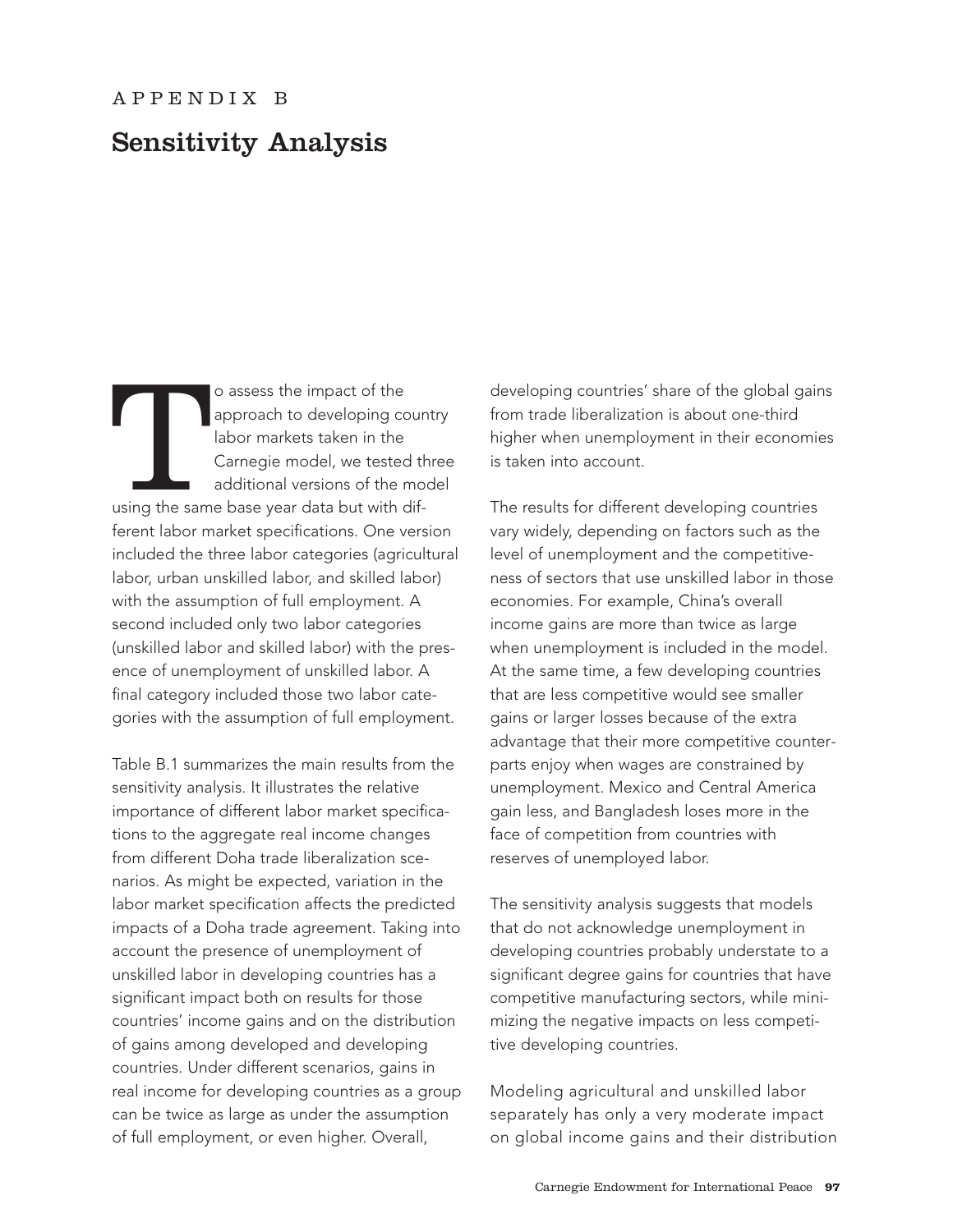### APPENDIX B

# Sensitivity Analysis

O assess the impact of the<br>
approach to developing cour<br>
labor markets taken in the<br>
Carnegie model, we tested the<br>
additional versions of the mo<br>
using the same base year data but with difapproach to developing country labor markets taken in the Carnegie model, we tested three additional versions of the model ferent labor market specifications. One version included the three labor categories (agricultural labor, urban unskilled labor, and skilled labor) with the assumption of full employment. A second included only two labor categories (unskilled labor and skilled labor) with the presence of unemployment of unskilled labor. A final category included those two labor categories with the assumption of full employment.

Table B.1 summarizes the main results from the sensitivity analysis. It illustrates the relative importance of different labor market specifications to the aggregate real income changes from different Doha trade liberalization scenarios. As might be expected, variation in the labor market specification affects the predicted impacts of a Doha trade agreement. Taking into account the presence of unemployment of unskilled labor in developing countries has a significant impact both on results for those countries' income gains and on the distribution of gains among developed and developing countries. Under different scenarios, gains in real income for developing countries as a group can be twice as large as under the assumption of full employment, or even higher. Overall,

developing countries' share of the global gains from trade liberalization is about one-third higher when unemployment in their economies is taken into account.

The results for different developing countries vary widely, depending on factors such as the level of unemployment and the competitiveness of sectors that use unskilled labor in those economies. For example, China's overall income gains are more than twice as large when unemployment is included in the model. At the same time, a few developing countries that are less competitive would see smaller gains or larger losses because of the extra advantage that their more competitive counterparts enjoy when wages are constrained by unemployment. Mexico and Central America gain less, and Bangladesh loses more in the face of competition from countries with reserves of unemployed labor.

The sensitivity analysis suggests that models that do not acknowledge unemployment in developing countries probably understate to a significant degree gains for countries that have competitive manufacturing sectors, while minimizing the negative impacts on less competitive developing countries.

Modeling agricultural and unskilled labor separately has only a very moderate impact on global income gains and their distribution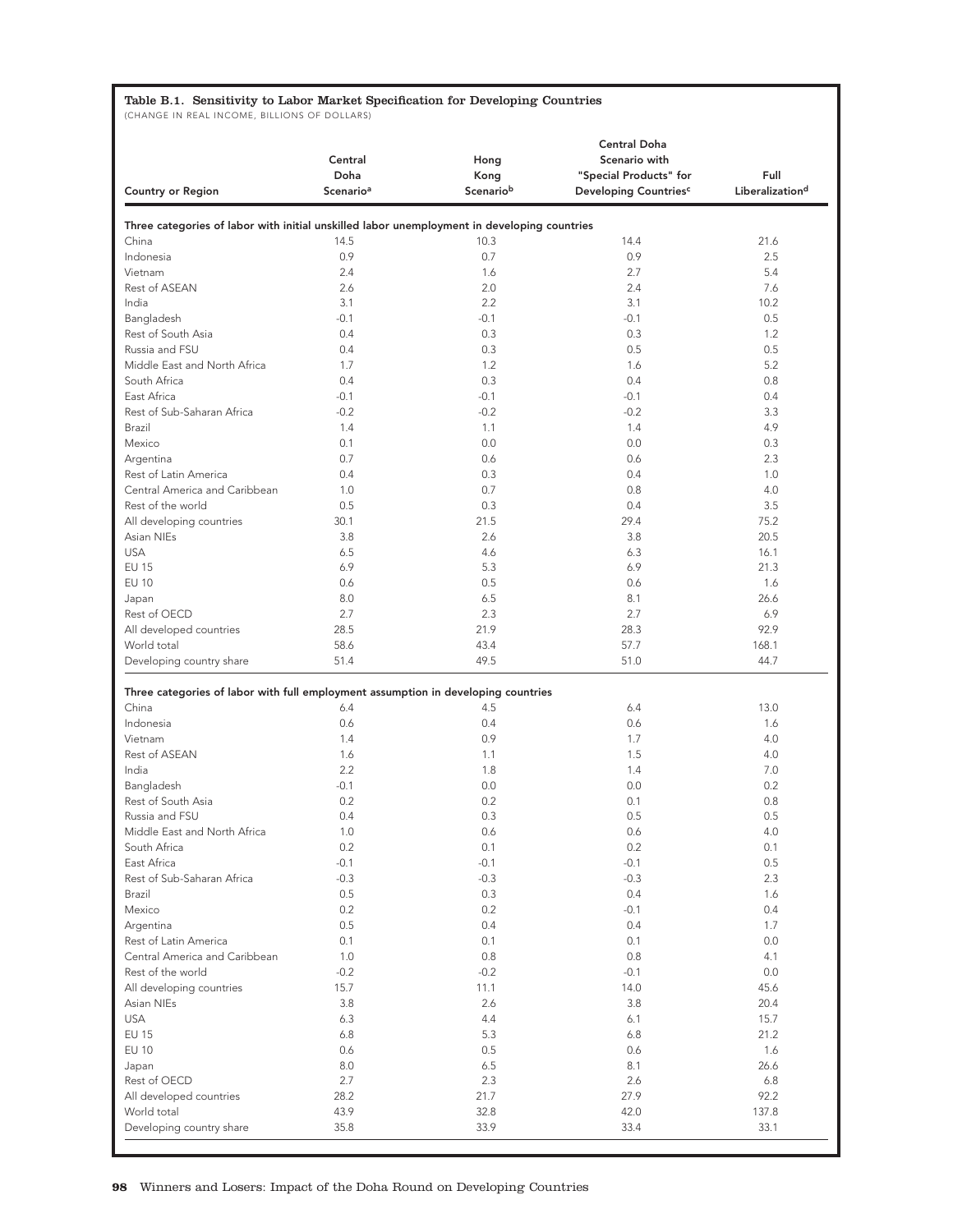#### Table B.1. Sensitivity to Labor Market Specification for Developing Countries

(CHANGE IN REAL INCOME, BILLIONS OF DOLLARS)

| <b>Country or Region</b>                                                                    | Central<br>Doha<br>Scenario <sup>a</sup> | Hong<br>Kong<br>Scenariob | Central Doha<br>Scenario with<br>"Special Products" for<br>Developing Countries <sup>c</sup> | Full<br>Liberalization <sup>d</sup> |  |  |
|---------------------------------------------------------------------------------------------|------------------------------------------|---------------------------|----------------------------------------------------------------------------------------------|-------------------------------------|--|--|
|                                                                                             |                                          |                           |                                                                                              |                                     |  |  |
| Three categories of labor with initial unskilled labor unemployment in developing countries |                                          |                           |                                                                                              |                                     |  |  |
| China                                                                                       | 14.5                                     | 10.3                      | 14.4                                                                                         | 21.6                                |  |  |
| Indonesia                                                                                   | 0.9                                      | 0.7                       | 0.9                                                                                          | 2.5                                 |  |  |
| Vietnam                                                                                     | 2.4                                      | 1.6                       | 2.7                                                                                          | 5.4                                 |  |  |
| Rest of ASEAN                                                                               | 2.6                                      | 2.0                       | 2.4                                                                                          | 7.6                                 |  |  |
| India                                                                                       | 3.1                                      | 2.2                       | 3.1                                                                                          | 10.2                                |  |  |
| Bangladesh<br>Rest of South Asia                                                            | $-0.1$<br>0.4                            | $-0.1$<br>0.3             | $-0.1$<br>0.3                                                                                | 0.5<br>1.2                          |  |  |
| Russia and FSU                                                                              | 0.4                                      | 0.3                       | 0.5                                                                                          | 0.5                                 |  |  |
| Middle East and North Africa                                                                | 1.7                                      | 1.2                       | 1.6                                                                                          | 5.2                                 |  |  |
| South Africa                                                                                | 0.4                                      | 0.3                       | 0.4                                                                                          | 0.8                                 |  |  |
| East Africa                                                                                 | $-0.1$                                   | $-0.1$                    | $-0.1$                                                                                       | 0.4                                 |  |  |
| Rest of Sub-Saharan Africa                                                                  | $-0.2$                                   | $-0.2$                    | $-0.2$                                                                                       | 3.3                                 |  |  |
| Brazil                                                                                      | 1.4                                      | 1.1                       | 1.4                                                                                          | 4.9                                 |  |  |
| Mexico                                                                                      | 0.1                                      | 0.0                       | 0.0                                                                                          | 0.3                                 |  |  |
| Argentina                                                                                   | 0.7                                      | 0.6                       | 0.6                                                                                          | 2.3                                 |  |  |
| Rest of Latin America                                                                       | 0.4                                      | 0.3                       | 0.4                                                                                          | 1.0                                 |  |  |
| Central America and Caribbean                                                               | 1.0                                      | 0.7                       | 0.8                                                                                          | 4.0                                 |  |  |
| Rest of the world                                                                           | 0.5                                      | 0.3                       | 0.4                                                                                          | 3.5                                 |  |  |
| All developing countries                                                                    | 30.1                                     | 21.5                      | 29.4                                                                                         | 75.2                                |  |  |
| Asian NIEs                                                                                  | 3.8                                      | 2.6                       | 3.8                                                                                          | 20.5                                |  |  |
| <b>USA</b>                                                                                  | 6.5                                      | 4.6                       | 6.3                                                                                          | 16.1                                |  |  |
| <b>EU 15</b>                                                                                | 6.9                                      | 5.3                       | 6.9                                                                                          | 21.3                                |  |  |
| <b>EU 10</b>                                                                                | 0.6                                      | 0.5                       | 0.6                                                                                          | 1.6                                 |  |  |
| Japan                                                                                       | 8.0                                      | 6.5                       | 8.1                                                                                          | 26.6                                |  |  |
| Rest of OECD                                                                                | 2.7                                      | 2.3                       | 2.7                                                                                          | 6.9                                 |  |  |
| All developed countries                                                                     | 28.5                                     | 21.9                      | 28.3                                                                                         | 92.9                                |  |  |
| World total                                                                                 | 58.6                                     | 43.4                      | 57.7                                                                                         | 168.1                               |  |  |
| Developing country share                                                                    | 51.4                                     | 49.5                      | 51.0                                                                                         | 44.7                                |  |  |
| Three categories of labor with full employment assumption in developing countries           |                                          |                           |                                                                                              |                                     |  |  |
| China                                                                                       | 6.4                                      | 4.5                       | 6.4                                                                                          | 13.0                                |  |  |
| Indonesia                                                                                   | 0.6                                      | 0.4                       | 0.6                                                                                          | 1.6                                 |  |  |
| Vietnam                                                                                     | 1.4                                      | 0.9                       | 1.7                                                                                          | 4.0                                 |  |  |
| Rest of ASEAN                                                                               | 1.6                                      | 1.1                       | 1.5                                                                                          | 4.0                                 |  |  |
| India                                                                                       | 2.2                                      | 1.8                       | 1.4                                                                                          | 7.0                                 |  |  |
| Bangladesh                                                                                  | $-0.1$                                   | 0.0                       | 0.0                                                                                          | 0.2                                 |  |  |
| Rest of South Asia                                                                          | 0.2                                      | 0.2                       | 0.1                                                                                          | 0.8                                 |  |  |
| Russia and FSU                                                                              | 0.4                                      | 0.3                       | 0.5                                                                                          | 0.5                                 |  |  |
| Middle East and North Africa                                                                | 1.0                                      | 0.6                       | 0.6                                                                                          | 4.0                                 |  |  |
| South Africa                                                                                | 0.2                                      | 0.1                       | 0.2                                                                                          | 0.1                                 |  |  |
| East Africa                                                                                 | $-0.1$                                   | $-0.1$                    | $-0.1$                                                                                       | 0.5                                 |  |  |
| Rest of Sub-Saharan Africa                                                                  | $-0.3$                                   | $-0.3$                    | $-0.3$                                                                                       | 2.3                                 |  |  |
| Brazil                                                                                      | 0.5                                      | 0.3                       | 0.4                                                                                          | 1.6                                 |  |  |
| Mexico                                                                                      | 0.2                                      | 0.2                       | $-0.1$                                                                                       | 0.4                                 |  |  |
| Argentina                                                                                   | 0.5                                      | 0.4                       | 0.4                                                                                          | 1.7                                 |  |  |
| Rest of Latin America                                                                       | 0.1                                      | 0.1                       | 0.1                                                                                          | 0.0                                 |  |  |
| Central America and Caribbean                                                               | 1.0                                      | 0.8                       | 0.8                                                                                          | 4.1                                 |  |  |
| Rest of the world                                                                           | $-0.2$                                   | $-0.2$                    | $-0.1$                                                                                       | 0.0                                 |  |  |
| All developing countries                                                                    | 15.7                                     | 11.1                      | 14.0                                                                                         | 45.6                                |  |  |
| Asian NIEs                                                                                  | 3.8                                      | 2.6                       | 3.8                                                                                          | 20.4                                |  |  |
| <b>USA</b>                                                                                  | 6.3                                      | 4.4                       | 6.1                                                                                          | 15.7                                |  |  |
| <b>EU 15</b>                                                                                | 6.8                                      | 5.3                       | 6.8                                                                                          | 21.2                                |  |  |
| <b>EU 10</b>                                                                                | 0.6                                      | 0.5                       | 0.6                                                                                          | 1.6                                 |  |  |
| Japan                                                                                       | 8.0                                      | 6.5                       | 8.1                                                                                          | 26.6                                |  |  |
| Rest of OECD                                                                                | 2.7                                      | 2.3                       | 2.6                                                                                          | 6.8                                 |  |  |
| All developed countries                                                                     | 28.2                                     | 21.7                      | 27.9                                                                                         | 92.2                                |  |  |
| World total                                                                                 | 43.9                                     | 32.8                      | 42.0                                                                                         | 137.8                               |  |  |
| Developing country share                                                                    | 35.8                                     | 33.9                      | 33.4                                                                                         | 33.1                                |  |  |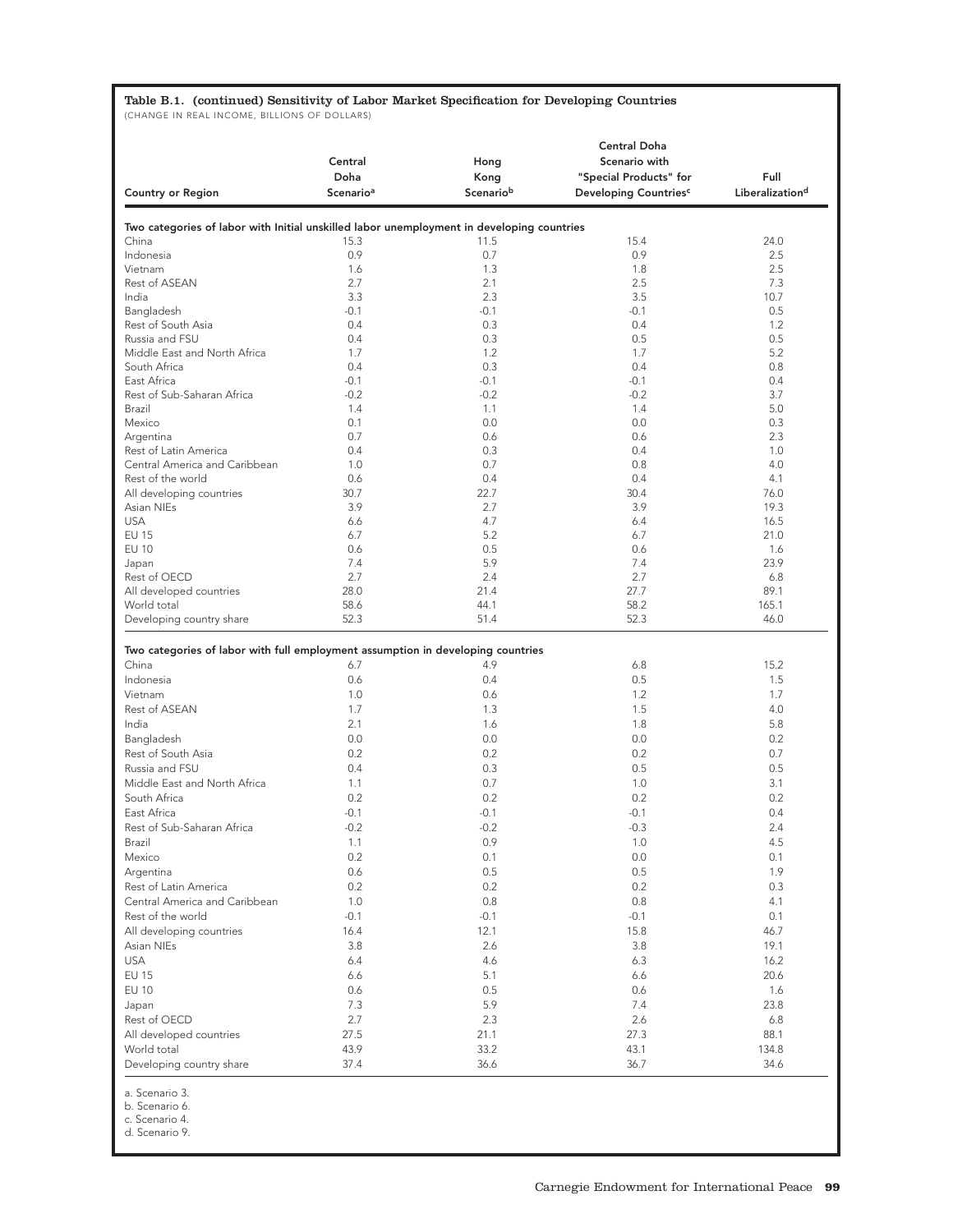### Table B.1. (continued) Sensitivity of Labor Market Specification for Developing Countries

(CHANGE IN REAL INCOME, BILLIONS OF DOLLARS)

|                                                                                                                                                                                                                                                                                                                                                                                                                                                  | Central<br>Doha       | Hong<br>Kong | <b>Central Doha</b><br>Scenario with<br>"Special Products" for | Full                        |
|--------------------------------------------------------------------------------------------------------------------------------------------------------------------------------------------------------------------------------------------------------------------------------------------------------------------------------------------------------------------------------------------------------------------------------------------------|-----------------------|--------------|----------------------------------------------------------------|-----------------------------|
| <b>Country or Region</b>                                                                                                                                                                                                                                                                                                                                                                                                                         | Scenario <sup>a</sup> | Scenariob    | Developing Countries <sup>c</sup>                              | Liberalization <sup>d</sup> |
| Two categories of labor with Initial unskilled labor unemployment in developing countries                                                                                                                                                                                                                                                                                                                                                        |                       |              |                                                                |                             |
| China                                                                                                                                                                                                                                                                                                                                                                                                                                            | 15.3                  | 11.5         | 15.4                                                           | 24.0                        |
| Indonesia                                                                                                                                                                                                                                                                                                                                                                                                                                        | 0.9                   | 0.7          | 0.9                                                            | 2.5                         |
| Vietnam                                                                                                                                                                                                                                                                                                                                                                                                                                          | 1.6                   | 1.3          | 1.8                                                            | 2.5                         |
| Rest of ASEAN                                                                                                                                                                                                                                                                                                                                                                                                                                    | 2.7                   | 2.1          | 2.5                                                            | 7.3                         |
| India                                                                                                                                                                                                                                                                                                                                                                                                                                            | 3.3                   | 2.3          | 3.5                                                            | 10.7                        |
| Bangladesh                                                                                                                                                                                                                                                                                                                                                                                                                                       | $-0.1$                | $-0.1$       | $-0.1$                                                         | 0.5                         |
| Rest of South Asia                                                                                                                                                                                                                                                                                                                                                                                                                               | 0.4                   | 0.3          | 0.4                                                            | 1.2                         |
| Russia and FSU                                                                                                                                                                                                                                                                                                                                                                                                                                   | 0.4                   | 0.3          | 0.5                                                            | 0.5                         |
| Middle East and North Africa                                                                                                                                                                                                                                                                                                                                                                                                                     | 1.7                   | 1.2          | 1.7                                                            | 5.2                         |
| South Africa                                                                                                                                                                                                                                                                                                                                                                                                                                     | 0.4                   | 0.3          | 0.4                                                            | 0.8                         |
| East Africa                                                                                                                                                                                                                                                                                                                                                                                                                                      | $-0.1$                | $-0.1$       | $-0.1$                                                         | 0.4                         |
| Rest of Sub-Saharan Africa                                                                                                                                                                                                                                                                                                                                                                                                                       |                       | $-0.2$       |                                                                | 3.7                         |
|                                                                                                                                                                                                                                                                                                                                                                                                                                                  | $-0.2$                |              | $-0.2$                                                         |                             |
| Brazil                                                                                                                                                                                                                                                                                                                                                                                                                                           | 1.4                   | 1.1          | 1.4                                                            | 5.0                         |
| Mexico                                                                                                                                                                                                                                                                                                                                                                                                                                           | 0.1                   | 0.0          | 0.0                                                            | 0.3                         |
| Argentina                                                                                                                                                                                                                                                                                                                                                                                                                                        | 0.7                   | 0.6          | 0.6                                                            | 2.3                         |
| Rest of Latin America                                                                                                                                                                                                                                                                                                                                                                                                                            | 0.4                   | 0.3          | 0.4                                                            | 1.0                         |
| Central America and Caribbean                                                                                                                                                                                                                                                                                                                                                                                                                    | 1.0                   | 0.7          | 0.8                                                            | 4.0                         |
| Rest of the world                                                                                                                                                                                                                                                                                                                                                                                                                                | 0.6                   | 0.4          | 0.4                                                            | 4.1                         |
| All developing countries                                                                                                                                                                                                                                                                                                                                                                                                                         | 30.7                  | 22.7         | 30.4                                                           | 76.0                        |
| Asian NIEs                                                                                                                                                                                                                                                                                                                                                                                                                                       | 3.9                   | 2.7          | 3.9                                                            | 19.3                        |
| <b>USA</b>                                                                                                                                                                                                                                                                                                                                                                                                                                       | 6.6                   | 4.7          | 6.4                                                            | 16.5                        |
| <b>EU 15</b>                                                                                                                                                                                                                                                                                                                                                                                                                                     | 6.7                   | 5.2          | 6.7                                                            | 21.0                        |
| <b>EU 10</b>                                                                                                                                                                                                                                                                                                                                                                                                                                     | 0.6                   | 0.5          | 0.6                                                            | 1.6                         |
| Japan                                                                                                                                                                                                                                                                                                                                                                                                                                            | 7.4                   | 5.9          | 7.4                                                            | 23.9                        |
| Rest of OECD                                                                                                                                                                                                                                                                                                                                                                                                                                     | 2.7                   | 2.4          | 2.7                                                            | 6.8                         |
| All developed countries                                                                                                                                                                                                                                                                                                                                                                                                                          | 28.0                  | 21.4         | 27.7                                                           | 89.1                        |
| World total                                                                                                                                                                                                                                                                                                                                                                                                                                      | 58.6                  | 44.1         | 58.2                                                           | 165.1                       |
| Developing country share                                                                                                                                                                                                                                                                                                                                                                                                                         | 52.3                  | 51.4         | 52.3                                                           | 46.0                        |
|                                                                                                                                                                                                                                                                                                                                                                                                                                                  |                       |              |                                                                |                             |
| Two categories of labor with full employment assumption in developing countries                                                                                                                                                                                                                                                                                                                                                                  |                       |              |                                                                |                             |
|                                                                                                                                                                                                                                                                                                                                                                                                                                                  | 6.7                   | 4.9          | 6.8                                                            | 15.2                        |
| China<br>Indonesia                                                                                                                                                                                                                                                                                                                                                                                                                               | 0.6                   | 0.4          | 0.5                                                            | 1.5                         |
|                                                                                                                                                                                                                                                                                                                                                                                                                                                  | 1.0                   | 0.6          | 1.2                                                            | 1.7                         |
|                                                                                                                                                                                                                                                                                                                                                                                                                                                  | 1.7                   | 1.3          | 1.5                                                            | 4.0                         |
|                                                                                                                                                                                                                                                                                                                                                                                                                                                  | 2.1                   | 1.6          | 1.8                                                            | 5.8                         |
|                                                                                                                                                                                                                                                                                                                                                                                                                                                  | 0.0                   | 0.0          | 0.0                                                            | 0.2                         |
|                                                                                                                                                                                                                                                                                                                                                                                                                                                  |                       |              |                                                                |                             |
|                                                                                                                                                                                                                                                                                                                                                                                                                                                  | 0.2                   | 0.2          | 0.2                                                            | 0.7                         |
|                                                                                                                                                                                                                                                                                                                                                                                                                                                  | 0.4                   | 0.3          | 0.5                                                            | 0.5                         |
|                                                                                                                                                                                                                                                                                                                                                                                                                                                  | 1.1                   | 0.7          | 1.0                                                            | 3.1                         |
|                                                                                                                                                                                                                                                                                                                                                                                                                                                  | 0.2                   | 0.2          | 0.2                                                            | 0.2                         |
|                                                                                                                                                                                                                                                                                                                                                                                                                                                  | $-0.1$                | $-0.1$       | $-0.1$                                                         | 0.4                         |
|                                                                                                                                                                                                                                                                                                                                                                                                                                                  | $-0.2$                | $-0.2$       | $-0.3$                                                         | 2.4                         |
|                                                                                                                                                                                                                                                                                                                                                                                                                                                  | 1.1                   | 0.9          | 1.0                                                            | 4.5                         |
|                                                                                                                                                                                                                                                                                                                                                                                                                                                  | 0.2                   | 0.1          | 0.0                                                            | 0.1                         |
|                                                                                                                                                                                                                                                                                                                                                                                                                                                  | 0.6                   | 0.5          | 0.5                                                            | 1.9                         |
|                                                                                                                                                                                                                                                                                                                                                                                                                                                  |                       |              |                                                                |                             |
|                                                                                                                                                                                                                                                                                                                                                                                                                                                  | 0.2                   | 0.2          | 0.2                                                            | 0.3                         |
|                                                                                                                                                                                                                                                                                                                                                                                                                                                  | 1.0                   | 0.8          | 0.8                                                            | 4.1                         |
|                                                                                                                                                                                                                                                                                                                                                                                                                                                  | $-0.1$                | $-0.1$       | $-0.1$                                                         | 0.1                         |
|                                                                                                                                                                                                                                                                                                                                                                                                                                                  | 16.4                  | 12.1         | 15.8                                                           | 46.7                        |
|                                                                                                                                                                                                                                                                                                                                                                                                                                                  | 3.8                   | 2.6          | 3.8                                                            | 19.1                        |
|                                                                                                                                                                                                                                                                                                                                                                                                                                                  | 6.4                   | 4.6          | 6.3                                                            | 16.2                        |
|                                                                                                                                                                                                                                                                                                                                                                                                                                                  | 6.6                   | 5.1          | 6.6                                                            | 20.6                        |
|                                                                                                                                                                                                                                                                                                                                                                                                                                                  | 0.6                   | 0.5          | 0.6                                                            | 1.6                         |
|                                                                                                                                                                                                                                                                                                                                                                                                                                                  |                       |              |                                                                |                             |
|                                                                                                                                                                                                                                                                                                                                                                                                                                                  | 7.3                   | 5.9          | 7.4                                                            | 23.8                        |
|                                                                                                                                                                                                                                                                                                                                                                                                                                                  | 2.7                   | 2.3          | 2.6                                                            | 6.8                         |
| Vietnam<br>Rest of ASEAN<br>India<br>Bangladesh<br>Rest of South Asia<br>Russia and FSU<br>Middle East and North Africa<br>South Africa<br>East Africa<br>Rest of Sub-Saharan Africa<br>Brazil<br>Mexico<br>Argentina<br>Rest of Latin America<br>Central America and Caribbean<br>Rest of the world<br>All developing countries<br>Asian NIEs<br><b>USA</b><br><b>EU 15</b><br><b>EU 10</b><br>Japan<br>Rest of OECD<br>All developed countries | 27.5                  | 21.1         | 27.3                                                           | 88.1                        |
| World total<br>Developing country share                                                                                                                                                                                                                                                                                                                                                                                                          | 43.9<br>37.4          | 33.2<br>36.6 | 43.1<br>36.7                                                   | 134.8<br>34.6               |

c. Scenario 4.

d. Scenario 9.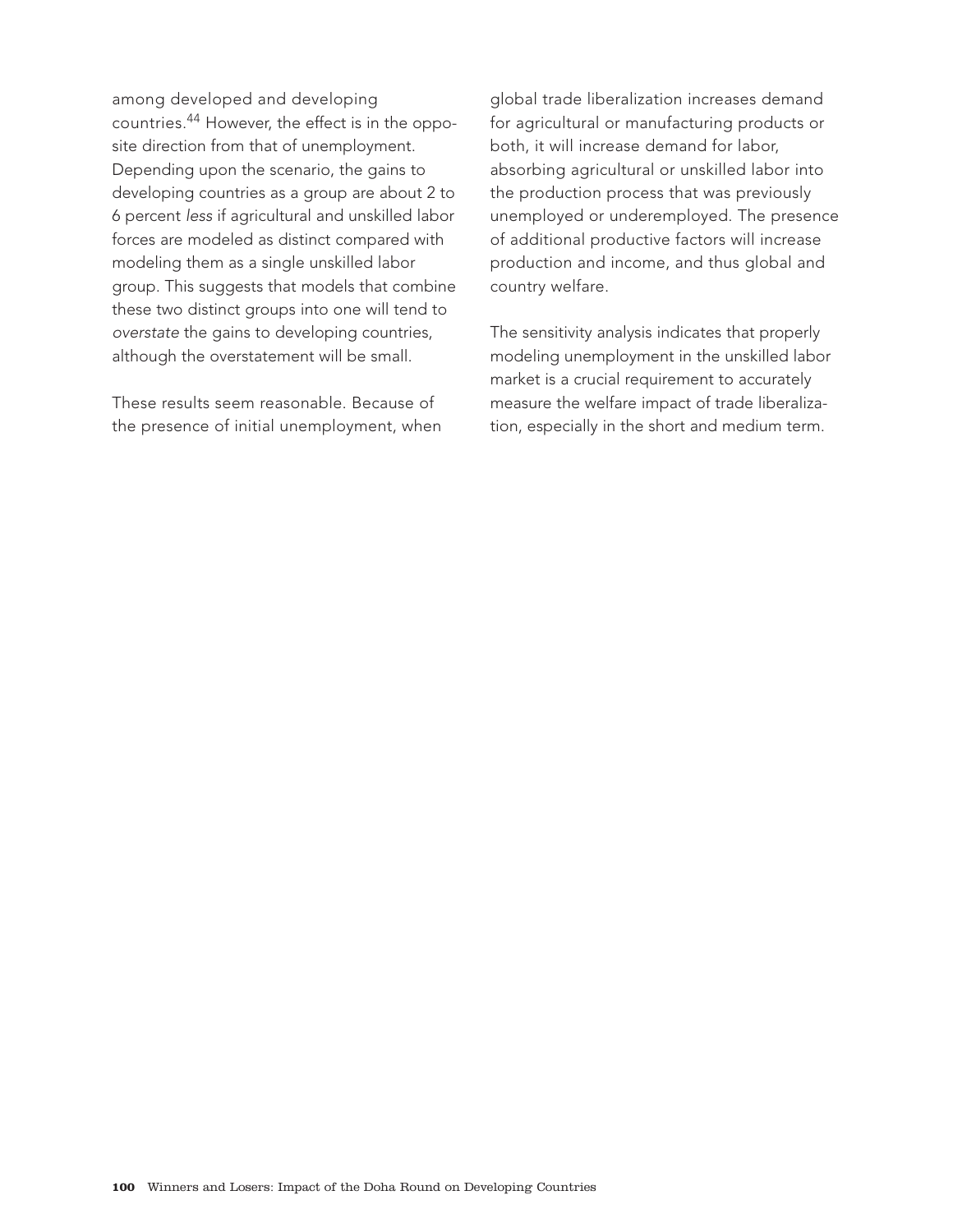among developed and developing countries.<sup>44</sup> However, the effect is in the opposite direction from that of unemployment. Depending upon the scenario, the gains to developing countries as a group are about 2 to 6 percent *less* if agricultural and unskilled labor forces are modeled as distinct compared with modeling them as a single unskilled labor group. This suggests that models that combine these two distinct groups into one will tend to *overstate* the gains to developing countries, although the overstatement will be small.

These results seem reasonable. Because of the presence of initial unemployment, when global trade liberalization increases demand for agricultural or manufacturing products or both, it will increase demand for labor, absorbing agricultural or unskilled labor into the production process that was previously unemployed or underemployed. The presence of additional productive factors will increase production and income, and thus global and country welfare.

The sensitivity analysis indicates that properly modeling unemployment in the unskilled labor market is a crucial requirement to accurately measure the welfare impact of trade liberalization, especially in the short and medium term.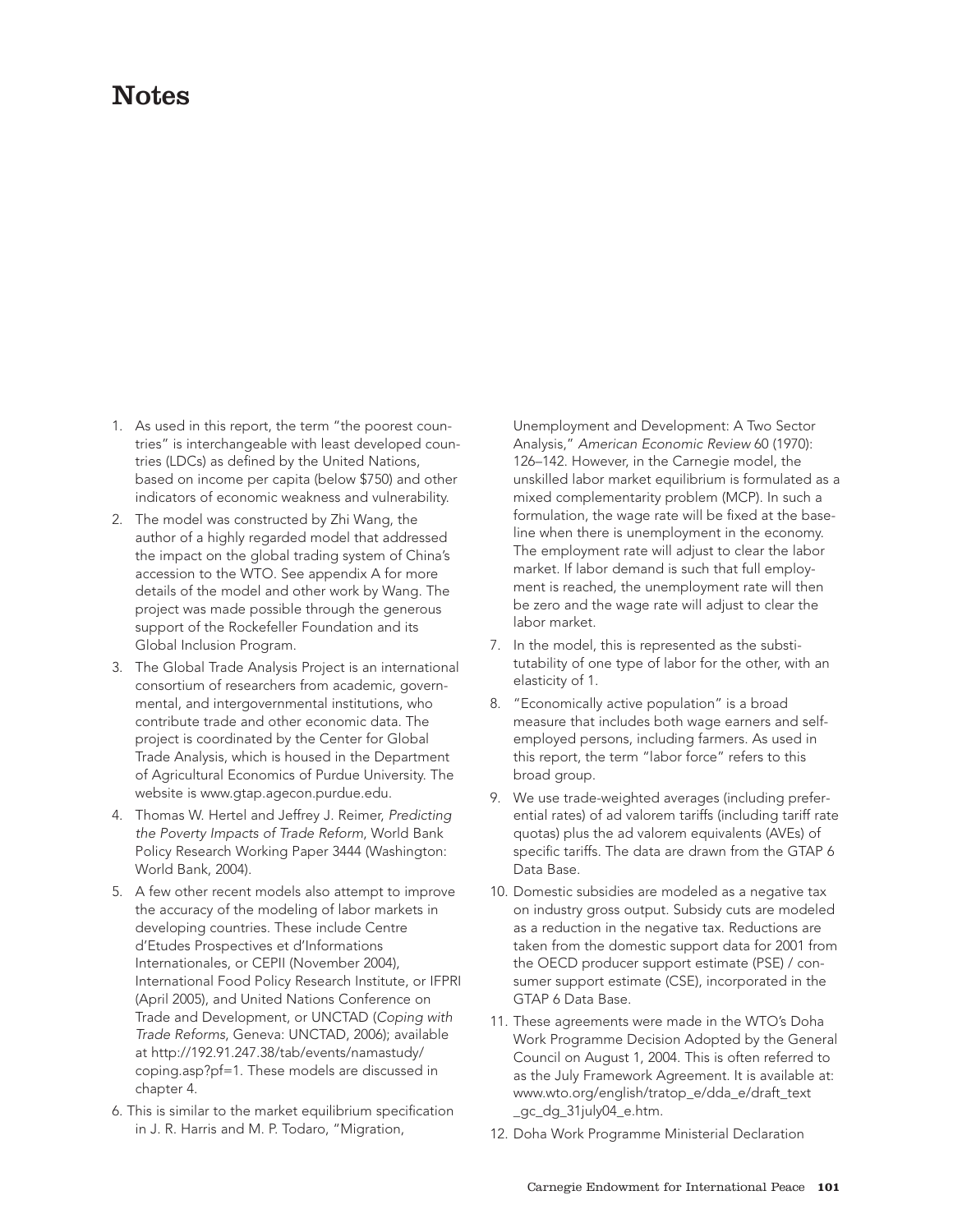### **Notes**

- 1. As used in this report, the term "the poorest countries" is interchangeable with least developed countries (LDCs) as defined by the United Nations, based on income per capita (below \$750) and other indicators of economic weakness and vulnerability.
- 2. The model was constructed by Zhi Wang, the author of a highly regarded model that addressed the impact on the global trading system of China's accession to the WTO. See appendix A for more details of the model and other work by Wang. The project was made possible through the generous support of the Rockefeller Foundation and its Global Inclusion Program.
- 3. The Global Trade Analysis Project is an international consortium of researchers from academic, governmental, and intergovernmental institutions, who contribute trade and other economic data. The project is coordinated by the Center for Global Trade Analysis, which is housed in the Department of Agricultural Economics of Purdue University. The website is www.gtap.agecon.purdue.edu.
- 4. Thomas W. Hertel and Jeffrey J. Reimer, *Predicting the Poverty Impacts of Trade Reform*, World Bank Policy Research Working Paper 3444 (Washington: World Bank, 2004).
- 5. A few other recent models also attempt to improve the accuracy of the modeling of labor markets in developing countries. These include Centre d'Etudes Prospectives et d'Informations Internationales, or CEPII (November 2004), International Food Policy Research Institute, or IFPRI (April 2005), and United Nations Conference on Trade and Development, or UNCTAD (*Coping with Trade Reforms*, Geneva: UNCTAD, 2006); available at http://192.91.247.38/tab/events/namastudy/ coping.asp?pf=1. These models are discussed in chapter 4.
- 6. This is similar to the market equilibrium specification in J. R. Harris and M. P. Todaro, "Migration,

Unemployment and Development: A Two Sector Analysis," *American Economic Review* 60 (1970): 126–142. However, in the Carnegie model, the unskilled labor market equilibrium is formulated as a mixed complementarity problem (MCP). In such a formulation, the wage rate will be fixed at the baseline when there is unemployment in the economy. The employment rate will adjust to clear the labor market. If labor demand is such that full employment is reached, the unemployment rate will then be zero and the wage rate will adjust to clear the labor market.

- 7. In the model, this is represented as the substitutability of one type of labor for the other, with an elasticity of 1.
- 8. "Economically active population" is a broad measure that includes both wage earners and selfemployed persons, including farmers. As used in this report, the term "labor force" refers to this broad group.
- 9. We use trade-weighted averages (including preferential rates) of ad valorem tariffs (including tariff rate quotas) plus the ad valorem equivalents (AVEs) of specific tariffs. The data are drawn from the GTAP 6 Data Base.
- 10. Domestic subsidies are modeled as a negative tax on industry gross output. Subsidy cuts are modeled as a reduction in the negative tax. Reductions are taken from the domestic support data for 2001 from the OECD producer support estimate (PSE) / consumer support estimate (CSE), incorporated in the GTAP 6 Data Base.
- 11. These agreements were made in the WTO's Doha Work Programme Decision Adopted by the General Council on August 1, 2004. This is often referred to as the July Framework Agreement. It is available at: www.wto.org/english/tratop\_e/dda\_e/draft\_text \_gc\_dg\_31july04\_e.htm.
- 12. Doha Work Programme Ministerial Declaration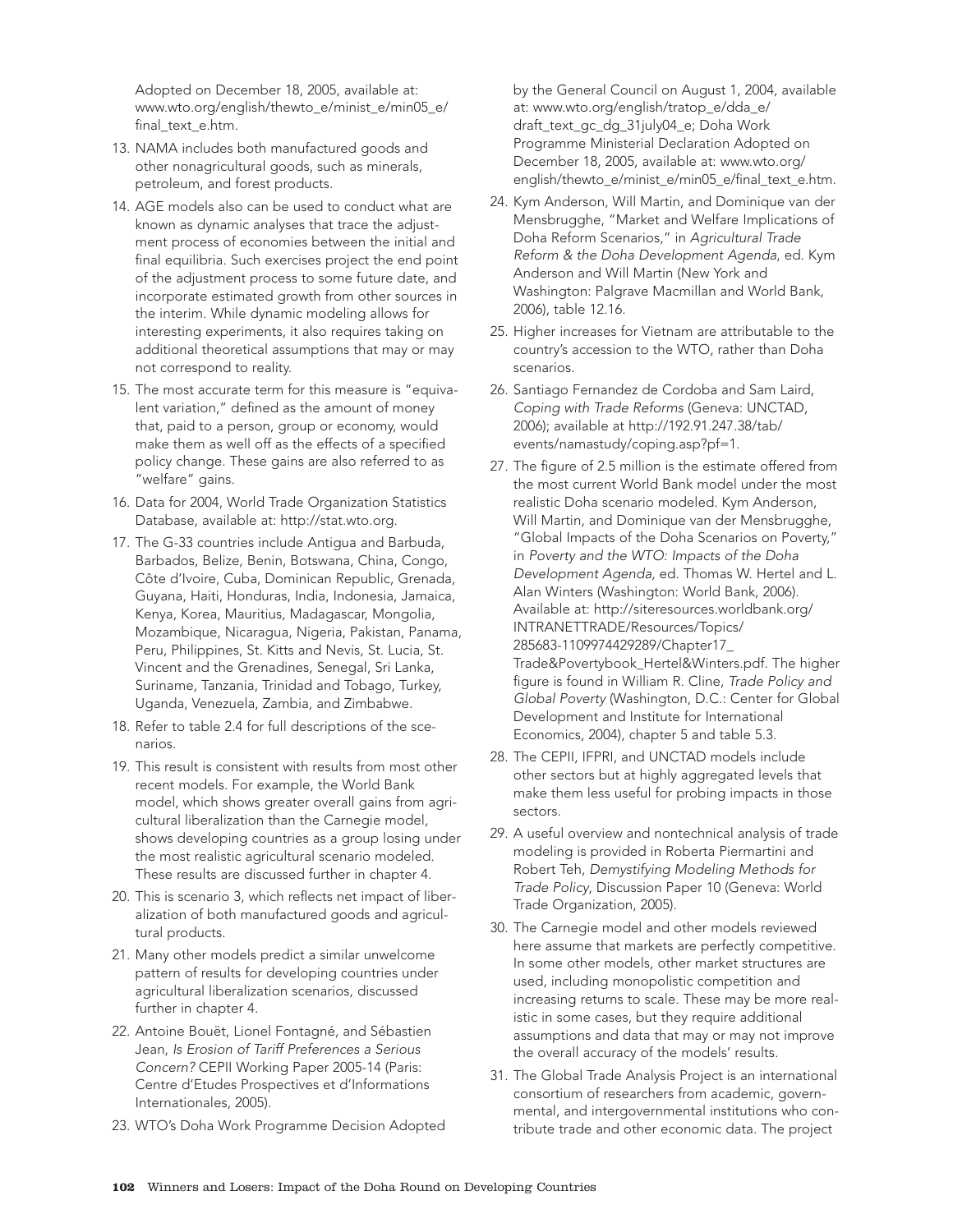Adopted on December 18, 2005, available at: www.wto.org/english/thewto\_e/minist\_e/min05\_e/ final\_text\_e.htm.

- 13. NAMA includes both manufactured goods and other nonagricultural goods, such as minerals, petroleum, and forest products.
- 14. AGE models also can be used to conduct what are known as dynamic analyses that trace the adjustment process of economies between the initial and final equilibria. Such exercises project the end point of the adjustment process to some future date, and incorporate estimated growth from other sources in the interim. While dynamic modeling allows for interesting experiments, it also requires taking on additional theoretical assumptions that may or may not correspond to reality.
- 15. The most accurate term for this measure is "equivalent variation," defined as the amount of money that, paid to a person, group or economy, would make them as well off as the effects of a specified policy change. These gains are also referred to as "welfare" gains.
- 16. Data for 2004, World Trade Organization Statistics Database, available at: http://stat.wto.org.
- 17. The G-33 countries include Antigua and Barbuda, Barbados, Belize, Benin, Botswana, China, Congo, Côte d'Ivoire, Cuba, Dominican Republic, Grenada, Guyana, Haiti, Honduras, India, Indonesia, Jamaica, Kenya, Korea, Mauritius, Madagascar, Mongolia, Mozambique, Nicaragua, Nigeria, Pakistan, Panama, Peru, Philippines, St. Kitts and Nevis, St. Lucia, St. Vincent and the Grenadines, Senegal, Sri Lanka, Suriname, Tanzania, Trinidad and Tobago, Turkey, Uganda, Venezuela, Zambia, and Zimbabwe.
- 18. Refer to table 2.4 for full descriptions of the scenarios.
- 19. This result is consistent with results from most other recent models. For example, the World Bank model, which shows greater overall gains from agricultural liberalization than the Carnegie model, shows developing countries as a group losing under the most realistic agricultural scenario modeled. These results are discussed further in chapter 4.
- 20. This is scenario 3, which reflects net impact of liberalization of both manufactured goods and agricultural products.
- 21. Many other models predict a similar unwelcome pattern of results for developing countries under agricultural liberalization scenarios, discussed further in chapter 4.
- 22. Antoine Bouët, Lionel Fontagné, and Sébastien Jean, *Is Erosion of Tariff Preferences a Serious Concern?* CEPII Working Paper 2005-14 (Paris: Centre d'Etudes Prospectives et d'Informations Internationales, 2005).
- 23. WTO's Doha Work Programme Decision Adopted

by the General Council on August 1, 2004, available at: www.wto.org/english/tratop\_e/dda\_e/ draft\_text\_gc\_dg\_31july04\_e; Doha Work Programme Ministerial Declaration Adopted on December 18, 2005, available at: www.wto.org/ english/thewto\_e/minist\_e/min05\_e/final\_text\_e.htm.

- 24. Kym Anderson, Will Martin, and Dominique van der Mensbrugghe, "Market and Welfare Implications of Doha Reform Scenarios," in *Agricultural Trade Reform & the Doha Development Agenda*, ed. Kym Anderson and Will Martin (New York and Washington: Palgrave Macmillan and World Bank, 2006), table 12.16.
- 25. Higher increases for Vietnam are attributable to the country's accession to the WTO, rather than Doha scenarios.
- 26. Santiago Fernandez de Cordoba and Sam Laird, *Coping with Trade Reforms* (Geneva: UNCTAD, 2006); available at http://192.91.247.38/tab/ events/namastudy/coping.asp?pf=1.
- 27. The figure of 2.5 million is the estimate offered from the most current World Bank model under the most realistic Doha scenario modeled. Kym Anderson, Will Martin, and Dominique van der Mensbrugghe, "Global Impacts of the Doha Scenarios on Poverty," in *Poverty and the WTO: Impacts of the Doha Development Agenda,* ed. Thomas W. Hertel and L. Alan Winters (Washington: World Bank, 2006). Available at: http://siteresources.worldbank.org/ INTRANETTRADE/Resources/Topics/ 285683-1109974429289/Chapter17\_ Trade&Povertybook\_Hertel&Winters.pdf. The higher figure is found in William R. Cline, *Trade Policy and Global Poverty* (Washington, D.C.: Center for Global Development and Institute for International Economics, 2004), chapter 5 and table 5.3.
- 28. The CEPII, IFPRI, and UNCTAD models include other sectors but at highly aggregated levels that make them less useful for probing impacts in those sectors.
- 29. A useful overview and nontechnical analysis of trade modeling is provided in Roberta Piermartini and Robert Teh, *Demystifying Modeling Methods for Trade Policy*, Discussion Paper 10 (Geneva: World Trade Organization, 2005).
- 30. The Carnegie model and other models reviewed here assume that markets are perfectly competitive. In some other models, other market structures are used, including monopolistic competition and increasing returns to scale. These may be more realistic in some cases, but they require additional assumptions and data that may or may not improve the overall accuracy of the models' results.
- 31. The Global Trade Analysis Project is an international consortium of researchers from academic, governmental, and intergovernmental institutions who contribute trade and other economic data. The project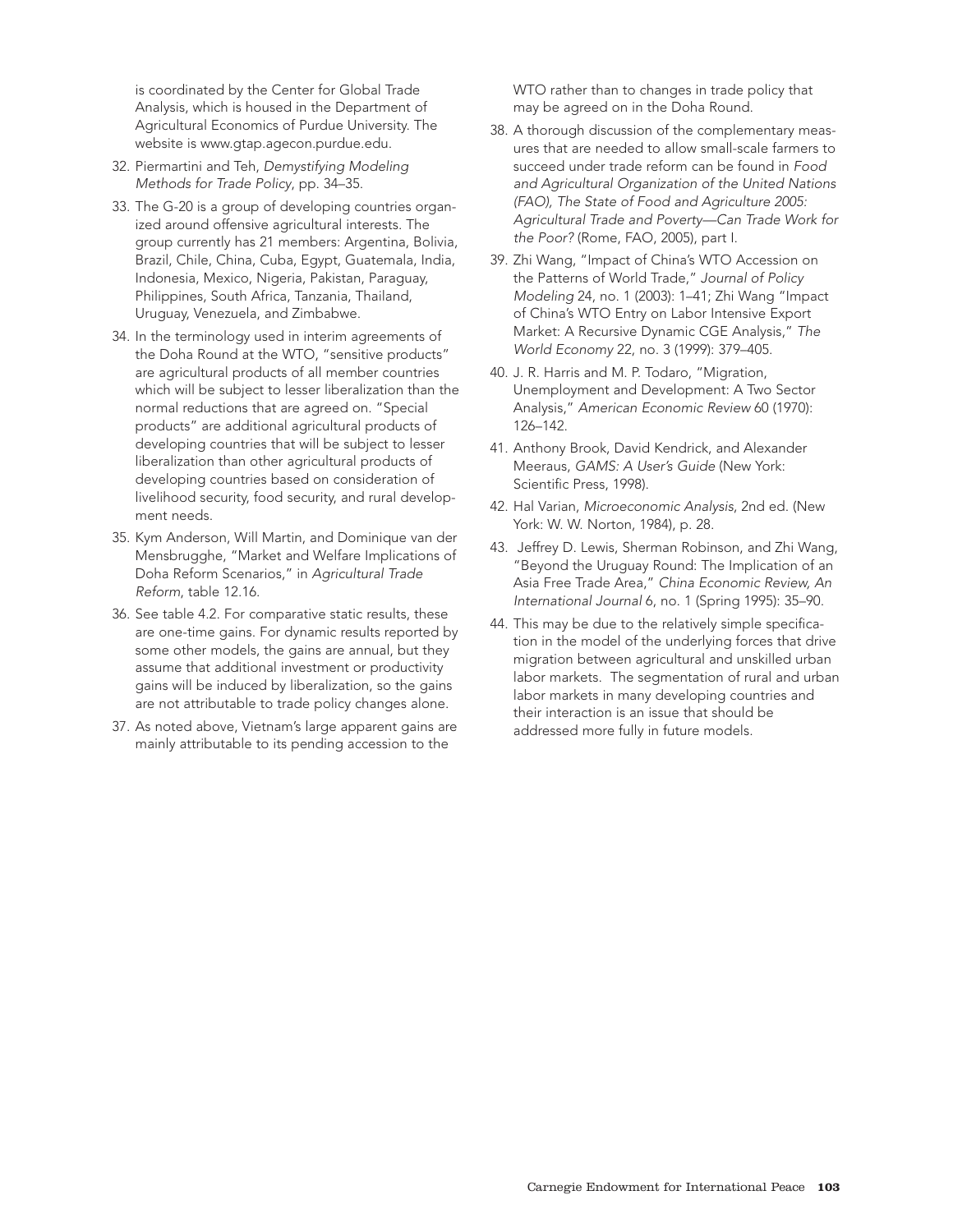is coordinated by the Center for Global Trade Analysis, which is housed in the Department of Agricultural Economics of Purdue University. The website is www.gtap.agecon.purdue.edu.

- 32. Piermartini and Teh, *Demystifying Modeling Methods for Trade Policy*, pp. 34–35.
- 33. The G-20 is a group of developing countries organized around offensive agricultural interests. The group currently has 21 members: Argentina, Bolivia, Brazil, Chile, China, Cuba, Egypt, Guatemala, India, Indonesia, Mexico, Nigeria, Pakistan, Paraguay, Philippines, South Africa, Tanzania, Thailand, Uruguay, Venezuela, and Zimbabwe.
- 34. In the terminology used in interim agreements of the Doha Round at the WTO, "sensitive products" are agricultural products of all member countries which will be subject to lesser liberalization than the normal reductions that are agreed on. "Special products" are additional agricultural products of developing countries that will be subject to lesser liberalization than other agricultural products of developing countries based on consideration of livelihood security, food security, and rural development needs.
- 35. Kym Anderson, Will Martin, and Dominique van der Mensbrugghe, "Market and Welfare Implications of Doha Reform Scenarios," in *Agricultural Trade Reform*, table 12.16.
- 36. See table 4.2. For comparative static results, these are one-time gains. For dynamic results reported by some other models, the gains are annual, but they assume that additional investment or productivity gains will be induced by liberalization, so the gains are not attributable to trade policy changes alone.
- 37. As noted above, Vietnam's large apparent gains are mainly attributable to its pending accession to the

WTO rather than to changes in trade policy that may be agreed on in the Doha Round.

- 38. A thorough discussion of the complementary measures that are needed to allow small-scale farmers to succeed under trade reform can be found in *Food and Agricultural Organization of the United Nations (FAO), The State of Food and Agriculture 2005: Agricultural Trade and Poverty—Can Trade Work for the Poor?* (Rome, FAO, 2005), part I.
- 39. Zhi Wang, "Impact of China's WTO Accession on the Patterns of World Trade," *Journal of Policy Modeling* 24, no. 1 (2003): 1–41; Zhi Wang "Impact of China's WTO Entry on Labor Intensive Export Market: A Recursive Dynamic CGE Analysis," *The World Economy* 22, no. 3 (1999): 379–405.
- 40. J. R. Harris and M. P. Todaro, "Migration, Unemployment and Development: A Two Sector Analysis," *American Economic Review* 60 (1970): 126–142.
- 41. Anthony Brook, David Kendrick, and Alexander Meeraus, *GAMS: A User's Guide* (New York: Scientific Press, 1998).
- 42. Hal Varian, *Microeconomic Analysis*, 2nd ed. (New York: W. W. Norton, 1984), p. 28.
- 43. Jeffrey D. Lewis, Sherman Robinson, and Zhi Wang, "Beyond the Uruguay Round: The Implication of an Asia Free Trade Area," *China Economic Review, An International Journal* 6, no. 1 (Spring 1995): 35–90.
- 44. This may be due to the relatively simple specification in the model of the underlying forces that drive migration between agricultural and unskilled urban labor markets. The segmentation of rural and urban labor markets in many developing countries and their interaction is an issue that should be addressed more fully in future models.